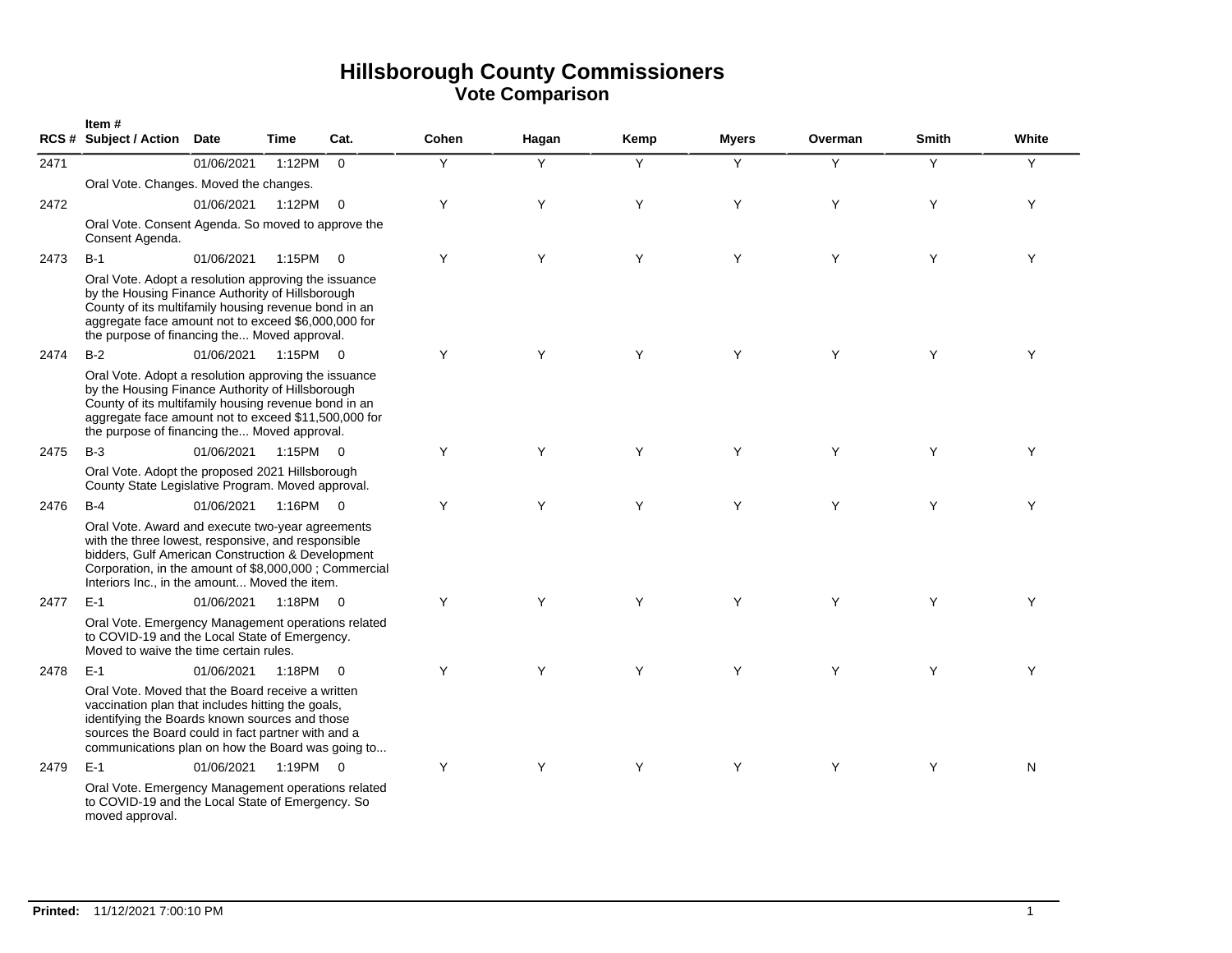|      | Item#<br>RCS # Subject / Action Date                                                                                                                                                                                                                                    |            | <b>Time</b> | Cat.                    | Cohen | Hagan | Kemp | <b>Myers</b> | Overman | <b>Smith</b> | White    |
|------|-------------------------------------------------------------------------------------------------------------------------------------------------------------------------------------------------------------------------------------------------------------------------|------------|-------------|-------------------------|-------|-------|------|--------------|---------|--------------|----------|
| 2480 | $E-1$                                                                                                                                                                                                                                                                   | 01/06/2021 | 1:20PM      | $\mathbf 0$             | Y     | N     | Y    | N            | Y       | Y            | N.       |
|      | Oral Vote. Emergency Management operations related<br>to COVID-19 and the Local State of Emergency. The<br>first motion was to draft a mask requirements to include<br>any outside area where bars/restaurants permitted to<br>serve or sell alcohol and food.          |            |             |                         |       |       |      |              |         |              |          |
| 2481 | $G-1$                                                                                                                                                                                                                                                                   | 01/06/2021 | 1:20PM      | $\overline{0}$          | Y     | Y     | Y    | Y            | Y       | Y            | Y        |
|      | Oral Vote. Receive a report regarding an update on<br>COVID-19 programs and activities. Moved to accept<br>the report.                                                                                                                                                  |            |             |                         |       |       |      |              |         |              |          |
| 2482 | $E-2$                                                                                                                                                                                                                                                                   | 01/06/2021 | 1:21PM      | $\overline{\mathbf{0}}$ | Y     | Y     | N    | Y            | Y       | N            | Y        |
|      | Oral Vote. Special appearance by Julian Mackenzie,<br>president/chief executive officer, MOSI. Moved to<br>amend the dollar amount to \$250,000.                                                                                                                        |            |             |                         |       |       |      |              |         |              |          |
| 2483 | $E-2$                                                                                                                                                                                                                                                                   | 01/06/2021 | 1:21PM      | $\overline{0}$          | Y     | Y     | Y    | Y            | Y       | Y            | Y        |
|      | Oral Vote. Special appearance by Julian Mackenzie,<br>president/chief executive officer, MOSI. Motion to<br>advance the reserve, I guess now its \$250,000, as well<br>as to direct staff to determine the appropriate scope<br>and update, to contact MMC to determine |            |             |                         |       |       |      |              |         |              |          |
| 2484 |                                                                                                                                                                                                                                                                         | 01/12/2021 | 3:14PM      | - 9                     | Y     | Υ     | Y    | Y            | Y       | Y            | Χ        |
|      | Oral Vote. Approval of changes to the agenda. Moved<br>the changes.                                                                                                                                                                                                     |            |             |                         |       |       |      |              |         |              |          |
| 2485 |                                                                                                                                                                                                                                                                         | 01/12/2021 | 3:14PM      | - 9                     | Y     | Y     | Y    | Y            | Y       | Y            | Χ        |
|      | Oral Vote. Approval of Consent Agenda. Moved to<br>approve.                                                                                                                                                                                                             |            |             |                         |       |       |      |              |         |              |          |
| 2486 | $E-1$                                                                                                                                                                                                                                                                   | 01/12/2021 | 3:15PM      | 9                       | Y     | Y     | Y    | Y            | Y       | Y            | X        |
|      | ORAL VOTE. PRS 20-1029 - SCHOOL PROPERTY<br>DEVELOPMENT LLC. MOVED APPROVAL.                                                                                                                                                                                            |            |             |                         |       |       |      |              |         |              |          |
| 2487 | $E-2$                                                                                                                                                                                                                                                                   | 01/12/2021 | 3:15PM 9    |                         | Y     | Y     | Y    | Y            | Y       | Y            | X        |
|      | ORAL VOTE. PRS 20-1106 - HAYDON<br>DEVELOPMENT GROUP LLC/REED HAYDON.<br>MOVED TO CONTINUE.                                                                                                                                                                             |            |             |                         |       |       |      |              |         |              |          |
| 2488 | $E-3$                                                                                                                                                                                                                                                                   | 01/12/2021 | 3:16PM      | - 9                     | Y     | Y     | Y    | Y            | Y       | Y            | Χ        |
|      | ORAL VOTE. PRS 20-1307 - TODD SCIME. MOVED<br>APPROVAL OF THE PROJECT.                                                                                                                                                                                                  |            |             |                         |       |       |      |              |         |              |          |
| 2489 | $E-4$                                                                                                                                                                                                                                                                   | 01/12/2021 | 3:16PM      | - 9                     | Y     | Y     | Y    | Y            | Y       | Y            | $\times$ |
|      | ORAL VOTE. PRS 20-1312 - SAM AREF-AREFCO<br>INTERNATIONAL INCORPORATED. MOVED<br>APPROVAL.                                                                                                                                                                              |            |             |                         |       |       |      |              |         |              |          |
| 2490 | $E-5$                                                                                                                                                                                                                                                                   | 01/12/2021 | 3:17PM      | - 9                     | Y     | Y     | Y    | Y            | Y       | Y            | X        |
|      | ORAL VOTE. PRS 21-0054 - GULFWIND HOMES.<br>MOVED APPROVAL.                                                                                                                                                                                                             |            |             |                         |       |       |      |              |         |              |          |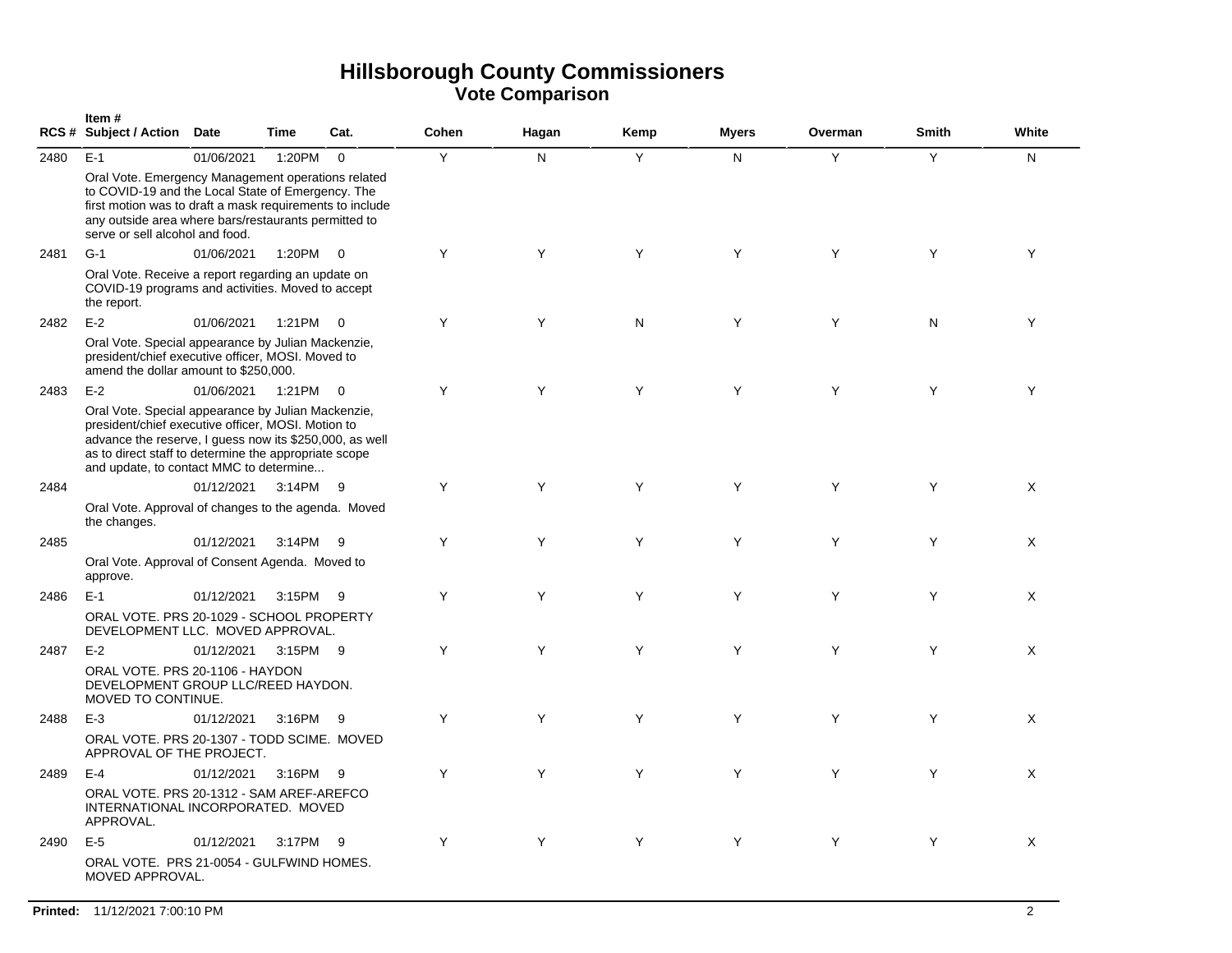|      | Item#<br>RCS # Subject / Action Date                                                                                                                                                                                                           |            | Time     | Cat. | Cohen | Hagan | Kemp           | <b>Myers</b> | Overman | Smith | White        |
|------|------------------------------------------------------------------------------------------------------------------------------------------------------------------------------------------------------------------------------------------------|------------|----------|------|-------|-------|----------------|--------------|---------|-------|--------------|
| 2491 | $E-6$                                                                                                                                                                                                                                          | 01/12/2021 | 3:17PM 9 |      | Y     | Y     | $\overline{Y}$ | Y            | Y       | Y     | $\mathsf{X}$ |
|      | ORAL VOTE, PRS 21-0063 - CHRIS HOWELL.<br>MOVED APPROVAL.                                                                                                                                                                                      |            |          |      |       |       |                |              |         |       |              |
| 2492 | E-7                                                                                                                                                                                                                                            | 01/12/2021 | 3:18PM   | - 9  | Y     | Y     | Y              | Y            | Y       | Y     | $\times$     |
|      | ORAL VOTE. PRS 21-0076 - LIV DEVELOPMENT.<br>MOVED APPROVAL.                                                                                                                                                                                   |            |          |      |       |       |                |              |         |       |              |
| 2493 | $E-8$                                                                                                                                                                                                                                          | 01/12/2021 | 3:18PM 9 |      | Y     | Y     | Y              | Y            | Y       | Y     | $\times$     |
|      | ORAL VOTE. PRS 21-0087 - WES WOLK,<br>SOUTHERN COMPASS REALITY. MOVED<br>APPROVAL.                                                                                                                                                             |            |          |      |       |       |                |              |         |       |              |
| 2494 | $E-9$                                                                                                                                                                                                                                          | 01/12/2021 | 3:22PM   | - 5  | Y     | Y     | Y              | Y            | Y       | Y     | $\times$     |
|      | ORAL VOTE, CDD 20-0845 PETITION TO<br>ESTABLISH THE SOUTH CREEK COMMUNITY<br>DEVELOPMENT DISTRICT (CDD) MOVED<br>APPROVAL. ORD 21-1                                                                                                            |            |          |      |       |       |                |              |         |       |              |
| 2495 | $F-1$                                                                                                                                                                                                                                          | 01/12/2021 | 3:22PM   | - 9  | N     | Y     | N              | N            | N       | N     | $\times$     |
|      | ORAL VOTE. MM 20-1070 - CRAIG BAZARSKY.<br>MOVED APPROVAL. FAILED                                                                                                                                                                              |            |          |      |       |       |                |              |         |       |              |
| 2496 | $F-1$                                                                                                                                                                                                                                          | 01/12/2021 | 3:22PM 9 |      | Y     | N     | Y              | Y            | Y       | Y     | $\times$     |
|      | ORAL VOTE. MM 20-1070 - CRAIG BAZARSKY.<br>MOVED TO DENY.                                                                                                                                                                                      |            |          |      |       |       |                |              |         |       |              |
| 2497 | $G-1$                                                                                                                                                                                                                                          | 01/12/2021 | 3:24PM   | - 9  | Y     | Y     | Y              | Y            | Y       | Y     | X            |
|      | ORAL VOTE, RZ-PD 19-1344 - POTOMAC LAND<br>COMPANY. MOVED TO OPEN FOR ORAL<br>ARGUMENT.                                                                                                                                                        |            |          |      |       |       |                |              |         |       |              |
| 2498 | $G-1$                                                                                                                                                                                                                                          | 01/12/2021 | 3:27PM   | 9    | Y     | Y     | Y              | Y            | Y       | Y     | X            |
|      | ORAL VOTE, RZ-PD 19-1344 - POTOMAC LAND<br>COMPANY. MOVED THE BOARD MOVED THE ITEM<br>TO COME BACK TO THE BOARD NEXT MONTH SO<br>THAT ALL ISSUES COULD BE ADDRESSED FROM<br>THE BOARD AND TO HEAR FROM THE PROPERTY<br>DEPARTMENT ON THE ITEM. |            |          |      |       |       |                |              |         |       |              |
| 2499 | $G-2$                                                                                                                                                                                                                                          | 01/12/2021 | 3:29PM   | - 9  | Y     | Y     | Y              | Y            | Y       | Y     | X            |
|      | ORAL VOTE. MM 20-0310 - S. ELISE BATSEL, ESQ<br>C/O STEARNS WEAVER MILLER. MOVED TO OPEN<br>ORAL ARGUMENT.                                                                                                                                     |            |          |      |       |       |                |              |         |       |              |
| 2500 | $G-2$                                                                                                                                                                                                                                          | 01/12/2021 | 3:29PM 9 |      | Y     | Y     | Y              | Y            | Y       | Y     | $\times$     |
|      | ORAL VOTE. MM 20-0310 - S. ELISE BATSEL, ESQ<br>C/O STEARNS WEAVER MILLER. MOVED<br>APPROVAL WITHOUT THE DESIGN EXCEPTIONS<br>AND ELIMINATE THE DESIGN EXCEPTIONS ON<br>SIMMONS LOOP ROAD.                                                     |            |          |      |       |       |                |              |         |       |              |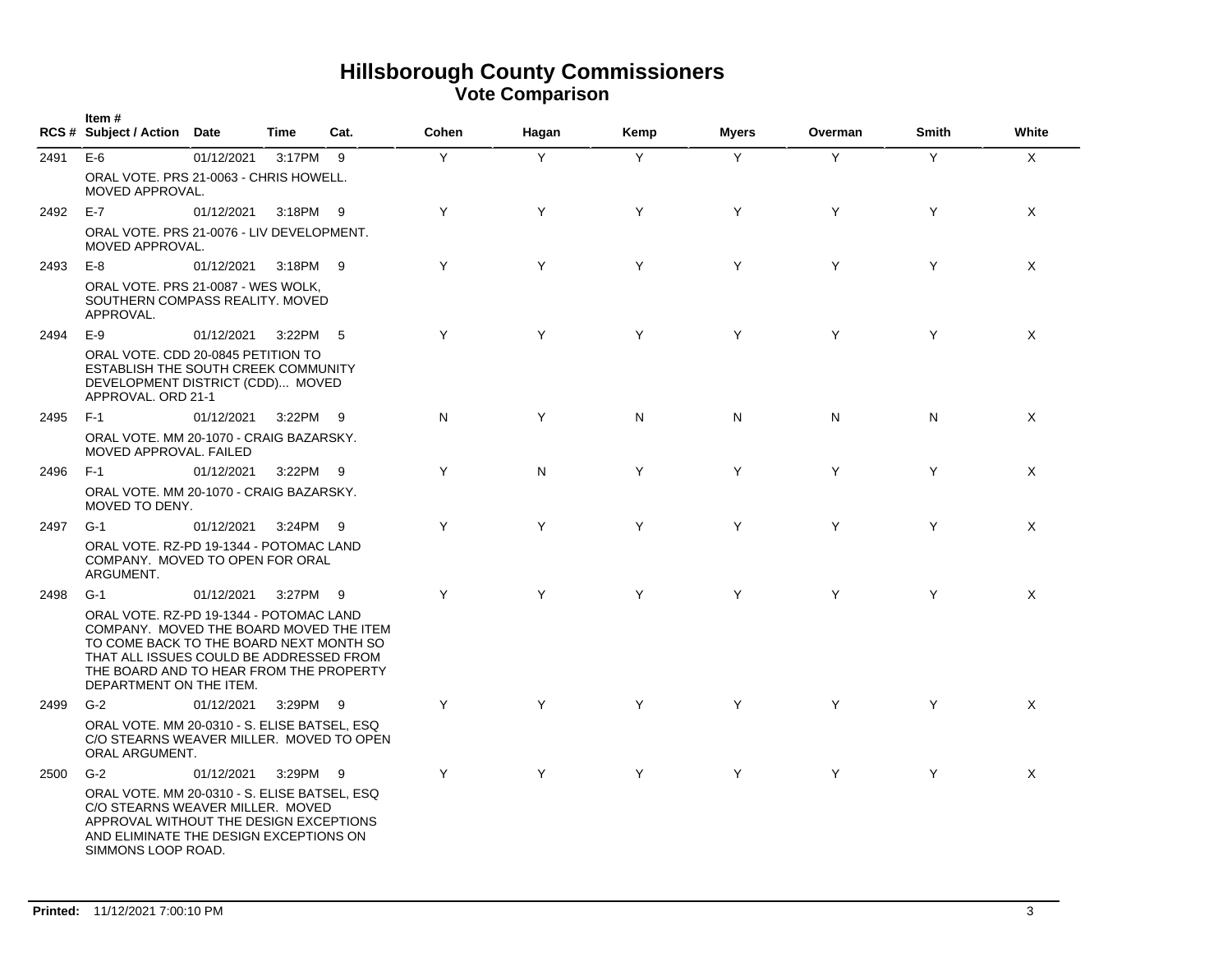|      | Item#<br>RCS # Subject / Action Date                                                                                                                                                                                                                                  |                      | <b>Time</b> | Cat.                       | Cohen | Hagan | Kemp | <b>Myers</b> | Overman | <b>Smith</b> | White    |
|------|-----------------------------------------------------------------------------------------------------------------------------------------------------------------------------------------------------------------------------------------------------------------------|----------------------|-------------|----------------------------|-------|-------|------|--------------|---------|--------------|----------|
| 2501 | $G-3$                                                                                                                                                                                                                                                                 | 01/12/2021           | 3:30PM      | - 9                        | Y     | Y     | Y    | Y            | Y       | Y            | X        |
|      | ORAL VOTE. MM20-0311 - S. ELISE BATSEL, ESQ<br>C/O STEARNS WEAVER MILLER. MOVED TO OPEN<br>ORAL ARGUMENT.                                                                                                                                                             |                      |             |                            |       |       |      |              |         |              |          |
| 2502 | $G-3$                                                                                                                                                                                                                                                                 | 01/12/2021           | 3:30PM 9    |                            | Y     | Y     | Y    | Y            | Y       | Y            | $\times$ |
|      | ORAL VOTE. MOVED NO BUILDING PERMITS BE<br>ISSUED UNTIL THE CONSTRUCTION OF THE<br>SEGMENT OF THE NEW NORTH/SOUTH ROAD AS<br>REQUIRED IN MM 20-0310 AND MM 20-0311 HAVE<br>BEEN COMPLETED, AND THAT SIMMONS LOOP<br>ROAD IMPROVEMENTS BE CONSTRUCTED IN<br>ACCORDANCE |                      |             |                            |       |       |      |              |         |              |          |
| 2503 |                                                                                                                                                                                                                                                                       | 01/12/2021           | 3:31PM      | - 5                        | Y     | Y     | Y    | Y            | Y       | Y            | $\times$ |
|      | ORAL VOTE, HC/CPA 19-06 FUTURE LAND USE<br>MAP CHANGE MOVED IN SUPPORT OF<br>APPROVING THE ITEM IN THE RELATED MATTER.<br>ORD 21-2                                                                                                                                    |                      |             |                            |       |       |      |              |         |              |          |
| 2504 |                                                                                                                                                                                                                                                                       | 01/12/2021           | 3:31PM      | - 9                        | Y     | Y     | Y    | Y            | Y       | Y            | X        |
|      | ORAL VOTE. RZ-PD 20-0154 - W.C. SMITH. MOVED<br>APPROVAL.                                                                                                                                                                                                             |                      |             |                            |       |       |      |              |         |              |          |
| 2505 |                                                                                                                                                                                                                                                                       | 01/14/2021 10:32AM   |             | $\overline{\phantom{0}}^2$ | Y     | Y     | Y    | Y            | Y       | Y            | Y        |
|      | ORAL VOTE. EPC 1/14/2021, APPROVAL OF<br>CONSENT AGENDA. SO MOVED.                                                                                                                                                                                                    |                      |             |                            |       |       |      |              |         |              |          |
| 2506 |                                                                                                                                                                                                                                                                       | 01/14/2021 10:32AM 2 |             |                            | Y     | Y     | Y    | Y            | Y       | Y            | Y        |
|      | ORAL VOTE. EPC 1/14/2021, REQUEST FOR<br>APPROVAL OF POLLUTION RECOVERY FUND<br>GRANT PROJECTS. MOVED THE ITEM.                                                                                                                                                       |                      |             |                            |       |       |      |              |         |              |          |
| 2507 |                                                                                                                                                                                                                                                                       | 01/14/2021 10:33AM   |             | $\overline{2}$             | Y     | Y     | Y    | Y            | Y       | Y            | Y        |
|      | ORAL VOTE. EPC 1/14/2021, FY 2020<br>PERFORMANCE EVALUATION OF THE EXECUTIVE<br>DIRECTOR. MOVED TO APPROVE.                                                                                                                                                           |                      |             |                            |       |       |      |              |         |              |          |
| 2508 |                                                                                                                                                                                                                                                                       | 01/21/2021           | 3:03PM 0    |                            | Y     | Y     | Y    | Y            | Y       | Y            | Y        |
|      | Oral Vote. Approval of changes to the agenda. So<br>moved.                                                                                                                                                                                                            |                      |             |                            |       |       |      |              |         |              |          |
| 2509 |                                                                                                                                                                                                                                                                       | 01/21/2021           | 3:03PM 0    |                            | Y     | Y     | Y    | Y            | Y       | Y            | Y        |
|      | Oral Vote. Approval of Consent Agenda. So moved.                                                                                                                                                                                                                      |                      |             |                            |       |       |      |              |         |              |          |
| 2510 | $E-1$                                                                                                                                                                                                                                                                 | 01/21/2021           | 3:03PM 0    |                            | Y     | Y     | Y    | Y            | Y       | Y            | Y        |
|      | Oral Vote. Receive a special appearance by Cindy<br>Stuart, Clerk of Court & Comptroller. Moved to waive<br>the rules.                                                                                                                                                |                      |             |                            |       |       |      |              |         |              |          |
| 2511 | $B-1$                                                                                                                                                                                                                                                                 | 01/21/2021           | 3:03PM 0    |                            | Y     | Y     | Y    | Y            | Y       | Y            | Y        |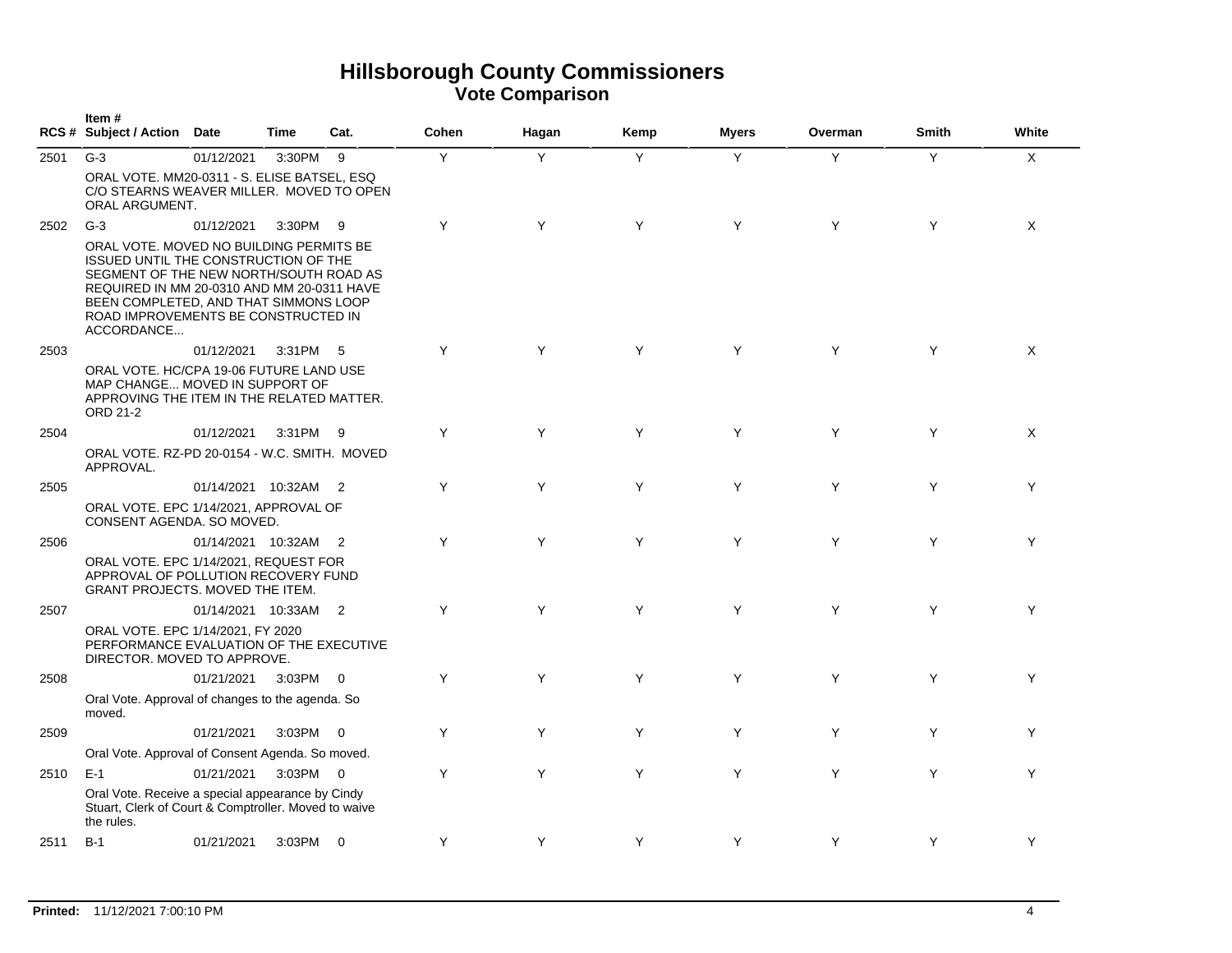|      | Item#<br>RCS # Subject / Action Date                                                                                                                                                                                                                                        |            | Time          | Cat.           | Cohen | Hagan | Kemp | <b>Myers</b> | Overman | <b>Smith</b> | White |
|------|-----------------------------------------------------------------------------------------------------------------------------------------------------------------------------------------------------------------------------------------------------------------------------|------------|---------------|----------------|-------|-------|------|--------------|---------|--------------|-------|
| 2511 | Oral Vote. Adopt a resolution approving the issuance<br>by the Housing Finance Authority of Hillsborough<br>County of its Multifamily Housing Revenue Bond<br>(Uptown Sky) in an aggregate face amount not to<br>exceed \$11,000,000 (the Bonds) Moved to approve.          |            |               |                |       |       |      |              |         |              |       |
| 2512 | $B-2$                                                                                                                                                                                                                                                                       | 01/21/2021 | 3:04PM 0      |                | Y     | Y     | Y    | Y            | Y       | Y            | Y     |
|      | Oral Vote. Direct the County Administrator and the<br>County Attorney to bring back a 2021 Redistricting<br>Project Plan for Board approval. So moved.                                                                                                                      |            |               |                |       |       |      |              |         |              |       |
| 2513 | $B-3$                                                                                                                                                                                                                                                                       | 01/21/2021 | 3:05PM 0      |                | Y     | Y     | Y    | Y            | Y       | Y            | Y     |
|      | Oral Vote. Award and execute an agreement with the<br>overall lowest responsive, and responsible bidder,<br>Vogel Bros. Building Co., for various construction<br>projects at the Solids Dewatering Facility Moved<br>approval.                                             |            |               |                |       |       |      |              |         |              |       |
| 2514 | $D-1$                                                                                                                                                                                                                                                                       | 01/21/2021 | $3:05PM$ 0    |                | Y     | Y     | Υ    | Y            | Y       | Y            | Y     |
|      | Oral Vote. Conduct a public hearing as required by Jan<br>K. Platt Environmental Lands Acquisition and<br>Protection Program (ELAPP) Ordinance 08-16 to<br>consider granting a Conservation Easement to the<br>Environmental Protection Commission Moved<br>approval.       |            |               |                |       |       |      |              |         |              |       |
| 2515 | $D-2$                                                                                                                                                                                                                                                                       | 01/21/2021 | $3:05$ PM $0$ |                | Y     | Y     | Y    | Y            | Y       | Y            | Y     |
|      | Oral Vote. Conduct the first of two required public<br>hearings to enter into a School Concurrency<br>Proportionate Share Mitigation Development Moved<br>the Hillsborough County Board of County<br>Commissioners have a joint workshop with the school<br>district board. |            |               |                |       |       |      |              |         |              |       |
| 2516 | $E-2$                                                                                                                                                                                                                                                                       | 01/21/2021 | 3:06PM        | $\overline{0}$ | Y     | N     | Y    | Y            | Y       | Y            | N     |
|      | Oral Vote. Emergency Management operations related<br>to COVID-19 and the Local State Moved to modify<br>the County's current ordinance to include strongly<br>encouraged "seated while served when at bars and<br>restaurants when food and alcohol was being served."     |            |               |                |       |       |      |              |         |              |       |
| 2517 | $E-2$                                                                                                                                                                                                                                                                       | 01/21/2021 | 3:06PM 0      |                | Y     | Y     | Y    | Y            | Y       | Y            | N     |
|      | Oral Vote. Emergency Management operations related<br>to COVID-19 and the Local State of Emergency. So<br>moved to extend the local state of emergency order.                                                                                                               |            |               |                |       |       |      |              |         |              |       |
| 2518 | $B-4$                                                                                                                                                                                                                                                                       | 01/21/2021 | 3:06PM 0      |                | Y     | X     | Y    | Y            | Y       | Y            | Y     |
|      | Oral Vote. On January 9, 2020, upon recommendation<br>from key stakeholders and the Office of Emergency<br>Management (OEM), the County Administrator<br>approved the emergency procurement of urgent<br>vaccination, appointment scheduling So moved.                      |            |               |                |       |       |      |              |         |              |       |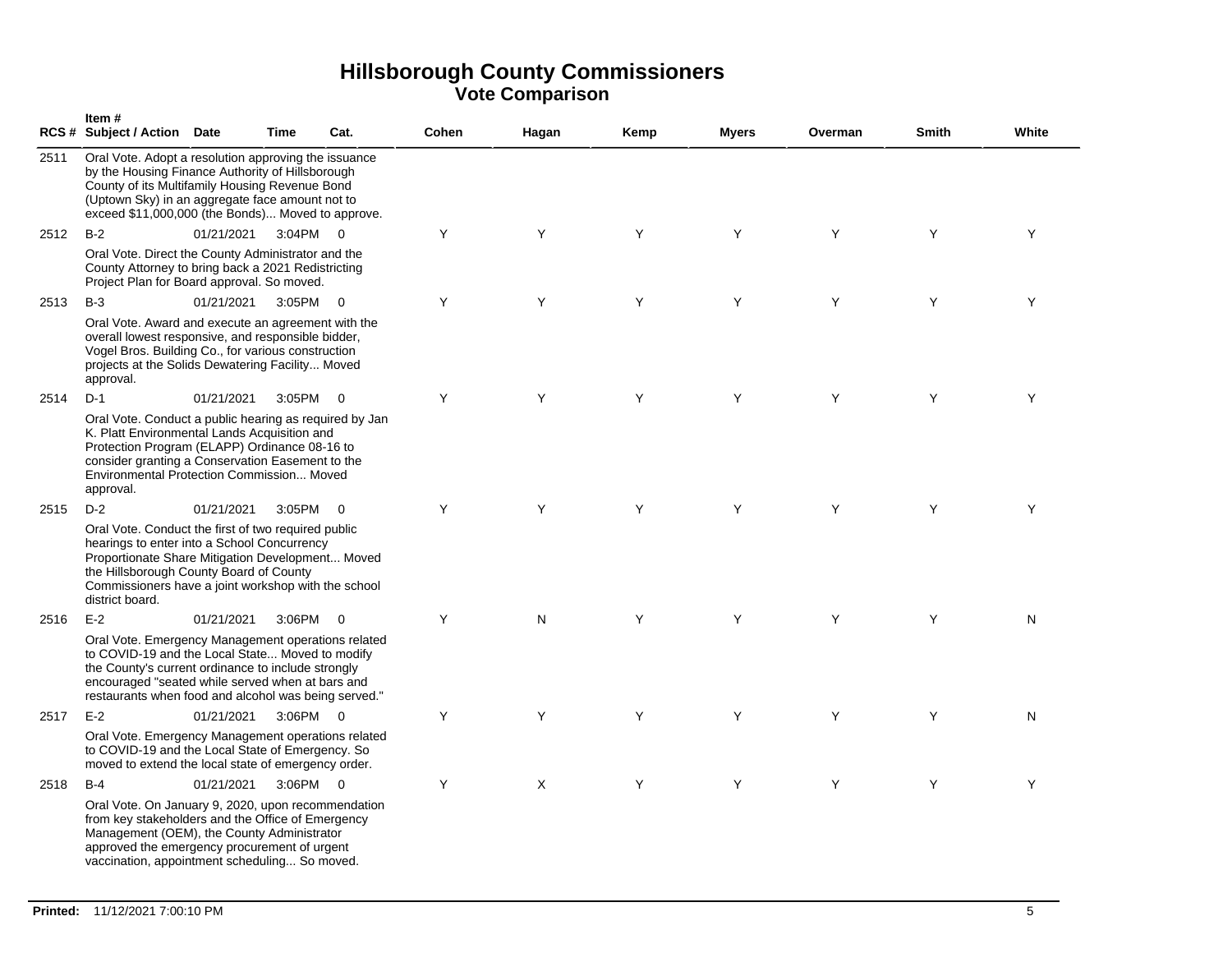|      | Item #<br>RCS# Subject / Action Date                                                                                                                                                                                                                                   |            | Time     | Cat.           | Cohen | Hagan | Kemp | <b>Myers</b> | Overman      | Smith | White |
|------|------------------------------------------------------------------------------------------------------------------------------------------------------------------------------------------------------------------------------------------------------------------------|------------|----------|----------------|-------|-------|------|--------------|--------------|-------|-------|
| 2519 | $F-1$                                                                                                                                                                                                                                                                  | 01/21/2021 | 3:07PM   | $\overline{0}$ | Y     | N     | Y    | Υ            | $\checkmark$ | Y     | Y     |
|      | Oral Vote. Moved to direct staff and the County<br>Attorney's Office to prepare the appropriate<br>documentation for future consideration by the Board to<br>reinstate the Tampa Bay Passenger Ferry Interim<br>Public Private Partnership Agreement with HMS          |            |          |                |       |       |      |              |              |       |       |
| 2520 | $A-2$                                                                                                                                                                                                                                                                  | 01/28/2021 | 6:45PM 9 |                | Y     | Y     | Y    | Y            | Y            | Y     |       |
|      | Oral Vote. Concurrent Rezoning - PD 20-1148 - The<br>Motor Enclave Tampa LLC. Moved to open for oral<br>argument.                                                                                                                                                      |            |          |                |       |       |      |              |              |       |       |
| 2521 | $A-1$                                                                                                                                                                                                                                                                  | 01/28/2021 | 7:15PM 5 |                | Υ     | Y     | Y    | Y            | Y            | Y     | Υ     |
|      | Oral Vote. HC/CPA 20-16 Future Land Use Map<br>change Northwest of I-75 and I-4. Moved approval of<br>the CPA.                                                                                                                                                         |            |          |                |       |       |      |              |              |       |       |
| 2522 | $A-2$                                                                                                                                                                                                                                                                  | 01/28/2021 | 7:20PM   | - 9            | Υ     | Y     | Υ    | Υ            | Υ            | Υ     |       |
|      | Oral Vote. Concurrent Rezoning - PD 20-1148 - The<br>Motor Enclave Moved approval of the rezoning to<br>grant the waiver of locational criteria and to direct staff<br>to incorporate that address change issue into the<br>administrative review portion of the item. |            |          |                |       |       |      |              |              |       |       |

**End of January**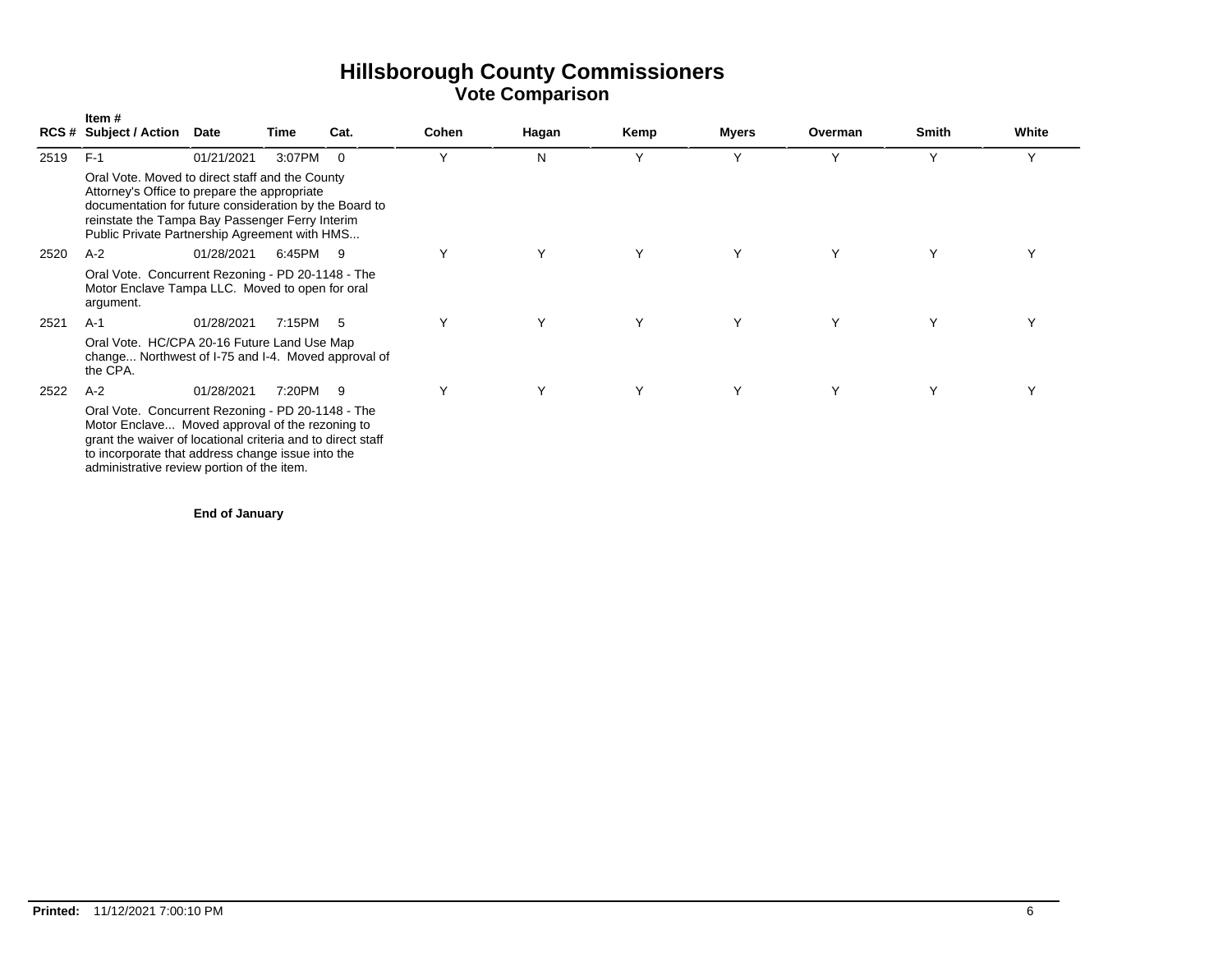|      | Item#<br>RCS # Subject / Action Date                                                                                                                                                                                                                               |            | <b>Time</b> | Cat.                    | Cohen | Hagan | Kemp | <b>Myers</b> | Overman | <b>Smith</b> | White |
|------|--------------------------------------------------------------------------------------------------------------------------------------------------------------------------------------------------------------------------------------------------------------------|------------|-------------|-------------------------|-------|-------|------|--------------|---------|--------------|-------|
| 2523 |                                                                                                                                                                                                                                                                    | 02/03/2021 | 2:22PM      | $\overline{0}$          | Y     | Y     | Υ    | Y            | Y       | Y            | Y     |
|      | Oral Vote. Approval of changes to the agenda. Moved<br>the changes.                                                                                                                                                                                                |            |             |                         |       |       |      |              |         |              |       |
| 2524 |                                                                                                                                                                                                                                                                    | 02/03/2021 | 2:39PM      | $\overline{0}$          | Y     | Y     | Y    | Y            | Y       | Y            | Y     |
|      | Oral Vote. Approval of Consent Agenda. Moved<br>approval of the Consent Agenda.                                                                                                                                                                                    |            |             |                         |       |       |      |              |         |              |       |
| 2525 | $B-1$                                                                                                                                                                                                                                                              | 02/03/2021 | 2:40PM      | $\Omega$                | Y     | N     | N    | Y            | N       | N            | Y     |
|      | Oral Vote. Made an amended motion to allow the<br>Board time enough to have some input, so the item<br>could come back to the Board at the first Board<br>meeting in March, to allow the Board to have some<br>input to share in the information FAILED            |            |             |                         |       |       |      |              |         |              |       |
| 2526 | $B-1$                                                                                                                                                                                                                                                              | 02/03/2021 | 2:41PM      | $\overline{0}$          | Y     | Y     | Y    | Y            | Y       | Y            | Y     |
|      | Oral Vote. Made a motion to direct the County<br>Attorney's Office to draft an ordinance to be presented<br>at the Boards next regular Board meeting for adoption<br>of the Renter's Bill of Rights requiring landlords to<br>provide a notice to tenants of their |            |             |                         |       |       |      |              |         |              |       |
| 2527 | $D-1$                                                                                                                                                                                                                                                              | 02/03/2021 | 2:41PM      | $\overline{0}$          | Y     | N     | Y    | Y            | Y       | Y            | Y     |
|      | Oral Vote. Moved the item to amend the Board's<br>Chapter 106 of the Code of Ordinances and Laws to<br>eliminate the authorization of the Board of County<br>Commissioners to establish the Impact Fee<br>Assessment Units.                                        |            |             |                         |       |       |      |              |         |              |       |
| 2528 | $D-2$                                                                                                                                                                                                                                                              | 02/03/2021 | 2:42PM      | $\overline{0}$          | Y     | N     | Y    | Y            | Y       | Y            | Y     |
|      | Oral Vote. Hold a public hearing to consider an<br>ordinance amendment to Chapter 102 of the<br>Hillsborough County Code of Ordinances and Laws<br>which will eliminate the option for developers and<br>builders to choose the Impact Fee Moved the<br>amendment. |            |             |                         |       |       |      |              |         |              |       |
| 2529 | $D-3$                                                                                                                                                                                                                                                              | 02/03/2021 | 2:44PM      | $\overline{0}$          | Y     | Y     | Y    | Y            | Y       | Y            | Y     |
|      | Oral Vote. Conduct the second of two required public<br>hearings to enter into a School Concurrency<br>Proportionate Share Mitigation Development<br>Agreement with the School Board of Hillsborough<br>County and Pulte Home Company LLC Moved<br>approval.       |            |             |                         |       |       |      |              |         |              |       |
| 2530 | $D-4$                                                                                                                                                                                                                                                              | 02/03/2021 | 2:44PM      | $\overline{\mathbf{0}}$ | Y     | Y     | Y    | Y            | Y       | Y            | Y     |
|      | Oral Vote. Conduct the second of two required public<br>hearings to enter into a School Concurrency<br>Proportionate Share Mitigation Development<br>Agreement with the School Board of Hillsborough<br>County and Franklin Development Corp Moved<br>approval.    |            |             |                         |       |       |      |              |         |              |       |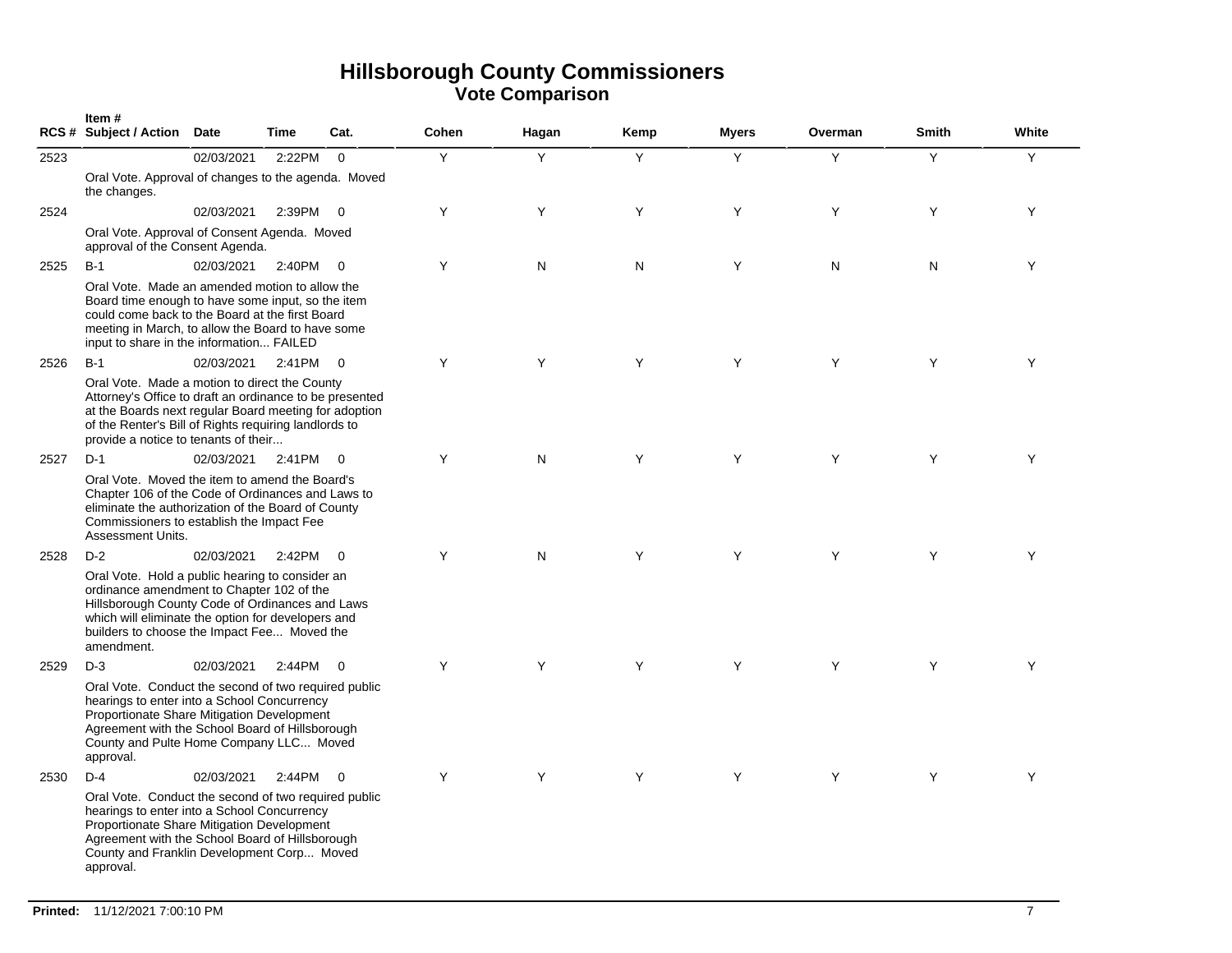|      | Item#<br>RCS # Subject / Action Date                                                                                                                                                                                                                                  |                    | Time     | Cat.                     | Cohen | Hagan | Kemp | Myers | Overman | <b>Smith</b> | White |
|------|-----------------------------------------------------------------------------------------------------------------------------------------------------------------------------------------------------------------------------------------------------------------------|--------------------|----------|--------------------------|-------|-------|------|-------|---------|--------------|-------|
| 2531 | $E-1$                                                                                                                                                                                                                                                                 | 02/03/2021         | 2:45PM   | $\overline{0}$           | Y     | Y     | Y    | Y     | Y       | Y            | N.    |
|      | Oral Vote. Emergency Management operations related<br>to COVID-19 and the Local State of Emergency.<br>Moved approval.                                                                                                                                                |                    |          |                          |       |       |      |       |         |              |       |
| 2532 | $F-2$                                                                                                                                                                                                                                                                 | 02/03/2021         | 2:46PM   | $\overline{0}$           | Y     | Y     | Y    | Y     | Y       | Y            | Y     |
|      | Oral Vote. Rename 419 N. Pierce Street for the<br>Honorable Pat Frank. Moved the Board formally<br>rename 419 North Pierce Street to the Honorable Pat<br>Frank.                                                                                                      |                    |          |                          |       |       |      |       |         |              |       |
| 2533 | $B-2$                                                                                                                                                                                                                                                                 | 02/03/2021         | 2:46PM   | $\overline{\mathbf{0}}$  | Y     | Y     | Y    | Y     | Y       | Y            | Y     |
|      | Oral Vote. Accept the Code Violation Process, Audit<br>Report 2021-01 performed by the County Internal<br>Auditor's Office. Moved to accept the report.                                                                                                               |                    |          |                          |       |       |      |       |         |              |       |
| 2534 | $B-3$                                                                                                                                                                                                                                                                 | 02/03/2021         | 2:47PM 0 |                          | Y     | X     | Y    | Υ     | Y       | Y            | Y     |
|      | Oral Vote. Approve, by a supermajority vote, pursuant<br>to Board Policy 03.02.04.00, a FY 2021 budget<br>amendment to transfer \$11 million from the<br>Catastrophic Disaster Recovery Fund reserves and<br>appropriate it in the FEMA COVID-19 Moved<br>approval.   |                    |          |                          |       |       |      |       |         |              |       |
| 2535 | $B-4$                                                                                                                                                                                                                                                                 | 02/03/2021         | 2:47PM   | $\overline{\mathbf{0}}$  | Y     | Y     | Y    | Y     | Y       | Y            | Y     |
|      | Oral Vote. Award five-year contracts to the three<br>overall lowest, responsive, and responsible bidders for<br>ongoing and as-needed yard and wood waste<br>processing (20054,1) for the Solid Waste Management<br>Division Moved approval.                          |                    |          |                          |       |       |      |       |         |              |       |
| 2536 | $F-1$                                                                                                                                                                                                                                                                 | 02/03/2021         | 2:48PM   | $\overline{\phantom{0}}$ | Y     | Y     | Y    | Y     | Y       | Y            | Y     |
|      | Oral Vote. BOCC appointments. Moved to confirm.                                                                                                                                                                                                                       |                    |          |                          |       |       |      |       |         |              |       |
| 2537 | $G-1$                                                                                                                                                                                                                                                                 | 02/03/2021         | 2:48PM   | $\overline{0}$           | Y     | X     | Y    | Y     | Y       | Y            | Y     |
|      | Oral Vote. Receive a report from the Office of<br>Management and Budget regarding an update on<br>COVID-19 programs and activities. Moved to receive<br>the report.                                                                                                   |                    |          |                          |       |       |      |       |         |              |       |
| 2538 |                                                                                                                                                                                                                                                                       | 02/04/2021 10:12AM |          | - 6                      | Y     | Y     | Y    | Y     | Y       | Y            | Y     |
|      | Oral Vote. HC/CPA 20-11 Moved the Board not<br>transmit HC/CPA 20-11 and the Board direct the<br>County Attorney's Office to draft an ordinance<br>extending the moratorium enacted in pursuant to<br>ordinance 20-11, to December 31, 2021 and to<br>schedule public |                    |          |                          |       |       |      |       |         |              |       |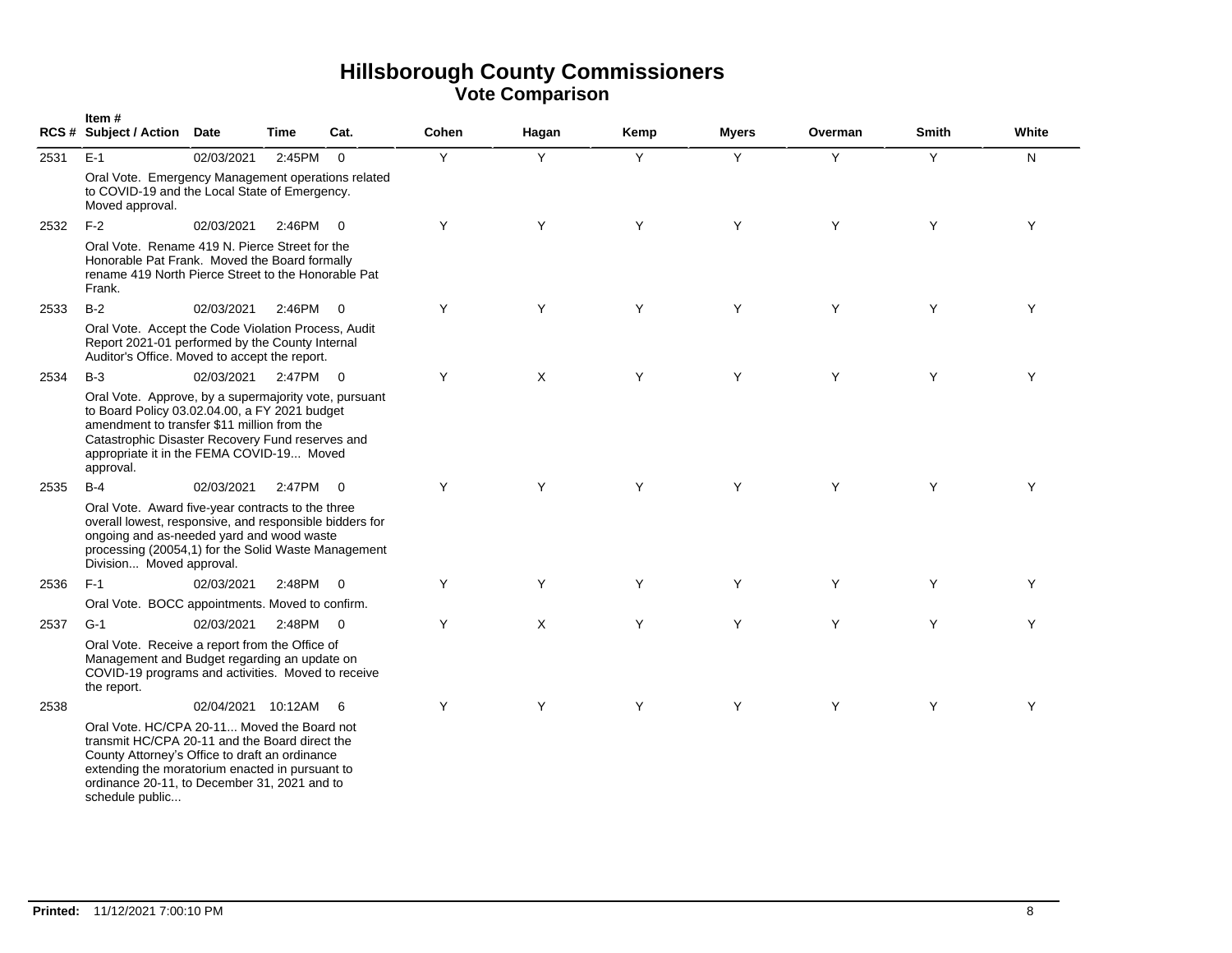|      | Item#<br>RCS # Subject / Action Date                                                                                                                                                                                                                                     |                      | Time     | Cat. | Cohen | Hagan | Kemp | <b>Myers</b> | Overman | <b>Smith</b> | White |
|------|--------------------------------------------------------------------------------------------------------------------------------------------------------------------------------------------------------------------------------------------------------------------------|----------------------|----------|------|-------|-------|------|--------------|---------|--------------|-------|
| 2539 | Oral Vote. HC/CPA 20-12 - Moved the Board not<br>transmit HC/CPA 20-12 and HC/CPA 20-13, and the<br>Board direct the County Attorney's Office to draft an<br>ordinance extending the moratorium enacted pursuant<br>to ordinance 20-12, to December 31, 2021             | 02/04/2021           | 10:12AM  | 6    | Y     | Y     | Y    | Y            | Y       | Y            | Y     |
| 2540 | Oral Vote. HC/CPA 20-12 - Moved to direct staff to just<br>remove any sort of language or reference to a removal<br>of wetland density credits from both these RP-2 and<br>WVR-2 documents.                                                                              | 02/04/2021 10:12AM 6 |          |      | Y     | Y     | N    | Y            | Y       | N            | Y     |
| 2541 | Oral Vote. Approval of changes to the agenda. Moved<br>the changes.                                                                                                                                                                                                      | 02/09/2021           | 2:39PM 9 |      | Y     | Y     | Y    | Y            | Y       | Y            | Y     |
| 2542 | Oral Vote. Approval of Consent Agenda. Moved to<br>approve.                                                                                                                                                                                                              | 02/09/2021           | 2:40PM   | - 9  | Y     | Y     | Y    | Y            | Y       | Y            | Y     |
| 2543 | $E-1$<br>Oral Vote. PRS 20-0516 - Nelly Gomez. Moved denial.                                                                                                                                                                                                             | 02/09/2021           | 2:40PM   | - 9  | Y     | Y     | Y    | Y            | Y       | Y            | Y     |
| 2544 | $E-2$<br>Oral Vote. PRS 20-0977 - Brothers Four of Tampa<br>LLC. Moved to approve.                                                                                                                                                                                       | 02/09/2021           | 2:40PM 9 |      | Y     | Y     | Y    | Y            | Y       | Y            | Y     |
| 2545 | $E-3$<br>Oral Vote. PRS 20-1106 - Haydon Development Group<br>LLC/Reed Haydon. Moved approval.                                                                                                                                                                           | 02/09/2021           | 2:41PM 9 |      | Y     | Y     | Y    | Y            | Y       | Y            | Y     |
| 2546 | $E-4$<br>Oral Vote. PRS 20-1310 - Balm Grove LLC. Moved to<br>continue to March 9, 2021, with the instructions<br>included that she read before.                                                                                                                         | 02/09/2021           | 2:41PM 9 |      | Y     | Y     | Y    | Y            | Y       | Y            | Y     |
| 2547 | $E-6$<br>Oral Vote, PRS 21-0160 - Jacob T. Cremer - Stearns<br>Weaver Miller. Moved to continue to March 9, 2021,<br>and bring back the actual road designs whether the<br>exceptions had been granted already or whether the<br>exceptions were still up for discussion | 02/09/2021           | 2:41PM   | -9   | Y     | Y     | Y    | Y            | Y       | Y            | Y     |
| 2548 | $E-7$<br>Oral Vote. PRS 21-0209 - Maplebrook Realty<br>Corporation. Moved approval.                                                                                                                                                                                      | 02/09/2021           | 2:42PM 9 |      | Y     | Y     | Y    | Y            | Y       | Y            | Y     |
| 2549 | $E-8$<br>Oral Vote. PRS 21-0245 - Tampa Bay Water. Moved<br>the item.                                                                                                                                                                                                    | 02/09/2021           | 2:42PM 9 |      | Y     | Y     | Y    | Y            | Y       | Y            | Y     |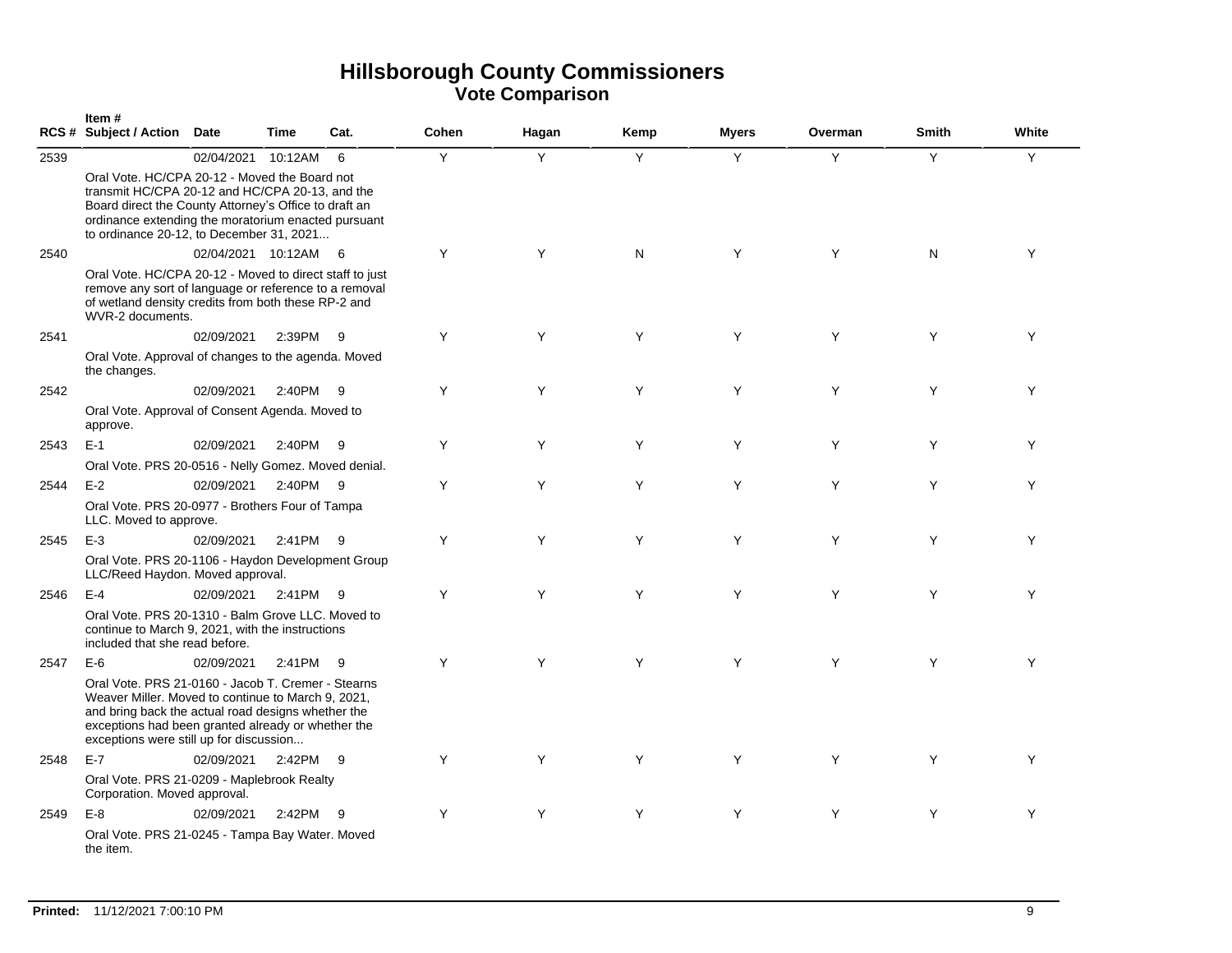|      | Item#<br><b>RCS # Subject / Action</b>                                                                                                                                                                                                                                      | Date       | Time     | Cat.                     | Cohen | Hagan | Kemp | <b>Myers</b> | Overman | <b>Smith</b> | White |
|------|-----------------------------------------------------------------------------------------------------------------------------------------------------------------------------------------------------------------------------------------------------------------------------|------------|----------|--------------------------|-------|-------|------|--------------|---------|--------------|-------|
| 2550 | $E-9$                                                                                                                                                                                                                                                                       | 02/09/2021 | 2:42PM   | 9                        | Υ     | Y     | Y    | Y            | Y       | Y            | Y     |
|      | Oral Vote. CDD 21-0007. Moved approval.                                                                                                                                                                                                                                     |            |          |                          |       |       |      |              |         |              |       |
| 2551 | $G-1$                                                                                                                                                                                                                                                                       | 02/09/2021 | 2:43PM   | - 9                      | Υ     | Υ     | Y    | Υ            | Y       | N            | N     |
|      | Oral Vote. RZ-PD 19-1344 - Potomac Land Company.<br>Moved approval of the item.                                                                                                                                                                                             |            |          |                          |       |       |      |              |         |              |       |
| 2552 | J-1                                                                                                                                                                                                                                                                         | 02/09/2021 | 2:43PM   | - 9                      | Y     | Y     | Y    | Y            | Y       | Y            | Y     |
|      | Oral Vote. Commissioner's Recommended Board<br>Motion. Moved to defer his commissioner item to the<br>next meeting.                                                                                                                                                         |            |          |                          |       |       |      |              |         |              |       |
| 2553 |                                                                                                                                                                                                                                                                             | 02/09/2021 | 2:44PM   | - 9                      | Y     | Υ     | Y    | Υ            | Y       | Υ            | Y     |
|      | Oral Vote. Ruskin Reserve, Accept the plat for<br>recording for Ruskin Reserve, located in Section 8,<br>Township 32, and Range 19, and grant permission to<br>the Development Review Division of Development<br>Services Department to administratively Moved<br>approval. |            |          |                          |       |       |      |              |         |              |       |
| 2554 |                                                                                                                                                                                                                                                                             | 02/17/2021 | 4:12PM   | $\overline{\mathbf{0}}$  | Y     | Y     | Y    | Y            | Y       | Y            | Y     |
|      | Oral Vote. Approval of Changes to the agenda. Moved<br>the changes.                                                                                                                                                                                                         |            |          |                          |       |       |      |              |         |              |       |
| 2555 |                                                                                                                                                                                                                                                                             | 02/17/2021 | 4:12PM   | $\overline{0}$           | Y     | Y     | Y    | Y            | Y       | Y            | Y     |
|      | Oral Vote. Moved to waive the rules. Moved to waive<br>the rules.                                                                                                                                                                                                           |            |          |                          |       |       |      |              |         |              |       |
| 2556 |                                                                                                                                                                                                                                                                             | 02/17/2021 | 4:17PM   | $\overline{\mathbf{0}}$  | Y     | Y     | Y    | Y            | Y       | Y            | Y     |
|      | Oral Vote. Approval of Consent Agenda. Moved to<br>approve the Consent Agenda.                                                                                                                                                                                              |            |          |                          |       |       |      |              |         |              |       |
| 2557 | $B-1$                                                                                                                                                                                                                                                                       | 02/17/2021 | 4:19PM   | $\overline{\phantom{0}}$ | Y     | Y     | Y    | Y            | Y       | Y            | Y     |
|      | Oral Vote. Moved to authorize the County Attorney's<br>Office to schedule and advertise a public hearing for<br>March 3, 2021, at 10:00 a.m., to consider adopting an<br>ordinance that submitted in the backup with the<br>additional language Legal would                 |            |          |                          |       |       |      |              |         |              |       |
| 2558 | $D-1$                                                                                                                                                                                                                                                                       | 02/17/2021 | 4:19PM   | $\overline{0}$           | Y     | Y     | Y    | Y            | Y       | Y            | Y     |
|      | Oral Vote. Conduct the second of two required public<br>hearings to enter into a School Concurrency<br>Proportionate Share Mitigation Development<br>Agreement with the School Board of Hillsborough<br>County and Homes by West Bay LLC Moved<br>approval.                 |            |          |                          |       |       |      |              |         |              |       |
| 2559 | $D-2$                                                                                                                                                                                                                                                                       | 02/17/2021 | 4:20PM 0 |                          | Y     | Y     | N    | Y            | N       | N            | Y     |
|      | Oral Vote. Conduct a public hearing and approve the<br>Final Assessment Resolution and assessment roll to<br>create water and wastewater Impact Fee Assessment<br>Unit 21101. This action will allow the Called the<br>question. Requiring a supermajority vote. FAILED     |            |          |                          |       |       |      |              |         |              |       |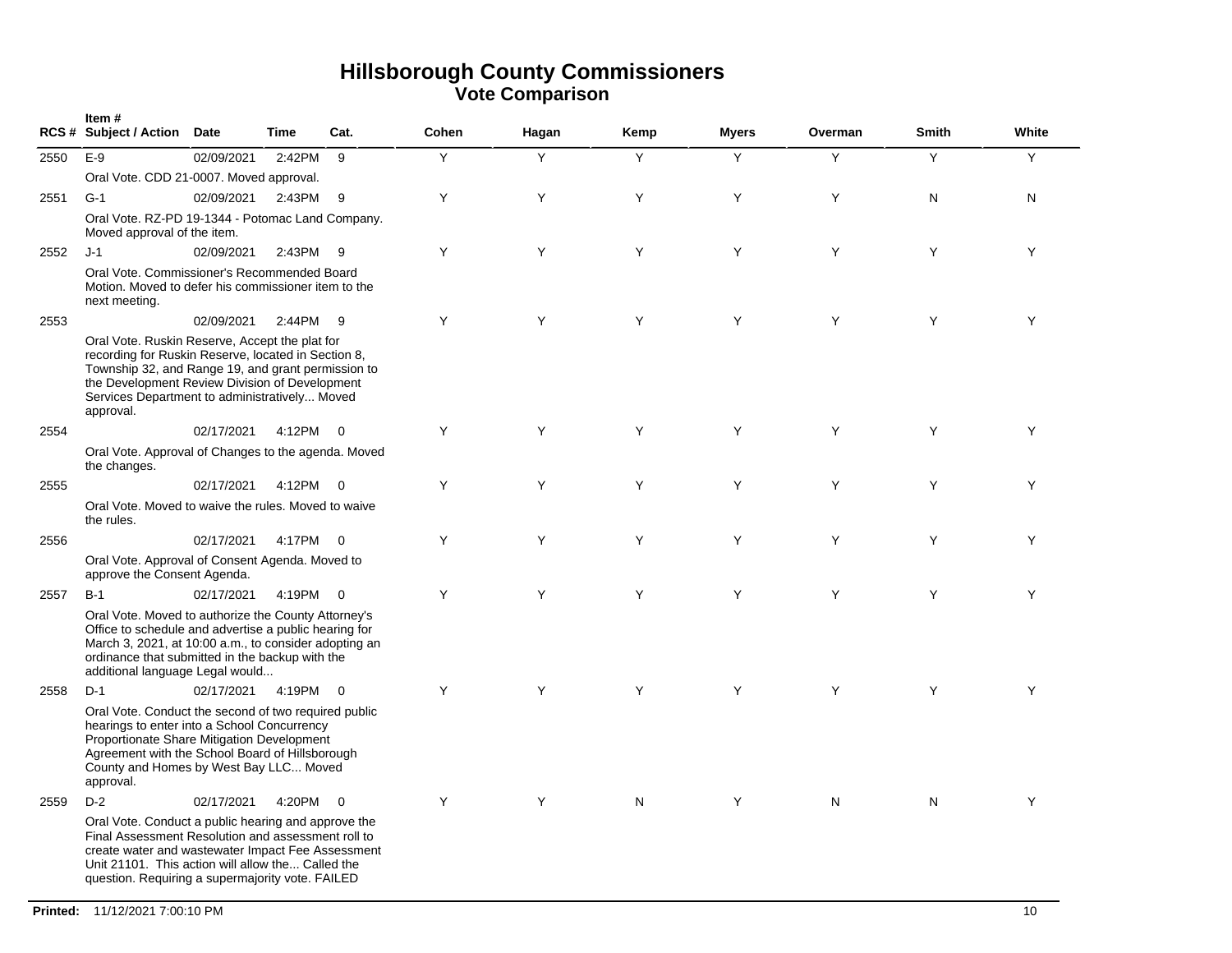|      | Item#<br><b>RCS # Subject / Action</b>                                                                                                                                                                                                                                                | Date       | <b>Time</b> | Cat.           | Cohen | Hagan | Kemp | <b>Myers</b> | Overman | <b>Smith</b> | White |
|------|---------------------------------------------------------------------------------------------------------------------------------------------------------------------------------------------------------------------------------------------------------------------------------------|------------|-------------|----------------|-------|-------|------|--------------|---------|--------------|-------|
| 2560 | $D-2$<br>Oral Vote. Conduct a public hearing and approve the<br>Final Assessment Resolution and assessment roll to<br>create water and wastewater Impact Fee Assessment<br>Unit 21101. This action will allow the property<br>owners Moved a substitute motion to approve.            | 02/17/2021 | 4:21PM      | $\Omega$       | Y     | Y     | N.   | Y            | N       | N            | Y     |
| 2561 | $E-1$<br>Oral Vote. Emergency Management operations related<br>to COVID-19 and the Local State of Emergency.<br>Moved approval.                                                                                                                                                       | 02/17/2021 | 4:22PM 0    |                | Y     | Y     | Y    | Y            | Y       | Y            | N     |
| 2562 | $G-1$<br>Oral Vote. Receive a report regarding Creation of a<br>Hillsborough County Apprenticeship to Career<br>Empowerment Program. Moved to moved on with the<br>report.                                                                                                            | 02/17/2021 | 4:22PM 0    |                | Y     | Y     | Y    | Y            | Y       | Y            | Y     |
| 2563 | $G-2$<br>Oral Vote. Receive a report from the County<br>Administration and the County Attorney's Office<br>regarding creation of a program Offered a substitute<br>motion the Board accept the report for Item G-2, but<br>not take any further action at this time. FAILED           | 02/17/2021 | 4:23PM      | $\overline{0}$ | N     | Y     | N    | N            | N       | N            | Y     |
| 2564 | $G-2$<br>Oral Vote. Receive a report from the County<br>Administration and the County Attorney's Office<br>regarding creation of a program to establish<br>apprentice Made a substitute motion on the floor to<br>receive the report and adopt the Palm Beach model.<br><b>FAILED</b> | 02/17/2021 | 4:23PM 0    |                | N     | Υ     | N    | N            | N       | N            | Y     |
| 2565 | $G-2$<br>Oral Vote. Moved to receive a report from the County<br>Administration and the County Attorney's Office<br>regarding the creation of a program to establish<br>apprentice participation requirements, Chair Kemp<br>added to include drafting an ordinance modeled           | 02/17/2021 | 4:24PM      | $\overline{0}$ | Y     | N     | Y    | Y            | Y       | Y            | N     |
| 2566 | $F-2$<br>Oral Vote. Moved the Board receive a presentation by<br>Sarah Couture of the Fines & Fees Justice Center and<br>approve a resolution supporting the passage of House<br>Bill 557 and its companion Senate Bill 386 which seeks<br>to modernize Florida's fines and           | 02/17/2021 | 4:24PM 0    |                | Y     | Y     | Y    | Y            | Y       | Y            | Y     |
| 2567 | $F-4$<br>Oral Vote. Moved to direct the Administrator to bring<br>back a report on the cybersecurity assessment that the<br>County conducted last year, as well as the status of the<br>action plan generated as a result of that analysis.                                           | 02/17/2021 | 4:24PM      | $\overline{0}$ | Y     | Y     | Y    | Y            | Y       | Y            | Y     |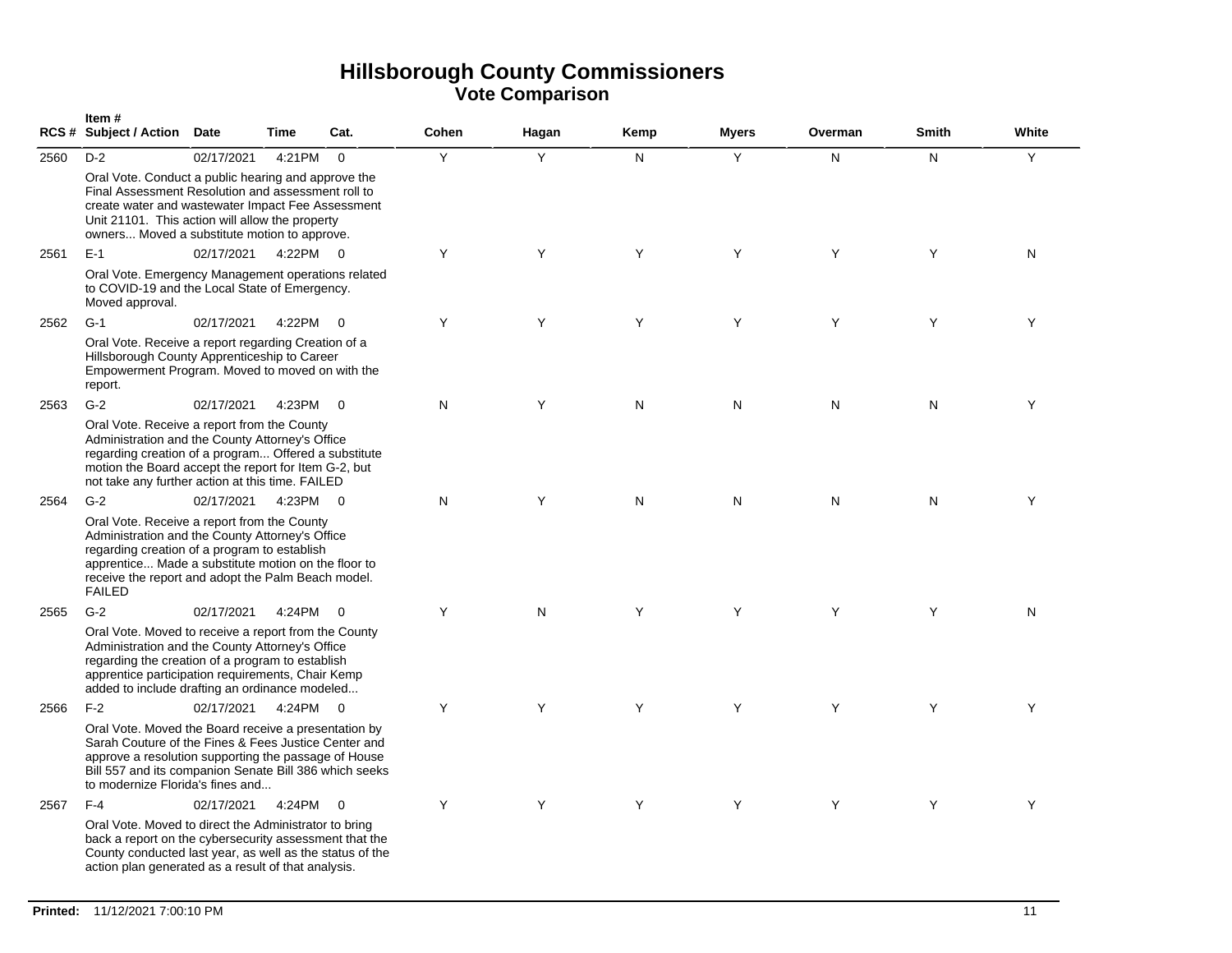|      | Item#<br><b>RCS # Subject / Action</b>                                                                                                                                                                                                                              | <b>Date</b> | Time    | Cat.           | Cohen | Hagan | Kemp | <b>Myers</b> | Overman | <b>Smith</b> | White |
|------|---------------------------------------------------------------------------------------------------------------------------------------------------------------------------------------------------------------------------------------------------------------------|-------------|---------|----------------|-------|-------|------|--------------|---------|--------------|-------|
| 2568 | $B-2$                                                                                                                                                                                                                                                               | 02/17/2021  | 4:25PM  | $\overline{0}$ | Y     | Y     | Y    | Υ            | Y       | Υ            | Y     |
|      | Oral Vote. Adopt a Resolution approving the issuance<br>by the Housing Finance Authority of Hillsborough<br>County of its Multi-Family Housing Revenue Note<br>WRDG T3D, LP - Boulevard Tower 4 and Boulevard<br>Villas in an aggregate face amount Moved approval. |             |         |                |       |       |      |              |         |              |       |
| 2569 | $B-3$                                                                                                                                                                                                                                                               | 02/17/2021  | 4:25PM  | $\overline{0}$ | Y     | Y     | Y    | Υ            | Y       | Y            |       |
|      | Oral Vote, Pursuant to Section 3-206 of the<br>Procurement Policy, authorize the emergency<br>procurement of services from Ernst & Young, LLP, for<br>the immediate development of an online application<br>portal that will be used to administer Moved approval.  |             |         |                |       |       |      |              |         |              |       |
| 2570 | $F-3$                                                                                                                                                                                                                                                               | 02/17/2021  | 4:26PM  | $\overline{0}$ | Υ     | Υ     | Y    | Y            | Y       | Y            | Υ     |
|      | Oral Vote. Approve for the Chair's signature a letter of<br>support for Miracles Outreaches' appropriations<br>Moved to approve the Chair's signature on the<br>attached letter of support for Miracles Outreaches'<br>appropriations request in House Bill 2883.   |             |         |                |       |       |      |              |         |              |       |
| 2571 | $G-3$                                                                                                                                                                                                                                                               | 02/17/2021  | 4:26PM  | $\Omega$       | Y     | Y     | Y    | Y            | Y       | Y            | Υ     |
|      | Oral Vote. Receive a report regarding an update on<br>COVID-19 programs and activities. Moved to receive<br>the report.                                                                                                                                             |             |         |                |       |       |      |              |         |              |       |
| 2572 |                                                                                                                                                                                                                                                                     | 02/18/2021  | 12:35PM | $\overline{2}$ | Υ     | Y     | Y    | Υ            | Y       | Υ            | Υ     |
|      | Oral Vote. EPC 2/18/2021. Approval of Consent<br>Agenda. So moved.                                                                                                                                                                                                  |             |         |                |       |       |      |              |         |              |       |

**End of February**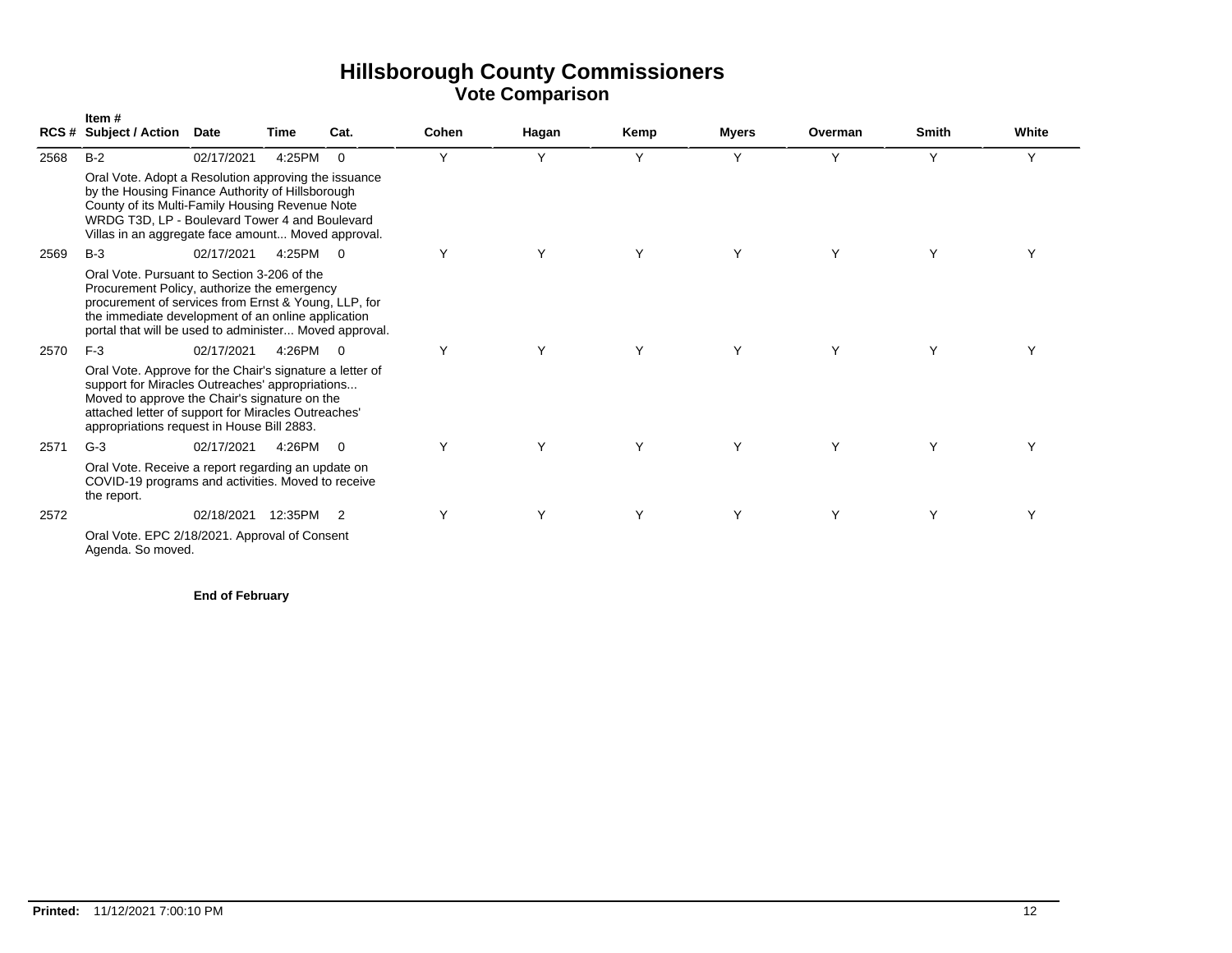|      | Item#<br>RCS # Subject / Action Date                                                                                                                                                                                                                                        |                      | Time    | Cat.                    | Cohen | Hagan | Kemp | <b>Myers</b> | Overman | <b>Smith</b> | White     |
|------|-----------------------------------------------------------------------------------------------------------------------------------------------------------------------------------------------------------------------------------------------------------------------------|----------------------|---------|-------------------------|-------|-------|------|--------------|---------|--------------|-----------|
| 2573 |                                                                                                                                                                                                                                                                             | 03/03/2021           | 10:29AM | $\Omega$                | X     | Y     | Y    | Y            | Y       | Y            | Y         |
|      | Oral Vote. Changes. Moved approval to the changes.                                                                                                                                                                                                                          |                      |         |                         |       |       |      |              |         |              |           |
| 2574 |                                                                                                                                                                                                                                                                             | 03/03/2021 10:29AM   |         | $\overline{0}$          | X     | Υ     | Υ    | Υ            | Y       | Υ            | Y         |
|      | Oral Vote. Consent Agenda. Moved approval.                                                                                                                                                                                                                                  |                      |         |                         |       |       |      |              |         |              |           |
| 2575 | $B-1$                                                                                                                                                                                                                                                                       | 03/03/2021 10:30AM   |         | $\overline{\mathbf{0}}$ | Χ     | Υ     | Υ    | Υ            | Y       | Υ            | ${\sf N}$ |
|      | Oral Vote. Moved to adopt a resolution approving the<br>proposed notice of rights to be distributed by landlords<br>and persons renting residential property as set forth in<br>the Tenant's Bill of Rights, Source of Income Anti-<br>Discrimination & Late Fee Notice     |                      |         |                         |       |       |      |              |         |              |           |
| 2576 | $B-2$                                                                                                                                                                                                                                                                       | 03/03/2021 10:30AM   |         | $\overline{0}$          | X     | Y     | Y    | Y            | Y       | Y            | Y         |
|      | Oral Vote. Adopt the proposed 2021 Hillsborough<br>County federal legislative program So moved.                                                                                                                                                                             |                      |         |                         |       |       |      |              |         |              |           |
| 2577 | $B-3$                                                                                                                                                                                                                                                                       | 03/03/2021 10:31AM 0 |         |                         | X     | Y     | Y    | Y            | Y       | Y            | Y         |
|      | Oral Vote. Adopt a resolution in the form presented<br>approving an Amended and Restated Fee Letter and a<br>First Amendment to Revolving Credit Agreement, both<br>with MUFG Union Bank, N.A. for the County's Capital<br>Improvement Program Moved approval.              |                      |         |                         |       |       |      |              |         |              |           |
| 2578 | $B-4$                                                                                                                                                                                                                                                                       | 03/03/2021 10:31AM   |         | $\overline{0}$          | X     | Y     | Y    | Y            | Y       | Y            | Y         |
|      | Oral Vote. Adopt a Supplemental Resolution in the<br>form submitted amending and supplementing<br>Resolution R20-101 adopted on October 21, 2020, to<br>provide for, among other things, the issuance of the<br>County Florida wastewater impact fee Moved for<br>approval. |                      |         |                         |       |       |      |              |         |              |           |
| 2579 | $B-5$                                                                                                                                                                                                                                                                       | 03/03/2021 10:31AM   |         | $\overline{0}$          | X     | Y     | Y    | Y            | Y       | Y            | Y         |
|      | Oral Vote. Approve a Resolution allocating up to<br>\$674,500 in general revenue (UA) funds to the<br>University Area Community Development Corporation<br>Inc to assist w/ construction of an aquatic zone (splash)<br>pad) & associated improvements for Moved approval.  |                      |         |                         |       |       |      |              |         |              |           |
| 2580 | $B-6$                                                                                                                                                                                                                                                                       | 03/03/2021 10:32AM   |         | $\overline{0}$          | X     | Y     | Y    | Y            | Y       | Y            | Y         |
|      | Oral Vote. Approve a FY 2021 budget amendment to<br>appropriate the \$32,377,870 the County received from<br>the Federal Government as part of the Consolidated<br>Appropriations Act of 2021 for the Emergency Rental<br>Assistance Program Moved approval.                |                      |         |                         |       |       |      |              |         |              |           |
| 2581 | $D-1$                                                                                                                                                                                                                                                                       | 03/03/2021 10:32AM   |         | - 5                     | X     | Y     | Y    | Y            | Y       | Y            | N         |
|      | Oral Vote. Moved approval of the ordinance w/<br>following modifications: change the "renter's bill of<br>rights" to "tenant's bill of rights," & change the<br>reference in all the text from renters to tenants, & that<br>way the Board addressed truly Ord #21-7        |                      |         |                         |       |       |      |              |         |              |           |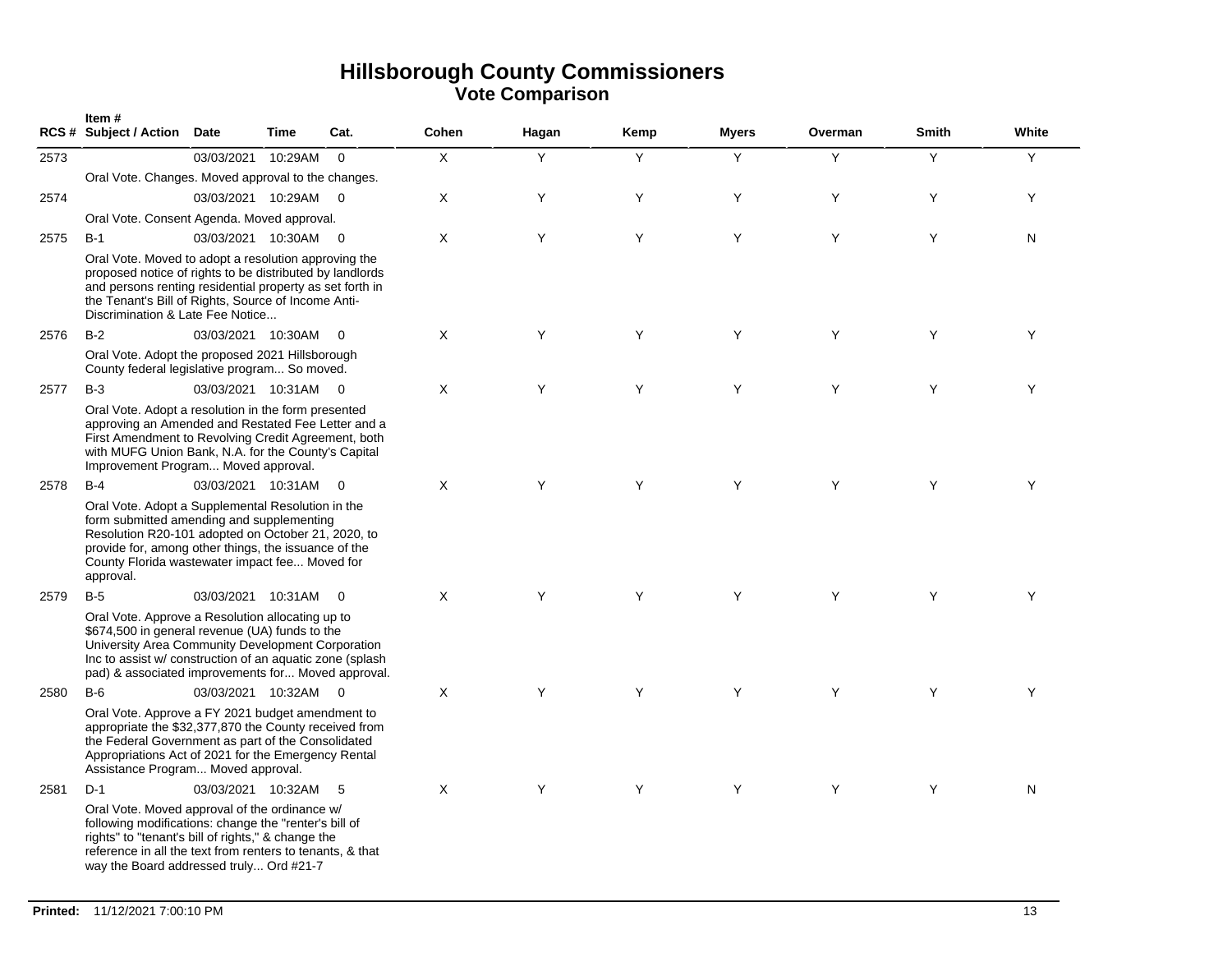|      | Item#<br><b>RCS # Subject / Action</b>                                                                                                                                                                                                                                      | <b>Date</b>          | Time    | Cat.                     | Cohen | Hagan   | Kemp | <b>Myers</b> | Overman | <b>Smith</b> | White |
|------|-----------------------------------------------------------------------------------------------------------------------------------------------------------------------------------------------------------------------------------------------------------------------------|----------------------|---------|--------------------------|-------|---------|------|--------------|---------|--------------|-------|
| 2582 | $E-2$                                                                                                                                                                                                                                                                       | 03/03/2021           | 10:33AM | $\Omega$                 | X     | Y       | Y    | Y            | Y       | Y            | N     |
|      | Oral Vote. Emergency Management operations related<br>to COVID-19 and the Local State of Emergency.<br>Moved approval.                                                                                                                                                      |                      |         |                          |       |         |      |              |         |              |       |
| 2583 | $E-3$                                                                                                                                                                                                                                                                       | 03/03/2021 10:34AM 0 |         |                          | X     | Y       | Y    | Y            | Y       | Y            | Y     |
|      | Oral Vote. Special appearance by Outside Counsel,<br>Alan Zimmet of Bryant Miller Olive, to provide an<br>update on the Transportation Sales Surtax Florida<br>Supreme Court ruling. Moved for staff to work w/ Dept.<br>of Revenue & the Clerk to create the process to    |                      |         |                          |       |         |      |              |         |              |       |
| 2584 | $F-1$                                                                                                                                                                                                                                                                       | 03/03/2021 10:34AM 0 |         |                          | X     | Y       | Y    | Y            | Y       | Y            | Y     |
|      | Oral Vote. Moved to direct the County Attorney's Office<br>to collaborate with the County Administration to<br>prepare the appropriate one percent transportation<br>surtax timelines & present the timeline back to the<br>Board on 4/21/2021; the timeline should         |                      |         |                          |       |         |      |              |         |              |       |
| 2585 | $F-2$                                                                                                                                                                                                                                                                       | 03/03/2021 10:34AM   |         | $\overline{\phantom{0}}$ | X     | Y       | Y    | Y            | Y       | Y            | Y     |
|      | Oral Vote. Moved to direct staff to work with Safe &<br>Sound Hillsborough Community Violence Prevention<br>Collaborative and any pertinent stakeholders to find<br>funding to support & expand the evening reporting<br>center in the County.                              |                      |         |                          |       |         |      |              |         |              |       |
| 2586 | $G-1$                                                                                                                                                                                                                                                                       | 03/03/2021 10:35AM   |         | $\overline{\mathbf{0}}$  | X     | Y       | Y    | Y            | Y       | Y            | Y     |
|      | Oral Vote. Receive a report regarding the Use of<br>Phosphogypsum in Road Construction. Moved to direct<br>staff to bring back for Board consideration a draft<br>Board policy that restricts the use of phosphogypsum<br>in County roadway projects.                       |                      |         |                          |       |         |      |              |         |              |       |
| 2587 | $B-7$                                                                                                                                                                                                                                                                       | 03/03/2021 10:37AM   |         | $\overline{0}$           | X     | Y       | Y    | Y            | Y       | Y            | Y     |
|      | Oral Vote. Approve the list of projects for submission to<br>the Metropolitan Planning Organization to be included<br>in the FY 2021/2022-2025/2026 Transportation<br>Improvement Program for prioritization and potential<br>grant funding. Moved approval.                |                      |         |                          |       |         |      |              |         |              |       |
| 2588 | $F-3$                                                                                                                                                                                                                                                                       | 03/03/2021 10:38AM   |         | $\overline{0}$           | X     | $\sf X$ | Y    | Y            | Y       | Y            | N     |
|      | Oral Vote. Moved to direct the County Attorney's Office<br>to draft an amendment to the Mobility Fee Program<br>Ordinance amending the phase-in schedule to begin<br>assessing mobility fees at their full, 100% assessment<br>rate, effective no later than June 30, 2021. |                      |         |                          |       |         |      |              |         |              |       |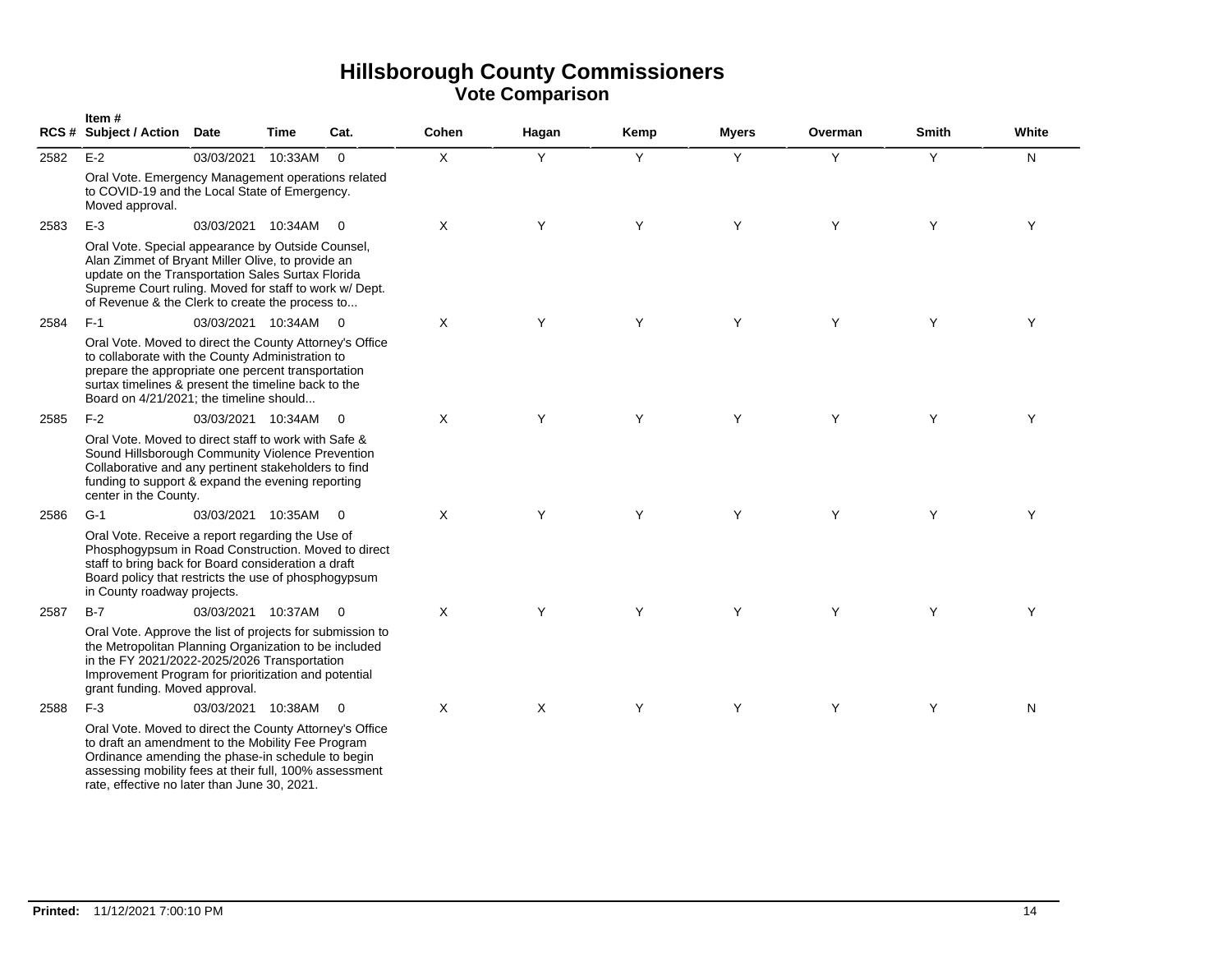|      | Item#<br>RCS # Subject / Action Date                                                                                                                                                                                                                                    |            | Time     | Cat.        | Cohen | Hagan        | Kemp | <b>Myers</b> | Overman | <b>Smith</b> | White |
|------|-------------------------------------------------------------------------------------------------------------------------------------------------------------------------------------------------------------------------------------------------------------------------|------------|----------|-------------|-------|--------------|------|--------------|---------|--------------|-------|
| 2589 | $F-3$                                                                                                                                                                                                                                                                   | 03/03/2021 | 10:38AM  | $\mathbf 0$ | X     | $\mathsf{X}$ | Y    | Y            | Y       | Y            | N     |
|      | Oral Vote. Moved to direct the County Attorney's Office<br>to draft an amendment to the Consolidated Impact<br>Assessment Program Ordinance amending the phase-<br>in schedule to begin assessing park impact fees at<br>their full, 100% assessment rate, effective no |            |          |             |       |              |      |              |         |              |       |
| 2590 |                                                                                                                                                                                                                                                                         | 03/09/2021 | 2:33PM   | - 9         | Χ     | Y            | Y    | Y            | Y       | Y            | Y     |
|      | Oral Vote. Approval of Changes to the Agenda. Moved<br>the changes.                                                                                                                                                                                                     |            |          |             |       |              |      |              |         |              |       |
| 2591 |                                                                                                                                                                                                                                                                         | 03/09/2021 | 2:33PM   | -9          | X     | Y            | Y    | Y            | Y       | Y            | Y     |
|      | Oral Vote. Approval of Consent Agenda. Moved to<br>approve.                                                                                                                                                                                                             |            |          |             |       |              |      |              |         |              |       |
| 2592 | $E-1$                                                                                                                                                                                                                                                                   | 03/09/2021 | 2:34PM   | - 9         | X     | Y            | Y    | Y            | Y       | Y            | Y     |
|      | Oral Vote. Application Number: PRS 20-1306<br>Applicant: The Stellar Group / Andrew McDevitt.<br>Moved approval.                                                                                                                                                        |            |          |             |       |              |      |              |         |              |       |
| 2593 | $E-2$                                                                                                                                                                                                                                                                   | 03/09/2021 | 2:34PM   | - 9         | X     | Y            | Y    | Y            | Y       | Y            | Y     |
|      | Oral Vote. Application Number: PRS 20-1310<br>Applicant: Balm Grove LLC. Moved to amend<br>Commissioner Hagan's motion that would add the<br>proposed condition.                                                                                                        |            |          |             |       |              |      |              |         |              |       |
| 2594 | $E-2$                                                                                                                                                                                                                                                                   | 03/09/2021 | 2:35PM   | - 9         | X     | Y            | Y    | Y            | Y       | Y            | Y     |
|      | Oral Vote. Application Number: PRS 20-1310<br>Applicant: Balm Grove LLC. Moved approval.                                                                                                                                                                                |            |          |             |       |              |      |              |         |              |       |
| 2595 | $E-3$                                                                                                                                                                                                                                                                   | 03/09/2021 | 2:37PM 9 |             | X     | N            | Y    | Y            | Y       | Y            | N     |
|      | Oral Vote. Application Number: PRS 20-1315<br>Applicant: Eisenhower Property Group, LLC. Moved to<br>continue to let staff work the item out with the applicant<br>about exactly what they could commit to here and, as<br>far as possible, take out the old-fashioned  |            |          |             |       |              |      |              |         |              |       |
| 2596 | $E-4$                                                                                                                                                                                                                                                                   | 03/09/2021 | 2:37PM 9 |             | X     | Y            | Y    | Y            | Y       | Y            | Y     |
|      | Oral Vote. Application Number: PRS 21-0048<br>Applicant: Zion Pentecostal Church Of All People, Inc.<br>Moved approval.                                                                                                                                                 |            |          |             |       |              |      |              |         |              |       |
| 2597 | $E-5$                                                                                                                                                                                                                                                                   | 03/09/2021 | 2:38PM   | -9          | Χ     | Χ            | Y    | Y            | Y       | Y            | Y     |
|      | Oral Vote. Application Number: PRS 21-0064<br>Applicant: Galencare, Inc. Moved approval.                                                                                                                                                                                |            |          |             |       |              |      |              |         |              |       |
| 2598 | $E-6$                                                                                                                                                                                                                                                                   | 03/09/2021 | 2:38PM   | - 9         | Χ     | Y            | Y    | Y            | Y       | Y            | Y     |
|      | Oral Vote. Application Number: PRS 21-0160<br>Applicant: Jacob T. Cremer - Stearns Weaver Miller.<br>Moved approval of the item.                                                                                                                                        |            |          |             |       |              |      |              |         |              |       |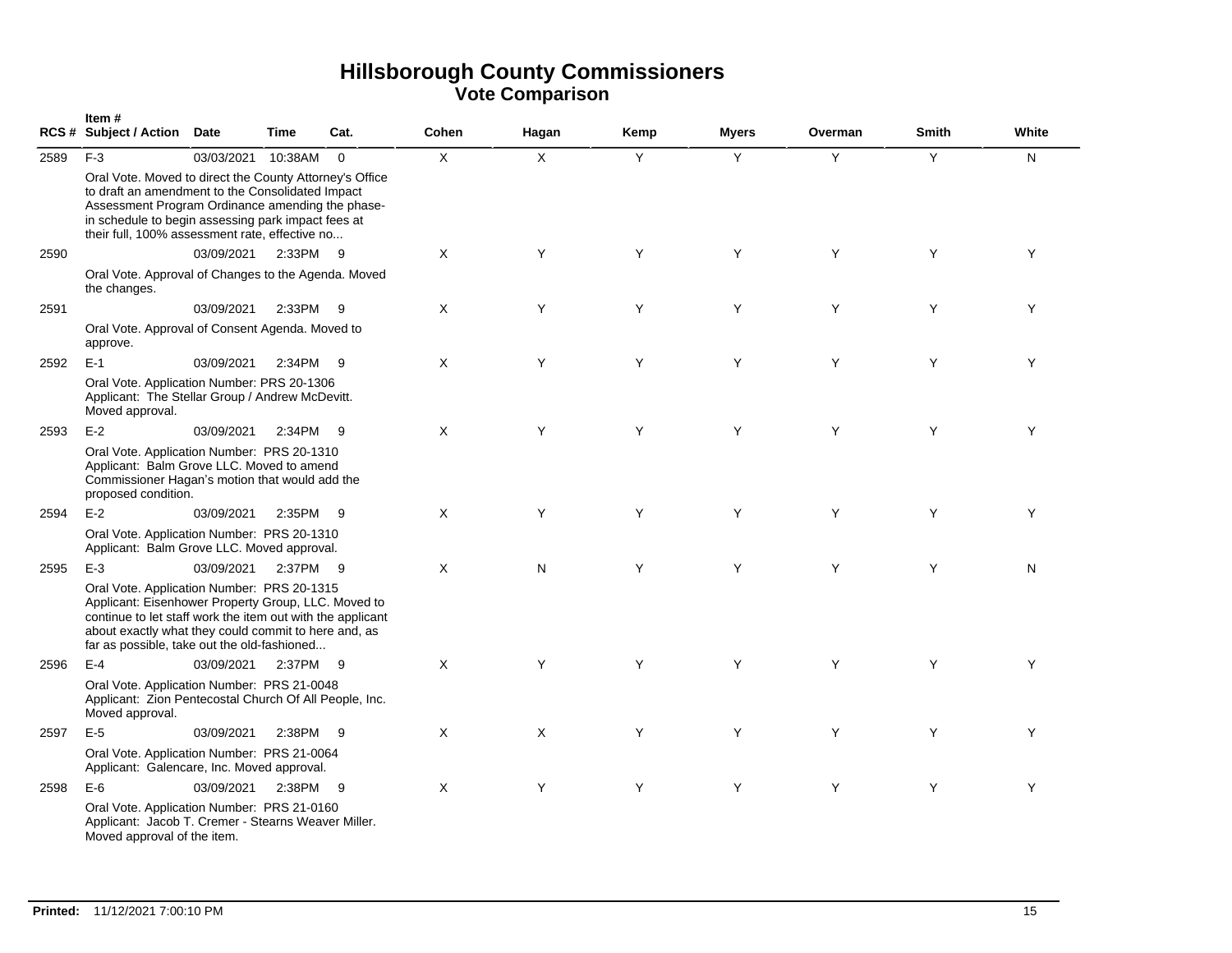|      | Item#<br><b>RCS # Subject / Action</b>                                                                                                                                                                                                                                 | <b>Date</b>          | Time     | Cat. | Cohen | Hagan | Kemp | <b>Myers</b> | Overman | <b>Smith</b> | White |
|------|------------------------------------------------------------------------------------------------------------------------------------------------------------------------------------------------------------------------------------------------------------------------|----------------------|----------|------|-------|-------|------|--------------|---------|--------------|-------|
| 2599 | $E-7$                                                                                                                                                                                                                                                                  | 03/09/2021           | 2:38PM   | 9    | X     | Υ     | Υ    | Υ            | Υ       | Υ            | Υ     |
|      | Oral Vote. Application Number: PRS 21-0229<br>Applicant: Bayview Properties LTD LLLP. Moved for<br>approval.                                                                                                                                                           |                      |          |      |       |       |      |              |         |              |       |
| 2600 | $E-8$                                                                                                                                                                                                                                                                  | 03/09/2021           | 2:39PM   | - 5  | X     | Υ     | Y    | Υ            | Υ       | Υ            |       |
|      | Oral Vote, CDD 21-0052 Petition to establish the Blam<br>Grove Community Development District (CDD)<br>Moved approval. Ord #21-08                                                                                                                                      |                      |          |      |       |       |      |              |         |              |       |
| 2601 | $J-1$                                                                                                                                                                                                                                                                  | 03/09/2021           | 2:39PM 9 |      | X     | Y     | Y    | Y            | Y       | Υ            |       |
|      | Oral Vote, Commissioner's Recommended Board<br>Moved to direct staff to bring back a Land Development<br>Code amendment that will bring special use permits for<br>land excavation directly to the Board of County<br>Commissioners for a public hearing and decision. |                      |          |      |       |       |      |              |         |              |       |
| 2602 |                                                                                                                                                                                                                                                                        | 03/25/2021 11:17AM 5 |          |      | Y     | N     | Y    | Υ            | Y       | Υ            | N     |
|      | Oral Vote. Proposed Amendments to the Mobility Fee<br>Ordinance. Moved to take the impact fee to 100<br>percent tonight and eliminate the discount and the<br>phase-in schedule as noted. Ord 21-9                                                                     |                      |          |      |       |       |      |              |         |              |       |
| 2603 |                                                                                                                                                                                                                                                                        | 03/25/2021           | 11:18AM  | - 5  | Υ     | N     | Υ    | Υ            | Υ       | Υ            | N     |
|      | Oral Vote. Proposed Amendments to the Parks Impact<br>Fee Ordinance. Moved the Board move the impact fee<br>to 75 percent. Ord 21-10                                                                                                                                   |                      |          |      |       |       |      |              |         |              |       |

**End of March**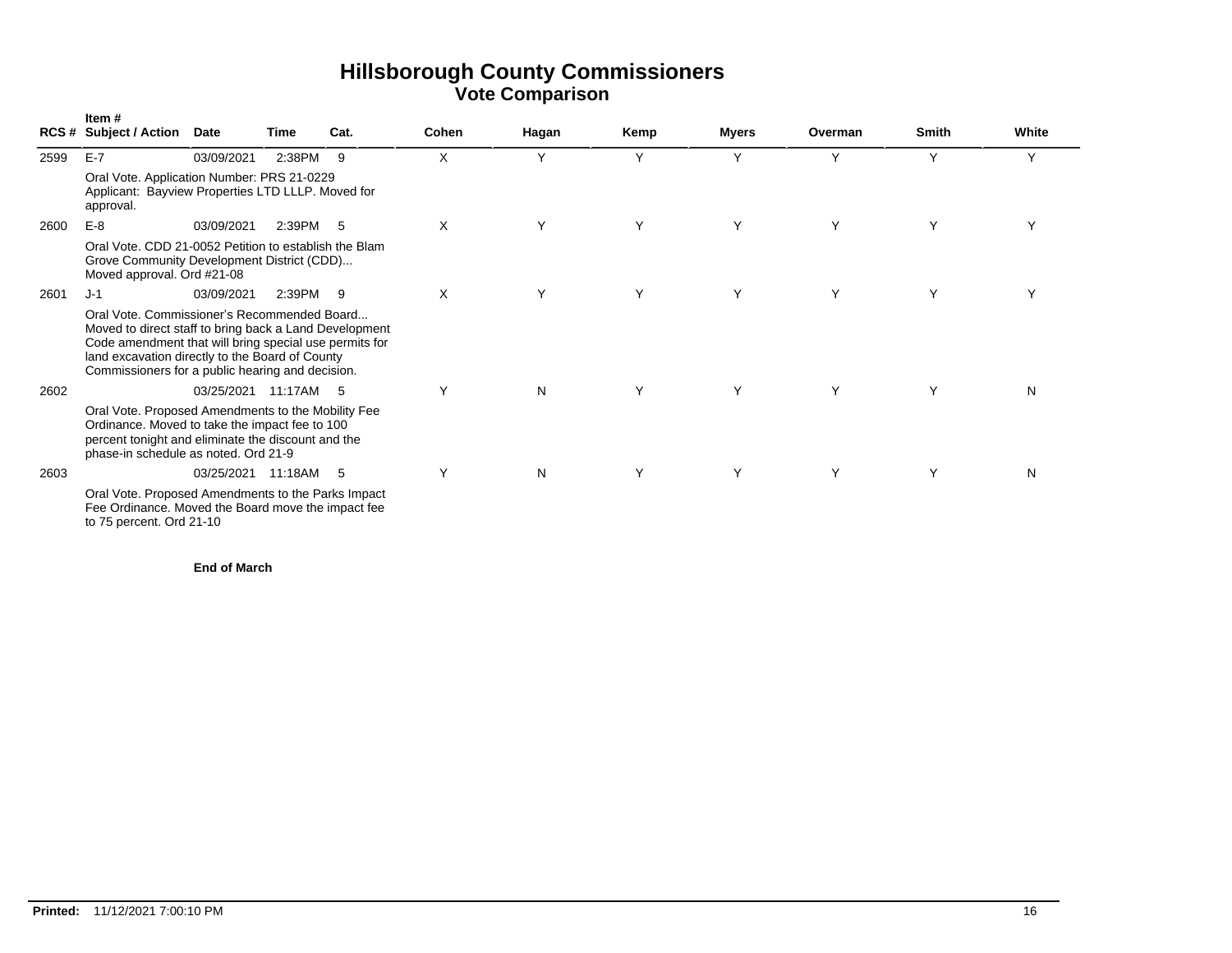|      | Item#<br><b>RCS # Subject / Action</b>                                                                                                                                                                                                                          | <b>Date</b>        | Time   | Cat.           | Cohen | Hagan | Kemp | <b>M</b> vers | Overman | <b>Smith</b> | White |
|------|-----------------------------------------------------------------------------------------------------------------------------------------------------------------------------------------------------------------------------------------------------------------|--------------------|--------|----------------|-------|-------|------|---------------|---------|--------------|-------|
| 2604 |                                                                                                                                                                                                                                                                 | 04/07/2021         | 9:37AM | $\Omega$       | Y     | Y     | Y    | Y             | Y       | Y            | Y     |
|      | Approval of Changes to the Agenda. Moved for<br>approval.                                                                                                                                                                                                       |                    |        |                |       |       |      |               |         |              |       |
| 2605 |                                                                                                                                                                                                                                                                 | 04/07/2021         | 9:51AM | $\overline{0}$ | Y     | Υ     | Y    | Υ             | Y       | Y            | Y     |
|      | Approval of Consent Agenda. So moved.                                                                                                                                                                                                                           |                    |        |                |       |       |      |               |         |              |       |
| 2606 | $B-1$                                                                                                                                                                                                                                                           | 04/07/2021         | 9:55AM | $\mathbf 0$    | Y     | Y     | Y    | Y             | Y       | Y            | Y     |
|      | Approve a Locally Funded Agreement (LFA) and Three<br>Party Escrow Agreement between Hillsborough County<br>and the Florida Department of Transportation (FDOT)<br>for the County to provide up to \$93,447,501 in County<br>funds Moved the item.              |                    |        |                |       |       |      |               |         |              |       |
| 2607 | $B-3$                                                                                                                                                                                                                                                           | 04/07/2021         | 9:56AM | $\Omega$       | Y     | Y     | Y    | Y             | Y       | Y            | Y     |
|      | Adopt a resolution approving the issuance by the<br>Housing Finance Authority of Hillsborough County of its<br>Multi-Family Housing Revenue Bond (Fulham Terrace)<br>in an aggregate face amount not to exceed<br>\$16,000,000 Moved approval.                  |                    |        |                |       |       |      |               |         |              |       |
| 2608 | $B-4$                                                                                                                                                                                                                                                           | 04/07/2021         | 9:57AM | $\overline{0}$ | Y     | Y     | Y    | Y             | Y       | Y            | Y     |
|      | Adopt a resolution approving the issuance by the<br>Housing Finance Authority of Hillsborough County of its<br>Multi-Family Housing Revenue Bond (Summerfield<br>Senior Apartments) in an aggregate face amount not to<br>exceed \$15,000,000 Moved approval.   |                    |        |                |       |       |      |               |         |              |       |
| 2609 | $B-5$                                                                                                                                                                                                                                                           | 04/07/2021         | 9:58AM | $\Omega$       | Y     | Y     | Y    | Y             | Y       | Y            | Υ     |
|      | Adopt a resolution approving the issuance by the<br>Housing Finance Authority of Hillsborough County of its<br>Single-Family Housing Revenue Bond and Notes in an<br>aggregate face amount not to exceed \$300,000,000<br>Moved approval.                       |                    |        |                |       |       |      |               |         |              |       |
| 2610 | $B-6$                                                                                                                                                                                                                                                           | 04/07/2021         | 9:59AM | $\Omega$       | Y     | Y     | Y    | Y             | Y       | Y            | Y     |
|      | Adopt a resolution approving the issuance by the<br>Housing Finance Authority of Hillsborough County of its<br>Multifamily Housing Revenue Bond and Notes in an<br>aggregate face amount not to exceed \$19,260,000<br>Moved approval.                          |                    |        |                |       |       |      |               |         |              |       |
| 2611 | $D-1$                                                                                                                                                                                                                                                           | 04/07/2021 10:06AM |        | - 5            | Υ     | N     | Y    | Y             | Y       | Y            | Y     |
|      | Hold a second public hearing and consider adoption of<br>an ordinance providing for an extension of the<br>moratorium on the acceptance and processing of new<br>applications for rezonings and Planned Development<br>zoning Moved approval. Ordinance #21-11. |                    |        |                |       |       |      |               |         |              |       |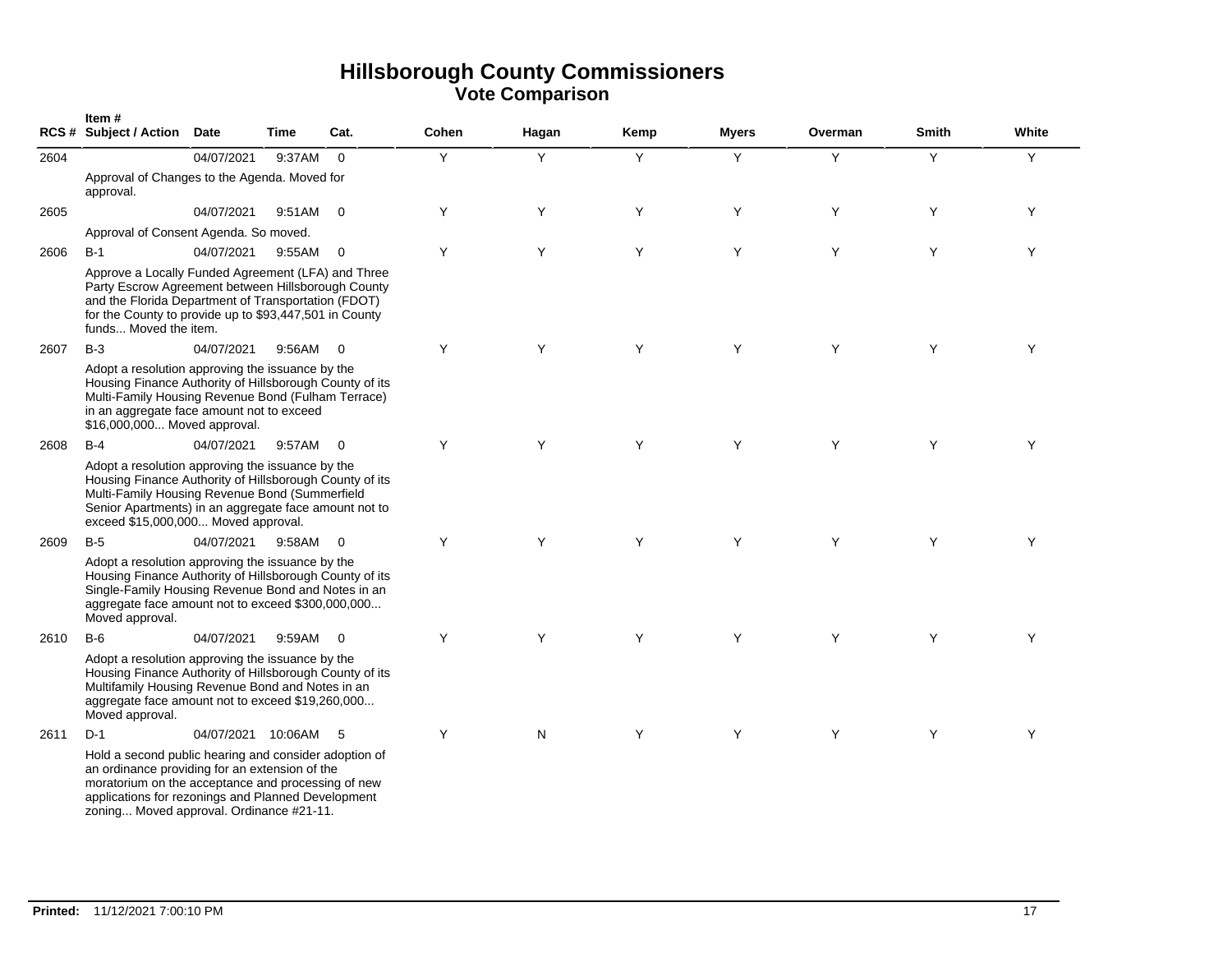|      | Item#<br>RCS # Subject / Action Date                                                                                                                                                                                                                                   |                    | Time    | Cat.           | Cohen | Hagan | Kemp | <b>Myers</b> | Overman | Smith | White |
|------|------------------------------------------------------------------------------------------------------------------------------------------------------------------------------------------------------------------------------------------------------------------------|--------------------|---------|----------------|-------|-------|------|--------------|---------|-------|-------|
| 2612 | $D-2$                                                                                                                                                                                                                                                                  | 04/07/2021         | 10:22AM | 5              | Y     | N.    | Y    | Y            | Y       | Y     | Y     |
|      | Hold a second public hearing and consider adoption of<br>an Ordinance providing for an extension of the<br>moratorium on the acceptance and processing of new<br>applications for rezonings and Planned Development<br>zoning Moved the item. Ordinance #21-12.        |                    |         |                |       |       |      |              |         |       |       |
| 2613 | $D-3$                                                                                                                                                                                                                                                                  | 04/07/2021 10:24AM |         | $\overline{0}$ | Y     | Y     | Y    | Y            | Y       | Y     | Y     |
|      | Conduct the second of two required public hearings to<br>enter into a School Concurrency Proportionate Share<br>Mitigation Development Agreement with the School<br>Board of Hillsborough County and Engineering<br>Analysis Group, to allow Moved approval.           |                    |         |                |       |       |      |              |         |       |       |
| 2614 | $E-1$                                                                                                                                                                                                                                                                  | 04/07/2021 10:52AM |         | $\overline{0}$ | Y     | Y     | Y    | Y            | Y       | Y     | N     |
|      | Emergency Management operations related to COVID-<br>19 and the Local State of Emergency. Moved approval.                                                                                                                                                              |                    |         |                |       |       |      |              |         |       |       |
| 2615 | $F-6$                                                                                                                                                                                                                                                                  | 04/07/2021 11:00AM |         | $\overline{0}$ | Y     | Y     | Y    | Y            | Y       | Y     | X     |
|      | Receive a presentation by Cheryl Schroeder of the<br>West Central Florida Labor Council, and approve a<br>resolution opposing the passage of House Bill 53 and<br>its companion bill Senate Bill 1076 Moved Board<br>opposition of House Bill 53 and Senate Bill 1076. |                    |         |                |       |       |      |              |         |       |       |
| 2616 | $F-2$                                                                                                                                                                                                                                                                  | 04/07/2021 11:07AM |         | $\overline{0}$ | Y     | Y     | Y    | Y            | Y       | Y     | X     |
|      | Moved staff to come back with a report on the<br>feasibility of expanding Thonotosassa Park for both<br>active and passive recreation as well as co-locating a<br>much needed library there.                                                                           |                    |         |                |       |       |      |              |         |       |       |
| 2617 | $F-3$                                                                                                                                                                                                                                                                  | 04/07/2021 11:08AM |         | $\overline{0}$ | Y     | Y     | Y    | Y            | Y       | Y     | X     |
|      | Approve a resolution supporting the passage of House<br>Bill 177 and its companion Senate Bill 650, which seek<br>to ban the tethering of domestic cats and dogs So<br>moved to waive the rules.                                                                       |                    |         |                |       |       |      |              |         |       |       |
| 2618 | $F-3$                                                                                                                                                                                                                                                                  | 04/07/2021 11:10AM |         | $\overline{0}$ | Y     | Y     | Y    | Y            | Y       | Y     | Y     |
|      | Approve a resolution supporting the passage of House<br>Bill 177 and its companion Senate Bill 650, which seek<br>to ban the tethering of domestic cats and dogs<br>Moved the Board approve the resolution as drafted.                                                 |                    |         |                |       |       |      |              |         |       |       |
| 2619 | $B-10$                                                                                                                                                                                                                                                                 | 04/07/2021 11:12AM |         | $\overline{0}$ | Y     | Y     | Y    | Y            | Y       | Y     | Y     |
|      | Award and execute an agreement (20361,4) with the<br>overall lowest, responsive, and responsible bidder,<br>CRS Building Corporation, for construction of Apollo<br>Beach Fire Station No. 29 (\$4,365,000.00), Central<br>Brandon Fire Station No. 45 Moved approval. |                    |         |                |       |       |      |              |         |       |       |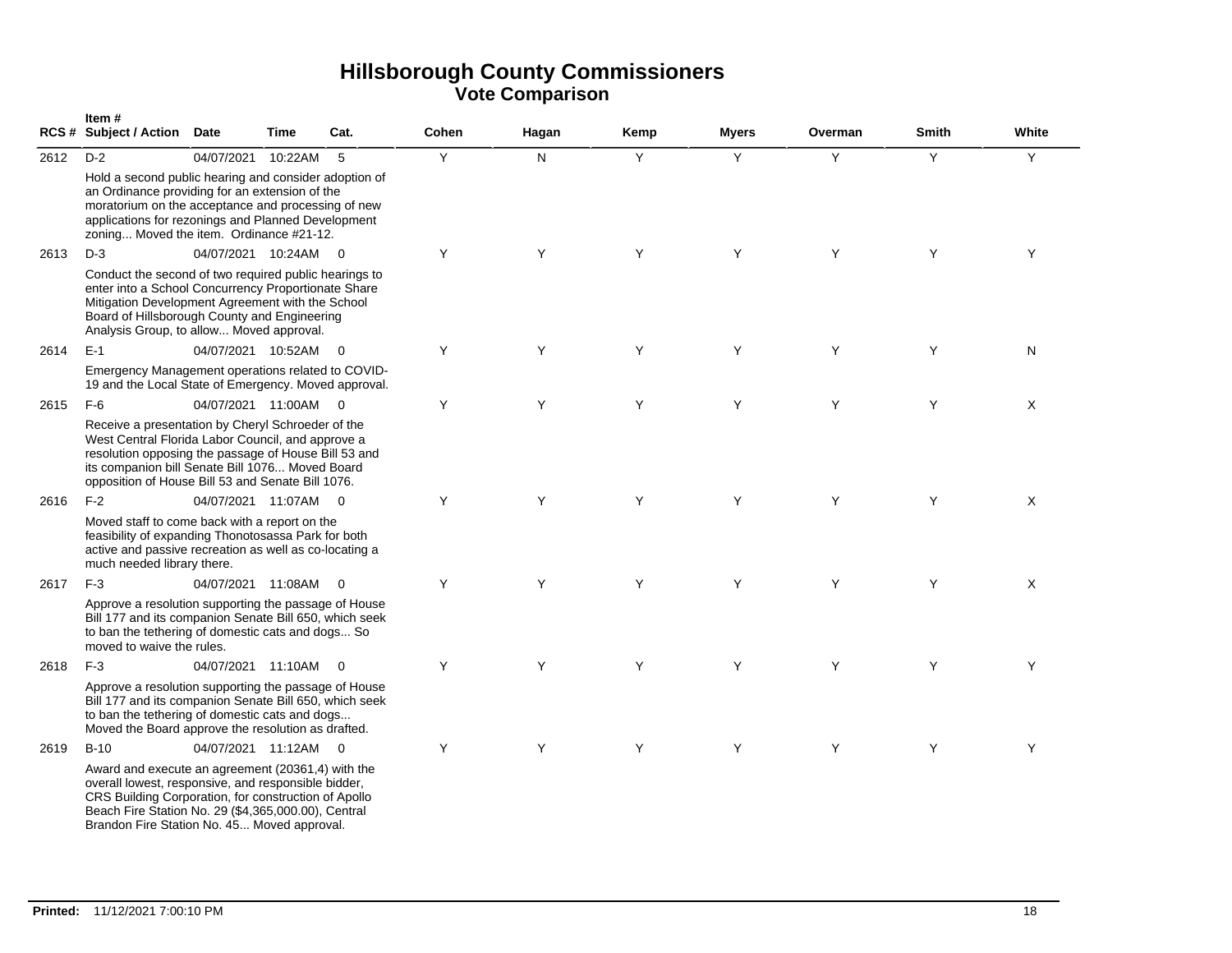|      | Item#<br>RCS # Subject / Action Date                                                                                                                                                                                                                                    |                    | <b>Time</b> | Cat.                    | Cohen | Hagan | Kemp | <b>Myers</b> | Overman | <b>Smith</b> | White |
|------|-------------------------------------------------------------------------------------------------------------------------------------------------------------------------------------------------------------------------------------------------------------------------|--------------------|-------------|-------------------------|-------|-------|------|--------------|---------|--------------|-------|
| 2620 | $B-11$                                                                                                                                                                                                                                                                  | 04/07/2021         | 11:35AM     | $\mathbf 0$             | Y     | Y     | Y    | Y            | Y       | Y            | Y     |
|      | Award and execute an agreement with the overall<br>lowest, responsive, and responsible bidder, Bandes<br>Construction Company, Inc., for construction of the<br>New Tampa Performing Arts Center (20406-2) for the<br>Moved to continue the item to the next meeting.   |                    |             |                         |       |       |      |              |         |              |       |
| 2621 | $B-12$                                                                                                                                                                                                                                                                  | 04/07/2021 11:35AM |             | $\Omega$                | Y     | Y     | Y    | Y            | Y       | Y            | Y     |
|      | Award and execute a three (3) year agreement with the<br>only bidder, Proshot Concrete, Inc., for ongoing and<br>as-needed repair and rehabilitation of bridges,<br>channels, roadways, guardrails, and related work<br>throughout the County Moved approval.           |                    |             |                         |       |       |      |              |         |              |       |
| 2622 | $F-7$                                                                                                                                                                                                                                                                   | 04/07/2021 11:45AM |             | $\Omega$                | Y     | Y     | Y    | Y            | Y       | Y            | Y     |
|      | Direct staff to prepare letters of support for the Chair's<br>signature for Senate Bills 382, 764, 838 Moved to<br>direct staff to prepare letters of support for the Chair's<br>signature for Senate Bills 382, 764, and 838, along with<br>the companion House        |                    |             |                         |       |       |      |              |         |              |       |
| 2623 | $B-13$                                                                                                                                                                                                                                                                  | 04/07/2021 11:56AM |             | $\overline{0}$          | Y     | Y     | Y    | Y            | Y       | Y            | Y     |
|      | Approve an agreement with the City of Tampa for the<br>County to accept and administer US Treasury<br>Department funds awarded to the City of Tampa for the<br>Emergency Rental Assistance Program and authorize<br>the County Administrator Moved approval.            |                    |             |                         |       |       |      |              |         |              |       |
| 2624 | $F-1$                                                                                                                                                                                                                                                                   | 04/07/2021         | 4:30PM      | $\Omega$                | Y     | Y     | Y    | Y            | Y       | Y            | Y     |
|      | Oral Vote. Board Appointments. Moved the Board<br>waive the applicable policies, so as to allow the Girl<br>Scouts of West Central Florida's representative eligible<br>for consideration for the Commission on the Status of<br>Women, Item F-1a                       |                    |             |                         |       |       |      |              |         |              |       |
| 2625 | $F-1$                                                                                                                                                                                                                                                                   | 04/07/2021         | 4:30PM      | $\overline{0}$          | Y     | Y     | Y    | Y            | Y       | Y            | Y     |
|      | Oral Vote. Board Appointments. Moved to waive the<br>rules.                                                                                                                                                                                                             |                    |             |                         |       |       |      |              |         |              |       |
| 2626 | $F-1$                                                                                                                                                                                                                                                                   | 04/07/2021         | 4:31PM      | $\overline{\mathbf{0}}$ | Y     | Y     | Y    | Y            | Y       | Y            | Y     |
|      | Oral Vote. Board Appointments. Moved to confirm.                                                                                                                                                                                                                        |                    |             |                         |       |       |      |              |         |              |       |
| 2627 | $F-8$                                                                                                                                                                                                                                                                   | 04/07/2021         | 4:32PM      | $\overline{\mathbf{0}}$ | Y     | Y     | Y    | Y            | Y       | Y            | Y     |
|      | Oral Vote. Moved to request Board approval of the<br>ELAPP Subcommittee selection for the 2021 Theodore<br>Roosevelt Hillsborough Forever Conservation Award,<br>the subcommittee also requests that the presentation<br>of this award take place at the April 21, 2021 |                    |             |                         |       |       |      |              |         |              |       |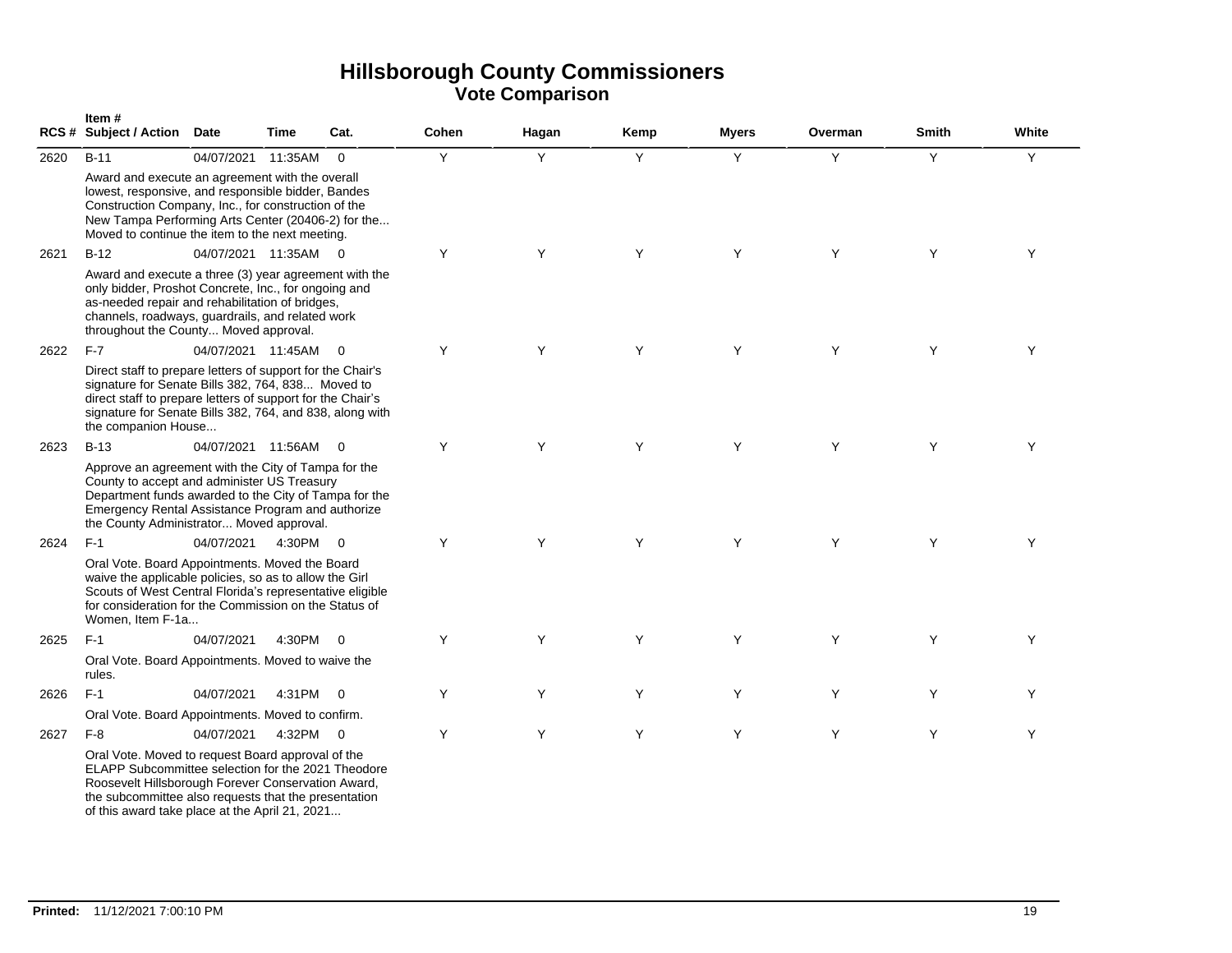|      | Item#<br>RCS# Subject / Action Date                                                                                                                                                                                                                                  |            | Time     | Cat.                     | Cohen | Hagan | Kemp | <b>Myers</b> | Overman | Smith | White |
|------|----------------------------------------------------------------------------------------------------------------------------------------------------------------------------------------------------------------------------------------------------------------------|------------|----------|--------------------------|-------|-------|------|--------------|---------|-------|-------|
| 2628 | $F-5$                                                                                                                                                                                                                                                                | 04/07/2021 | 4:32PM   | $\mathbf 0$              | Y     | Y     | Y    | Y            | Y       | Y     | Υ     |
|      | Oral Vote. Moved to direct staff, the County Attorney's<br>Office, with everything that was here on the agenda,<br>EPC to request an expedited review and inspection by<br>the Florida Department of Health and the Federal<br>Occupation of Safety and Health       |            |          |                          |       |       |      |              |         |       |       |
| 2629 | $B-7$                                                                                                                                                                                                                                                                | 04/07/2021 | 4:32PM   | - 0                      | Y     | N     | Y    | Y            | Y       | Y     | Y     |
|      | Oral Vote. Approve the Eleventh Modification to the<br>Tampa Bay Passenger Ferry Interim Public Private<br>Partnership Agreement by and between Hillsborough<br>County, HMS Ferries, Inc Moved to approve.                                                           |            |          |                          |       |       |      |              |         |       |       |
| 2630 | $B-8$                                                                                                                                                                                                                                                                | 04/07/2021 | 4:33PM   | $\overline{0}$           | Y     | Y     | Y    | Y            | Y       | Y     | N     |
|      | Oral Vote. Authorize staff to bring back for future Board<br>consideration an Agreement with HMS Ferries, Inc.<br>("HMS") and South Swell Development Group, LLC<br>("South Swell") for the purpose of inter-city ferry<br>services Moved approval.                  |            |          |                          |       |       |      |              |         |       |       |
| 2631 | $F-4$                                                                                                                                                                                                                                                                | 04/07/2021 | 4:33PM   | $\overline{0}$           | Y     | Y     | Y    | Y            | Y       | Y     | Y     |
|      | Oral vote. Approve a resolution in support of repealing<br>the M-CORES tollway plan. Moved whereas, on May<br>17, 2019, Govenor Ron Desantis signed Senate Bill<br>7068 (SB 7068) into law to create the Multi-use<br>Corridors of Regional Economic Significance    |            |          |                          |       |       |      |              |         |       |       |
| 2632 | $B-9$                                                                                                                                                                                                                                                                | 04/07/2021 | 4:33PM   | $\overline{\phantom{0}}$ | Y     | Y     | Y    | Y            | Y       | Y     | Y     |
|      | Oral Vote. Adopt an Authorizing Resolution in the form<br>as presented generally authorizing the issuance of not<br>to exceed \$200,000,000 in aggregate principal amount<br>of the County's Capital Improvement Non-Ad Valorem<br>Revenue Bonds Moved for approval. |            |          |                          |       |       |      |              |         |       |       |
| 2633 |                                                                                                                                                                                                                                                                      | 04/13/2021 | 4:45PM 9 |                          | Y     | Y     | Y    | Y            | Y       | Y     | Y     |
|      | Oral Vote. Approval of Changes to the Agenda. So<br>moved the changes.                                                                                                                                                                                               |            |          |                          |       |       |      |              |         |       |       |
| 2634 |                                                                                                                                                                                                                                                                      | 04/13/2021 | 4:45PM 9 |                          | Y     | Y     | Y    | Y            | Y       | Y     | Y     |
|      | Oral Vote. Approval of Consent Agenda. Moved<br>consent.                                                                                                                                                                                                             |            |          |                          |       |       |      |              |         |       |       |
| 2635 | $E-1$                                                                                                                                                                                                                                                                | 04/13/2021 | 4:46PM   | - 9                      | Y     | Y     | Y    | Y            | Y       | Y     | Y     |
|      | Oral Vote. PRS 20-0949 TSP Companies Incorporated,<br>150ft North of Intersection: Bruce B Downs Boulevard /<br>North 42nd Street. Moved approval.                                                                                                                   |            |          |                          |       |       |      |              |         |       |       |
| 2636 | $E-2$                                                                                                                                                                                                                                                                | 04/13/2021 | 4:47PM   | -9                       | Y     | Y     | Y    | Y            | Y       | Y     | Y     |
|      | Oral Vote. PRS 20-1315 Eisenhower Property Group<br>LLC, 15063 Balm Road. Moved to take the item up<br>immediately following G-5.                                                                                                                                    |            |          |                          |       |       |      |              |         |       |       |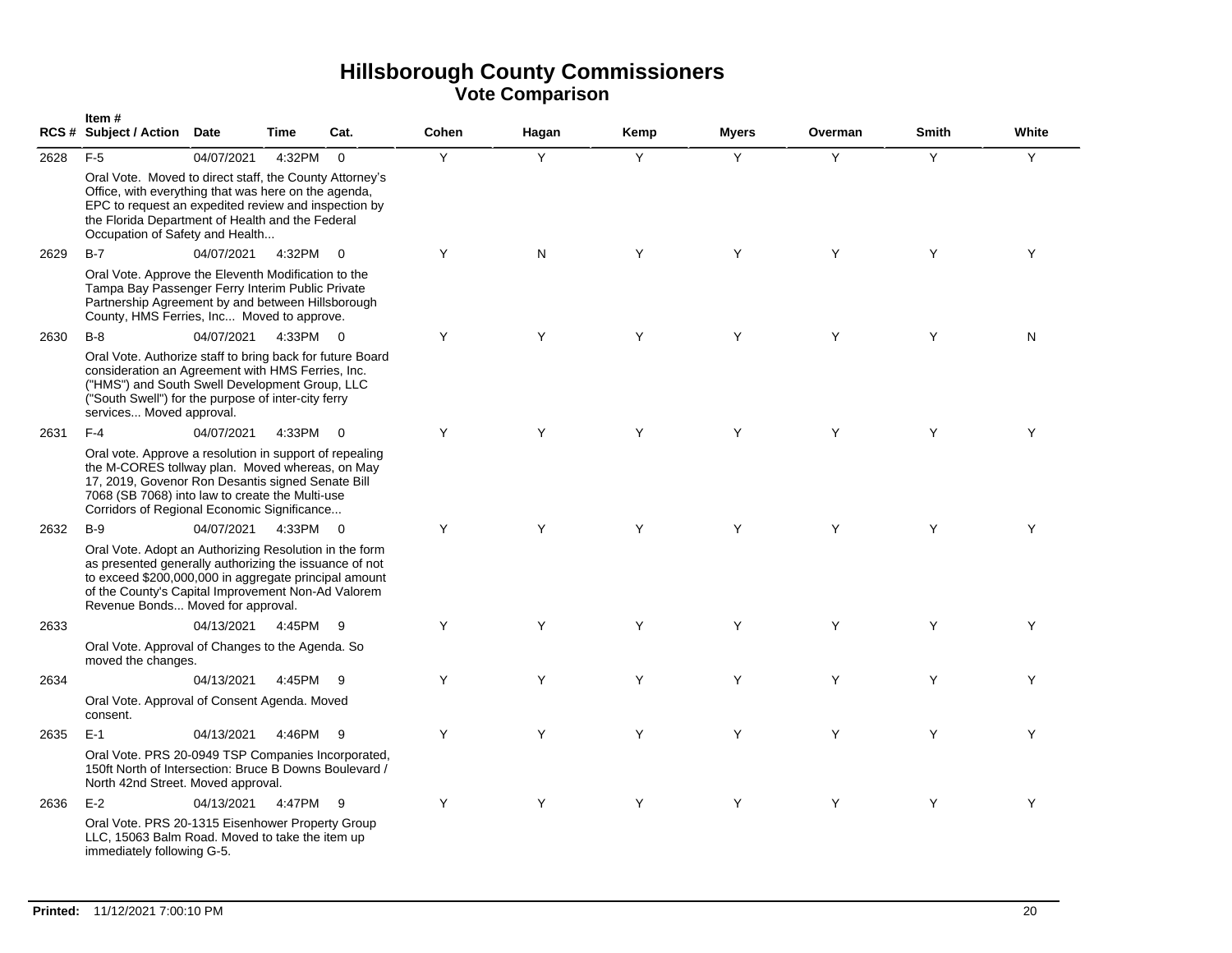|      | Item#<br>RCS # Subject / Action Date                                                                                                                                                                                                                               |            | <b>Time</b> | Cat. | Cohen | Hagan | Kemp | <b>Myers</b> | Overman | <b>Smith</b> | White |
|------|--------------------------------------------------------------------------------------------------------------------------------------------------------------------------------------------------------------------------------------------------------------------|------------|-------------|------|-------|-------|------|--------------|---------|--------------|-------|
| 2637 | $E-3$                                                                                                                                                                                                                                                              | 04/13/2021 | 4:47PM      | 9    | Y     | Y     | Y    | Y            | Y       | Y            | Y     |
|      | Oral Vote. PRS 21-0081 Dallas Evans, P.E., 50ft West<br>of Intersection: Williams Road / Sarah Louise Drive.<br>Moved the item.                                                                                                                                    |            |             |      |       |       |      |              |         |              |       |
| 2638 | $E-4$                                                                                                                                                                                                                                                              | 04/13/2021 | 4:47PM      | - 9  | Y     | Y     | Y    | Y            | Y       | Y            | Y     |
|      | Oral Vote. PRS 21-0260 Dede Grundel, 1515 Michelin<br>Court. Moved approval.                                                                                                                                                                                       |            |             |      |       |       |      |              |         |              |       |
| 2639 | $E-5$                                                                                                                                                                                                                                                              | 04/13/2021 | 4:48PM      | 9    | Y     | Y     | Y    | Y            | Y       | Y            | Y     |
|      | Oral Vote. PRS 21-0359 Sentosa Riverview Owner<br>LLC, Southeast Corner of South US Highway 301 and<br>Whitt Road. Moved approval.                                                                                                                                 |            |             |      |       |       |      |              |         |              |       |
| 2640 | $E-6$                                                                                                                                                                                                                                                              | 04/13/2021 | 4:48PM      | - 9  | Y     | Y     | Y    | Y            | Y       | Y            | Y     |
|      | Oral Vote. PRS 21-0361 Eastwood MHC LLC, 12130<br>South 41 Highway. Moved Approval.                                                                                                                                                                                |            |             |      |       |       |      |              |         |              |       |
| 2641 | $E-7$                                                                                                                                                                                                                                                              | 04/13/2021 | 4:49PM      | - 9  | Y     | Y     | Y    | Y            | Y       | Y            | Y     |
|      | Oral Vote. PRS 21-0363 Berry Bay Development LLC,<br>East Side of South US Highway 301 and Saffold Road.<br>Moved for approval.                                                                                                                                    |            |             |      |       |       |      |              |         |              |       |
| 2642 | $E-8$                                                                                                                                                                                                                                                              | 04/13/2021 | 4:49PM      | - 5  | Y     | Y     | Y    | Y            | Y       | Y            | Y     |
|      | Oral Vote, CDD 21-0157 Petition to establish the<br>Cypress Ridge Moved approval. Ordinance #21-13.                                                                                                                                                                |            |             |      |       |       |      |              |         |              |       |
| 2643 | $F-1$                                                                                                                                                                                                                                                              | 04/13/2021 | 4:49PM      | - 9  | Y     | X     | Y    | Y            | Y       | X            | Y     |
|      | Oral Vote, RZ-PD 20-0389 Ellel Ministries USA<br>Incorporated, 45ft West of Intersection: East Keysville<br>Road / English Acres Drive. Moved approval.                                                                                                            |            |             |      |       |       |      |              |         |              |       |
| 2644 | $G-1$                                                                                                                                                                                                                                                              | 04/13/2021 | 4:50PM 9    |      | Y     | Y     | Y    | Y            | Y       | Y            | Y     |
|      | Oral Vote. RZ-PD 20-0394 GLH Enterprises LLLP,<br>555ft North of Intersection: Boyette Road / Channing<br>Park Road. So moved to open for oral argument.                                                                                                           |            |             |      |       |       |      |              |         |              |       |
| 2645 | $G-1$                                                                                                                                                                                                                                                              | 04/13/2021 | 4:51PM 9    |      | Y     | N     | Y    | Y            | Y       | Y            | N     |
|      | Oral Vote. RZ-PD 20-0394 GLH Enterprises LLLP,<br>555ft North of Intersection: Boyette Road / Channing<br>Park Road. Moved a substitute motion to continue in<br>order to provide an opportunity for the applicant to work<br>with the County transportation plans |            |             |      |       |       |      |              |         |              |       |
| 2646 | $G-2$                                                                                                                                                                                                                                                              | 04/13/2021 | 4:51PM 9    |      | Y     | Y     | Y    | Y            | Y       | Y            | Y     |
|      | Oral Vote. RZ-PD 20-1265 Mattamy Tampa/Sarasota<br>LLC, 1350ft North of Intersection: Balm Boyette Road /<br>Canterfield Drive. Moved to open for oral argument.                                                                                                   |            |             |      |       |       |      |              |         |              |       |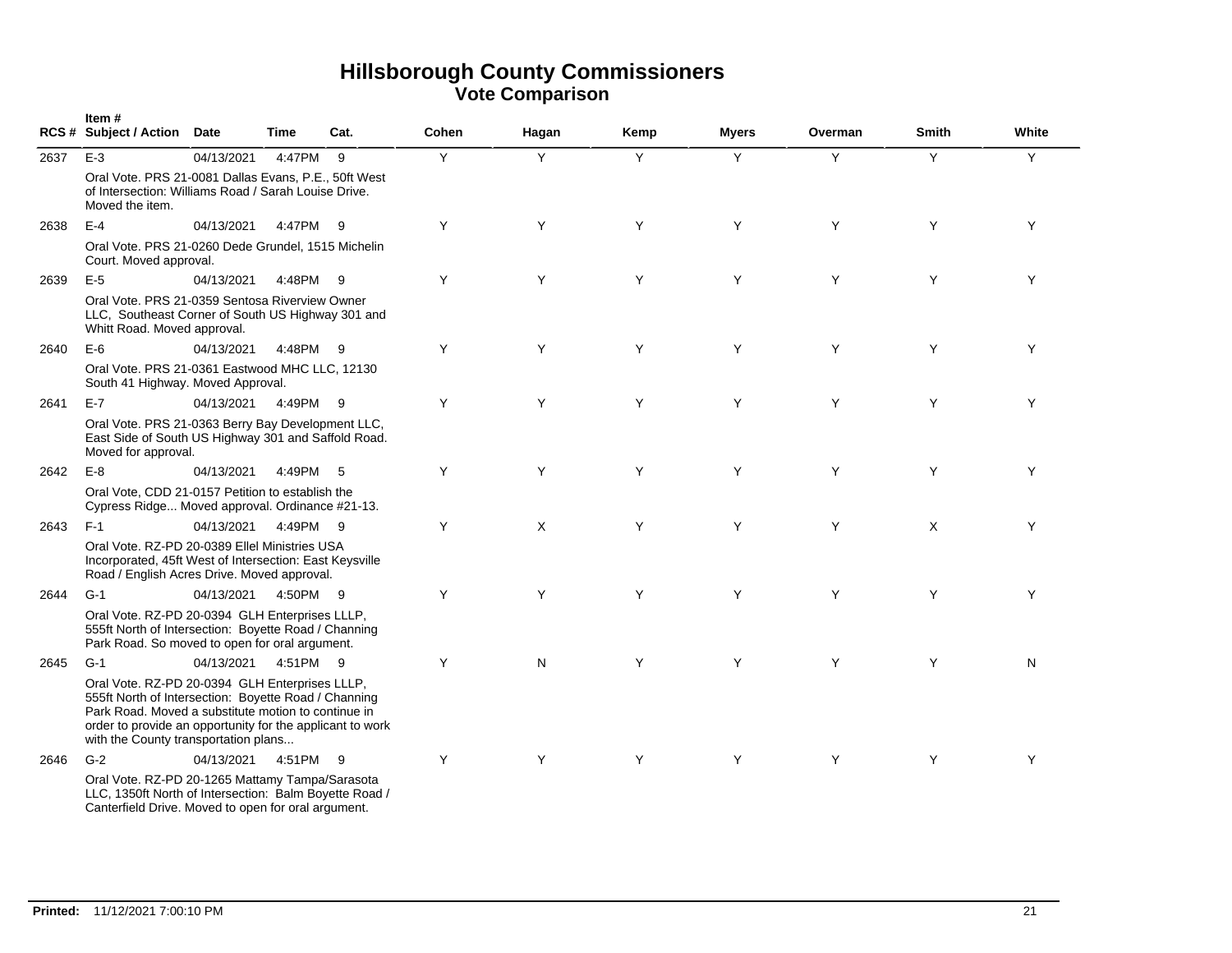|      | Item#<br>RCS # Subject / Action Date                                                                                                                                                     |                       | <b>Time</b> | Cat. | Cohen | Hagan | Kemp | <b>Myers</b> | Overman | <b>Smith</b> | White |
|------|------------------------------------------------------------------------------------------------------------------------------------------------------------------------------------------|-----------------------|-------------|------|-------|-------|------|--------------|---------|--------------|-------|
| 2647 | $G-2$                                                                                                                                                                                    | 04/13/2021            | 4:52PM      | 9    | Y     | Y     | Y    | Y            | Y       | Y            | Y     |
|      | Oral Vote. RZ-PD 20-1265 Mattamy Tampa/Sarasota<br>LLC, 1350ft North of Intersection: Balm Boyette Road /<br>Canterfield Drive. So moved to deny the request for<br>additional evidence. |                       |             |      |       |       |      |              |         |              |       |
| 2648 | $G-2$                                                                                                                                                                                    | 04/13/2021            | 4:53PM      | -9   | N     | Y     | N    | Y            | N       | N            | Y     |
|      | Oral Vote. RZ-PD 20-1265 Mattamy Tampa/Sarasota<br>LLC, 1350ft North of Intersection: Balm Boyette Road<br>/ Canterfield Drive. Substitute motion for approval.<br>FAILED.               |                       |             |      |       |       |      |              |         |              |       |
| 2649 | $G-2$                                                                                                                                                                                    | 04/13/2021            | 4:53PM 9    |      | Y     | N     | Y    | N            | Y       | Y            | N     |
|      | Oral Vote. RZ-PD 20-1265 Mattamy Tampa/Sarasota<br>LLC, 1350ft North of Intersection: Balm Boyette Road /<br>Canterfield Drive. Moved denial.                                            |                       |             |      |       |       |      |              |         |              |       |
| 2650 | $G-3$                                                                                                                                                                                    | 04/13/2021            | 4:53PM 9    |      | Y     | Y     | Y    | Y            | Y       | Y            | Y     |
|      | Oral Vote. RZ-STD 20-1279, Magno Melo 6911<br>Gibsonton Drive. Moved to open for oral argument.                                                                                          |                       |             |      |       |       |      |              |         |              |       |
| 2651 | $G-3$                                                                                                                                                                                    | 04/13/2021  4:54PM  9 |             |      | Y     | Y     | Y    | Y            | Y       | Y            | Y     |
|      | Oral Vote. RZ-STD 20-1279 Magno Melo 6911<br>Gibsonton Drive. Moved to deny along the lines of all<br>the staff and ZHM recommendations.                                                 |                       |             |      |       |       |      |              |         |              |       |
| 2652 | $G-4$                                                                                                                                                                                    | 04/13/2021  4:54PM  9 |             |      | Y     | Y     | Y    | Y            | Y       | Y            | Y     |
|      | Oral Vote. RZ-STD 20-1282 Russell Versaggi, 16029<br>Livingston Avenue. So moved to open for oral<br>argument.                                                                           |                       |             |      |       |       |      |              |         |              |       |
| 2653 | $G-4$                                                                                                                                                                                    | 04/13/2021            | 4:55PM 9    |      | Y     | Y     | Y    | Y            | Y       | Y            | Y     |
|      | Oral Vote. RZ-STD 20-1282 Russell Versaggi, 16029<br>Livingston Avenue. Moved denial                                                                                                     |                       |             |      |       |       |      |              |         |              |       |
| 2654 | $G-5$                                                                                                                                                                                    | 04/13/2021            | 4:56PM      | - 9  | Y     | Y     | Y    | Y            | Y       | Y            | Y     |
|      | Oral Vote. MM 21-0033 Eisenhower Property Group<br>LLC, 15110 Balm Wimauma Road. So moved to open<br>for oral argument.                                                                  |                       |             |      |       |       |      |              |         |              |       |
| 2655 | $G-5$                                                                                                                                                                                    | 04/13/2021            | 4:56PM      | -9   | Y     | Y     | Y    | Y            | Y       | Y            | Y     |
|      | Oral Vote. MM 21-0033 Eisenhower Property Group<br>LLC, 15110 Balm Wimauma Road. So moved to deny<br>the request for additional evidence.                                                |                       |             |      |       |       |      |              |         |              |       |
| 2656 | $G-5$                                                                                                                                                                                    | 04/13/2021            | 4:56PM      | - 9  | Y     | Y     | Y    | Y            | Y       | Y            | Y     |
|      | Oral Vote. MM 21-0033 Eisenhower Property Group<br>LLC, 15110 Balm Wimauma Road. Moved a substitute<br>motion to defer the item to the May 11, 2021, land use<br>meeting.                |                       |             |      |       |       |      |              |         |              |       |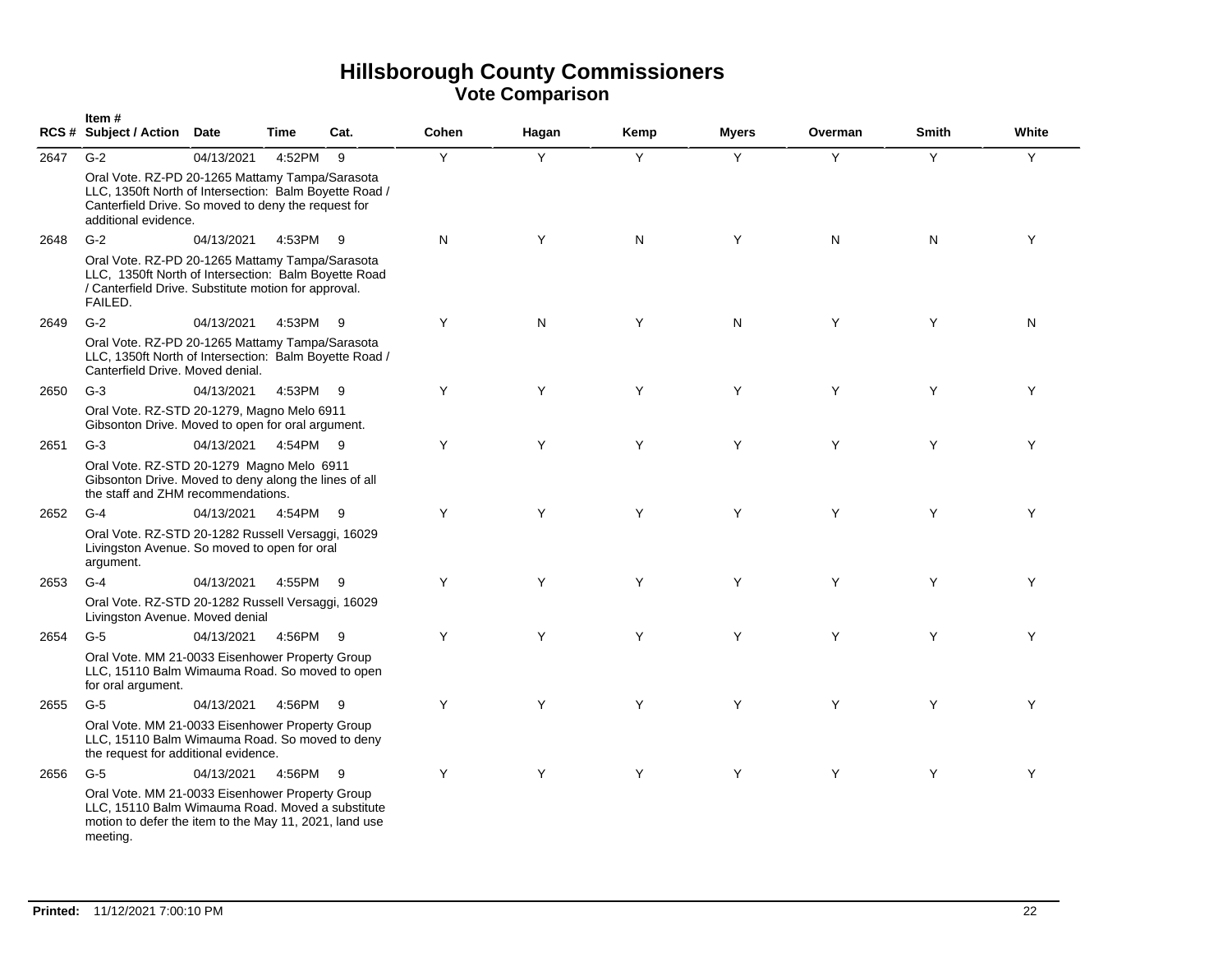|      | Item#<br>RCS # Subject / Action Date                                                                                                                                                                                                                                           |                      | Time     | Cat.           | Cohen | Hagan | Kemp | <b>Myers</b> | Overman | <b>Smith</b> | White |
|------|--------------------------------------------------------------------------------------------------------------------------------------------------------------------------------------------------------------------------------------------------------------------------------|----------------------|----------|----------------|-------|-------|------|--------------|---------|--------------|-------|
| 2657 | $G-6$<br>Oral Vote. RZ-PD 20-1149 Pittwood Associates LLC.<br>155ft Southeast of Intersection: Lithia Pinecrest Road /<br>Oaklane Road. So moved to open for oral argument.                                                                                                    | 04/13/2021           | 4:57PM   | 9              | Y     | Y     | Y    | Y            | Y       | Y            | Y     |
| 2658 | $G-6$<br>Oral Vote. RZ-PD 20-1149 Pittwood Associates LLC,<br>155ft Southeast of Intersection: Lithia Pinecrest Road /<br>Oaklane Road. Moved approval of the application.                                                                                                     | 04/13/2021           | 4:57PM 9 |                | Y     | X     | Y    | Y            | Y       | Y            | Y     |
| 2659 | $E-2$<br>Oral Vote. PRS 20-1315 Eisenhower Property Group<br>LLC, 15063 Balm Road. Moved an amendment to<br>approve the item with the requirement that a signal be<br>part of the developer's plan; to include the warranting<br>of the traffic signalization activation       | 04/13/2021           | 4:58PM 9 |                | Y     | X     | Y    | Y            | Y       | Υ            | Y     |
| 2660 | $E-2$<br>Oral Vote. PRS 20-1315 Eisenhower Property Group<br>LLC, 15063 Balm Road. Moved approval of the item.                                                                                                                                                                 | 04/13/2021           | 4:58PM   | - 9            | Υ     | Χ     | Y    | Y            | Y       | Y            | Υ     |
| 2661 | $E-2$<br>Oral Vote. PRS 20-1315 Eisenhower Property Group<br>LLC, 15063 Balm Road. Moved staff bring back<br>language for a code amendment that would explicity<br>give the Board authority over the requirement that<br>traffic signals be added to certain development given | 04/13/2021           | 4:58PM   | - 9            | Y     | X     | Y    | Y            | Y       | Y            | Y     |
| 2662 | $J-1$<br>Oral Vote. Direct staff to engage stakeholders in an<br>effort to create a framework for a small-scale Transfer<br>of Development Rights (TDR) pilot project Moved the<br>Commissioner's recommended Board motion in the<br>background material for this item, J-1.   | 04/13/2021           | 4:59PM 9 |                | Y     | Y     | Y    | Y            | Y       | Y            | Y     |
| 2663 | Oral Vote. EPC 4/15/2021. Moved approval of Consent<br>Agenda.                                                                                                                                                                                                                 | 04/15/2021 11:53AM 2 |          |                | Y     | Y     | Y    | Y            | Y       | Y            | Y     |
| 2664 | Oral Vote. EPC 4/15/2021. Moved to adopt the hearing<br>officer's findings of fact, make the appropriate<br>conclusions of law, and render a final order in the<br>above referenced case; to also correct the noted<br>scriveners errors and to affirm the hearing             | 04/15/2021 11:53AM 2 |          |                | Y     | Y     | Y    | Y            | Y       | Y            | Y     |
| 2665 | Oral Vote. EPC 4/15/2021. So moved to authorize the<br>Chair to execute a final order prepared by EPC<br>Counsel based on the EPC's ruling                                                                                                                                     | 04/15/2021 11:53AM   |          | $\overline{2}$ | Y     | Y     | Y    | Y            | Y       | Y            | Y     |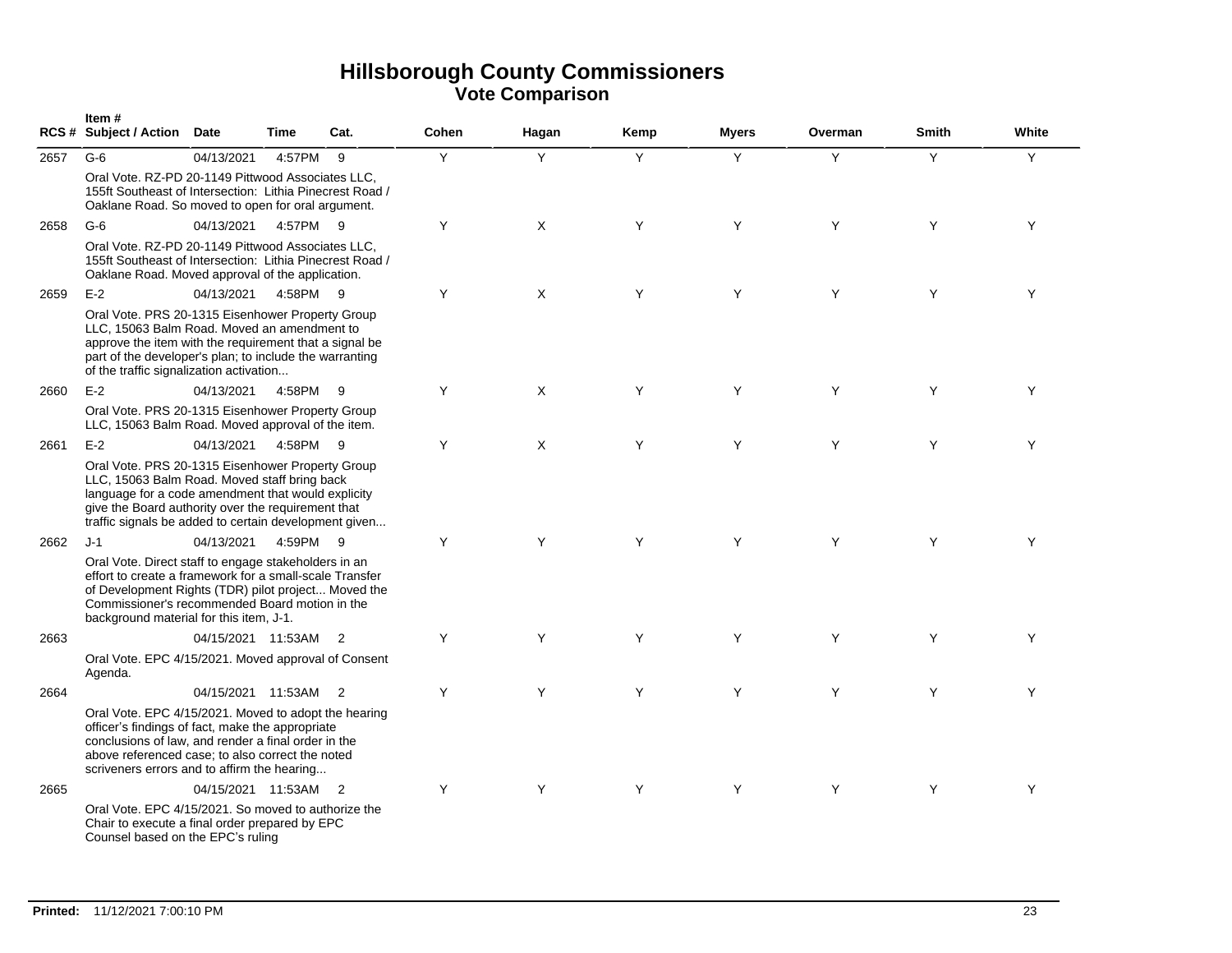|      | Item#<br><b>RCS # Subject / Action</b>                                                                                                                                                                                                                                      | Date                 | Time   | Cat.                     | Cohen | Hagan | Kemp | <b>Myers</b> | Overman | <b>Smith</b> | White |
|------|-----------------------------------------------------------------------------------------------------------------------------------------------------------------------------------------------------------------------------------------------------------------------------|----------------------|--------|--------------------------|-------|-------|------|--------------|---------|--------------|-------|
| 2666 |                                                                                                                                                                                                                                                                             | 04/21/2021           | 9:30AM | $\mathbf 0$              | Y     | Y     | Y    | Y            | Y       | Y            | Υ     |
|      | Approval of Changes to the agenda. Moved the<br>changes.                                                                                                                                                                                                                    |                      |        |                          |       |       |      |              |         |              |       |
| 2667 |                                                                                                                                                                                                                                                                             | 04/21/2021           | 9:55AM | $\overline{\phantom{0}}$ | Y     | Υ     | Y    | Y            | Y       | Y            | Y     |
|      | Approval of the Consent Agenda. Moved approval.                                                                                                                                                                                                                             |                      |        |                          |       |       |      |              |         |              |       |
| 2668 | $B-1$                                                                                                                                                                                                                                                                       | 04/21/2021           | 9:59AM | $\overline{\phantom{0}}$ | Y     | Υ     | Y    | Y            | Y       | Y            | Y     |
|      | Approve, by supermajority vote, a contract with Minnie<br>C. Hagin, individually and as Trustee of the Minnie C.<br>Hagin Trust dated 11/16/2020 to acquire approx. 20<br>acres for \$1.2 million located w/in Fish Hawk<br>Portion/South Hillsborough Moved approval.      |                      |        |                          |       |       |      |              |         |              |       |
| 2669 | $B-2$                                                                                                                                                                                                                                                                       | 04/21/2021 10:03AM   |        | $\overline{\mathbf{0}}$  | Y     | Υ     | Y    | Y            | Y       | Y            | Y     |
|      | Receive and accept the Stormwater Management<br>Program Hardship Exemption report Moved to accept<br>the report with the homestead exemption.                                                                                                                               |                      |        |                          |       |       |      |              |         |              |       |
| 2670 | $D-1$                                                                                                                                                                                                                                                                       | 04/21/2021 10:09AM   |        | 5                        | Y     | Y     | Y    | Y            | Y       | Y            | Υ     |
|      | Hold a public hearing to consider an amendment to<br>Section 111 of the Hillsborough County Code of<br>Ordinances and Laws to allow exceptions to the<br>modified irrigation schedule in the southern portion of<br>Water Resources service Moved the item. Ord. #21-<br>14 |                      |        |                          |       |       |      |              |         |              |       |
| 2671 | $D-2$                                                                                                                                                                                                                                                                       | 04/21/2021 10:44AM   |        | $\overline{\mathbf{0}}$  | Y     | N     | Y    | Y            | Y       | Y            | X     |
|      | Hold a public hearing to receive public comment and<br>adopt a Rate Resolution to establish the Water<br>Resources Dept. fees and charges for customers<br>receiving potable water, wastewater, & reclaimed water<br>service to increase the rates for Moved approval.      |                      |        |                          |       |       |      |              |         |              |       |
| 2672 | $E-1$                                                                                                                                                                                                                                                                       | 04/21/2021 11:17AM 0 |        |                          | Y     | Y     | Y    | Y            | Y       | Y            | N     |
|      | Emergency Management operations related to COVID-<br>19 and the Local State of Emergency. Moved approval.                                                                                                                                                                   |                      |        |                          |       |       |      |              |         |              |       |
| 2673 | $F-2$                                                                                                                                                                                                                                                                       | 04/21/2021 11:41AM 0 |        |                          | Y     | Y     | Y    | Y            | Y       | Y            | Y     |
|      | Moved to directed staff to 1. investigate acquiring the<br>769-acre parcel known as the University of South<br>Florida (USF) Northern Property, as described in USF<br>RFI 2021-01-GC, through the Jan K. Platt<br>Environmental Lands Acquisition and Protection           |                      |        |                          |       |       |      |              |         |              |       |
| 2674 | $F-2$                                                                                                                                                                                                                                                                       | 04/21/2021 11:44AM   |        | $\overline{0}$           | Y     | Y     | Y    | Y            | Y       | Y            | Y     |
|      | Made a motion to authorize the Chair to send a letter to<br>the Board's State Legislative Delegation, Speaker of<br>the House, the Senate President, and the Governor as<br>well as a similar letter to the University President and<br>the Board of Trustees asking        |                      |        |                          |       |       |      |              |         |              |       |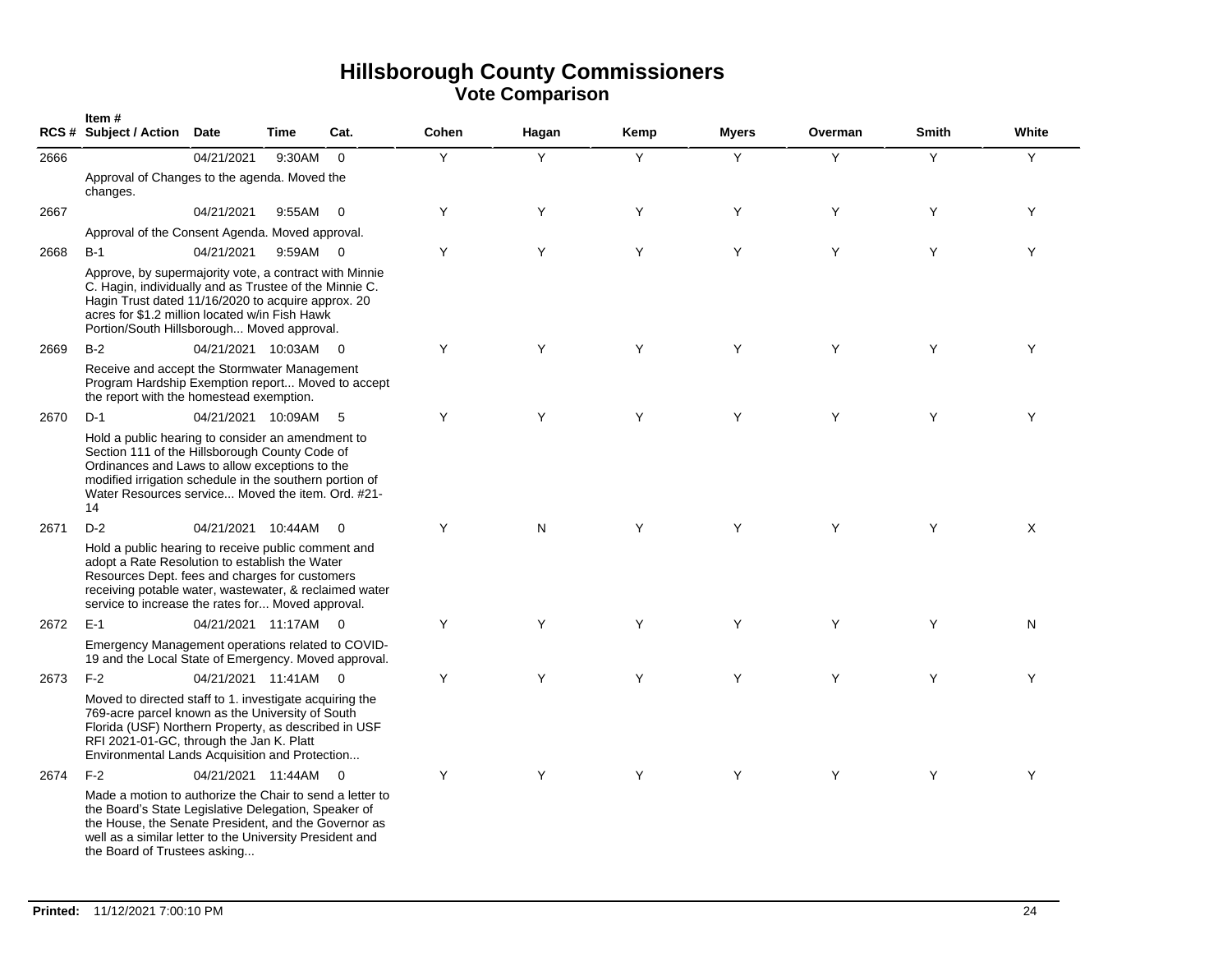|      | Item#<br><b>RCS # Subject / Action</b>                                                                                                                                                                                                                                     | Date                 | Time     | Cat.                    | Cohen | Hagan        | Kemp | Myers | Overman | Smith | White |
|------|----------------------------------------------------------------------------------------------------------------------------------------------------------------------------------------------------------------------------------------------------------------------------|----------------------|----------|-------------------------|-------|--------------|------|-------|---------|-------|-------|
| 2675 | $B-3$                                                                                                                                                                                                                                                                      | 04/21/2021           | 11:46AM  | $\Omega$                | Y     | $\mathsf{X}$ | Y    | Y     | Y       | Y     | Y     |
|      | Approve an FY 2021 Budget Amendment Resolution,<br>in accordance with Resolution R20-101 as amended<br>and supplemented by Resolution R21-023, which<br>provided for the issuance of the Series 2021 bonds, to<br>true up & realign currenty Moved approval.               |                      |          |                         |       |              |      |       |         |       |       |
| 2676 | $B-4$                                                                                                                                                                                                                                                                      | 04/21/2021 11:50AM 0 |          |                         | Y     | Y            | Y    | Y     | Y       | Y     | Y     |
|      | Select, award, and execute three-year agreements with<br>the four highest-ranked and best qualified firms,<br>Burgess & Niple Inc (f/k/a Icon Consultant Group Inc);<br>Johnson, Mirmiran & Thompson Inc; Kimley-Horn and<br>Associates Inc; & Tindale Moved approval.     |                      |          |                         |       |              |      |       |         |       |       |
| 2677 | $F-1$                                                                                                                                                                                                                                                                      | 04/21/2021 11:57AM 0 |          |                         | X     | Y            | Y    | Y     | Y       | Y     | Υ     |
|      | Asked for Board's approval to provide a letter for the<br>Chair's signature to send to President Simpson, Chair<br>Starval, as well as House Chris Wells, and Honorable<br>Jay Trimbel to ask for additional, to request the \$225<br>million of nonrecurring funds to     |                      |          |                         |       |              |      |       |         |       |       |
| 2678 | $A-1$                                                                                                                                                                                                                                                                      | 04/22/2021           | 9:40AM   | $\Omega$                | Y     | Y            | Y    | Y     | Y       | Y     | Y     |
|      | Oral Vote. HC/CPA 20-08. Comp Plan Test<br>Amendment - Environmental and Sustainability<br>Section. Moved approval.                                                                                                                                                        |                      |          |                         |       |              |      |       |         |       |       |
| 2679 | $A-2$                                                                                                                                                                                                                                                                      | 04/22/2021           | 9:40AM   | $\overline{0}$          | Y     | Y            | Y    | Y     | N       | Y     | Y     |
|      | Oral Vote. HC/CPA 21-03. Comp Plan Text<br>Amendment - Wellhead Resource Protection Areas<br>Map Modification. Moved approval.                                                                                                                                             |                      |          |                         |       |              |      |       |         |       |       |
| 2680 | $A-3$                                                                                                                                                                                                                                                                      | 04/22/2021           | 9:41AM   | $\Omega$                | Y     | Y            | Y    | Y     | Y       | N     | Y     |
|      | Oral Vote. HC/CPA 20-17. Future Land Use Map<br>Amendment - Bloomingdale Avenue and Old Twig<br>Lange. Moved to vote in favor of the transmission.                                                                                                                         |                      |          |                         |       |              |      |       |         |       |       |
| 2681 |                                                                                                                                                                                                                                                                            | 04/22/2021           | 9:41AM   | $\overline{\mathbf{0}}$ | Y     | Y            | Y    | Y     | Y       | N     | Y     |
|      | Oral Vote. Consideration of Resolution. Transmittal of<br>Plan Amendments for State Review (County Attorney's<br>Office). Sought a motion to approve the resolutions for<br>transmittal that include A.1 HC/CPA 20-08, A.2<br>HC/CPA 21-03, and A.3 HC/CPA 20-17, so moved |                      |          |                         |       |              |      |       |         |       |       |
| 2682 | $B-1$                                                                                                                                                                                                                                                                      | 04/22/2021           | 9:41AM 5 |                         | Υ     | Y            | Y    | Y     | Y       | Y     | Υ     |
|      | Oral Vote. HC/CPA 21-02. Moved to approval.<br>Ordinance #21-15.                                                                                                                                                                                                           |                      |          |                         |       |              |      |       |         |       |       |

**End of April**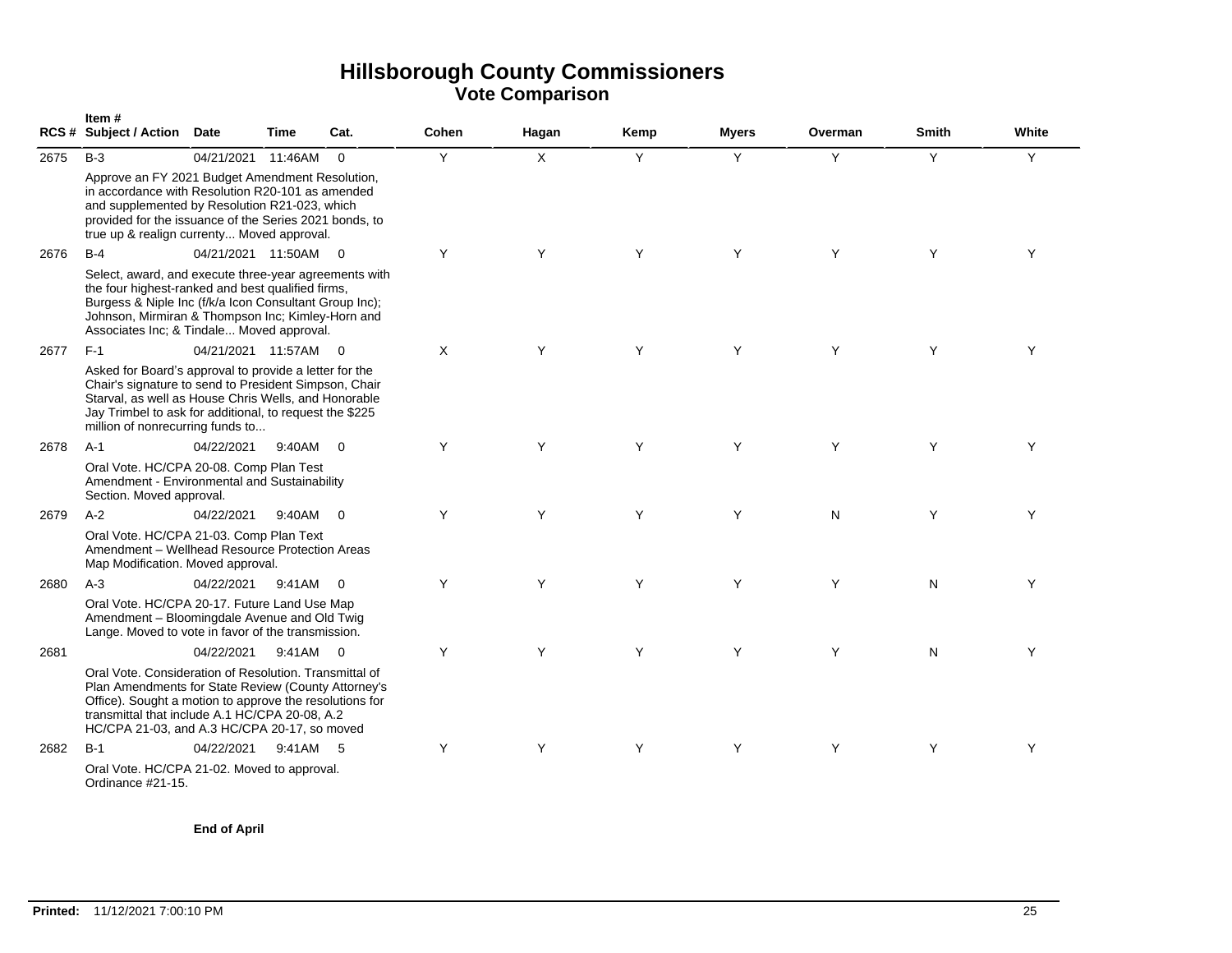|      | Item#<br>RCS # Subject / Action Date                                                                                                                                                                                                                                       |            | Time       | Cat.                     | Cohen | Hagan | Kemp | <b>Myers</b> | Overman | Smith | White |
|------|----------------------------------------------------------------------------------------------------------------------------------------------------------------------------------------------------------------------------------------------------------------------------|------------|------------|--------------------------|-------|-------|------|--------------|---------|-------|-------|
| 2683 |                                                                                                                                                                                                                                                                            | 05/05/2021 | 3:18PM     | $\Omega$                 | Y     | Y     | Y    | Y            | Y       | Y     | Y     |
|      | Oral Vote. Approval of Changes to the Agenda. Moved<br>approval.                                                                                                                                                                                                           |            |            |                          |       |       |      |              |         |       |       |
| 2684 |                                                                                                                                                                                                                                                                            | 05/05/2021 | 3:20PM     | $\overline{0}$           | Y     | Y     | Y    | Y            | Y       | Y     | Y     |
|      | Oral Vote. Approval of Consent Agenda. Moved for<br>approval.                                                                                                                                                                                                              |            |            |                          |       |       |      |              |         |       |       |
| 2685 | $G-1$                                                                                                                                                                                                                                                                      | 05/05/2021 | 3:27PM     | $\overline{0}$           | Y     | Y     | Y    | Y            | Y       | Y     | Y     |
|      | Oral Vote. Receive a report from County Administration<br>and the County Attorney's Office regarding the<br>Transportation Surtax 2021-2022 Timeline. Moved to<br>direct the County Administration to bring the Board<br>workshops in August 2021.                         |            |            |                          |       |       |      |              |         |       |       |
| 2686 | $E-1$                                                                                                                                                                                                                                                                      | 05/05/2021 | $3:30PM$ 0 |                          | Y     | Y     | Y    | Y            | Y       | Y     | N     |
|      | Oral Vote. Emergency Management operations related<br>to COVID-19 and the Local State of Emergency. So<br>moved to extend the emergency order.                                                                                                                             |            |            |                          |       |       |      |              |         |       |       |
| 2687 | $B-3$                                                                                                                                                                                                                                                                      | 05/05/2021 | $3:32PM$ 0 |                          | Y     | N     | Y    | Y            | Y       | Y     | Y     |
|      | Oral Vote. Review an appeal of the Hearing Master's<br>decision regarding a protest of the County's Notice of<br>Intent to Award contract(s) for ongoing and as-needed<br>professional engineering services related Moved to<br>affirm the hearing officer's decisions.    |            |            |                          |       |       |      |              |         |       |       |
| 2688 | $B-4$                                                                                                                                                                                                                                                                      | 05/05/2021 | 3:32PM     | $\overline{\phantom{0}}$ | Y     | Y     | Y    | Y            | Y       | Y     | Y     |
|      | Oral Vote. If the Board affirms the Hearing Master's<br>decision regarding a protest of this procurement as<br>described in a related agenda item, select the three (3)<br>highest-ranked and best qualified firms and authorize<br>staff to negotiate Moved approval.     |            |            |                          |       |       |      |              |         |       |       |
| 2689 | $G-2$                                                                                                                                                                                                                                                                      | 05/05/2021 | 3:33PM     | $\overline{0}$           | Y     | Y     | Y    | Y            | Y       | Y     | Y     |
|      | Oral Vote. Receive a report regarding privately initiated<br>text amendments to the Comprehensive Plan. Direct<br>the PC to bring through the appropriate process<br>amendments that would effectuate the<br>recommendations presented on page 2 of the report<br>that had |            |            |                          |       |       |      |              |         |       |       |
| 2690 | $B-1$                                                                                                                                                                                                                                                                      | 05/05/2021 | 3:33PM 0   |                          | N     | Y     | Y    | Y            | Y       | Y     | X     |
|      | Oral Vote. Adopt a new Board Policy to establish a<br>prohibition on the use of phosphogypsum in roadway<br>construction in Hillsborough County Moved approval.                                                                                                            |            |            |                          |       |       |      |              |         |       |       |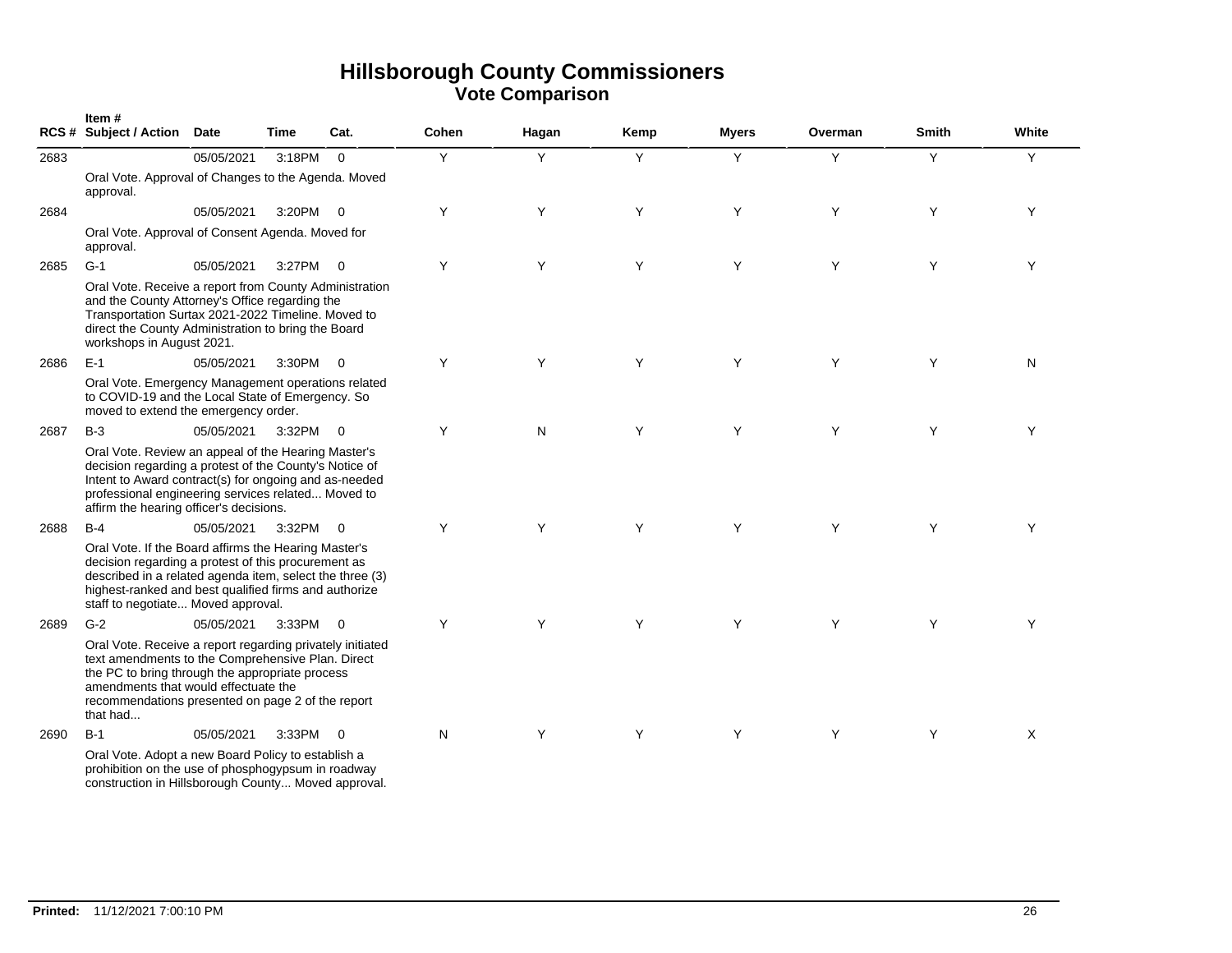|      | Item#<br>RCS # Subject / Action Date                                                                                                                                                                                                                                  |            | Time   | Cat.                     | Cohen | Hagan | Kemp | Myers | Overman | <b>Smith</b> | White |
|------|-----------------------------------------------------------------------------------------------------------------------------------------------------------------------------------------------------------------------------------------------------------------------|------------|--------|--------------------------|-------|-------|------|-------|---------|--------------|-------|
| 2691 | $B-2$                                                                                                                                                                                                                                                                 | 05/05/2021 | 3:34PM | $\overline{0}$           | Y     | Y     | N    | Y     | Y       | N.           | Y     |
|      | Oral Vote. Award and execute an agreement with the<br>overall lowest, responsive, and responsible bidder,<br>Bandes Construction Company, Inc., for construction of<br>the New Tampa Performing Arts Center (20406-2)<br>Moved approval.                              |            |        |                          |       |       |      |       |         |              |       |
| 2692 | $B-2$                                                                                                                                                                                                                                                                 | 05/05/2021 | 3:34PM | $\overline{0}$           | Y     | Y     | Y    | Y     | Y       | Y            | Y     |
|      | Oral Vote. Award and execute an agreement with the<br>overall lowest, responsive, and responsible bidder,<br>Bandes Construction Company, Inc., for Asked staff<br>to solicit for proposals for the operations and<br>management of the performing arts center.       |            |        |                          |       |       |      |       |         |              |       |
| 2693 | $F-1$                                                                                                                                                                                                                                                                 | 05/05/2021 | 3:35PM | $\overline{\phantom{0}}$ | Y     | Y     | Y    | Y     | Y       | Y            | Y     |
|      | Oral Vote. Moved Board approval of the Wade Boggs<br>Athletic Achievement Award Selection Committee's<br>recommendations for the Board to award its 2021<br>Wade Boggs Athletic Achievement Award to Zach<br>Ehrhard of Wharton High School, and to give<br>honorable |            |        |                          |       |       |      |       |         |              |       |
| 2694 |                                                                                                                                                                                                                                                                       | 05/11/2021 | 9:07AM | -9                       | Y     | Y     | Y    | Y     | Y       | Y            | Y     |
|      | Approval of Changes to the Agenda. Moved the<br>changes.                                                                                                                                                                                                              |            |        |                          |       |       |      |       |         |              |       |
| 2695 |                                                                                                                                                                                                                                                                       | 05/11/2021 | 9:08AM | - 9                      | Y     | Y     | Y    | Y     | Y       | Y            | Y     |
|      | Approval of Consent Agenda. So moved to approve the<br>Consent Agenda.                                                                                                                                                                                                |            |        |                          |       |       |      |       |         |              |       |
| 2696 | $C-1$                                                                                                                                                                                                                                                                 | 05/11/2021 | 9:12AM | - 9                      | Y     | Y     | Y    | Y     | Y       | Y            | Y     |
|      | Public Hearing - Vacating Petition V21-0001, a Petition<br>by Tampa Electric Company and J-HAJ Entourage,<br>LLC - Moved the item.                                                                                                                                    |            |        |                          |       |       |      |       |         |              |       |
| 2697 | $C-2$                                                                                                                                                                                                                                                                 | 05/11/2021 | 9:14AM | - 9                      | Y     | Y     | Y    | Y     | Y       | Y            | Y     |
|      | Public Hearing - Vacating Petition V21-0005, a Petition<br>by Hillsborough County Associates IV, LLLP - Moved<br>approval.                                                                                                                                            |            |        |                          |       |       |      |       |         |              |       |
| 2698 | $E-1$                                                                                                                                                                                                                                                                 | 05/11/2021 | 9:18AM | - 9                      | Y     | Y     | Y    | Y     | Y       | Y            | Y     |
|      | PRS 21-0082 - TSP Companies Incorporated - 1010<br>Lithia Pinecrest Rd - Minor Modification to PD -<br>Moved approval.                                                                                                                                                |            |        |                          |       |       |      |       |         |              |       |
| 2699 | $F-1$                                                                                                                                                                                                                                                                 | 05/11/2021 | 9:25AM | - 9                      | Y     | Y     | Y    | Y     | Y       | Y            | Y     |
|      | RZ-STD 21-0303 - Sizemore Properties LLC - 915 ft<br>east of the intersection: West Keysville Rd. and Swilley<br>Rd. - Rezone to ASC-1 - Moved approval.                                                                                                              |            |        |                          |       |       |      |       |         |              |       |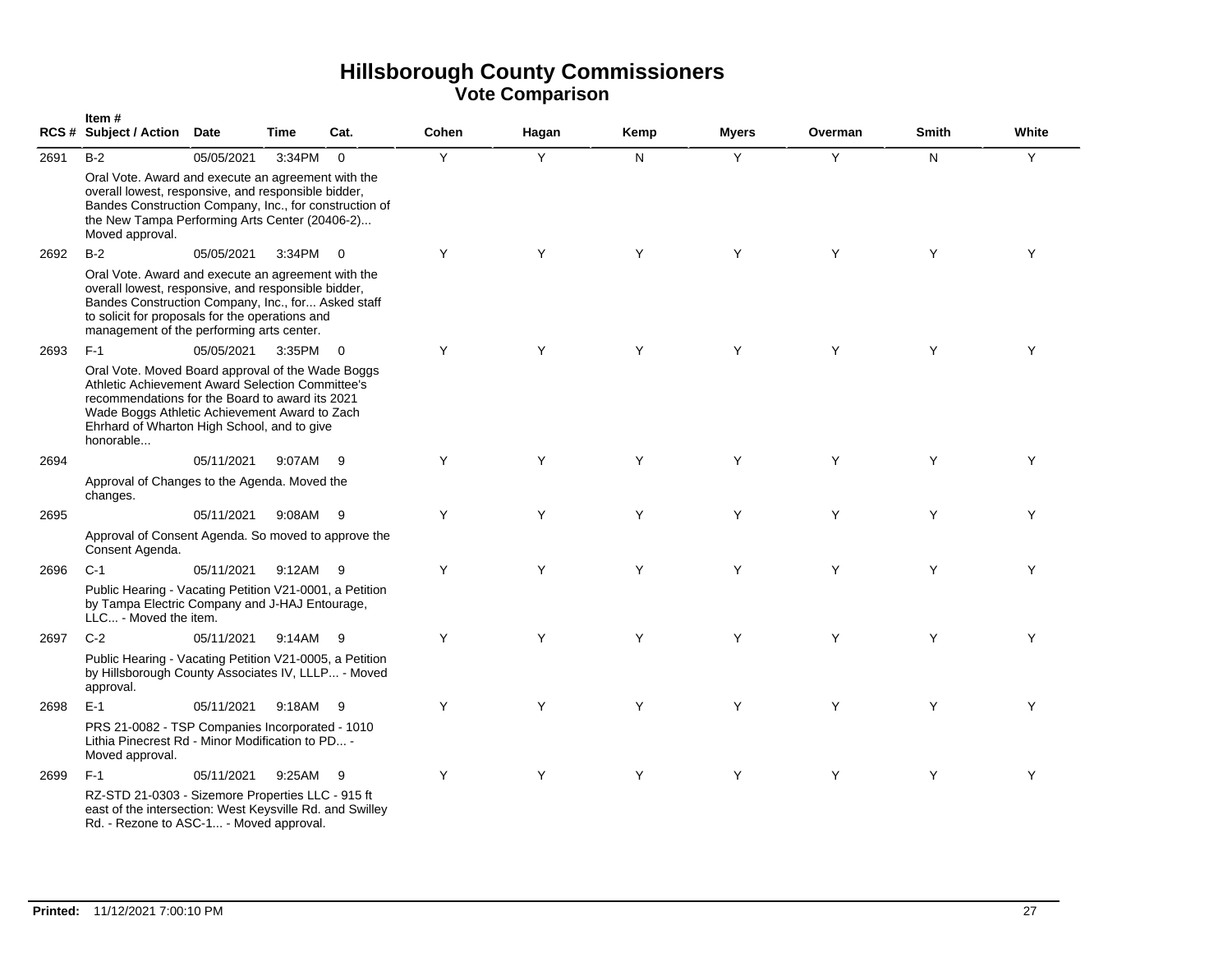|      | Item#<br>RCS # Subject / Action Date                                                                                                                                                                                                                                    |                      | Time     | Cat.           | Cohen | Hagan | Kemp | <b>Myers</b> | Overman | <b>Smith</b> | White |
|------|-------------------------------------------------------------------------------------------------------------------------------------------------------------------------------------------------------------------------------------------------------------------------|----------------------|----------|----------------|-------|-------|------|--------------|---------|--------------|-------|
| 2700 | $G-1$                                                                                                                                                                                                                                                                   | 05/11/2021           | 9:29AM   | 9              | Y     | Y     | Y    | Y            | Y       | Y            | Y     |
|      | RZ-STD 20-0374 - John E. Grygiel - 110ft southeast of<br>the intersection: East Martin Luther King Blvd. and<br>Thomas St. - Rezone to CG - So moved to open for<br>oral argument.                                                                                      |                      |          |                |       |       |      |              |         |              |       |
| 2701 | $G-1$                                                                                                                                                                                                                                                                   | 05/11/2021           | 9:57AM   | 9              | Y     | Y     | Y    | Y            | Y       | Y            | Y     |
|      | RZ-STD 20-0374 - John E. Grygiel - 110ft southeast of<br>the intersection: East Martin Luther King Blvd. and<br>Thomas St. - Rezone to CG - Moved a substitute<br>motion for a continuance.                                                                             |                      |          |                |       |       |      |              |         |              |       |
| 2702 | $G-2$                                                                                                                                                                                                                                                                   | 05/11/2021           | 9:58AM   | - 9            | Y     | Y     | Y    | Y            | Y       | Y            | Y     |
|      | RZ-PD 20-0394 - GLH Enterprises LLLP - 555 North of<br>the intersection: Boyette Rd. and Channing Park Rd. -<br>Rezone to PD - So moved to open for oral argument.                                                                                                      |                      |          |                |       |       |      |              |         |              |       |
| 2703 | $G-2$                                                                                                                                                                                                                                                                   | 05/11/2021 10:17AM 9 |          |                | Υ     | Y     | Y    | Y            | Y       | Y            | Y     |
|      | RZ-PD 20-0394 - GLH Enterprises LLLP - 555 North of<br>the intersection: Boyette Rd. and Channing Park Rd. -<br>Rezone to PD - Moved approval of the item.                                                                                                              |                      |          |                |       |       |      |              |         |              |       |
| 2704 |                                                                                                                                                                                                                                                                         | 05/19/2021           | 9:51AM 0 |                | Y     | Y     | Y    | Y            | Y       | Y            | Y     |
|      | Approval of changes to the agenda. Moved the<br>changes.                                                                                                                                                                                                                |                      |          |                |       |       |      |              |         |              |       |
| 2705 |                                                                                                                                                                                                                                                                         | 05/19/2021           | 9:54AM 0 |                | Y     | Y     | Y    | Y            | Y       | Y            | Y     |
|      | Approval of Consent Agenda. So moved to approve the<br>Consent Agenda.                                                                                                                                                                                                  |                      |          |                |       |       |      |              |         |              |       |
| 2706 | $B-1$                                                                                                                                                                                                                                                                   | 05/19/2021 10:56AM   |          | $\overline{0}$ | Y     | Y     | N    | Y            | Y       | Y            | Y     |
|      | Approve a Contract for Sale and Purchase<br>("Agreement") in the amount of \$1,450,000 with Avea<br>Pointe Homeowners Association, Inc. for Parcel 100<br>and Mattamy Tampa/Sarasota, LLC for Parcel 102<br>Moved approval.                                             |                      |          |                |       |       |      |              |         |              |       |
| 2707 | $D-1$                                                                                                                                                                                                                                                                   | 05/19/2021 11:02AM   |          | - 5            | Y     | Y     | Y    | Y            | X       | Y            | Y     |
|      | Conduct a public hearing and consider enacting an<br>ordinance modifying the governance structure of the<br>Arts Council of Hillsborough County (the "Arts Council")<br>from an Independent Special District to an advisory<br>body Moved for approval. Ord. #21-16.    |                      |          |                |       |       |      |              |         |              |       |
| 2708 | $D-2$                                                                                                                                                                                                                                                                   | 05/19/2021 11:20AM   |          | $-5$           | Y     | X     | Y    | Y            | Y       | Y            | Χ     |
|      | Conduct a public hearing and consider enacting an<br>ordinance amending the Hillsborough County Code by<br>creating a new Division 4 of Article VI of Chapter 2 of<br>the Hillsborough County Code, Moved the item with<br>enactment on September 1, 2021. Ord. #21-17. |                      |          |                |       |       |      |              |         |              |       |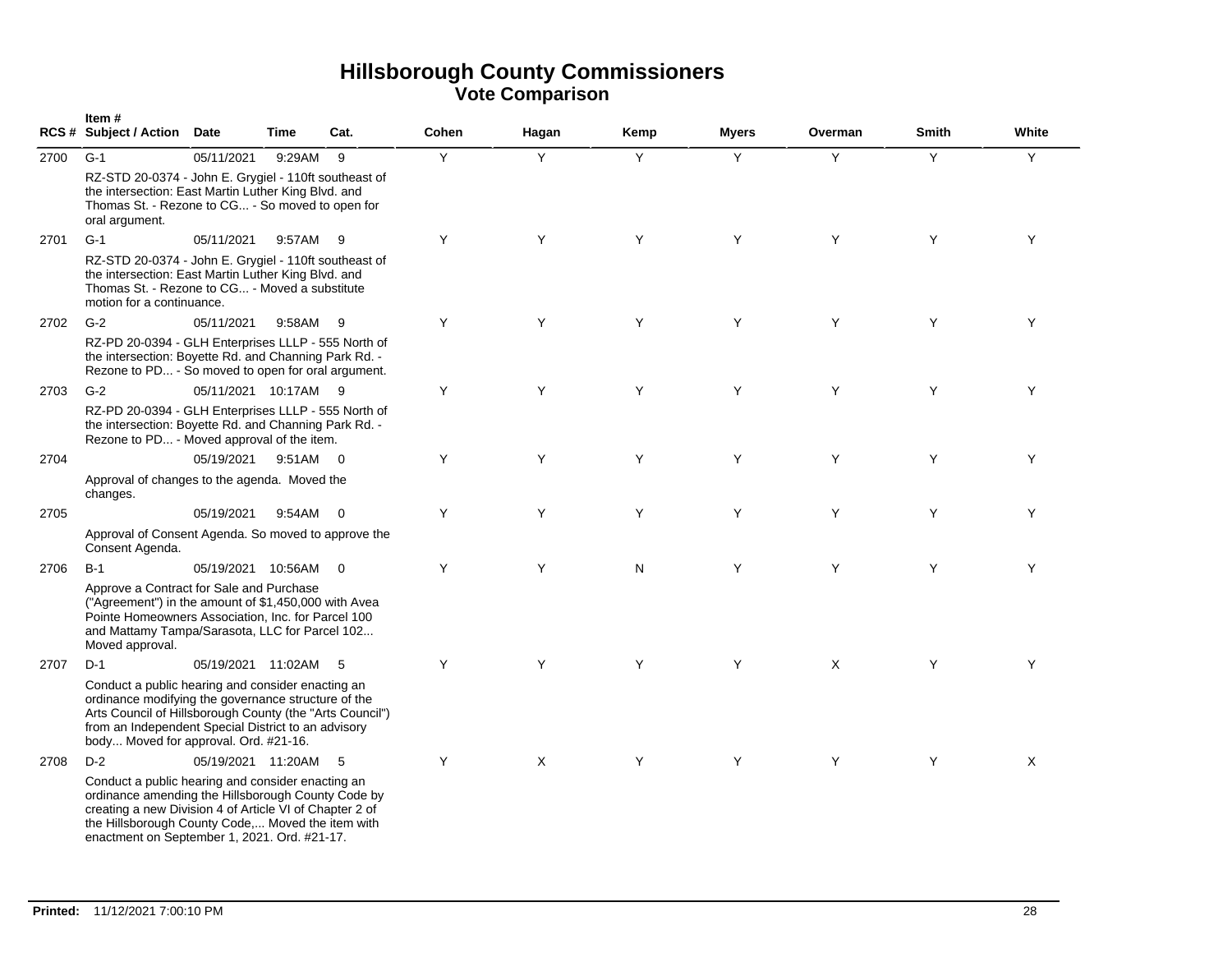|      | Item#<br><b>RCS # Subject / Action</b>                                                                                                                                                                                                                                | Date               | <b>Time</b> | Cat.                     | Cohen | Hagan | Kemp | <b>Myers</b> | Overman  | <b>Smith</b> | White |
|------|-----------------------------------------------------------------------------------------------------------------------------------------------------------------------------------------------------------------------------------------------------------------------|--------------------|-------------|--------------------------|-------|-------|------|--------------|----------|--------------|-------|
| 2709 | $D-3$<br>Conduct a public hearing to receive public comment<br>and adopt an amendment to the Water Resources<br>Department's Rate Resolution to establish a<br>Hardship/Affordability Assistance Discount (HAAD)                                                      | 05/19/2021         | 11:24AM     | $\Omega$                 | Y     | Y     | Y    | Y            | Y        | Y            | Y     |
|      | program for water and sewer base facility Moved<br>approval.                                                                                                                                                                                                          |                    |             |                          |       |       |      |              |          |              |       |
| 2710 | $E-1$                                                                                                                                                                                                                                                                 | 05/19/2021 11:50AM |             | $\overline{0}$           | Y     | Y     | Y    | Y            | Y        | Y            | X     |
|      | Emergency Management operations related to COVID-<br>19 and the Local State of Emergency. So moved the<br>draft order to extend the local state of emergency for<br>an additional seven days.                                                                         |                    |             |                          |       |       |      |              |          |              |       |
| 2711 | $B-2$                                                                                                                                                                                                                                                                 | 05/19/2021 11:54AM |             | $\bigcirc$               | Y     | Y     | Y    | Y            | Y        | Y            | Χ     |
|      | Approve an FY 21 budget amendment resolution to<br>realign bond proceeds, as provided in the<br>accompanying line item detail, for the County's Capital<br>Improvement Non-Ad Valorem Revenue Bonds Series<br>2019 within previously approved bond Moved the<br>item. |                    |             |                          |       |       |      |              |          |              |       |
| 2712 | $B-3$                                                                                                                                                                                                                                                                 | 05/19/2021 11:57AM |             | $\overline{\phantom{0}}$ | Y     | Y     | Y    | Y            | Y        | Y            | X     |
|      | Approve an FY21 budget amendment resolution to: 1)<br>Approve an FY 21 budget amendment resolution to<br>appropriate the County's Capital Improvement Non-Ad<br>Valorem Revenue Bonds, Series 2021 (the "2021<br>Bonds") as follows Moved approval.                   |                    |             |                          |       |       |      |              |          |              |       |
| 2713 | $F-1$                                                                                                                                                                                                                                                                 | 05/19/2021 11:59AM |             | $\overline{0}$           | Y     | Y     | Y    | Y            | Y        | Y            | X     |
|      | Pursuant to Board Policy 01.19.01.02, approve the<br>County's sponsorship, in the amount of \$50,000, for<br>the "2021 United Bikerz Jamboree" to be held June 30<br>through July 4 at the Hillsborough County<br>Fairgrounds Moved for approval of the item.         |                    |             |                          |       |       |      |              |          |              |       |
| 2714 |                                                                                                                                                                                                                                                                       | 05/20/2021         | 1:32PM 2    |                          | Y     | Y     | Y    | X            | X        | Y            | Y     |
|      | Oral Vote, EPC May 20, 2021. Approval of Consent<br>agenda. Moved the item.                                                                                                                                                                                           |                    |             |                          |       |       |      |              |          |              |       |
| 2715 |                                                                                                                                                                                                                                                                       | 05/20/2021         | 1:32PM 2    |                          | Y     | Y     | Y    | X            | $\times$ | Y            | Y     |
|      | Oral Vote. EPC May 20, 2021. Rule Adoption Public<br>Hearing to consider amendments to Chapter V of the<br>"Basis of Review for authorization of activities pursuant<br>to Chapter 1-11 - Wetlands". Motion to approve the<br>amendments to the basis of review.      |                    |             |                          |       |       |      |              |          |              |       |
| 2716 | $A-1$                                                                                                                                                                                                                                                                 | 05/20/2021         | 6:00PM      | $\overline{0}$           | Y     | X     | Y    | X            | Y        | Y            | Y     |
|      | Oral Vote. LDC 20-0721 - Public testimony by a Party<br>of Record at the Board of County Commissioners<br>(BOCC) Land Use Meeting for rezoning applications<br>Moved the item.                                                                                        |                    |             |                          |       |       |      |              |          |              |       |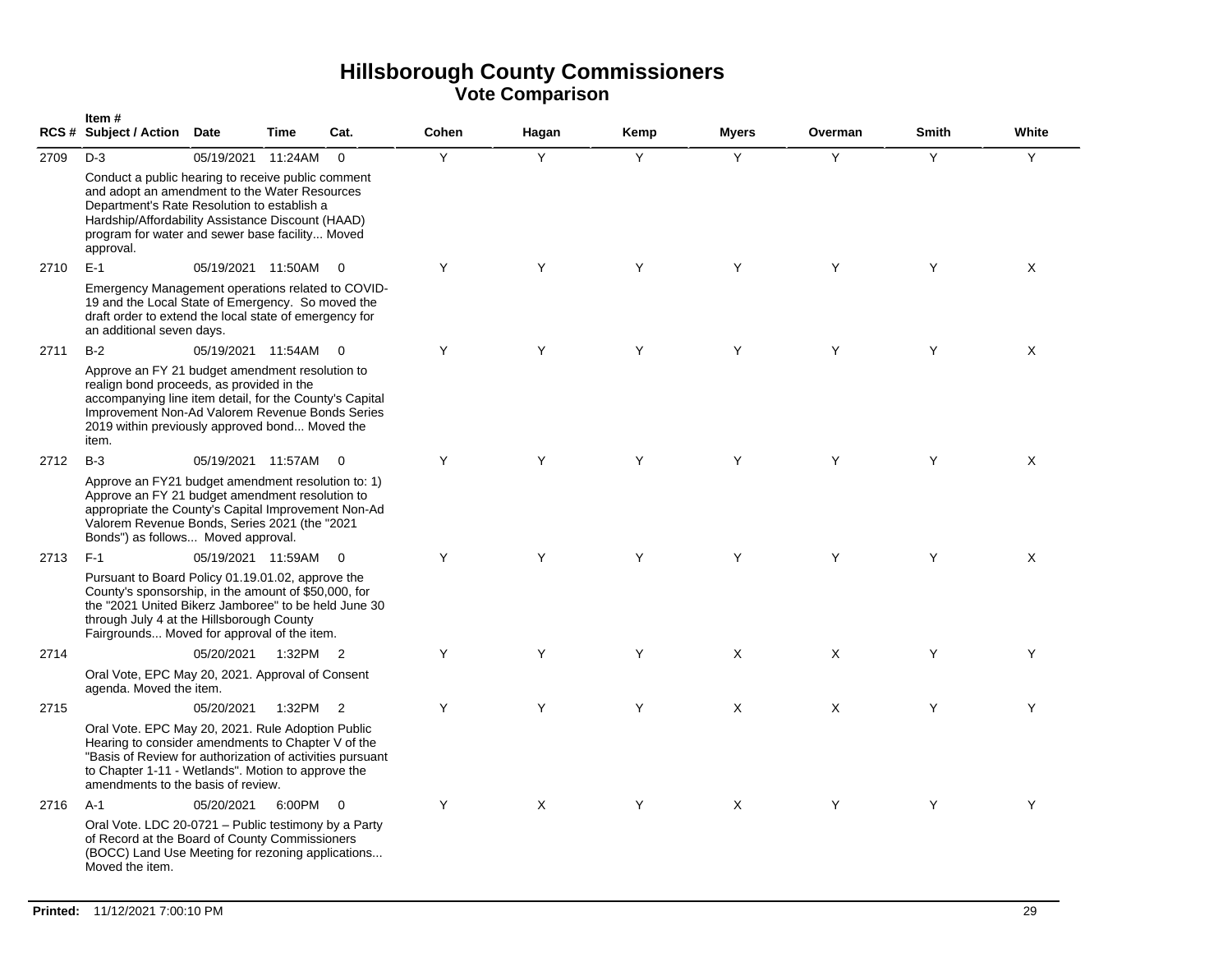|      | Item#<br><b>RCS # Subject / Action</b>                                                                                                                                                                                                                          | <b>Date</b> | Time   | Cat.           | Cohen | Hagan | Kemp | <b>Myers</b> | Overman | <b>Smith</b> | White |  |  |  |
|------|-----------------------------------------------------------------------------------------------------------------------------------------------------------------------------------------------------------------------------------------------------------------|-------------|--------|----------------|-------|-------|------|--------------|---------|--------------|-------|--|--|--|
| 2717 | $A-1$                                                                                                                                                                                                                                                           | 05/20/2021  | 6:00PM | $\Omega$       | Y     | X     | Y    | X            | Y       | Y            | Y     |  |  |  |
|      | Oral Vote. LDC 20-0721 Moved distinguishing<br>applications with no participation and below either<br>information entered into the record prior to the ZHM<br>hearing or evidence or testimony submitted at the<br>hearing, if none of those occurred and there |             |        |                |       |       |      |              |         |              |       |  |  |  |
| 2718 | $A-2$                                                                                                                                                                                                                                                           | 05/20/2021  | 6:29PM | $\overline{0}$ | Y     | X     | Y    | X            | Y       | Y            | Υ     |  |  |  |
|      | Oral Vote. LDC 20-0722 - Time limit to approved<br>Planned Development Districts and General Site Plans<br>after approval by the Board of County Commissioners<br>(BOCC) Moved approval of the item.                                                            |             |        |                |       |       |      |              |         |              |       |  |  |  |
| 2719 | $A-3$                                                                                                                                                                                                                                                           | 05/20/2021  | 6:29PM | $\Omega$       | Y     | X     | Y    | X            | Y       | Y            | Υ     |  |  |  |
|      | Oral Vote, LDC 21-0416 - Pre submittal conference<br>requirements for Planned Development Applications<br>Moved to approve.                                                                                                                                     |             |        |                |       |       |      |              |         |              |       |  |  |  |
| 2720 | $A-4$                                                                                                                                                                                                                                                           | 05/20/2021  | 6:30PM | $\overline{0}$ | Υ     | X     | Y    | X            | Y       | Y            | Y     |  |  |  |
|      | Oral Vote. LDC 21-0541 - Special Use Land<br>Excavation Permits Review and Approval Procedure<br>Moved approval of the item.                                                                                                                                    |             |        |                |       |       |      |              |         |              |       |  |  |  |
| 2721 | $A - 4$                                                                                                                                                                                                                                                         | 05/20/2021  | 6:30PM | - 5            | Y     | X     | Y    | X            | Y       | Y            | Y     |  |  |  |
|      | Oral Vote. LDC 21-0541 Mr. Gormly requested the<br>amendments heard to be adopted as an ordinance and<br>for the process change from LDC 21-0541 to be<br>adopted as a resolution. Moved Mr. Gormly's<br>suggested motion. Ord. #21-18                          |             |        |                |       |       |      |              |         |              |       |  |  |  |
| 2722 | $A - 4$                                                                                                                                                                                                                                                         | 05/20/2021  | 6:30PM | $\overline{0}$ | Y     | X     | Y    | X            | Y       | Y            | Υ     |  |  |  |
|      | Oral Vote. LDC 21-0541 Mr. Gormly sought a motion<br>to adopt the development review procedures manual<br>amendments that were contained within the land<br>excavation item. Moved Mr. Gormly's suggested<br>motion.                                            |             |        |                |       |       |      |              |         |              |       |  |  |  |

**End of May**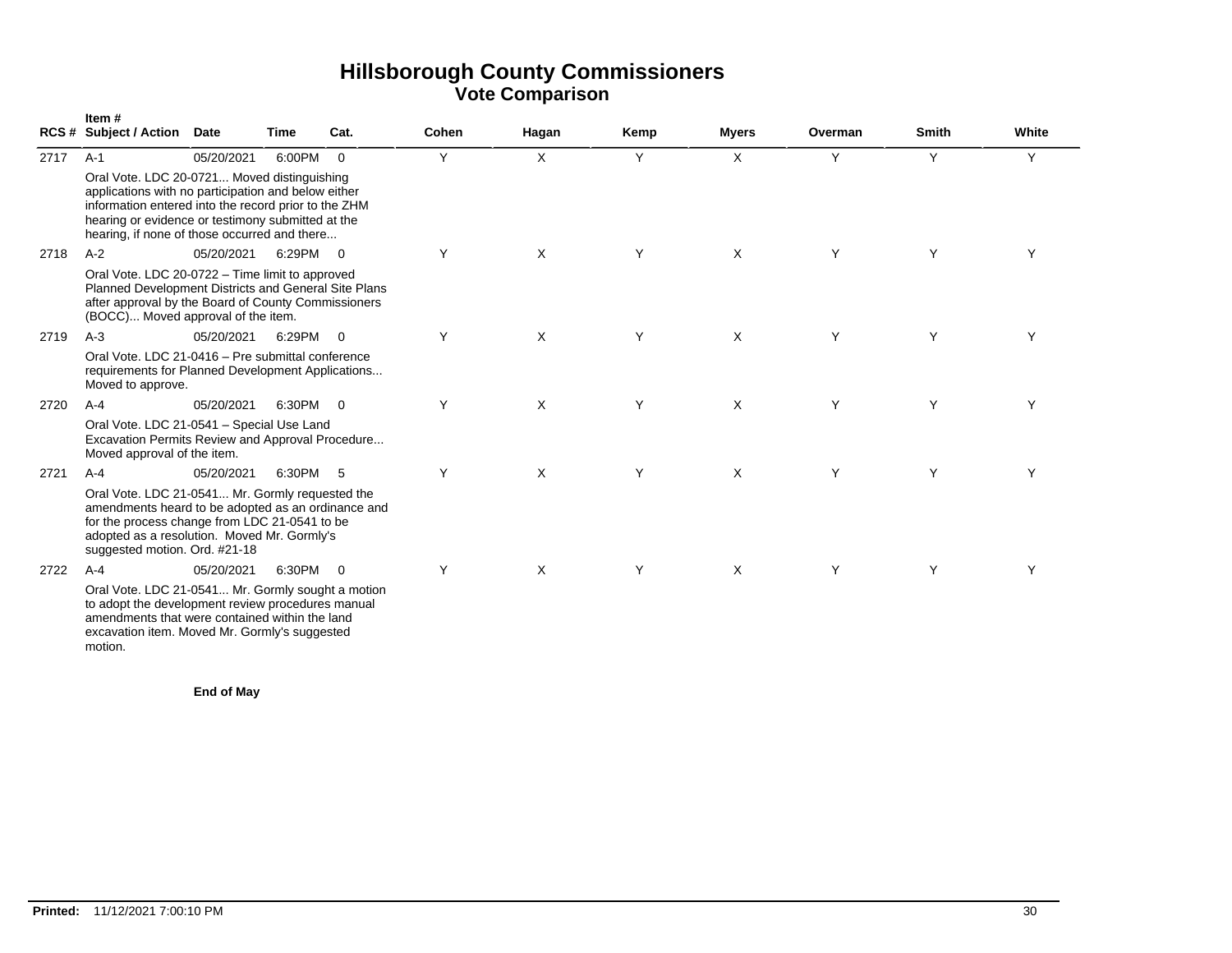|      | Item#<br><b>RCS # Subject / Action</b>                                                                                                                                                                                                                                   | <b>Date</b> | Time     | Cat.                    | Cohen | Hagan | Kemp | <b>Myers</b> | Overman | <b>Smith</b> | White |
|------|--------------------------------------------------------------------------------------------------------------------------------------------------------------------------------------------------------------------------------------------------------------------------|-------------|----------|-------------------------|-------|-------|------|--------------|---------|--------------|-------|
| 2723 |                                                                                                                                                                                                                                                                          | 06/03/2021  | 3:06PM   | $\mathbf{0}$            | Y     | Y     | Y    | Y            | Y       | Y            | X     |
|      | Oral Vote. Approval of Changes to the agenda. Moved<br>for approval.                                                                                                                                                                                                     |             |          |                         |       |       |      |              |         |              |       |
| 2724 |                                                                                                                                                                                                                                                                          | 06/03/2021  | 3:07PM   | $\overline{0}$          | Y     | X     | Y    | Y            | Y       | Y            | X     |
|      | Oral Vote. Approval of Consent Agenda. Moved the<br>Consent Agenda.                                                                                                                                                                                                      |             |          |                         |       |       |      |              |         |              |       |
| 2725 | $D-1$                                                                                                                                                                                                                                                                    | 06/03/2021  | 3:08PM   | $\overline{0}$          | Y     | X     | Y    | Y            | Y       | Y            | X     |
|      | Oral Vote. Conduct a public hearing to adopt a<br>resolution approving the list of real property inventory<br>appropriate for Affordable Housing pursuant to section<br>125.379, Florida Statutes, and authorize the<br>acceptance of the properties Moved for approval. |             |          |                         |       |       |      |              |         |              |       |
| 2726 | $B-1$                                                                                                                                                                                                                                                                    | 06/03/2021  | 3:09PM 0 |                         | Υ     | X     | Y    | Υ            | Y       | Y            | X     |
|      | Oral Vote. Authorize the County Attorney's Office to<br>schedule and advertise a public hearing for June 16,<br>2021, at 10:00 a.m., to consider amendments to the<br>Hillsborough County Mobility Fee Program Ordinance<br>that would ensure its Moved approval.        |             |          |                         |       |       |      |              |         |              |       |
| 2727 | $B-2$                                                                                                                                                                                                                                                                    | 06/03/2021  | 3:09PM   | $\overline{\mathbf{0}}$ | Y     | X     | Y    | Υ            | Y       | Y            | X     |
|      | Oral Vote. Authorize the County Attorney's Office to<br>schedule and advertise a public hearing for June 16,<br>2021, at 10:00 a.m., to consider amendments to the<br>Hillsborough County Consolidated Impact Assessment<br>Program Ordinance Moved for approval.        |             |          |                         |       |       |      |              |         |              |       |
| 2728 | $B-4$                                                                                                                                                                                                                                                                    | 06/03/2021  | 3:09PM   | $\mathbf 0$             | Y     | X     | Y    | Υ            | Y       | Y            | X     |
|      | Oral Vote. Adopt a supplemental resolution in the form<br>as presented supplementing and amending Resolution<br>No. R03-112 adopted on June 4, 2003, as amended, to<br>authorize issuance of not to exceed \$180,000,000 in<br>aggregate principal Moved approval.       |             |          |                         |       |       |      |              |         |              |       |
| 2729 | $B-5$                                                                                                                                                                                                                                                                    | 06/03/2021  | 3:10PM 0 |                         | Y     | Y     | Y    | Y            | Y       | Y            | X     |
|      | Oral Vote. Adopt a resolution in the form as presented<br>(the "Resolution") to amend Resolution No. R18-027,<br>which provided for the issuance of Capital<br>Improvement Program Commercial Paper Notes of the<br>County (the "Notes") Moved for approval.             |             |          |                         |       |       |      |              |         |              |       |
| 2730 | $B-3$                                                                                                                                                                                                                                                                    | 06/03/2021  | 3:10PM 0 |                         | Y     | Y     | Y    | Y            | Y       | Y            | X     |
|      | Oral Vote. Approve the FY 22 Head Start (HS)/Early<br>Head Start (EHS) continuation grant application for<br>Federal funding from the U.S. Department of Health<br>and Human Services totaling \$32,633,846 and<br>requiring Non-Federal match Moved for approval.       |             |          |                         |       |       |      |              |         |              |       |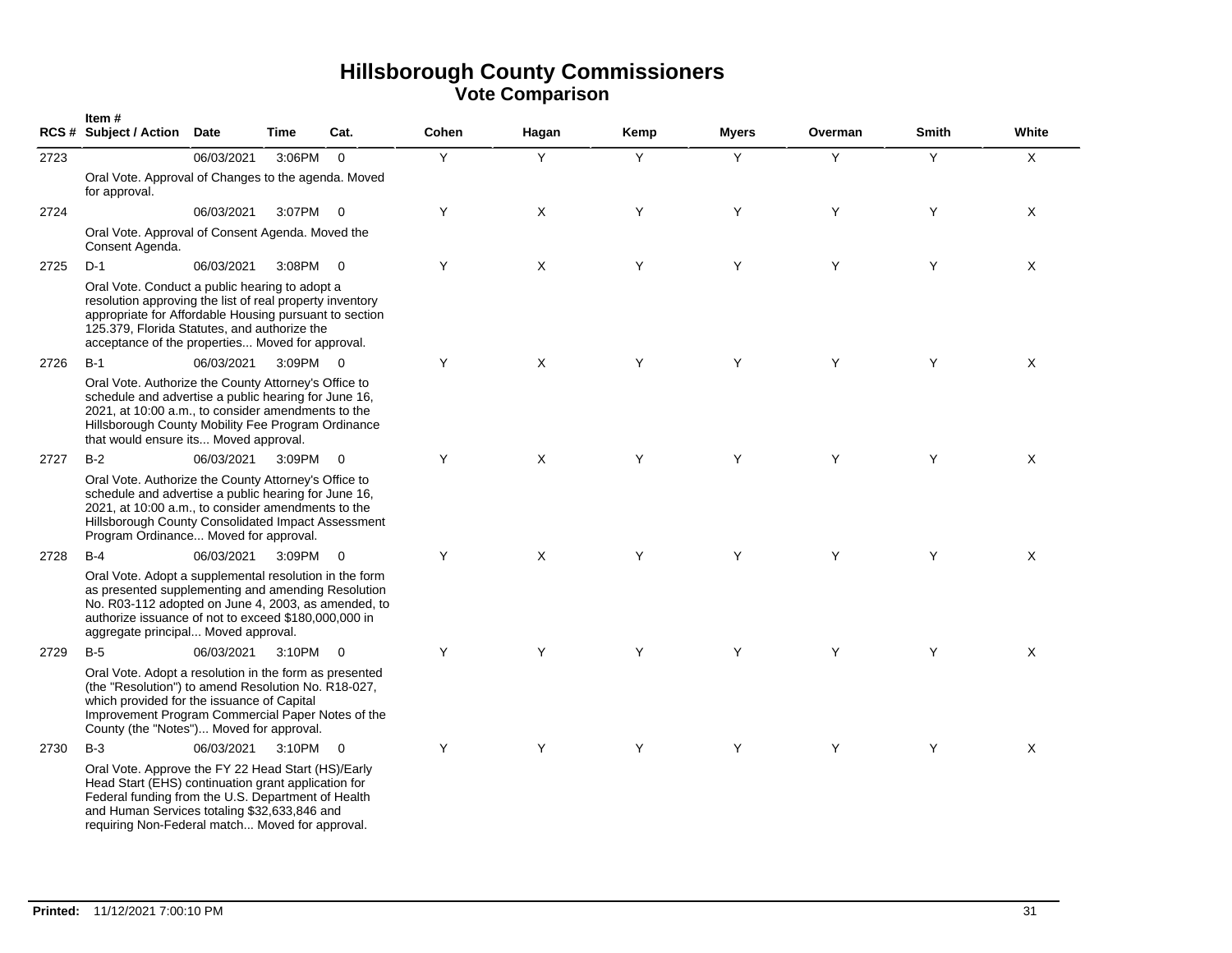|      | Item#<br>RCS # Subject / Action Date                                                                                                                                                                                                                                |                      | Time     | Cat.        | Cohen | Hagan | Kemp | <b>Myers</b> | Overman | <b>Smith</b> | White        |
|------|---------------------------------------------------------------------------------------------------------------------------------------------------------------------------------------------------------------------------------------------------------------------|----------------------|----------|-------------|-------|-------|------|--------------|---------|--------------|--------------|
| 2731 | $F-1$                                                                                                                                                                                                                                                               | 06/03/2021           | 3:11PM   | $\mathbf 0$ | Y     | Y     | Y    | Y            | Y       | Y            | $\mathsf{X}$ |
|      | Oral Vote. Moved to direct the County Attorney's Office<br>and the County Administrator's Office to work with all<br>interested stakeholders, including the families of our<br>fallen law enforcement officers, City of Tampa,<br>Hillsborough County Legislative   |                      |          |             |       |       |      |              |         |              |              |
| 2732 | $B-6$                                                                                                                                                                                                                                                               | 06/03/2021           | 3:11PM 0 |             | Y     | Y     | Y    | Y            | Y       | Y            | X            |
|      | Oral Vote. Review an appeal of the Hearing Master's<br>decision regarding a protest of the County's Notice of<br>Intent to Award agreements for residential and<br>commercial waste collection services (20296,4)<br>Moved to affirm the public hearing decision.   |                      |          |             |       |       |      |              |         |              |              |
| 2733 | $B-7$                                                                                                                                                                                                                                                               | 06/03/2021           | 3:12PM 0 |             | Y     | Y     | Y    | Y            | Y       | Y            | X            |
|      | Oral Vote. If the Board affirms the Hearing Master's<br>decision regarding a protest of this procurement as<br>described in a related agenda item, select and award<br>agreements to the three (3) respective Moved for<br>approval with adding MLK as the holiday. |                      |          |             |       |       |      |              |         |              |              |
| 2734 | $G-1$                                                                                                                                                                                                                                                               | 06/03/2021           | 3:12PM 0 |             | Y     | Y     | Y    | Y            | Y       | Y            | X            |
|      | Oral Vote. Receive a report regarding the feasibility of<br>expanding the park and library in Thonotosassa.<br>Moved to accept the report.                                                                                                                          |                      |          |             |       |       |      |              |         |              |              |
| 2735 |                                                                                                                                                                                                                                                                     | 06/08/2021 12:43PM   |          | - 9         | Y     | Y     | Y    | Y            | Y       | Y            | Y            |
|      | Oral Vote. Approval of changes to the Agenda. Moved<br>to approve the changes.                                                                                                                                                                                      |                      |          |             |       |       |      |              |         |              |              |
| 2736 |                                                                                                                                                                                                                                                                     | 06/08/2021 12:43PM 9 |          |             | Y     | Y     | Y    | Y            | Y       | Y            | Y            |
|      | Oral Vote. Approval of Consent Agenda. Moved the<br>Consent Agenda.                                                                                                                                                                                                 |                      |          |             |       |       |      |              |         |              |              |
| 2737 | $E-1$                                                                                                                                                                                                                                                               | 06/08/2021 12:44PM   |          | 9           | Y     | Y     | Y    | Y            | Y       | Y            | Y            |
|      | Oral Vote. PRS 21-0060 - Willaford Groves LLC - 45 ft<br>W of Intersection: Joe McIntosh Rd. / Magnolia Hill Rd.<br>Moved the item.                                                                                                                                 |                      |          |             |       |       |      |              |         |              |              |
| 2738 | $E-4$                                                                                                                                                                                                                                                               | 06/08/2021 12:46PM   |          | 9           | Y     | Y     | Y    | Y            | Y       | Y            | Y            |
|      | Oral Vote. CDD 21-0587 - Petition to exp and the<br>Hawkstone Community Development District (CDD).<br>Moved Approval. Ordinance 21-19.                                                                                                                             |                      |          |             |       |       |      |              |         |              |              |
| 2739 | $G-1$                                                                                                                                                                                                                                                               | 06/08/2021 12:46PM   |          | -9          | Y     | N     | Y    | Y            | Y       | Y            | N            |
|      | Oral Vote. RZ-PD 19-1458 (Remanded) - Council<br>Growers, Inc. a Florida Corporation - 25ft NW of<br>Intersection: S County Road 579 / Saffold Rd. Moved<br>a substitute motion for denial.                                                                         |                      |          |             |       |       |      |              |         |              |              |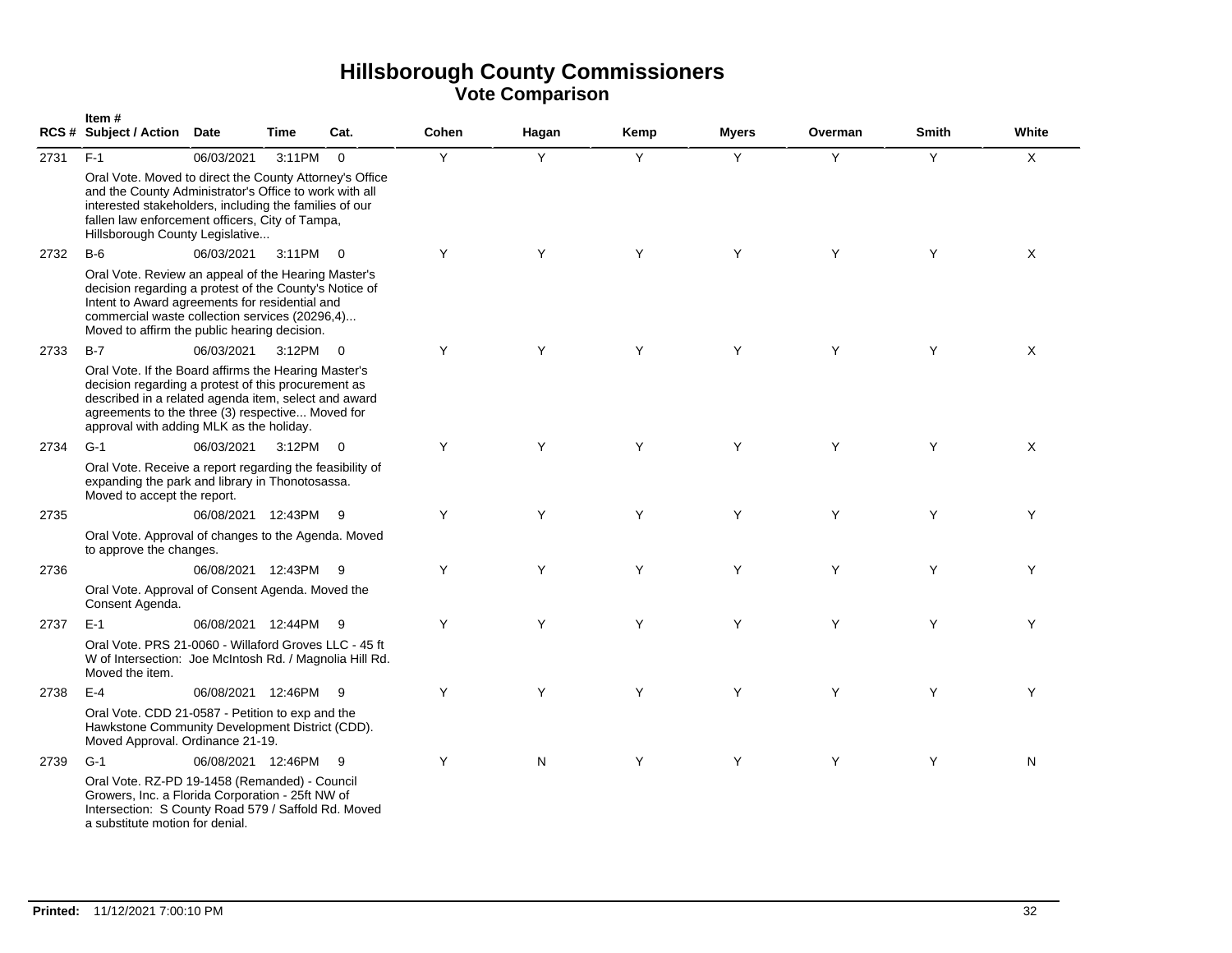|      | Item#<br>RCS # Subject / Action Date                                                                                                                                                                                                                      |                      | Time   | Cat.           | Cohen | Hagan | Kemp | <b>Myers</b> | Overman | <b>Smith</b> | White |
|------|-----------------------------------------------------------------------------------------------------------------------------------------------------------------------------------------------------------------------------------------------------------|----------------------|--------|----------------|-------|-------|------|--------------|---------|--------------|-------|
| 2740 | $G-2$<br>Oral Vote. RZ-STD 20-0374 - John E. Grygiel - 110ft<br>SE of Intersection: E Martin Luther King Blvd. /<br>Thomas St. Moved approval.                                                                                                            | 06/08/2021 12:46PM   |        | 9              | Y     | Y     | Y    | Y            | Y       | N.           | Y     |
| 2741 | $G-3$                                                                                                                                                                                                                                                     | 06/08/2021 12:47PM 9 |        |                | Y     | N     | Y    | Y            | Y       | Y            | Y     |
|      | Oral Vote. RZ-PD 20-1256 - SISU Lutz, LLC - 3223 E<br>County Line Rd. Moved approval.                                                                                                                                                                     |                      |        |                |       |       |      |              |         |              |       |
| 2742 | $G-4$                                                                                                                                                                                                                                                     | 06/08/2021 12:47PM 9 |        |                | Y     | Y     | Y    | Y            | Y       | Y            | Y     |
|      | Oral Vote. MM 21-0033 - Eisenhower Property Group,<br>LLC - 15110 Balm Wimauma Rd. Moved approval.                                                                                                                                                        |                      |        |                |       |       |      |              |         |              |       |
| 2743 | $G-5$                                                                                                                                                                                                                                                     | 06/08/2021 12:47PM 9 |        |                | Y     | Y     | Y    | Y            | Y       | Y            | Y     |
|      | Oral Vote. RZ-STD 21-0242 - Thomas and Emily Mang<br>- 70ft N of Intersection: W Waters Ave. / Pat Blvd.<br>Moved to support the motion to move forward.                                                                                                  |                      |        |                |       |       |      |              |         |              |       |
| 2744 |                                                                                                                                                                                                                                                           | 06/08/2021 12:48PM 9 |        |                | Y     | Y     | Y    | Y            | Y       | Y            | Y     |
|      | Oral Vote, DRI 19-0841 - The Crescent Owners<br>Association c/o Ciminelli Real State Services. Moved<br>approval of H.1a and H.1b                                                                                                                         |                      |        |                |       |       |      |              |         |              |       |
| 2745 |                                                                                                                                                                                                                                                           | 06/08/2021 12:49PM 9 |        |                | Y     | Y     | Y    | Y            | Y       | Y            | Y     |
|      | Oral Vote. Direct staff to draft an agreement for the<br>acquisition by the County of Estuary Lakes Drive in<br>accordance with the terms outlined in this item and<br>bring the agreement for Board consideration Moved<br>approval of staff's proposal. |                      |        |                |       |       |      |              |         |              |       |
| 2746 |                                                                                                                                                                                                                                                           | 06/16/2021           | 9:59AM | $\overline{0}$ | Y     | X     | Y    | Y            | Y       | Y            | Y     |
|      | Approval of changes to the agenda. Moved the<br>changes.                                                                                                                                                                                                  |                      |        |                |       |       |      |              |         |              |       |
| 2747 |                                                                                                                                                                                                                                                           | 06/16/2021 10:19AM 0 |        |                | Y     | Y     | Y    | Y            | Y       | Y            | Y     |
|      | Approval of Consent Agenda. So moved to approve<br>the Consent.                                                                                                                                                                                           |                      |        |                |       |       |      |              |         |              |       |
| 2748 |                                                                                                                                                                                                                                                           | 06/16/2021 10:20AM   |        | $\overline{0}$ | Y     | Y     | Y    | Y            | Y       | Y            | Y     |
|      | Board Appointments: Historical Advisory Council.<br>Made the motion to waive the rules in order to be able<br>to adress the item when the Board got to Board<br>appointments.                                                                             |                      |        |                |       |       |      |              |         |              |       |
| 2749 | $D-1$                                                                                                                                                                                                                                                     | 06/16/2021 10:29AM   |        | - 5            | Y     | Y     | Y    | Y            | Y       | Y            | Y     |
|      | Conduct a public hearing on June 16, 2021 at 10:00<br>a.m. to consider an amendment to Chapter 24 of the<br>Hillsborough County Code of Ordinances and Laws<br>which will establish a Stormwater Hardship<br>Exemption Moved to approve. Ordinance 21-20. |                      |        |                |       |       |      |              |         |              |       |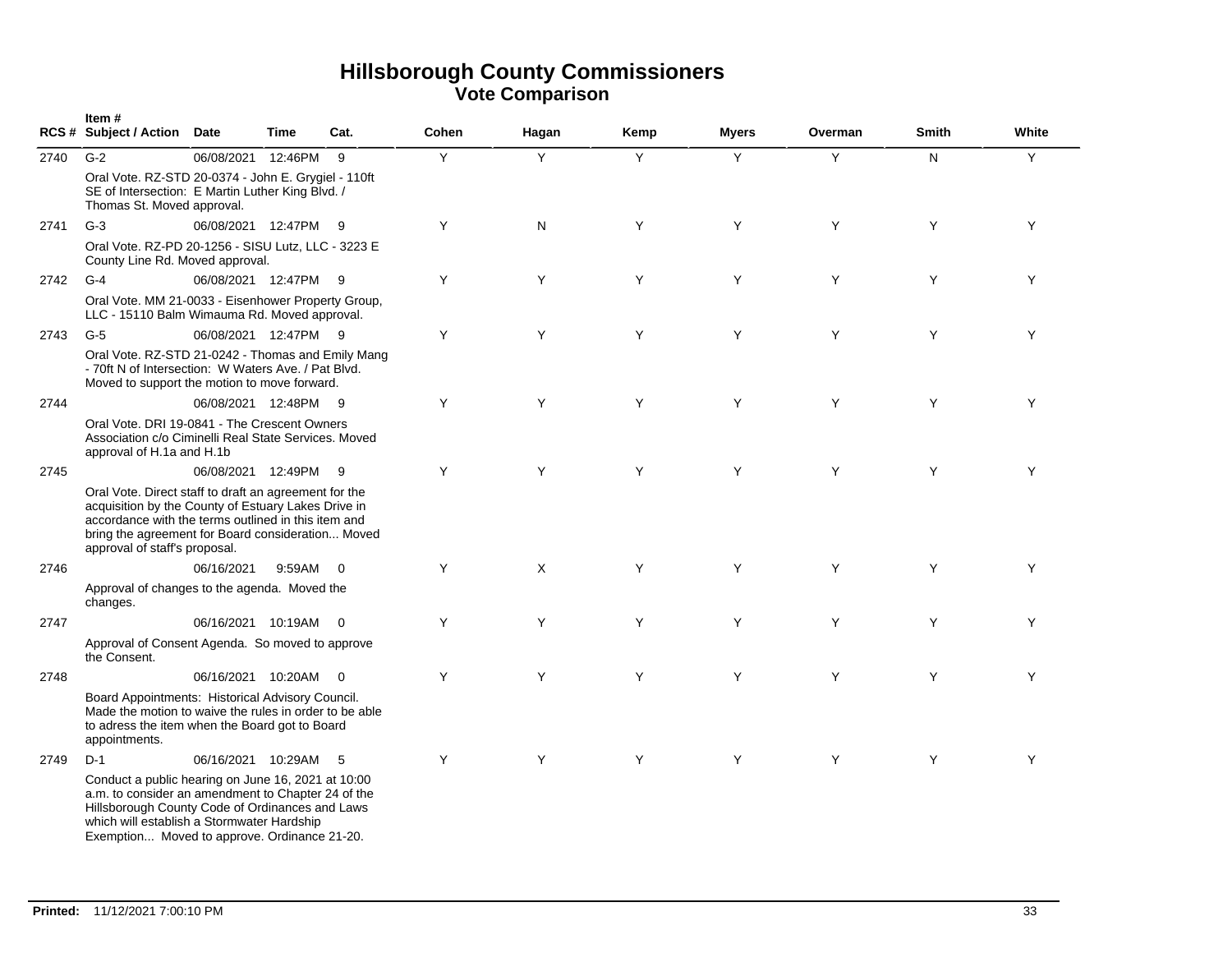|      | Item#<br><b>RCS # Subject / Action</b>                                                                                                                                                                                                                                   | <b>Date</b>          | Time    | Cat.                    | Cohen | Hagan | Kemp | Myers | Overman | Smith | White |
|------|--------------------------------------------------------------------------------------------------------------------------------------------------------------------------------------------------------------------------------------------------------------------------|----------------------|---------|-------------------------|-------|-------|------|-------|---------|-------|-------|
| 2750 | $D-2$                                                                                                                                                                                                                                                                    | 06/16/2021           | 10:31AM | 5                       | Y     | Y     | Y    | Y     | Y       | Y     | Y     |
|      | Conduct a public hearing and adopt amendments to<br>the Hillsborough County Construction Code, Chapter 8,<br>Article I, County Code of Ordinances, Part A, in order<br>to ensure continued compliance with the National<br>Flood Moved to approve. Ordinance 21-23.      |                      |         |                         |       |       |      |       |         |       |       |
| 2751 | $D-3$                                                                                                                                                                                                                                                                    | 06/16/2021 10:33AM   |         | - 5                     | Y     | Y     | Y    | Y     | Y       | Y     | Y     |
|      | Conduct a public hearing and adopt amendments to<br>the Hillsborough County Land Development Code in<br>order to ensure continued compliance with the National<br>Flood Insurance Program and to maintain the County's<br>Class 5 Moved approval. Ordinance 21-24.       |                      |         |                         |       |       |      |       |         |       |       |
| 2752 | $D-4$                                                                                                                                                                                                                                                                    | 06/16/2021 10:35AM   |         | - 5                     | Y     | Y     | Y    | Y     | Y       | Y     | Y     |
|      | Conduct a public hearing and adopt amendments to<br>the Hillsborough County Mobility Fee Program<br>Ordinance that would ensure its compliance with the<br>amended Florida Impact Fee Act Moved for<br>approval. Ordinance 21-21.                                        |                      |         |                         |       |       |      |       |         |       |       |
| 2753 | $D-5$                                                                                                                                                                                                                                                                    | 06/16/2021 10:38AM 5 |         |                         | Y     | Y     | Y    | Y     | Y       | Y     | Y     |
|      | Conduct a public hearing and adopt an amendment to<br>the Hillsborough County Consolidated Impact<br>Assessment Program Ordinance that would ensure its<br>compliance with the amended Florida Impact Fee Act<br>Moved to approve. Ordinance 21-22.                      |                      |         |                         |       |       |      |       |         |       |       |
| 2754 | $G-1$                                                                                                                                                                                                                                                                    | 06/16/2021 10:58AM   |         | $\overline{0}$          | Y     | Υ     | Y    | Y     | Y       | Y     | Υ     |
|      | Receive a status report regarding an African American<br>Art Museum and Cultural Center for Hillsborough<br>County. So moved.                                                                                                                                            |                      |         |                         |       |       |      |       |         |       |       |
| 2755 | $G-1$                                                                                                                                                                                                                                                                    | 06/16/2021 11:12AM   |         | $\overline{\mathbf{0}}$ | Y     | Υ     | Y    | Υ     | Y       | Y     | Y     |
|      | Moved for the preferred location to be 2103 North<br>Rome Avenue for the African American Museum and<br>Cultural Center and authorized staff to use \$500,000;<br>which would be \$250,000 within the next two year<br>budget for site planning and architectural design |                      |         |                         |       |       |      |       |         |       |       |
| 2756 | $B-4$                                                                                                                                                                                                                                                                    | 06/16/2021 11:14AM 0 |         |                         | Y     | Y     | Y    | Y     | Y       | Y     | N     |
|      | Approve the Inter-City Ferry Service Operating<br>Agreement between Hillsborough County (the<br>"County") and HMS Ferries, Inc. ("HMS") substantially<br>in the form presented for the purpose of inter-city ferry                                                       |                      |         |                         |       |       |      |       |         |       |       |

services between Tampa... Moved for approval.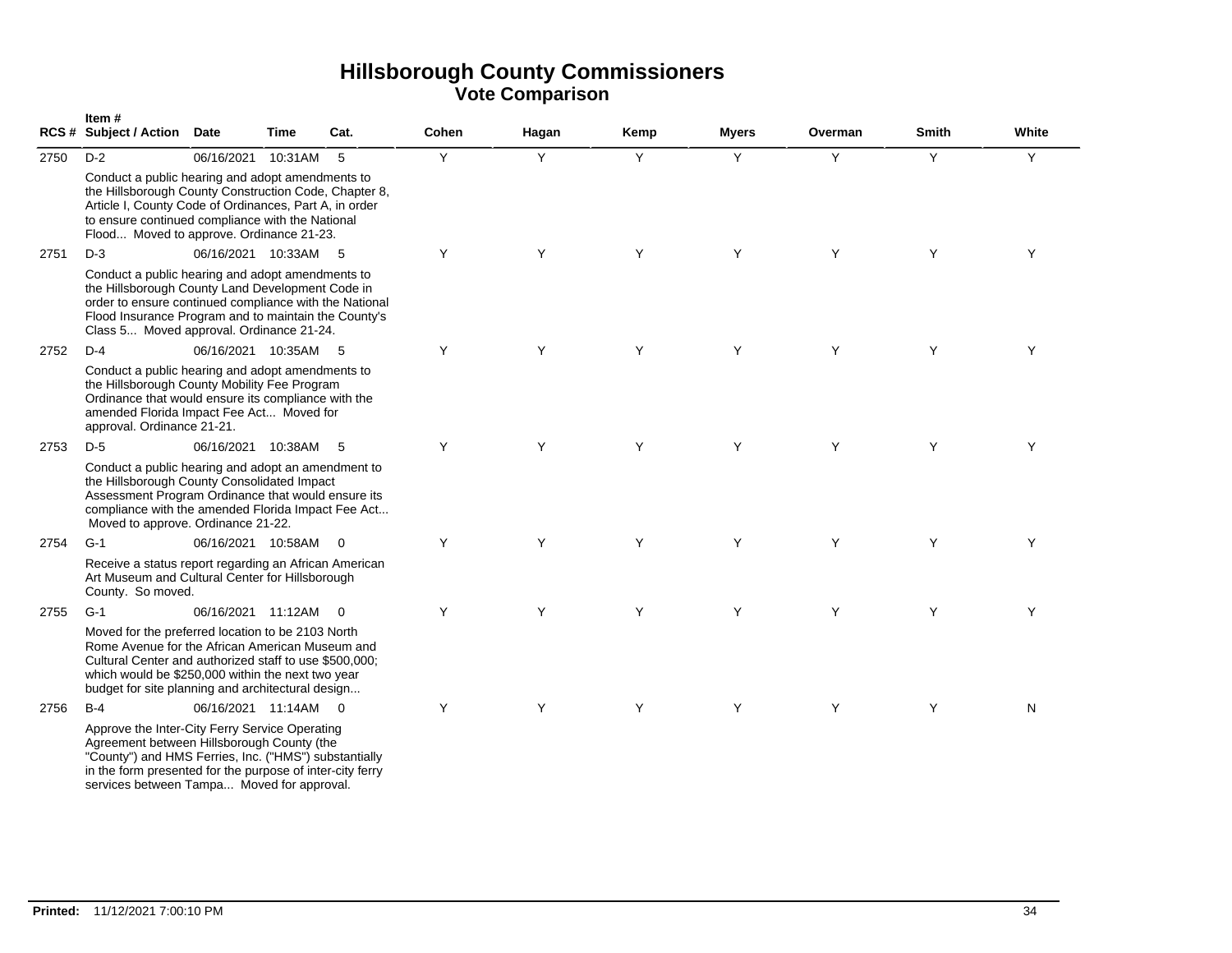|      | Item#<br><b>RCS # Subject / Action</b>                                                                                                                                                                                                                                   | <b>Date</b>          | <b>Time</b> | Cat.           | Cohen | Hagan | Kemp | <b>Myers</b> | Overman | <b>Smith</b> | White |
|------|--------------------------------------------------------------------------------------------------------------------------------------------------------------------------------------------------------------------------------------------------------------------------|----------------------|-------------|----------------|-------|-------|------|--------------|---------|--------------|-------|
| 2757 | $F-3$                                                                                                                                                                                                                                                                    | 06/16/2021 11:31AM   |             | $\Omega$       | Y     | Y     | Y    | Y            | Y       | Y            | Y     |
|      | Moved the following; a. that the Board approve and<br>adopt the proposed Board policy on sexual harassment<br>in the work place, found in the backup material; b.<br>include the adopted board policy as the statement on<br>the Counties website                        |                      |             |                |       |       |      |              |         |              |       |
| 2758 | $F-3$                                                                                                                                                                                                                                                                    | 06/16/2021 11:32AM 0 |             |                | Y     | Y     | Y    | Y            | Y       | Y            | Y     |
|      | Moved that staff also review and make<br>recommendations to both Board policies as it pertained<br>to expanding the language to "protected status<br>harassment" that would include all the protected<br>classes including: race, gender, religion, color                |                      |             |                |       |       |      |              |         |              |       |
| 2759 | $B-3$                                                                                                                                                                                                                                                                    | 06/16/2021 12:05PM 0 |             |                | Y     | Y     | N    | Y            | Y       | N            | Y     |
|      | Approve the Film Studio Request for Proposals (RFP)<br>in the form as presented. On November 16, 2020, the<br>Board authorized staff to draft and bring back to the<br>Board for approval an RFP to engage private Moved<br>staff recommendation to put out the RFP.     |                      |             |                |       |       |      |              |         |              |       |
| 2760 | $B-1$                                                                                                                                                                                                                                                                    | 06/16/2021           | 1:24PM      | $\overline{0}$ | Y     | Y     | Y    | Y            | Y       | Y            | Y     |
|      | Approve, by supermajority vote, a contract with South<br>Bay CDD Holdings, Inc. a Florida corporation, to<br>acquire approximately 73.73 acres for \$3,137,000<br>located within the Bahia Beach Coastal Restoration<br>site Made the motion to approve the acquisition. |                      |             |                |       |       |      |              |         |              |       |
| 2761 | $B-2$                                                                                                                                                                                                                                                                    | 06/16/2021           | 1:27PM      |                | Y     | Y     | Y    | Y            | Y       | Y            | Y     |
|      | Approve, by supermajority vote, a contract with the<br>South Bay Community Development District, to acquire<br>approximately 10.88 acres for \$463,000 located within<br>the Bahia Beach Coastal Restoration site Moved the<br>item.                                     |                      |             |                |       |       |      |              |         |              |       |
| 2762 | $B-5$                                                                                                                                                                                                                                                                    | 06/16/2021           | 1:48PM      | $\overline{0}$ | Y     | Y     | Y    | Y            | Y       | Y            | Y     |
|      | Complete the annual Performance Appraisal process<br>for Bonnie Wise Moved the Board do the four<br>percent pay increase and the Board as well made the<br>pay increase effective at the time the other County<br>employees received the pay increase.                   |                      |             |                |       |       |      |              |         |              |       |
| 2763 | $B-5$                                                                                                                                                                                                                                                                    | 06/16/2021           | 1:53PM      | $\overline{0}$ | Y     | Y     | Y    | Y            | Y       | Y            | Y     |
|      | Complete the annual Performance Appraisal process<br>for Bonnie Wise, County Administrator. There is no<br>financial impact at this time. Moved to extend the<br>contract to December 31, 2025.                                                                          |                      |             |                |       |       |      |              |         |              |       |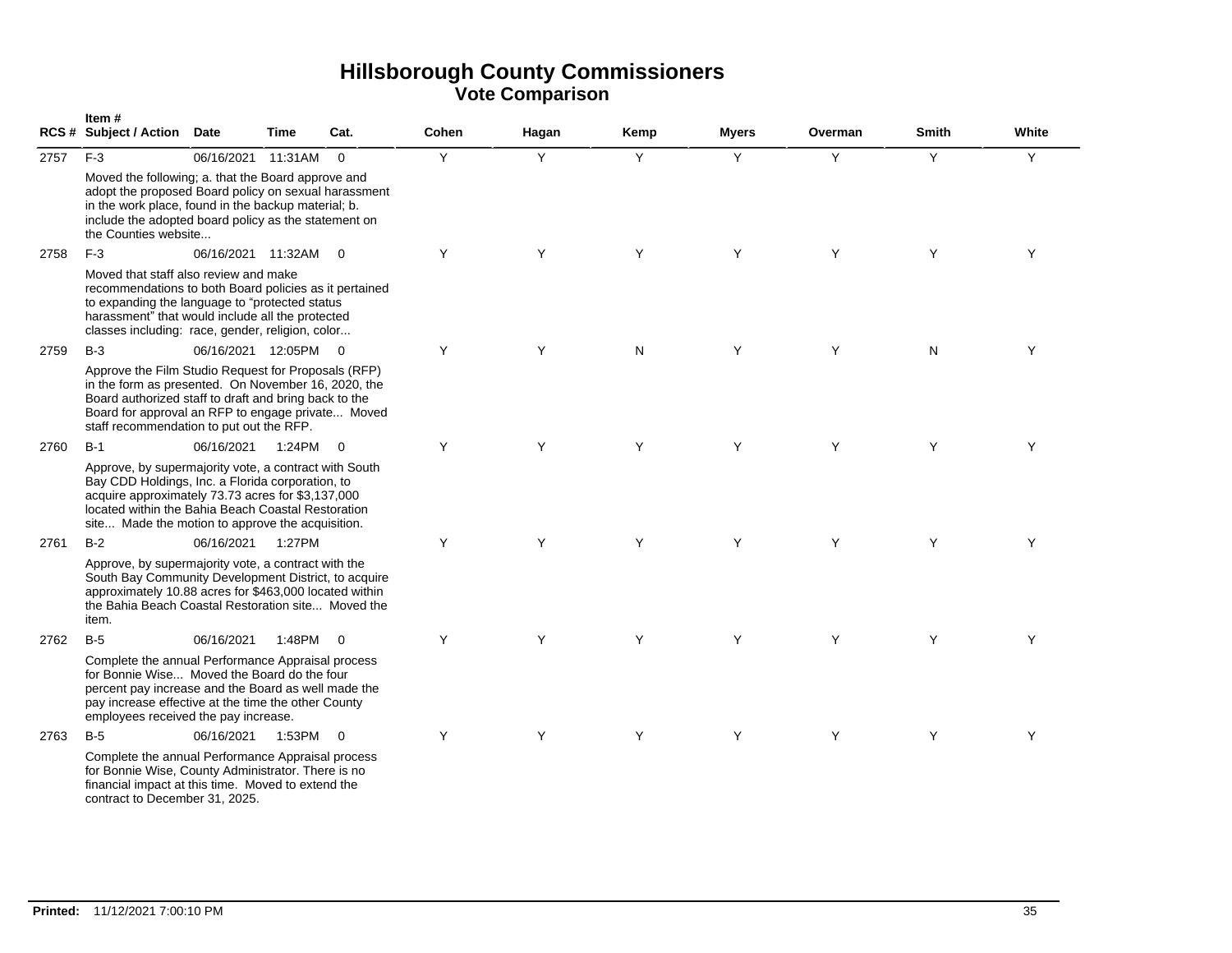|      | Item#<br>RCS# Subject / Action Date                                                                                                                                                                                                                                   |            | Time     | Cat.           | Cohen | Hagan    | Kemp | <b>Myers</b> | Overman | <b>Smith</b> | White |
|------|-----------------------------------------------------------------------------------------------------------------------------------------------------------------------------------------------------------------------------------------------------------------------|------------|----------|----------------|-------|----------|------|--------------|---------|--------------|-------|
| 2764 | $B-6$                                                                                                                                                                                                                                                                 | 06/16/2021 | 1:58PM   | $\overline{0}$ | Y     | $\times$ | Y    | Y            | Y       | Y            | Y     |
|      | Approve the second modification to an agreement with<br>Westra Construction Corporation for final construction<br>and project completion services associated with the<br>progressive design-build of the South County Potable<br>Water In-line Moved for approval.    |            |          |                |       |          |      |              |         |              |       |
| 2765 | $F-1$                                                                                                                                                                                                                                                                 | 06/16/2021 | 2:42PM 0 |                | Υ     | Υ        | Y    | Υ            | Y       | Υ            | N     |
|      | Board Appointments. Moved to waive the residency<br>requirement.                                                                                                                                                                                                      |            |          |                |       |          |      |              |         |              |       |
| 2766 | $F-1$                                                                                                                                                                                                                                                                 | 06/16/2021 | 2:50PM 0 |                | Υ     | Υ        | Y    | Y            | Y       | Υ            | Y     |
|      | Board Appointments. Moved to confirm the<br>appointments.                                                                                                                                                                                                             |            |          |                |       |          |      |              |         |              |       |
| 2767 |                                                                                                                                                                                                                                                                       | 06/16/2021 | 2:51PM   | $\overline{0}$ | Υ     | Υ        | Y    | Y            | Y       | Υ            | Υ     |
|      | Board Appointments: Historical Advisory Council.<br>Moved the Board should readvertise.                                                                                                                                                                               |            |          |                |       |          |      |              |         |              |       |
| 2768 | $F-2$                                                                                                                                                                                                                                                                 | 06/16/2021 | 3:14PM 0 |                | Y     | Y        | Y    | Y            | Y       | Y            | Y     |
|      | Moved to direct staff to prepare a letter from the Board<br>for the Chair's signature with comments and concerns<br>regarding the State Road 56 extension project to be<br>sent to the Florida Department of Transportation prior<br>to July 23, 2021, public comment |            |          |                |       |          |      |              |         |              |       |
| 2769 | $A-1$                                                                                                                                                                                                                                                                 | 06/17/2021 | 2:25PM   | $\overline{0}$ | Y     | Y        | Y    | Y            | Y       | Y            | Υ     |
|      | Oral Vote. HC/CPA 20-08. Comp Plan Text<br>Amendment - Environmental and Sustainability<br>Section. Moved approval.                                                                                                                                                   |            |          |                |       |          |      |              |         |              |       |
| 2770 | $A-2$                                                                                                                                                                                                                                                                 | 06/17/2021 | 2:25PM   | $\overline{0}$ | Y     | Υ        | Y    | Υ            | Y       | Y            | Υ     |
|      | Oral Vote. HC/CPA 21-03. Comp Plan Text<br>Amendment - Wellhead Resource Protection Areas<br>Map Modification. Moved for approval.                                                                                                                                    |            |          |                |       |          |      |              |         |              |       |
| 2771 |                                                                                                                                                                                                                                                                       | 06/17/2021 | 2:25PM   | 5              | Y     | Υ        | Y    | Y            | Y       | Υ            | Y     |
|      | Oral Vote, Consideration of Ordinance, So moved.<br>Ordinance 21-25.                                                                                                                                                                                                  |            |          |                |       |          |      |              |         |              |       |

**End of June**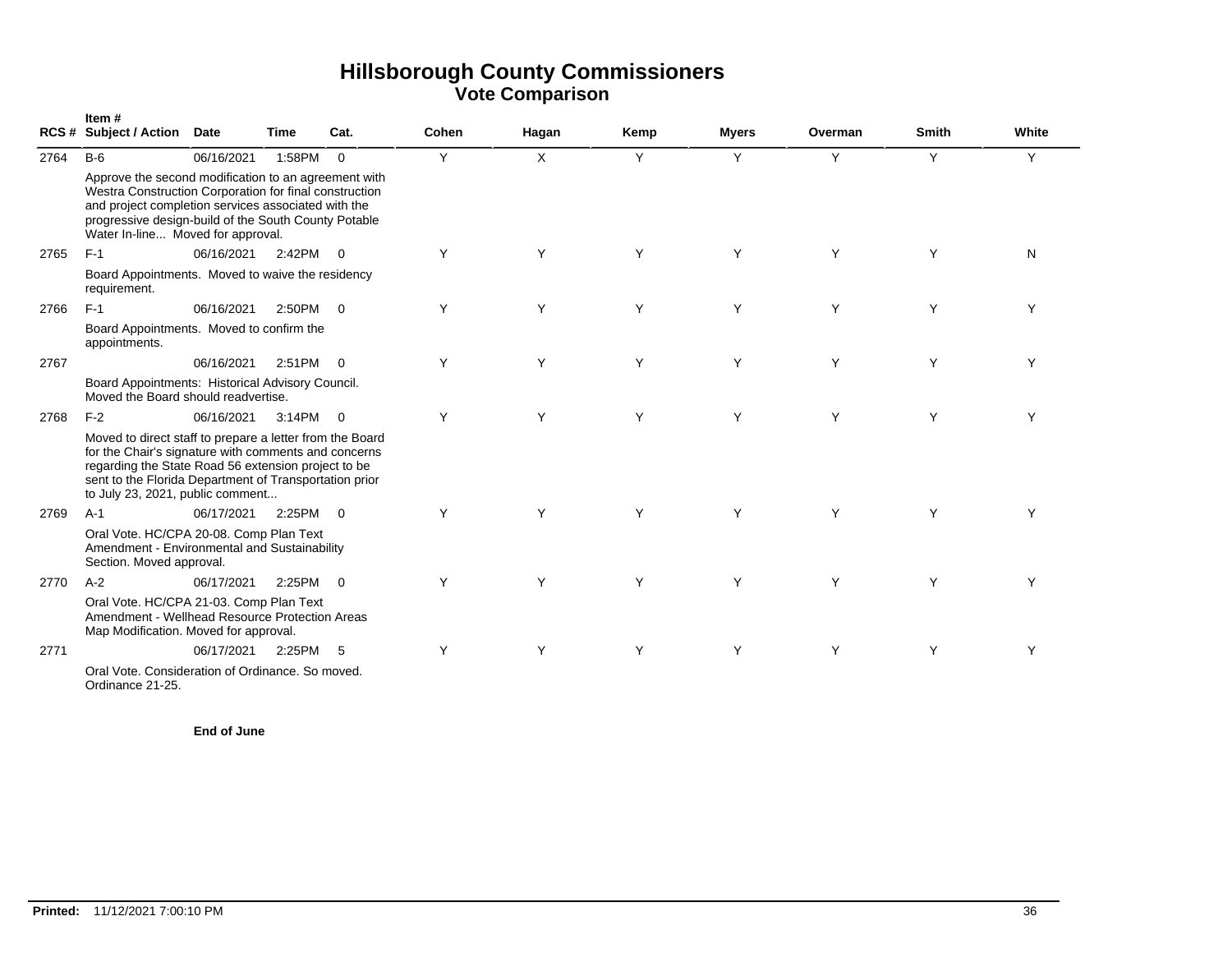|      | Item#<br>RCS # Subject / Action Date                                                                                                                                                                                                                                        |                      | Time   | Cat.                    | Cohen | Hagan | Kemp | <b>Myers</b> | Overman | <b>Smith</b> | White |
|------|-----------------------------------------------------------------------------------------------------------------------------------------------------------------------------------------------------------------------------------------------------------------------------|----------------------|--------|-------------------------|-------|-------|------|--------------|---------|--------------|-------|
| 2772 |                                                                                                                                                                                                                                                                             | 07/14/2021           | 9:44AM | $\Omega$                | Y     | Y     | Y    | Y            | Y       | Y            | Y     |
|      | Approval of changes to the agenda. Moved the<br>changes.                                                                                                                                                                                                                    |                      |        |                         |       |       |      |              |         |              |       |
| 2773 |                                                                                                                                                                                                                                                                             | 07/14/2021 10:06AM   |        | $\overline{\mathbf{0}}$ | Y     | Y     | Y    | Y            | Y       | Y            | Y     |
|      | Approval of Consent Agenda. Moved to approve the<br>Consent Agenda.                                                                                                                                                                                                         |                      |        |                         |       |       |      |              |         |              |       |
| 2774 | $F-1$                                                                                                                                                                                                                                                                       | 07/14/2021 10:12AM   |        | $\overline{0}$          | Υ     | Y     | Y    | Y            | Y       | Y            | Y     |
|      | Moved that June 19 be observed as "Juneteenth" to<br>honor the historical significance to the African-<br>American community and designate "Juneteenth" as a<br>County holiday for all County employees, and included<br>in the motion the County add solid waste contracts |                      |        |                         |       |       |      |              |         |              |       |
| 2775 | $G-1$                                                                                                                                                                                                                                                                       | 07/14/2021 10:12AM   |        | $\overline{0}$          | Y     | Y     | Y    | Y            | Y       | Y            | Y     |
|      | Receive a verbal report from Tim Dudley, Division<br>Director, Office of Emergency Management, on the<br>Hurricane Elsa event. Moved ot waive the time certain<br>rules.                                                                                                    |                      |        |                         |       |       |      |              |         |              |       |
| 2776 | $B-1$                                                                                                                                                                                                                                                                       | 07/14/2021 10:33AM 0 |        |                         | Y     | Y     | Y    | Y            | Y       | Y            | Y     |
|      | Approve Local Housing Fund and State Housing<br>Initiatives Partnership (SHIP) Program Funding<br>Agreement in the amount of \$5,820,000 between Blue<br>UACDC 1, LLC and Hillsborough County Moved<br>approval.                                                            |                      |        |                         |       |       |      |              |         |              |       |
| 2777 | $B-2$                                                                                                                                                                                                                                                                       | 07/14/2021 10:45AM   |        | $\overline{0}$          | Y     | X     | Y    | Y            | Y       | Y            | Y     |
|      | Receive and accept the Stormwater Management<br>Program Report. (b) Schedule a Public Hearing for 10<br>a.m. on September 1, 2021, to adopt the annual<br>Stormwater Rate Resolution Moved approval of the<br>item.                                                         |                      |        |                         |       |       |      |              |         |              |       |
| 2778 | $B-3$                                                                                                                                                                                                                                                                       | 07/14/2021 10:48AM   |        | $\overline{0}$          | Y     | X     | Y    | Υ            | Y       | Y            | Y     |
|      | Approve a Resolution allocating up to \$100,000 in<br>funding to Sweetwater Organic Community Farm, Inc.<br>for improvements at its Sweetwater Farm and Farm<br>Store/Café located at 6942 W. Comanche Avenue,<br>Tampa, Florida, 33534 Moved approval.                     |                      |        |                         |       |       |      |              |         |              |       |
| 2779 | $B-4$                                                                                                                                                                                                                                                                       | 07/14/2021 10:51AM   |        | $\overline{\mathbf{0}}$ | Y     | X     | Y    | Y            | Y       | Y            | Y     |
|      | Approve an FY 21 budget amendment resolution to<br>increase current 2021A Utility Revenue Bonds Project<br>Fund appropriations by \$88,308,766 from \$80,750,000<br>to \$169,058,766 in order to record the final bond sales<br>results of \$169,058,765.20 Moved approval. |                      |        |                         |       |       |      |              |         |              |       |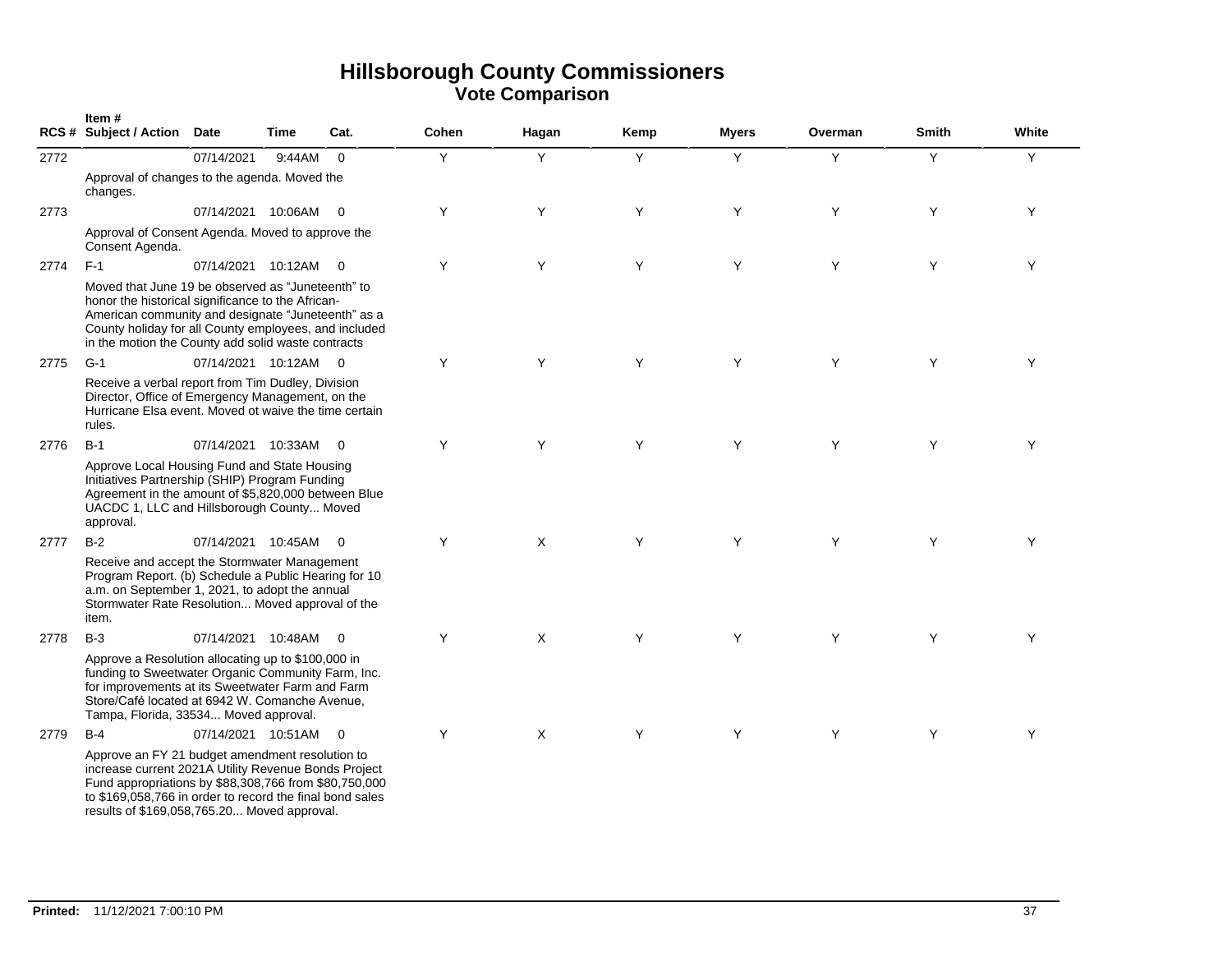|      | Item#<br>RCS # Subject / Action Date                                                                                                                                                                                                                                |                    | <b>Time</b> | Cat.                    | Cohen | Hagan | Kemp | <b>Myers</b> | Overman | <b>Smith</b> | White |
|------|---------------------------------------------------------------------------------------------------------------------------------------------------------------------------------------------------------------------------------------------------------------------|--------------------|-------------|-------------------------|-------|-------|------|--------------|---------|--------------|-------|
| 2780 | $B-5$<br>Approve a FY 21 budget amendment resolution in<br>accordance with the Water Resources' rate consultant<br>recommendations to appropriate \$74,287,355 from the                                                                                             | 07/14/2021         | 10:55AM     | $\mathbf 0$             | Y     | Y     | Y    | Y            | Y       | Y            | Y     |
|      | Water Resources Department's (WRD) Impact Fee<br>Reserves (Fund 40103) Moved approval of the item.                                                                                                                                                                  |                    |             |                         |       |       |      |              |         |              |       |
| 2781 | $F-3$                                                                                                                                                                                                                                                               | 07/14/2021 10:57AM |             | $\overline{0}$          | Y     | Y     | Y    | Y            | Y       | Y            | Y     |
|      | Approve the Resolution as submitted in backup<br>material supporting the designation of the portion of<br>S.R. 60 between I-75 and Phillip Lee Boulevard in<br>Hillsborough County as "Sergeant Brian LaVigne<br>Road." Moved to waive the time certain rules.      |                    |             |                         |       |       |      |              |         |              |       |
| 2782 | $F-3$                                                                                                                                                                                                                                                               | 07/14/2021 11:05AM |             | $\overline{0}$          | Y     | Y     | Y    | Y            | Y       | Y            | Y     |
|      | Moved approval to the resolution as submitted in the<br>backup material supporting the designation of the<br>portion of State Road 60 between Interstate 75 and<br>Phillip Lee Boulevard in Hillsborough County as the<br>"Sergeant Brian LaVigne Road"             |                    |             |                         |       |       |      |              |         |              |       |
| 2783 | $F-2$                                                                                                                                                                                                                                                               | 07/14/2021 11:45AM |             | $\overline{\mathbf{0}}$ | Y     | Y     | Y    | Y            | Y       | Y            | Y     |
|      | Moved to direct staff to bring back to the BOCC a<br>report on possible implementation of a recertification<br>program to audit buildings modeled in the best solution<br>that can be found, but keeping in mind what Broward<br>and Miami-Dade have put into place |                    |             |                         |       |       |      |              |         |              |       |
| 2784 | $G-2$                                                                                                                                                                                                                                                               | 07/14/2021 12:45PM |             | $\overline{0}$          | Y     | Y     | Y    | N            | Y       | Y            | Y     |
|      | Receive an update on 2020 U.S. Census and Status of<br>Redistricting. Moved the Board utilize staff from the<br>County Administrator's Office, with support from the<br>County Attorney's Office, and the County Administrator<br>seek the Board's                  |                    |             |                         |       |       |      |              |         |              |       |
| 2785 |                                                                                                                                                                                                                                                                     | 07/20/2021         | 9:05AM      | $\overline{0}$          | Y     | Y     | Y    | Y            | Y       | Y            | Y     |
|      | Approval of changes to the agenda. Moved the<br>changes.                                                                                                                                                                                                            |                    |             |                         |       |       |      |              |         |              |       |
| 2786 |                                                                                                                                                                                                                                                                     | 07/20/2021         | 9:13AM      | $\overline{0}$          | Y     | Y     | Y    | Y            | Y       | Y            | Y     |
|      | Approval of Consent Agenda. Moved approval of<br>Consent Agenda.                                                                                                                                                                                                    |                    |             |                         |       |       |      |              |         |              |       |
| 2787 | $E-1$                                                                                                                                                                                                                                                               | 07/20/2021         | 9:18AM      | - 9                     | Y     | Y     | Y    | Y            | Y       | Y            | Y     |
|      | PRS 21-0254 - MICHAEL MORINA - 70 ft SW of<br>Intersection: 14th Ave SE./24th St SE. Moved<br>approval.                                                                                                                                                             |                    |             |                         |       |       |      |              |         |              |       |
| 2788 | $E-2$                                                                                                                                                                                                                                                               | 07/20/2021         | 9:32AM      | -9                      | Y     | Y     | Y    | Y            | Y       | Y            | Y     |
|      | PRS 21-0255 - PATTERSON PLACE LLC/DAVID<br>NGUYEN, MANAGING MEMBER - 200ft N of<br>Intersection: Patterson Rd./W Sitka St. Moved denial.                                                                                                                            |                    |             |                         |       |       |      |              |         |              |       |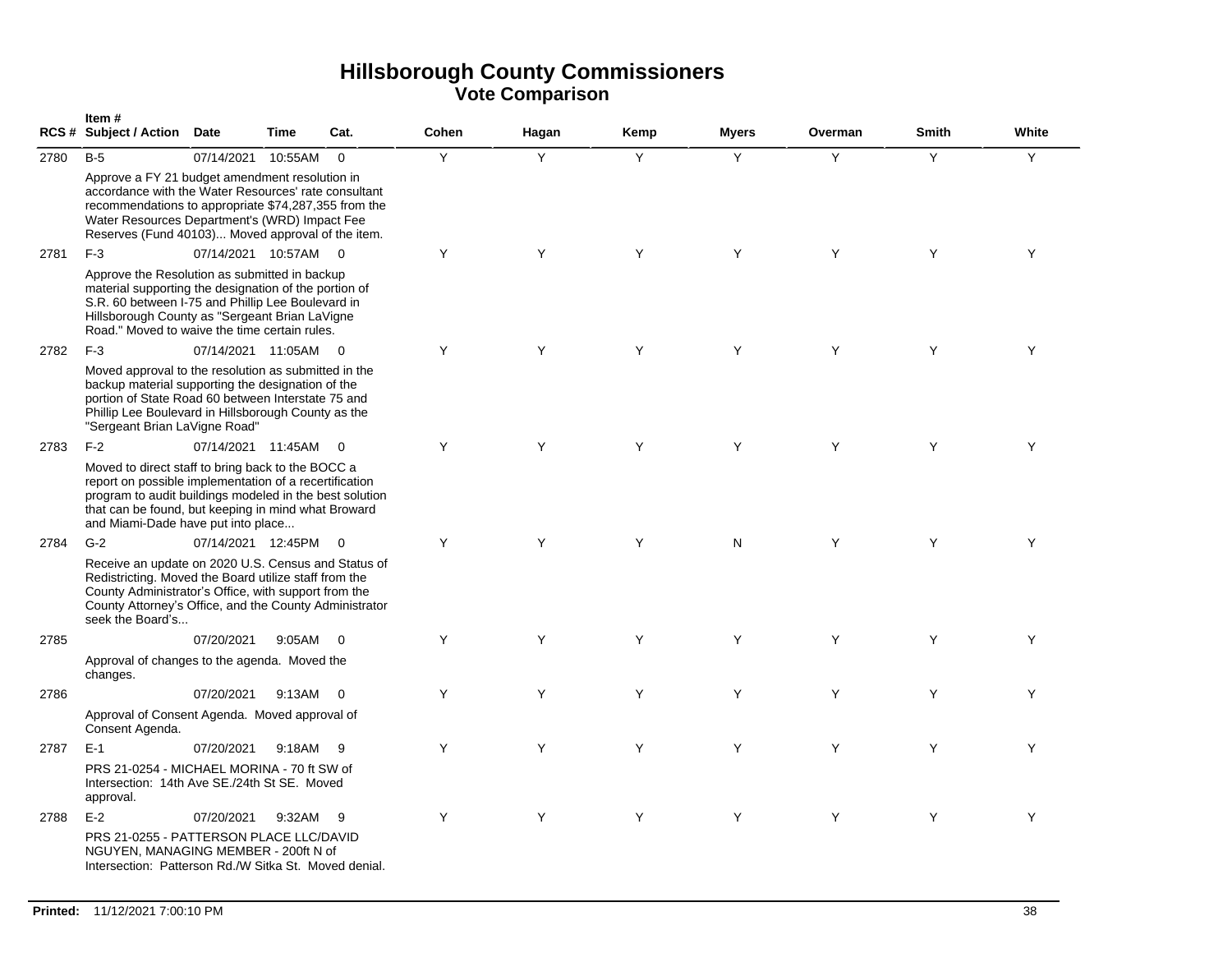|      | Item#<br>RCS # Subject / Action Date                                                                                                                 |                      | <b>Time</b> | Cat. | Cohen | Hagan | Kemp | <b>Myers</b> | Overman  | <b>Smith</b> | White |
|------|------------------------------------------------------------------------------------------------------------------------------------------------------|----------------------|-------------|------|-------|-------|------|--------------|----------|--------------|-------|
| 2789 | $E-3$                                                                                                                                                | 07/20/2021 10:00AM   |             | 9    | N     | Y     | N.   | N            | N        | N            | Y     |
|      | PRS 21-0259 - RHODINE DEVELOPMENT LLC - 880ft<br>S of intersection: Rising Oaks Trl./Rhodine Rd. Moved<br>approval. FAILED                           |                      |             |      |       |       |      |              |          |              |       |
| 2790 | $E-3$                                                                                                                                                | 07/20/2021 10:00AM   |             | - 9  | Y     | N     | Y    | Y            | Y        | Y            | N     |
|      | PRS 21-0259 - RHODINE DEVELOPMENT LLC - 880ft<br>S of intersection: Rising Oaks Trl./Rhodine Rd. Moved<br>to deny.                                   |                      |             |      |       |       |      |              |          |              |       |
| 2791 | $E-4$                                                                                                                                                | 07/20/2021 10:26AM   |             | - 9  | Y     | Y     | N    | Y            | Y        | Y            | Y     |
|      | PRS 21-0357 - BENJAMIN M BERRY, P.E. BERRY<br><b>ENGINEERS LLC - SW Corner of Ehrlich Rd &amp; West</b><br>Village Dr. Moved approval.               |                      |             |      |       |       |      |              |          |              |       |
| 2792 | $E-5$                                                                                                                                                | 07/20/2021 10:33AM 9 |             |      | Y     | Y     | Y    | Y            | Y        | Y            | Y     |
|      | PRS 21-0800 - DAVID M MECHANIK, ESQ-<br>MECHANIK NUCCIO HEARNE & WESTER, P.A. - S of<br>Side of 36th Ave & 960 ft W of S 70th St. Moved<br>approval. |                      |             |      |       |       |      |              |          |              |       |
| 2793 | $E-6$                                                                                                                                                | 07/20/2021 10:37AM 9 |             |      | Y     | X     | Y    | Y            | Y        | Y            | Y     |
|      | PRS 21-0826 - ENINEERING ANALYSIS GROUP LLC.<br>- 11850 S 41 Hwy. Moved approval.                                                                    |                      |             |      |       |       |      |              |          |              |       |
| 2794 | $E-7$                                                                                                                                                | 07/20/2021 10:39AM   |             | - 5  | Y     | X     | Y    | Y            | Y        | Y            | Υ     |
|      | CDD 21-0550 PETITION TO ESTABLISH THE<br>SIMMONS VILLAGE NORTH COMMUNITY<br>DEVELOPMENT DISTRICT. Moved approval.                                    |                      |             |      |       |       |      |              |          |              |       |
| 2795 | $E-8$                                                                                                                                                | 07/20/2021 10:41AM 5 |             |      | Y     | Y     | Y    | Y            | Y        | Y            | Y     |
|      | CDD 21-0741 PETITION TO EXPAND THE RHODINE<br>ROAD NORTH COMMUNITY DEVELOPMENT<br>DISTRICT. Moved approval.                                          |                      |             |      |       |       |      |              |          |              |       |
| 2796 | $F-3$                                                                                                                                                | 07/20/2021 11:45AM   |             | - 9  | Y     | Y     | Y    | Y            | Y        | Y            | Y     |
|      | RZ-PD 21-0314 - GARY MILLER, DAVID WEEKLEY<br>HOMES - 13515 Lake Magdalene Blvd. Moved to<br>defer the item to the end of the meeting.               |                      |             |      |       |       |      |              |          |              |       |
| 2797 | $F-4$                                                                                                                                                | 07/20/2021 11:56AM 9 |             |      | Y     | Y     | Y    | Y            | $\times$ | Y            | Y     |
|      | RZ-PD 21-0319 - BRICKLEMEYER LAW GROUP, PL -<br>10410 Gibsonton Dr. Moved approval.                                                                  |                      |             |      |       |       |      |              |          |              |       |
| 2798 | $F-5$                                                                                                                                                | 07/20/2021           | 1:29PM      | - 9  | Y     | Y     | Y    | Y            | $\times$ | Y            | Y     |
|      | RZ-STD 21-0371 - MOYER ALAN C TRUSTEE &<br>MOYER SHERRY S. TRUSTEE - 1223 E 92 Hwy.<br>Moved approval.                                               |                      |             |      |       |       |      |              |          |              |       |
| 2799 | $F-6$                                                                                                                                                | 07/20/2021           | 1:36PM 9    |      | Y     | Y     | Y    | Y            | $\times$ | Y            | Y     |
|      | RZ-STD 21-0577 - MHP TAMPA CLIFFS LLC - 10717<br>Ohio Ave. Moved approval.                                                                           |                      |             |      |       |       |      |              |          |              |       |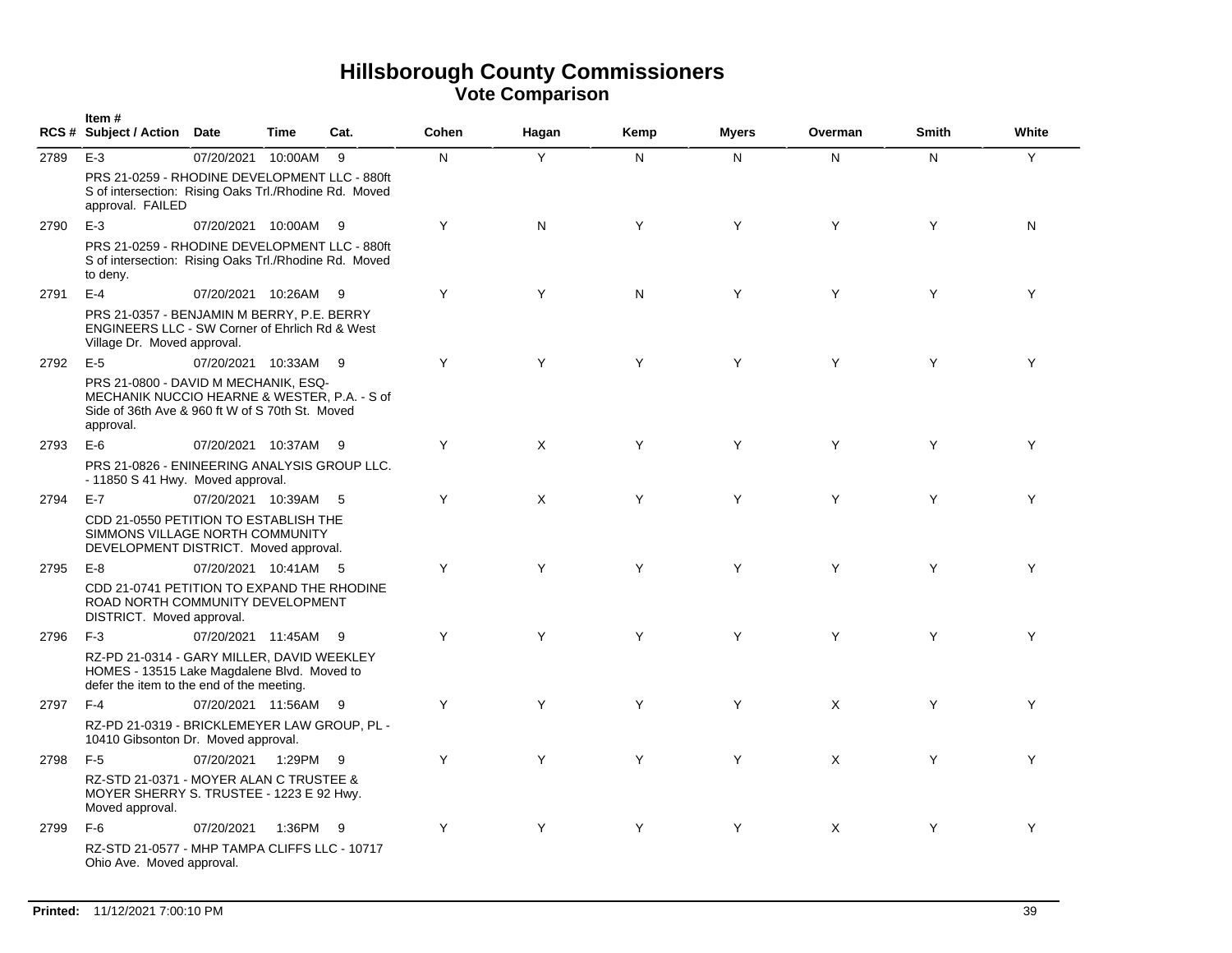|      | Item#<br><b>RCS # Subject / Action</b>                                                                                                                                                                                                                                 | Date                 | Time   | Cat.           | Cohen | Hagan | Kemp | <b>Myers</b> | Overman | <b>Smith</b> | White |
|------|------------------------------------------------------------------------------------------------------------------------------------------------------------------------------------------------------------------------------------------------------------------------|----------------------|--------|----------------|-------|-------|------|--------------|---------|--------------|-------|
| 2800 |                                                                                                                                                                                                                                                                        | 07/20/2021           | 2:21PM | - 9            | Y     | Y     | N    | Y            | X       | N            | Y     |
|      | PRS 21-0619 - EISENHOWER PROPERTY GROUP,<br>LLC - E side of 12th St SE and Coastal Hammock Ave.<br>Moved approval. The approval applied to both G1A<br>and G1B.                                                                                                        |                      |        |                |       |       |      |              |         |              |       |
| 2801 |                                                                                                                                                                                                                                                                        | 07/20/2021           | 3:38PM | - 9            | Y     | Y     | Y    | Y            | X       | Y            | Υ     |
|      | PRS 21-0825 - BG VENTURES LLC - 912 E<br>Bloomingdale Ave. ORAL VOTE. Moved for approval.<br>The approval applied to both G2A and G2B.                                                                                                                                 |                      |        |                |       |       |      |              |         |              |       |
| 2802 | $F-3$                                                                                                                                                                                                                                                                  | 07/20/2021           | 3:39PM | - 9            | Υ     | Υ     | Y    | Y            | X       | Υ            | Υ     |
|      | RZ-PD 21-0314 - GARY MILLER, DAVID WEEKLEY<br>HOMES - 13515 Lake Magdalene Blvd. ORAL VOTE.<br>Moved to continue.                                                                                                                                                      |                      |        |                |       |       |      |              |         |              |       |
| 2803 | $-1$                                                                                                                                                                                                                                                                   | 07/20/2021           | 3:39PM | $\overline{0}$ | Y     | Y     | Y    | Y            | X       | Y            | Y     |
|      | ORAL VOTE. Moved to provide direction to<br>Development Services regarding sidewalk<br>requirements for small scale, individual home<br>construction, where the sidewalk would not be<br>practically located near any existing pedestrian<br>network, and specifically |                      |        |                |       |       |      |              |         |              |       |
| 2804 |                                                                                                                                                                                                                                                                        | 07/29/2021 10:10AM 0 |        |                | Y     | Y     | Y    | Y            | Y       | Y            | Y     |
|      | BOCC Workshop Budget Reconciliation. Moved to<br>approve the entire flagged list.                                                                                                                                                                                      |                      |        |                |       |       |      |              |         |              |       |
| 2805 |                                                                                                                                                                                                                                                                        | 07/29/2021 10:12AM 0 |        |                | Y     | Y     | Y    | Y            | Y       | Y            | Υ     |
|      | Moved the Board set the following proposed Operating<br>and Debt Service Millage from the purpose of the TRIM<br>notices, and set the date, time, and place of the first<br>public hearing on the Hillsborough County Year 2022<br>Budget                              |                      |        |                |       |       |      |              |         |              |       |

**End of July**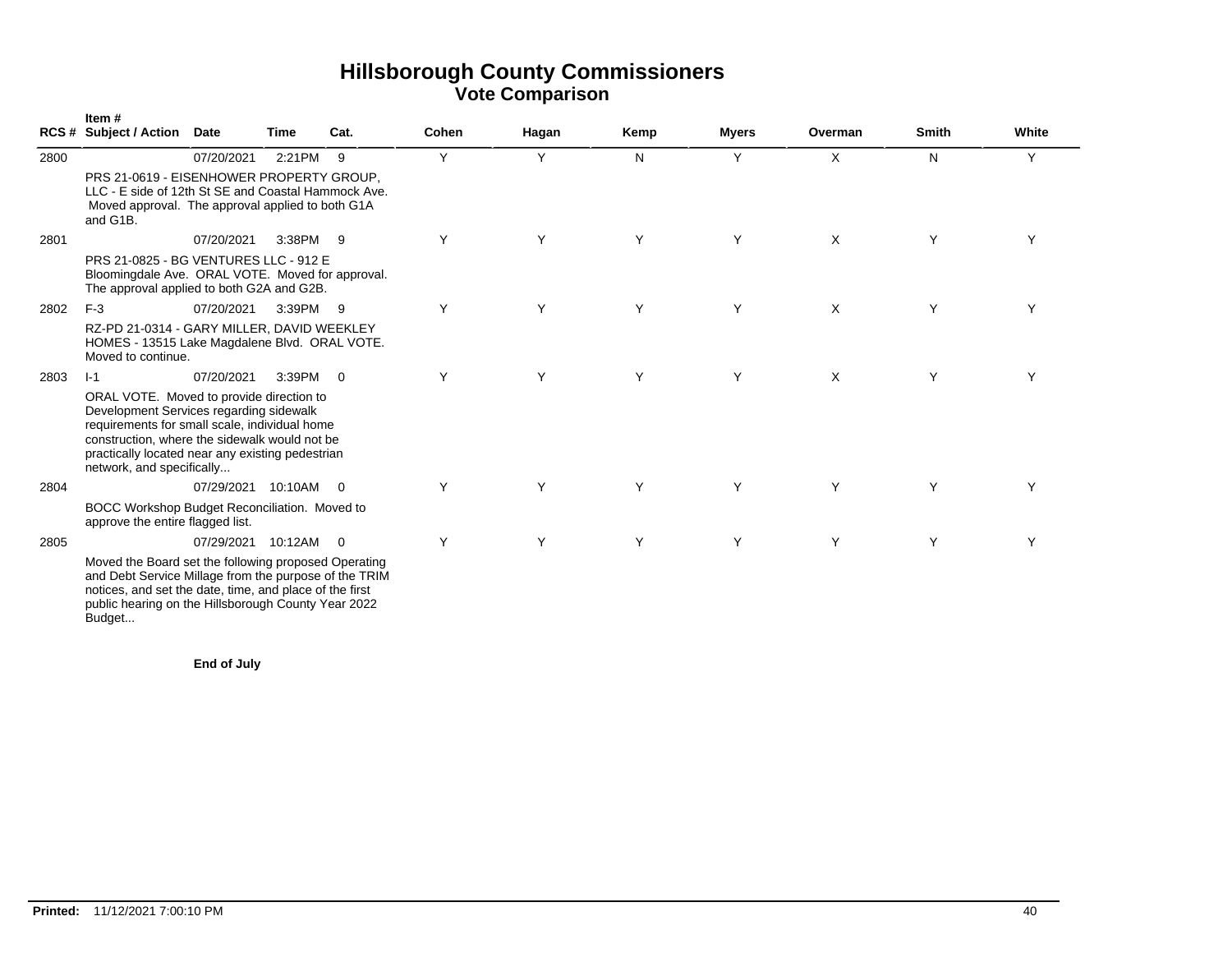|      | Item#<br><b>RCS # Subject / Action</b>                                                                                                                                                                                                                               | Date       | Time     | Cat.           | Cohen | Hagan | Kemp | <b>Myers</b> | Overman | <b>Smith</b> | White |
|------|----------------------------------------------------------------------------------------------------------------------------------------------------------------------------------------------------------------------------------------------------------------------|------------|----------|----------------|-------|-------|------|--------------|---------|--------------|-------|
| 2806 |                                                                                                                                                                                                                                                                      | 08/04/2021 | 4:33PM   | $\mathbf 0$    | Y     | Y     | Y    | Y            | Y       | Y            | Y     |
|      | ORAL VOTE. Moved to waive the BOCC rules of order<br>to allow, during the duration of the emergency, for the<br>Board to make seating arrangements appropriately<br>during the state of emergency.                                                                   |            |          |                |       |       |      |              |         |              |       |
| 2807 | $F-4$                                                                                                                                                                                                                                                                | 08/04/2021 | 4:34PM   | $\overline{0}$ | Y     | Y     | Y    | Y            | Y       | $\times$     | Y     |
|      | ORAL VOTE. Request to recognize Purple Heart Day<br>(August 7, 2021) by flying the Purple Heart Flag<br>throughout the month of August 2021, at Frederick B<br>Moved to waive the rules and take up Item F-4<br>immediately after presentation of the proclamation.  |            |          |                |       |       |      |              |         |              |       |
| 2808 | $F-4$                                                                                                                                                                                                                                                                | 08/04/2021 | 4:34PM 0 |                | Y     | Y     | Y    | Y            | Y       | Y            | Υ     |
|      | ORAL VOTE. Moved to request to recognize Purple<br>Heart Day, which was officially August 7, 2021, by<br>flying the Purple Heart flag throughout the month of<br>August 2021 at Frederick B. Karl County Center.                                                     |            |          |                |       |       |      |              |         |              |       |
| 2809 |                                                                                                                                                                                                                                                                      | 08/04/2021 | 4:35PM   | $\overline{0}$ | Y     | Y     | Y    | Y            | Y       | Y            | Y     |
|      | ORAL VOTE. Approval of changes to the agenda.<br>Moved the changes.                                                                                                                                                                                                  |            |          |                |       |       |      |              |         |              |       |
| 2810 | $A-5$                                                                                                                                                                                                                                                                | 08/04/2021 | 4:35PM   | $\overline{0}$ | Y     | Y     | N    | Y            | Y       | Y            | Y     |
|      | ORAL VOTE. Approve and execute the first<br>modification to the professional services agreement<br>with Faller Davis & Associates, Inc., (BOCC Doc. No.<br>18 0718) for the Van Dyke Widening Whirley Road to<br>Suncoast Parkway PD&E and Design Moved<br>approval. |            |          |                |       |       |      |              |         |              |       |
| 2811 |                                                                                                                                                                                                                                                                      | 08/04/2021 | 4:36PM   | $\overline{0}$ | Y     | Y     | Y    | Y            | Y       | Y            | Y     |
|      | ORAL VOTE. Approval of Consent Agenda. Moved<br>approval.                                                                                                                                                                                                            |            |          |                |       |       |      |              |         |              |       |
| 2812 | $D-1$                                                                                                                                                                                                                                                                | 08/04/2021 | 4:36PM   | $\Omega$       | Y     | Y     | Y    | Y            | Y       | Y            | Y     |
|      | ORAL VOTE. Conduct a Public Hearing to accept<br>comments on the proposed Program Year (PY) 2021 -<br>2025 Five Year Consolidated Plan, Neighborhood<br>Revitalization Strategy Plan (NRSA), Citizen<br>Participation Plan, Limited English Moved approval.          |            |          |                |       |       |      |              |         |              |       |
| 2813 | $G-4$                                                                                                                                                                                                                                                                | 08/04/2021 | 4:37PM 0 |                | Y     | Y     | Y    | Y            | Y       | Y            | Y     |
|      | <b>ORAL VOTE.</b> Receive a Waste Connections<br>Collection Service Update presented by the Solid<br>Waste Department. (Related to Items D-2 and D-4).<br>Moved to receive the report.                                                                               |            |          |                |       |       |      |              |         |              |       |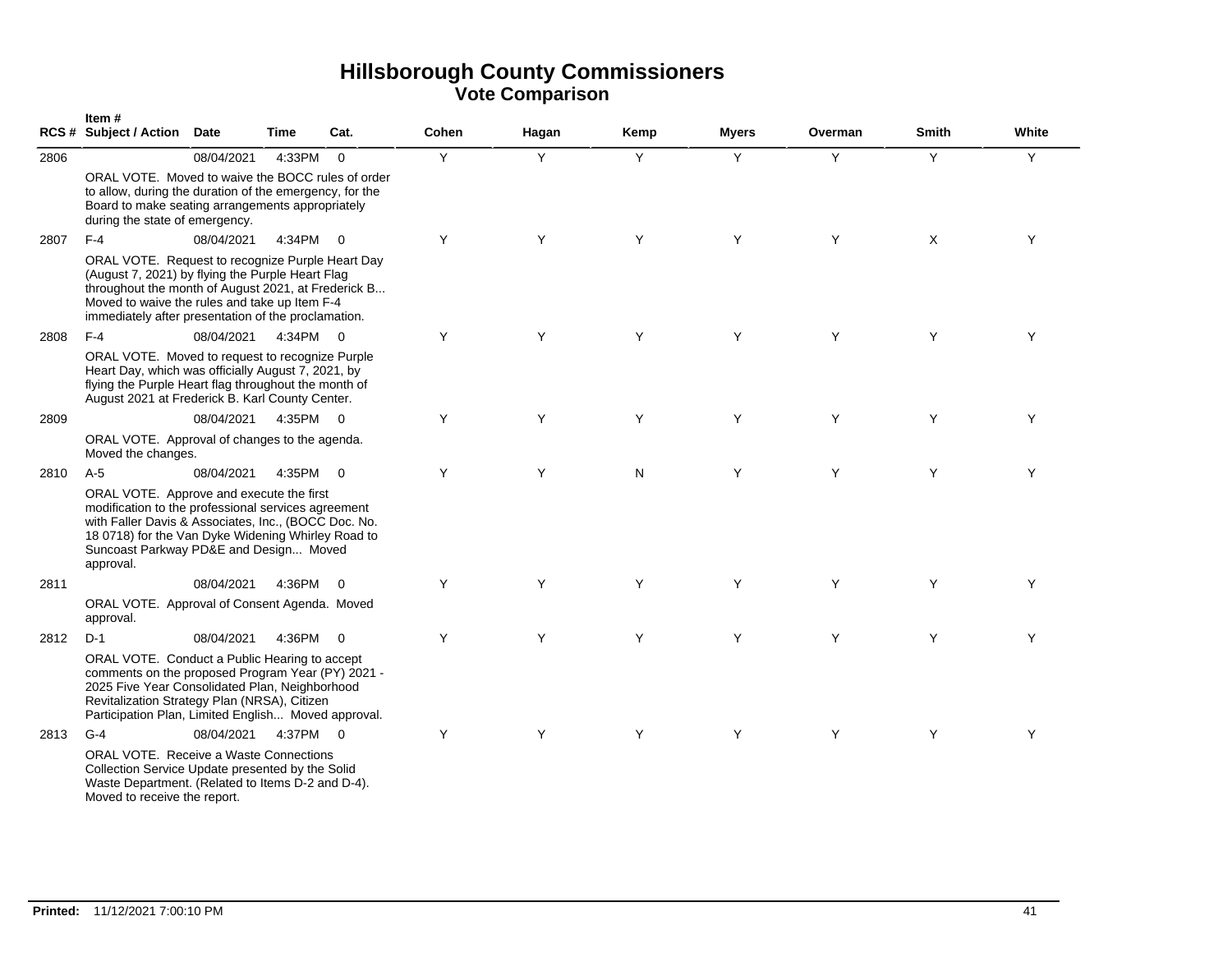|      | Item#<br>RCS # Subject / Action Date                                                                                                                                                                                                                                           |            | Time   | Cat.           | Cohen | Hagan | Kemp | <b>Myers</b> | Overman | <b>Smith</b> | White |
|------|--------------------------------------------------------------------------------------------------------------------------------------------------------------------------------------------------------------------------------------------------------------------------------|------------|--------|----------------|-------|-------|------|--------------|---------|--------------|-------|
| 2814 | $D-2$<br>ORAL VOTE. Hold a public hearing to consider<br>amendments to Chapter 130 of the Hillsborough<br>County Code of Ordinances and Laws (Solid Waste<br>Collection and Disposal) to establish the Hillsborough<br>County Solid Waste Hardship Moved the item at that      | 08/04/2021 | 4:38PM | $\overline{0}$ | Y     | Y     | Y    | Y            | Y       | Y            | Y     |
|      | time.                                                                                                                                                                                                                                                                          |            |        |                |       |       |      |              |         |              |       |
| 2815 | $D-4$<br>ORAL VOTE. Conduct a public hearing and adopt the<br>resolution which establishes the Solid Waste non-ad<br>valorem disposal and collection assessment rates,<br>other user fees and charges, and the solid waste<br>disposal and collection rolls Moved approval.    | 08/04/2021 | 4:38PM | $\Omega$       | Y     | N     | Y    | Y            | Y       | Y            | N     |
| 2816 | $F-5$<br>ORAL VOTE. Moved to direct staff to bring back to the<br>BOCC a report on the possible establishment of a First<br>Responders Cemetery and authorize hiring a<br>consultant at no more than \$50,000 to evaluate options<br>and feasibility; the effort would include | 08/04/2021 | 4:39PM | $\overline{0}$ | Y     | Y     | Y    | Y            | Y       | Y            | Υ     |
| 2817 | $F-1$                                                                                                                                                                                                                                                                          | 08/04/2021 | 4:39PM | $\overline{0}$ | Y     | Y     | Y    | Y            | Y       | Y            | Y     |
|      | ORAL VOTE. BOCC appointments to the following: a)<br>Diversity Advisory Council. Moved to confirm.                                                                                                                                                                             |            |        |                |       |       |      |              |         |              |       |
| 2818 | $B-1$                                                                                                                                                                                                                                                                          | 08/04/2021 | 4:39PM | $\overline{0}$ | Y     | Y     | Y    | Y            | Y       | Y            | Y     |
|      | ORAL VOTE. Approve the proposed BOCC Policy<br>allowing County employees to attend certain events.<br>There is no fiscal impact with the approval of this item.<br>Moved for approval of Item B-1.                                                                             |            |        |                |       |       |      |              |         |              |       |
| 2819 | $F-2$                                                                                                                                                                                                                                                                          | 08/04/2021 | 4:40PM | $\Omega$       | Y     | Y     | Y    | Y            | Y       | Y            | Y     |
|      | ORAL VOTE. Moved to request staff to come back at<br>the August 18, 2021, Board meeting with a realignment<br>of \$2.9 million in BP funds from the South Coast<br>Greenway Trail, Phase VI, Gibsonton segment, to the<br>Phase III, Adamsville segment.                       |            |        |                |       |       |      |              |         |              |       |
| 2820 | $F-3$                                                                                                                                                                                                                                                                          | 08/04/2021 | 4:40PM | $\overline{0}$ | Y     | Y     | Y    | Y            | Y       | Y            | Y     |
|      | ORAL VOTE. Moved to direct the County Attorney's<br>Office, in conjunction with the Environmental Services<br>Division, to prepare a draft fertilizer use and application<br>ordinance that addressed best management practices<br>and procedures to mitigate                  |            |        |                |       |       |      |              |         |              |       |
| 2821 | $G-5$                                                                                                                                                                                                                                                                          | 08/04/2021 | 4:42PM | $\Omega$       | Y     | Y     | Y    | Y            | Y       | Y            | Y     |
|      | ORAL VOTE. Receive a report on COVID-19 Health<br>Statistics, Recovery Programs and Strategic<br>Investments. Moved to receive the report.                                                                                                                                     |            |        |                |       |       |      |              |         |              |       |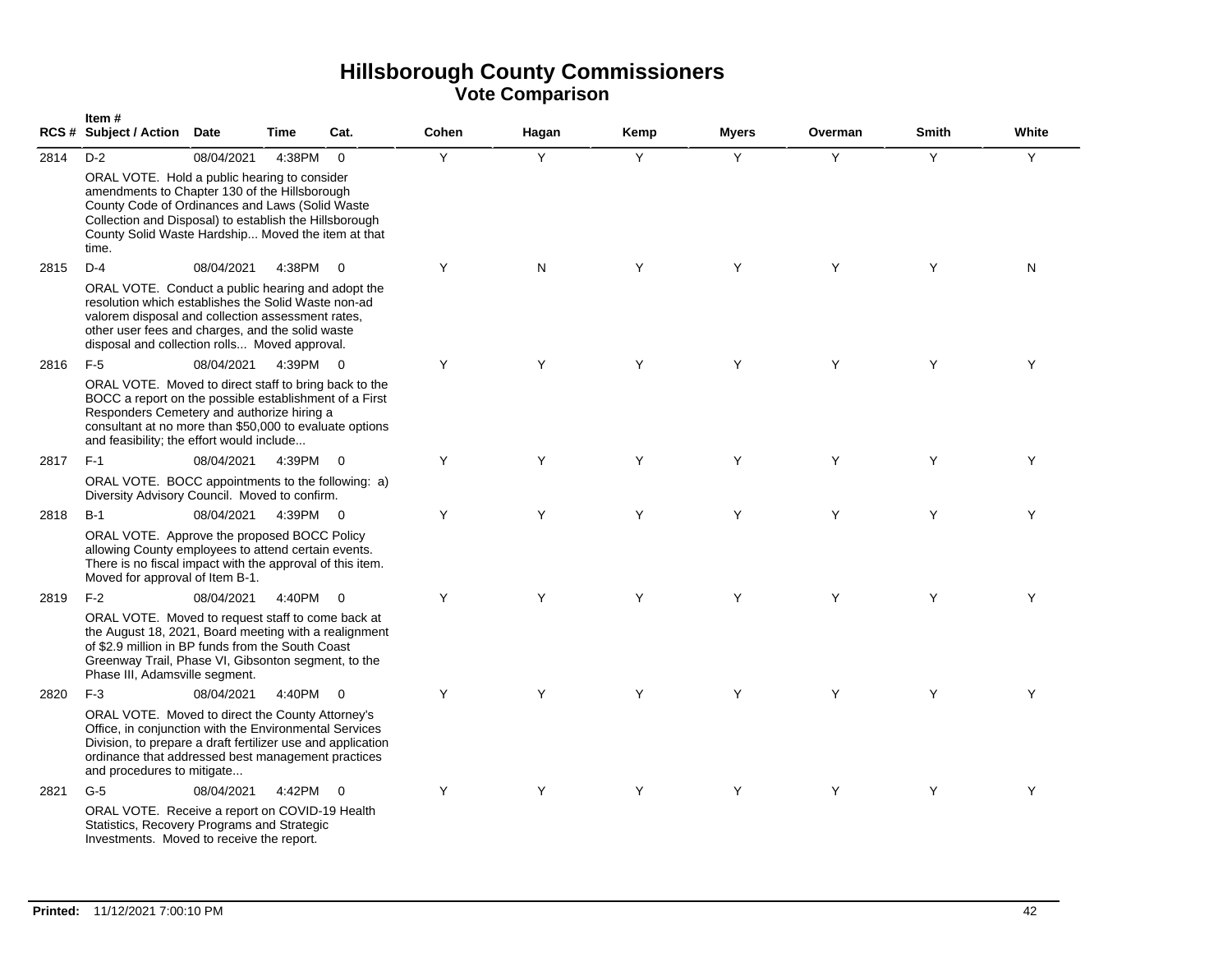|      | Item#<br>RCS # Subject / Action Date                                                                                                                                                                                                                                  |            | <b>Time</b> | Cat.                     | Cohen    | Hagan    | Kemp | <b>Myers</b> | Overman | <b>Smith</b> | White |
|------|-----------------------------------------------------------------------------------------------------------------------------------------------------------------------------------------------------------------------------------------------------------------------|------------|-------------|--------------------------|----------|----------|------|--------------|---------|--------------|-------|
| 2822 | $G-2$                                                                                                                                                                                                                                                                 | 08/04/2021 | 4:42PM      | $\overline{0}$           | Y        | Y        | Y    | Y            | Y       | Y            | Y     |
|      | ORAL VOTE. Receive a report to the Board of County<br>Commissioners recommending a process for<br>redistricting Hillsborough 2021. Moved to receive the<br>report.                                                                                                    |            |             |                          |          |          |      |              |         |              |       |
| 2823 | $G-3$                                                                                                                                                                                                                                                                 | 08/04/2021 | 4:43PM      | $\overline{0}$           | $\times$ | Y        | Y    | Y            | Y       | Y            | Y     |
|      | ORAL VOTE. Receive the Review of Operations and<br>Concerns - Report by Code Enforcement and Pet<br>Resources requested by Commissioner Hagan.<br>Moved to accept the report.                                                                                         |            |             |                          |          |          |      |              |         |              |       |
| 2824 |                                                                                                                                                                                                                                                                       | 08/05/2021 | 3:58PM 0    |                          | Y        | Y        | Y    | Y            | Y       | Y            | Y     |
|      | ORAL VOTE. PH/CPA/LDC 8/5/2021 Moved to allow<br>four minutes per speaker.                                                                                                                                                                                            |            |             |                          |          |          |      |              |         |              |       |
| 2825 |                                                                                                                                                                                                                                                                       | 08/05/2021 | 3:59PM 0    |                          | Y        | Y        | Y    | Y            | Y       | Y            | Y     |
|      | ORAL VOTE. PH/CPA/LDC 8/5/2021 Moved to strike<br>Item 13 from Tier 2 from the community benefits.                                                                                                                                                                    |            |             |                          |          |          |      |              |         |              |       |
| 2826 |                                                                                                                                                                                                                                                                       | 08/05/2021 | 4:01PM 0    |                          | Y        | Y        | Y    | Y            | Y       | Y            | Y     |
|      | ORAL VOTE. PH/CPA/LDC 8/5/2021 Moved to<br>remove intersecting roof lines from the roof section, to<br>add neo-classical columns as an option under facades<br>, and to direct staff to tweak that footnote so that at<br>least one element from the facades category |            |             |                          |          |          |      |              |         |              |       |
| 2827 |                                                                                                                                                                                                                                                                       | 08/05/2021 | 4:02PM      | $\overline{\phantom{0}}$ | Y        | X        | Y    | N            | Y       | Y            | Y     |
|      | ORAL VOTE. PH/CPA/LDC 8/5/2021 Moved for<br>division of the question.                                                                                                                                                                                                 |            |             |                          |          |          |      |              |         |              |       |
| 2828 |                                                                                                                                                                                                                                                                       | 08/05/2021 | 4:03PM      | $\overline{0}$           | N        | X        | Y    | N            | Y       | Y            | N     |
|      | ORAL VOTE. PH/CPA/LDC 8/5/2021 Moved to<br>remove Tier One Item One. - FAILED                                                                                                                                                                                         |            |             |                          |          |          |      |              |         |              |       |
| 2829 |                                                                                                                                                                                                                                                                       | 08/05/2021 | 4:05PM      | $\Omega$                 | Y        | $\times$ | Y    | Y            | Y       | Y            | Y     |
|      | ORAL VOTE. PH/CPA/LDC 8/5/2021 Moved to<br>remove Tier One Item Six.                                                                                                                                                                                                  |            |             |                          |          |          |      |              |         |              |       |
| 2830 |                                                                                                                                                                                                                                                                       | 08/05/2021 | 4:06PM      | $\overline{0}$           | Y        | $\times$ | Y    | Y            | Y       | Y            | Y     |
|      | ORAL VOTE. PH/CPA/LDC 8/5/2021 Moved the two<br>uses to no longer be defined as being part of what<br>could contribute to commercial category in the nodes.                                                                                                           |            |             |                          |          |          |      |              |         |              |       |
| 2831 |                                                                                                                                                                                                                                                                       | 08/05/2021 | 4:06PM 0    |                          | Y        | X        | Y    | Y            | Y       | Y            | Y     |
|      | ORAL VOTE. PH/CPA/LDC 8/5/2021 Moved to<br>remove the last sentence as of policy 33.a.7 mobility<br>planning to remove the sentence "this review shall not<br>include the consideration of capacity projects external<br>to the a project.                            |            |             |                          |          |          |      |              |         |              |       |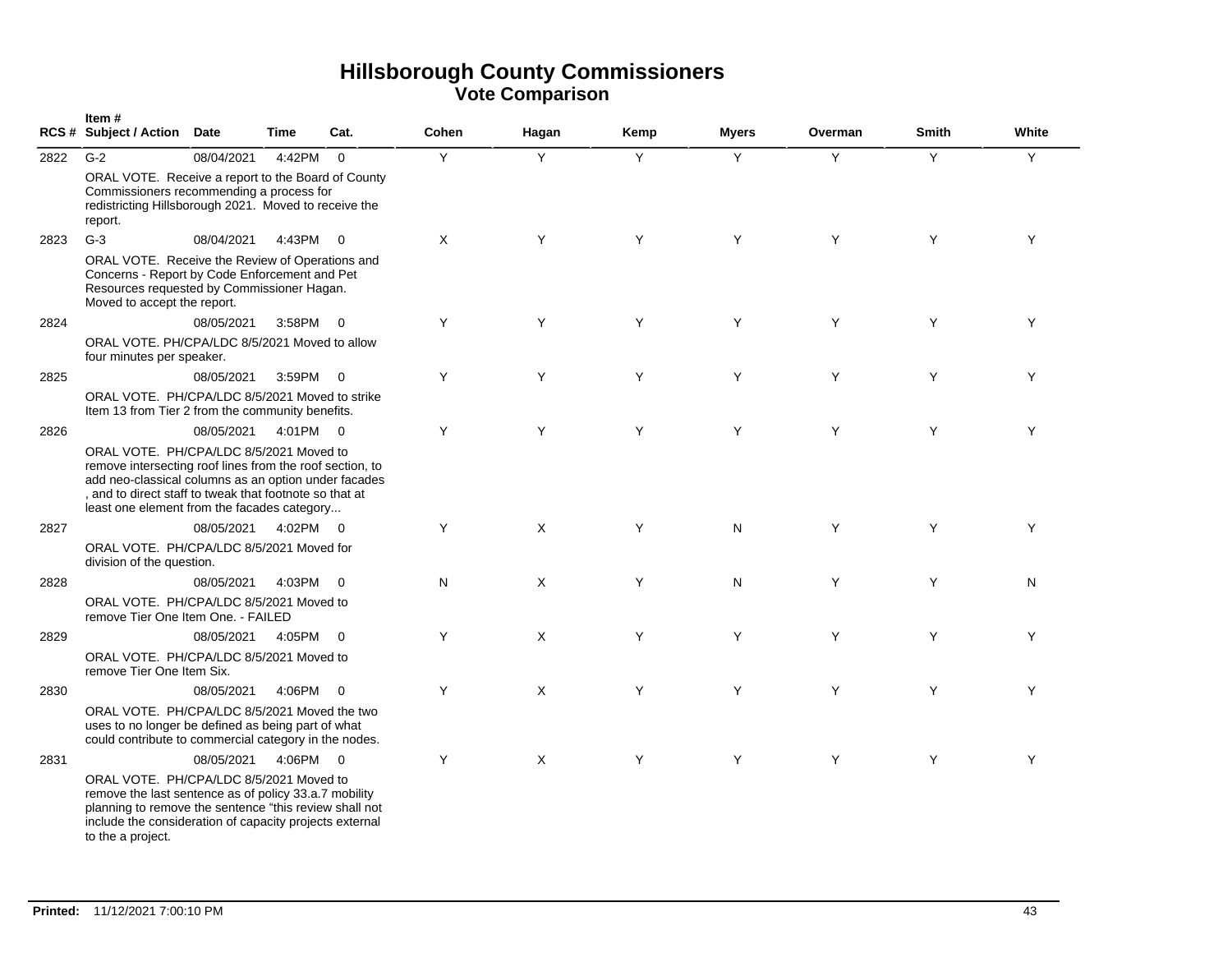|      | Item#<br>RCS # Subject / Action Date                                                                                      |            | Time     | Cat.     | Cohen | Hagan | Kemp | <b>Myers</b> | Overman | <b>Smith</b> | White |
|------|---------------------------------------------------------------------------------------------------------------------------|------------|----------|----------|-------|-------|------|--------------|---------|--------------|-------|
| 2832 |                                                                                                                           | 08/05/2021 | 4:06PM   | $\Omega$ | Y     | X     | Y    | Y            | Y       | Y            | Y     |
|      | ORAL VOTE. PH/CPA/LDC 8/5/2021 So moved to<br>approve the resolution.                                                     |            |          |          |       |       |      |              |         |              |       |
| 2833 |                                                                                                                           | 08/10/2021 | 3:05PM 9 |          | Y     | Y     | Y    | Y            | Y       | Y            | Y     |
|      | Changes. Moved for approval.                                                                                              |            |          |          |       |       |      |              |         |              |       |
| 2834 |                                                                                                                           | 08/10/2021 | 3:05PM   | - 9      | Y     | Y     | Y    | Y            | Y       | Y            | Y     |
|      | Consent. Moved to approve.                                                                                                |            |          |          |       |       |      |              |         |              |       |
| 2835 | $B-3$                                                                                                                     | 08/10/2021 | 3:06PM 9 |          | N     | Y     | N    | N            | N       | N            | Y     |
|      | RZ PD 21-0318 - KB Home Tampa LLC - Motion to<br>approve Item B.3. - FAILED                                               |            |          |          |       |       |      |              |         |              |       |
| 2836 | $B-3$                                                                                                                     | 08/10/2021 | 3:07PM 9 |          | Y     | N     | Y    | Y            | Y       | Y            | N     |
|      | RZ PD 21-0318 - KB Home Tampa LLC - Moved for a<br>remand for specific information from the Water Utilities<br>Department |            |          |          |       |       |      |              |         |              |       |
| 2837 | $E-1$                                                                                                                     | 08/10/2021 | 3:08PM   | - 9      | Y     | Y     | Y    | Y            | Y       | Y            | Y     |
|      | PRS 21-0360 - BRICKLEMYER LAW GROUP, P. L -<br>Moved to approve.                                                          |            |          |          |       |       |      |              |         |              |       |
| 2838 | $E-2$                                                                                                                     | 08/10/2021 | 3:08PM 9 |          | Y     | Y     | Y    | Y            | X       | Y            | Y     |
|      | PRS 21-0591 - TROY CARTER - Moved approval.                                                                               |            |          |          |       |       |      |              |         |              |       |
| 2839 | $F-1$                                                                                                                     | 08/10/2021 | 3:09PM 9 |          | Y     | Y     | Y    | Y            | X       | Y            | Y     |
|      | RZ-PD 21-0297 - BLUE SKY COMMUNITIES LLC -<br>Moved to deny additional evidence on F.1.                                   |            |          |          |       |       |      |              |         |              |       |
| 2840 | $F-1$                                                                                                                     | 08/10/2021 | 3:09PM 9 |          | Y     | Y     | Y    | Y            | Y       | Y            | Y     |
|      | RZ-PD 21-0297 - BLUE SKY COMMUNITIES LLC -<br>Moved approval.                                                             |            |          |          |       |       |      |              |         |              |       |
| 2841 | $F-2$                                                                                                                     | 08/10/2021 | 3:10PM 9 |          | Y     | Y     | Y    | Y            | Y       | Y            | Y     |
|      | RZ-PD 21-0314 - GARY MILLER, DAVID WEEKLEY<br>HOMES - Moved approval.                                                     |            |          |          |       |       |      |              |         |              |       |
| 2842 | $F-3$                                                                                                                     | 08/10/2021 | 3:10PM   | - 9      | Y     | N     | Y    | Y            | Y       | Y            | N     |
|      | RZ-PD 21-0494 - TRIANGLE RESOLUTIONS - Moved<br>approval.                                                                 |            |          |          |       |       |      |              |         |              |       |
| 2843 | $F-4$                                                                                                                     | 08/10/2021 | 3:11PM 9 |          | Y     | Y     | Y    | Y            | Y       | Y            | Y     |
|      | MM 21-0561 - BERRY RED FARMS LLC - Moved<br>approval.                                                                     |            |          |          |       |       |      |              |         |              |       |
| 2844 | $F-5$                                                                                                                     | 08/10/2021 | 3:11PM   | - 9      | Y     | X     | Y    | Y            | Y       | Y            | Y     |
|      | RZ-STD 21-0700 - JORGE SALMERON AND ALICIA<br>SALMERON - Moved for denial of the zoning request.                          |            |          |          |       |       |      |              |         |              |       |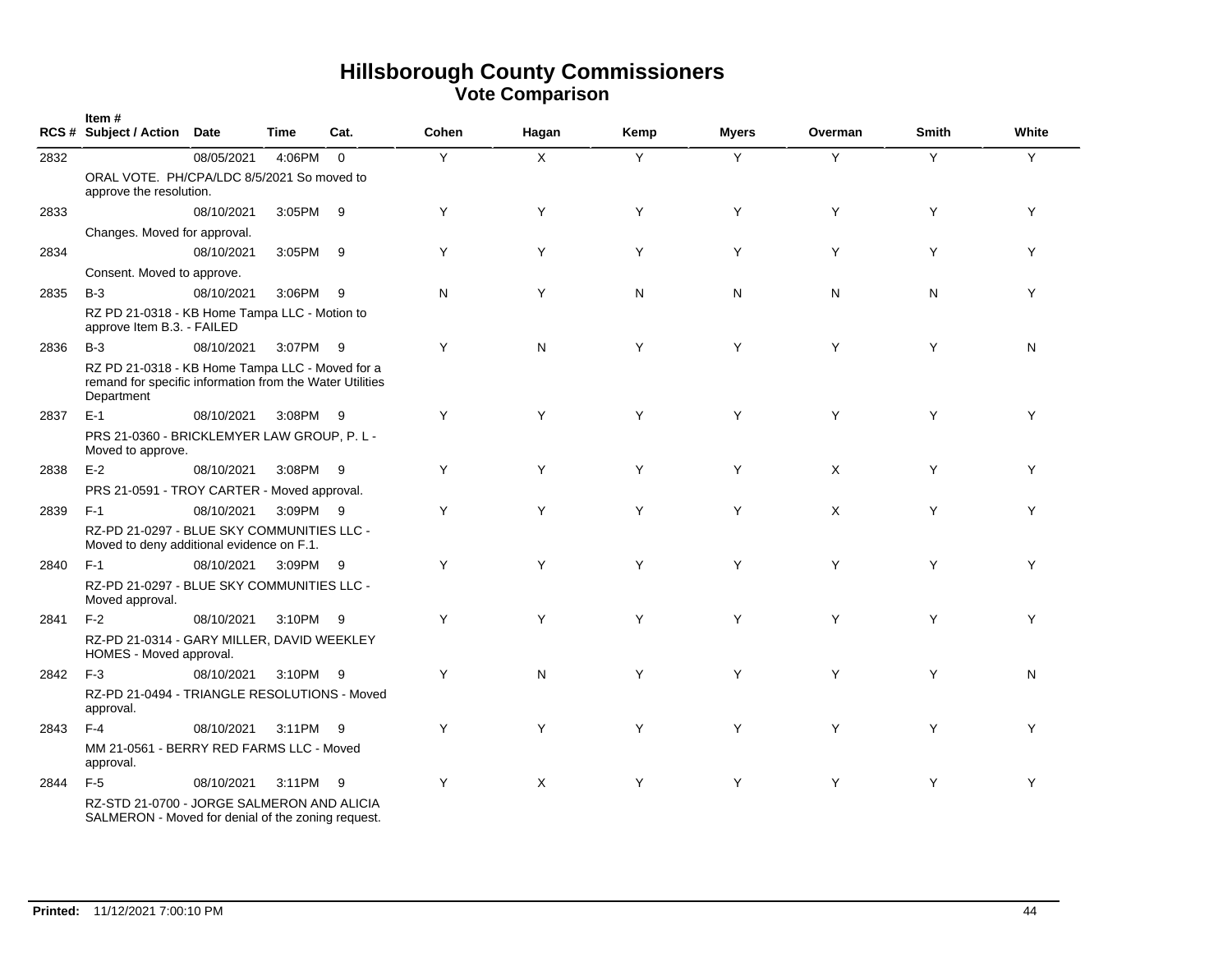|      | Item#<br>RCS # Subject / Action Date                                                                                                                                                                                                                            |                      | Time     | Cat. | Cohen | Hagan | Kemp | <b>Myers</b> | Overman | <b>Smith</b> | White |
|------|-----------------------------------------------------------------------------------------------------------------------------------------------------------------------------------------------------------------------------------------------------------------|----------------------|----------|------|-------|-------|------|--------------|---------|--------------|-------|
| 2845 |                                                                                                                                                                                                                                                                 | 08/10/2021           | 3:12PM   | 9    | Y     | X     | Y    | Y            | Y       | Y            | X     |
|      | RZ-PD 21-0507 - CIRCLE K STORES<br>INCORPORATED and PRS 21-0770 - CIRCLE K.<br>STORES INCORPORATED - Moved approval.                                                                                                                                            |                      |          |      |       |       |      |              |         |              |       |
| 2846 |                                                                                                                                                                                                                                                                 | 08/12/2021           | 9:40AM 6 |      | Y     | Y     | Y    | Y            | Y       | Y            | Y     |
|      | ORAL VOTE. Moved to hear both Items A and B and<br>just combine them with four minutes per speaker.                                                                                                                                                             |                      |          |      |       |       |      |              |         |              |       |
| 2847 |                                                                                                                                                                                                                                                                 | 08/12/2021           | 9:40AM   | - 6  | Y     | Y     | Y    | Y            | Y       | Y            | Y     |
|      | ORAL VOTE. Moved the Board adopt Bullet 4 for<br>WVR2 as it was in RP-2 but tailored and thoroughly<br>vetted by the attorneys to get to the point for WVR-2.                                                                                                   |                      |          |      |       |       |      |              |         |              |       |
| 2848 |                                                                                                                                                                                                                                                                 | 08/12/2021           | 9:41AM 6 |      | Y     | Y     | Y    | Y            | Y       | Y            | Y     |
|      | ORAL VOTE. Moved to do for WVR-2 what the Board<br>just did for RP-2 for the items that passed<br>unanimously; there were three: remove the last<br>sentence of 48.8.7, the sentence that said, "This review<br>shall not include the consideration of capacity |                      |          |      |       |       |      |              |         |              |       |
| 2849 |                                                                                                                                                                                                                                                                 | 08/12/2021           | 9:48AM   | 6    | Y     | Y     | Y    | Y            | Y       | Y            | Υ     |
|      | ORAL VOTE. Moved to add in language with the<br>heading "Wimauma Community shall be involved in an<br>ongoing basis with the County and other community<br>partners as the community plan was implementing and<br>was implemented".                             |                      |          |      |       |       |      |              |         |              |       |
| 2850 |                                                                                                                                                                                                                                                                 | 08/12/2021           | 9:48AM   | - 6  | Y     | Y     | Y    | Y            | Y       | Y            | Υ     |
|      | ORAL VOTE. Moved to remove Item 13 and the FLUE.                                                                                                                                                                                                                |                      |          |      |       |       |      |              |         |              |       |
| 2851 |                                                                                                                                                                                                                                                                 | 08/12/2021           | 9:48AM   | - 6  | Y     | Y     | Y    | Y            | Y       | Y            | Y     |
|      | ORAL VOTE. Moved to add a sentence to Benefit 7<br>that would specify the TDR sending area cannot count<br>towards an open-space requirement.                                                                                                                   |                      |          |      |       |       |      |              |         |              |       |
| 2852 |                                                                                                                                                                                                                                                                 | 08/12/2021 10:09AM   |          | - 6  | Y     | Y     | Y    | Y            | Y       | Y            | Y     |
|      | ORAL VOTE. Moved the Board remove Benefit 1 from<br>the Tiers; amend the original code the Board had to<br>reflect six housing types and no more than 40 percent<br>of one type.                                                                                |                      |          |      |       |       |      |              |         |              |       |
| 2853 |                                                                                                                                                                                                                                                                 | 08/12/2021 10:10AM   |          | - 6  | Y     | Y     | Y    | Y            | Y       | Υ            | Υ     |
|      | ORAL VOTE. Moved the Board remove Number 3.                                                                                                                                                                                                                     |                      |          |      |       |       |      |              |         |              |       |
| 2854 |                                                                                                                                                                                                                                                                 | 08/12/2021 10:10AM 6 |          |      | N     | Y     | Y    | Y            | Y       | Y            | Y     |
|      | ORAL VOTE. Moved to remove Item 6 to put into Tier<br>2 and to remove Number 12 from Tier 2.                                                                                                                                                                    |                      |          |      |       |       |      |              |         |              |       |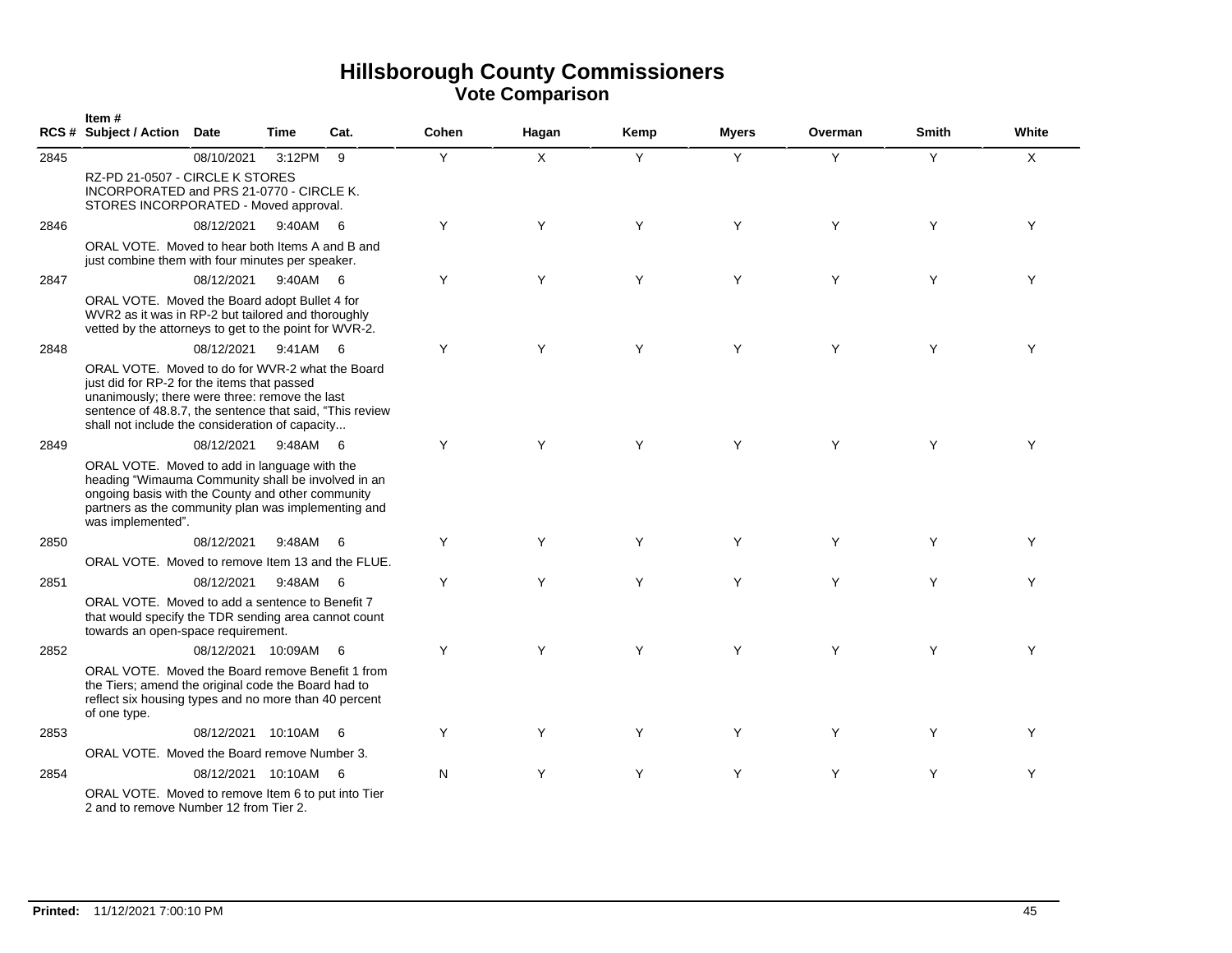|      | Item#<br>RCS # Subject / Action Date                                                                                                                                                                                                                           |                      | <b>Time</b> | Cat.           | Cohen | Hagan | Kemp | <b>Myers</b> | Overman | <b>Smith</b> | White |
|------|----------------------------------------------------------------------------------------------------------------------------------------------------------------------------------------------------------------------------------------------------------------|----------------------|-------------|----------------|-------|-------|------|--------------|---------|--------------|-------|
| 2855 |                                                                                                                                                                                                                                                                | 08/12/2021           | 10:11AM     | 6              | Υ     | Y     | Y    | Y            | Y       | Y            | Y     |
|      | ORAL VOTE. Moved Item 10, construct new<br>nonresidential use in Wimauma downtown main street<br>core, Wimauma downtown east, and so on, move Item<br>10 up to Tier 1.                                                                                         |                      |             |                |       |       |      |              |         |              |       |
| 2856 |                                                                                                                                                                                                                                                                | 08/12/2021 10:11AM   |             | - 6            | Y     | Y     | Y    | Y            | Y       | Y            | Y     |
|      | ORAL VOTE. Moved to move Item 14 to Tier 1 as well.                                                                                                                                                                                                            |                      |             |                |       |       |      |              |         |              |       |
| 2857 |                                                                                                                                                                                                                                                                | 08/12/2021 10:12AM 6 |             |                | Y     | Y     | Y    | Y            | Y       | Y            | Y     |
|      | ORAL VOTE. Moved an amendment to opening the<br>space to the public/public access.                                                                                                                                                                             |                      |             |                |       |       |      |              |         |              |       |
| 2858 |                                                                                                                                                                                                                                                                | 08/12/2021 10:12AM   |             | - 6            | Y     | Y     | N    | Y            | Y       | N            | N     |
|      | ORAL VOTE. Moved to reconsider the previous vote.                                                                                                                                                                                                              |                      |             |                |       |       |      |              |         |              |       |
| 2859 |                                                                                                                                                                                                                                                                | 08/12/2021 10:13AM   |             | - 6            | Y     | Y     | Y    | Y            | Y       | Y            | Y     |
|      | ORAL VOTE. Made a substitute motion that on Benefit<br>11, in order to qualify as a Tier 2 benefit, the open<br>space shall be open to and accessible to the public.                                                                                           |                      |             |                |       |       |      |              |         |              |       |
| 2860 |                                                                                                                                                                                                                                                                | 08/12/2021 10:14AM 6 |             |                | Y     | Y     | N    | Y            | Y       | Y            | N     |
|      | ORAL VOTE. Moved to approve overall the<br>Comprehensive Plan Amendments CPA 20-121 and<br>CPA 20-13.                                                                                                                                                          |                      |             |                |       |       |      |              |         |              |       |
| 2861 |                                                                                                                                                                                                                                                                | 08/18/2021           | 9:33AM      | $\overline{0}$ | Y     | Y     | Y    | Y            | Y       | Y            | Y     |
|      | Changes. Moved the changes.                                                                                                                                                                                                                                    |                      |             |                |       |       |      |              |         |              |       |
| 2862 |                                                                                                                                                                                                                                                                | 08/18/2021 10:06AM   |             | $\overline{0}$ | Y     | Y     | Y    | Y            | Y       | Y            | Y     |
|      | Consent. Moved for approval of the Consent Agenda<br>including Item A-6.                                                                                                                                                                                       |                      |             |                |       |       |      |              |         |              |       |
| 2863 | $D-1$                                                                                                                                                                                                                                                          | 08/18/2021 10:29AM   |             | - 5            | Y     | Y     | Y    | Y            | Y       | Y            | Y     |
|      | Conduct a public hearing and approve the proposed<br>ordinance regulating establishments that offer Hookah<br>in the unincorporated areas of Hillsborough County.<br>Moved to pass the ordinance.                                                              |                      |             |                |       |       |      |              |         |              |       |
| 2864 | $D-2$                                                                                                                                                                                                                                                          | 08/18/2021 10:31AM   |             | - 5            | Y     | Y     | Y    | Y            | Y       | Y            | Y     |
|      | Conduct a public hearing and consider enacting by<br>super-majority vote an ordinance extending the one-<br>cent local option fuel tax (commonly known as the<br>Ninth Cent Fuel Tax or "Pennies for Potholes") (the<br>"Ninth Cent Fuel Tax") Moved approval. |                      |             |                |       |       |      |              |         |              |       |
| 2865 | $D-3$                                                                                                                                                                                                                                                          | 08/18/2021 10:33AM 0 |             |                | Y     | Y     | Y    | Υ            | Y       | Y            | Y     |
|      | Conduct the second of two required public hearings to<br>enter into a School Concurrency Proportionate Share<br>Mitigation Development Agreement with the School<br>Board of Hillsborough County and Greenpointe<br>Communities LLC. Moved approval.           |                      |             |                |       |       |      |              |         |              |       |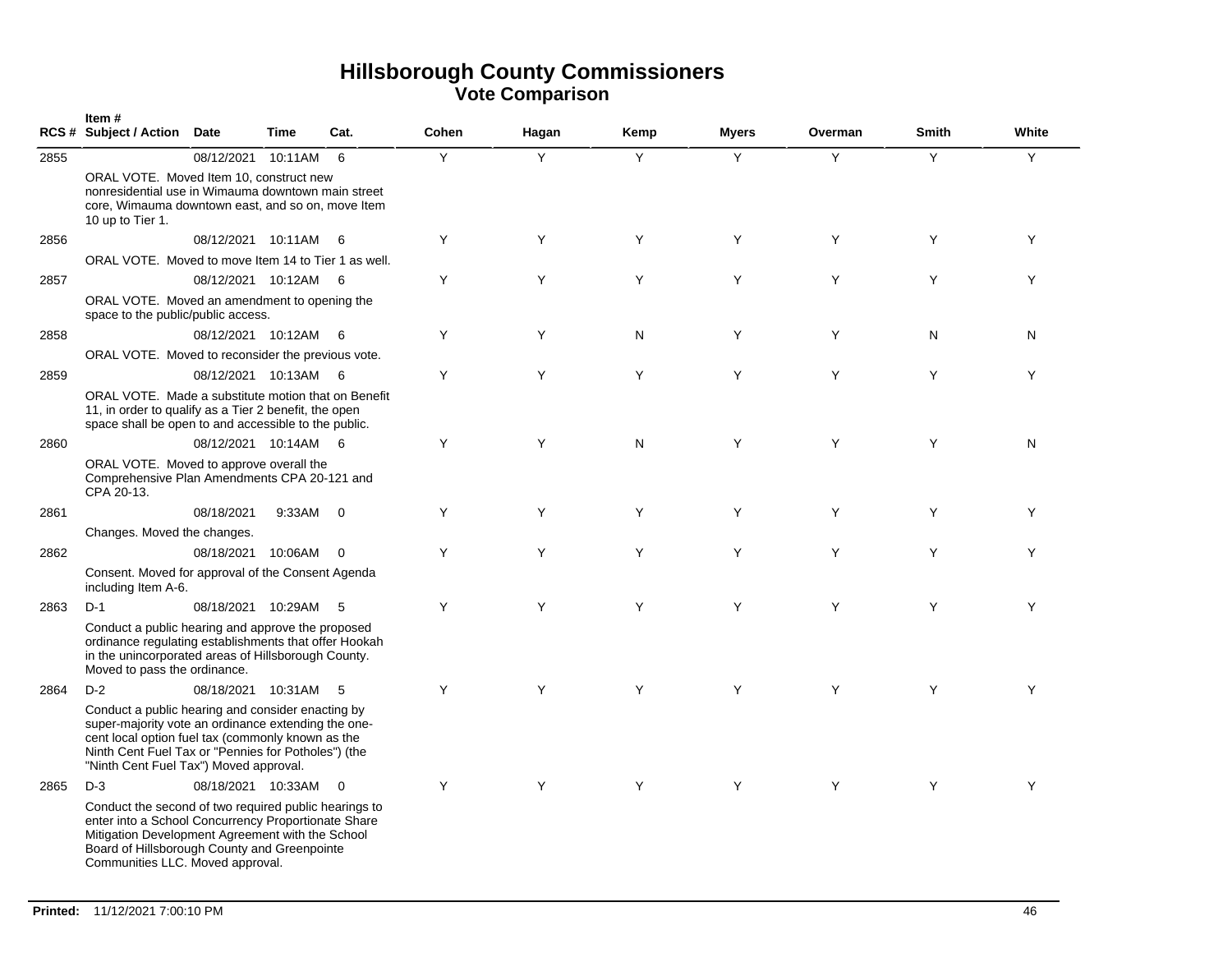|      | Item#<br>RCS # Subject / Action Date                                                                                                                                                                                                                                    |                    | Time     | Cat.                       | Cohen | Hagan | Kemp | <b>Myers</b> | Overman | <b>Smith</b> | White |
|------|-------------------------------------------------------------------------------------------------------------------------------------------------------------------------------------------------------------------------------------------------------------------------|--------------------|----------|----------------------------|-------|-------|------|--------------|---------|--------------|-------|
| 2866 | $D-4$                                                                                                                                                                                                                                                                   | 08/18/2021         | 10:34AM  | - 5                        | Y     | Y     | Y    | Y            | Y       | Y            | Y     |
|      | Conduct a public hearing to establish separate, uniform<br>rates for the various street lighting classifications for<br>the 2021 tax year, by approving the rate schedule, and<br>adopt the non-ad valorem assessment Moved<br>approval.                                |                    |          |                            |       |       |      |              |         |              |       |
| 2867 | $D-5$                                                                                                                                                                                                                                                                   | 08/18/2021 10:41AM |          | $\overline{0}$             | Y     | Y     | Y    | Y            | Y       | Y            | Y     |
|      | Conduct a public hearing and consider affirming the<br>recommendation of the hearing officer and Emergency<br>Medical Planning Council. Moved to affirm the<br>recommendation of the hearing officer and the EMPC<br>as stated in the staff recommendation in Item D-5. |                    |          |                            |       |       |      |              |         |              |       |
| 2868 | $B-1$                                                                                                                                                                                                                                                                   | 08/18/2021 11:58AM |          | $\overline{0}$             | Y     | Y     | Y    | Y            | Y       | Y            | Y     |
|      | Adopt a Resolution approving the issuance by the<br>Housing Finance Authority of Hillsborough County of its<br>Multi-Family Housing Revenue Bond (Belmont Heights<br>Estates II) in an aggregate face amount not to exceed<br>\$45,000,000. Moved approval.             |                    |          |                            |       |       |      |              |         |              |       |
| 2869 | $B-2$                                                                                                                                                                                                                                                                   | 08/18/2021 12:05PM |          | $\overline{\phantom{0}}$   | Y     | Y     | Y    | Y            | Y       | Y            | Y     |
|      | Revise project scope for CIP No. C76045000<br>(Thonotosassa Library Replacement - Phase 1) to<br>include land acquisition, in addition to planning and<br>design. Moved approval.                                                                                       |                    |          |                            |       |       |      |              |         |              |       |
| 2870 | $B-3$                                                                                                                                                                                                                                                                   | 08/18/2021 12:12PM |          | $\bigcirc$                 | Y     | Y     | Y    | Υ            | Υ       | Υ            | Υ     |
|      | In order to allow the County to meet its obligations<br>under interlocal agreements and State law to make on-<br>going distributions of a portion of Community<br>Investment Tax (CIT) revenue to local municipalities<br>Moved approval of the item today.             |                    |          |                            |       |       |      |              |         |              |       |
| 2871 |                                                                                                                                                                                                                                                                         | 08/19/2021         | 3:55PM 2 |                            | Y     | Y     | X    | Y            | Y       | Y            | Υ     |
|      | ORAL VOTE. EPC August 19, 2021. Approval of<br>changes to the agenda. Moved the changes.                                                                                                                                                                                |                    |          |                            |       |       |      |              |         |              |       |
| 2872 |                                                                                                                                                                                                                                                                         | 08/19/2021         | 4:04PM   | $\overline{\phantom{0}}^2$ | Y     | Y     | X    | Y            | Y       | Y            | Y     |
|      | ORAL VOTE. EPC August 19, 2021. Approval of<br>Consent Agenda. So moved.                                                                                                                                                                                                |                    |          |                            |       |       |      |              |         |              |       |

**End of August**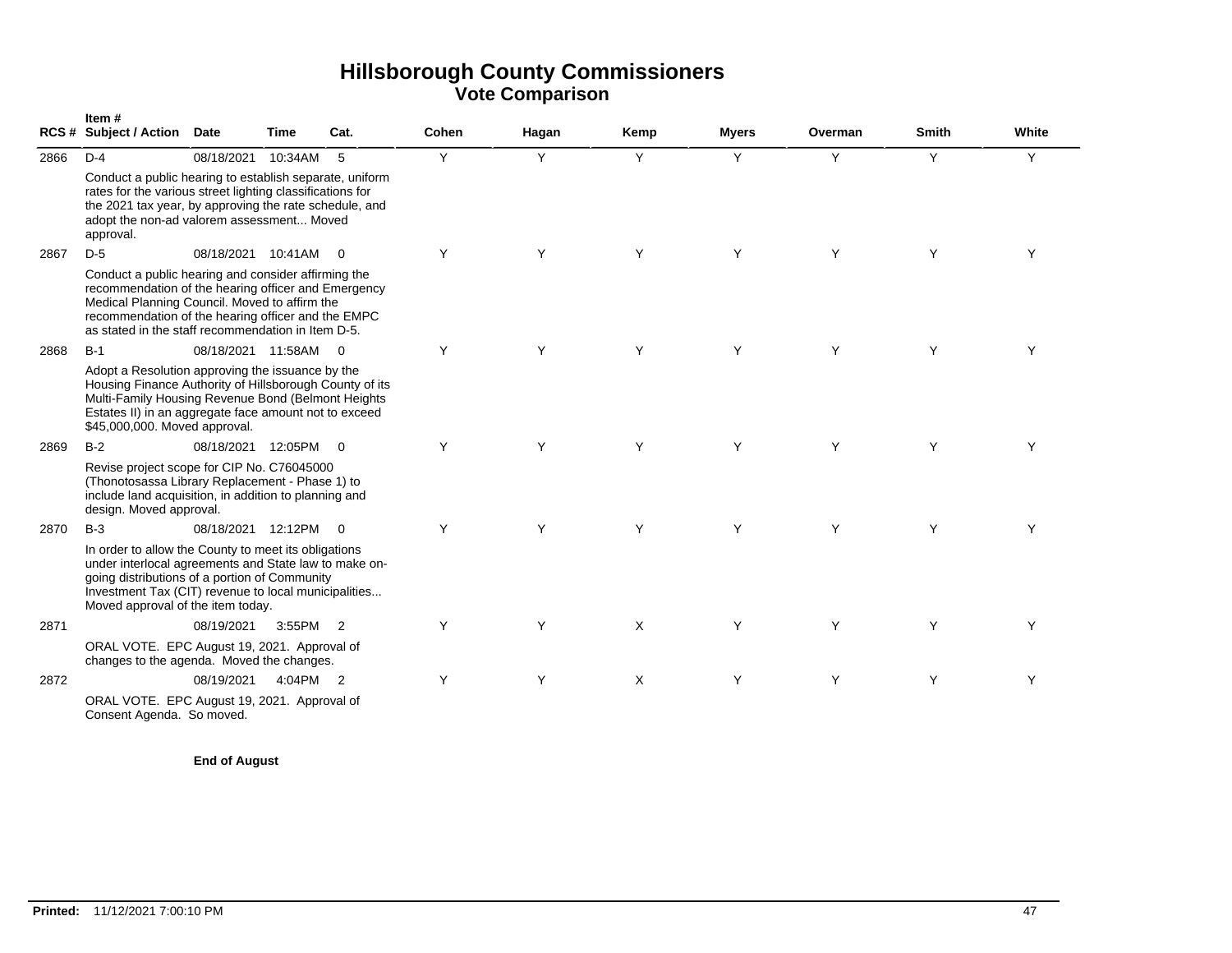|      | Item#<br>RCS # Subject / Action Date                                                                                                                                                                                                                                     |            | <b>Time</b> | Cat.                    | Cohen | Hagan | Kemp      | <b>Myers</b> | Overman   | <b>Smith</b> | White |
|------|--------------------------------------------------------------------------------------------------------------------------------------------------------------------------------------------------------------------------------------------------------------------------|------------|-------------|-------------------------|-------|-------|-----------|--------------|-----------|--------------|-------|
| 2873 |                                                                                                                                                                                                                                                                          | 09/01/2021 | 4:29PM      | $\overline{0}$          | Y     | Y     | Y         | Y            | Y         | Y            | Y     |
|      | Changes. Moved the Changes                                                                                                                                                                                                                                               |            |             |                         |       |       |           |              |           |              |       |
| 2874 |                                                                                                                                                                                                                                                                          | 09/01/2021 | 4:29PM      | $\overline{0}$          | Y     | Y     | Y         | Y            | Y         | Y            | Y     |
|      | Consent Agenda. Moved approval.                                                                                                                                                                                                                                          |            |             |                         |       |       |           |              |           |              |       |
| 2875 | $D-1$                                                                                                                                                                                                                                                                    | 09/01/2021 | 4:29PM      | 5                       | Y     | Y     | Y         | Y            | Y         | Y            | Y     |
|      | Moved the item to Sections A and B, approve the<br>HART CIP list of projects funded by Transportation<br>Impact Fees and earmark up to \$321,502.65 in<br>Transportation Impact Fees over the next five years                                                            |            |             |                         |       |       |           |              |           |              |       |
| 2876 | $D-1$                                                                                                                                                                                                                                                                    | 09/01/2021 | 4:30PM 0    |                         | Y     | Y     | Y         | Y            | Y         | Y            | Y     |
|      | ) Hold a Public Hearing and approve the FY 2022<br>HART Capital Improvement Program Moved to direct<br>County staff and the County Attorneys to begin the<br>process of creating an interlocal agreement looking into<br>that with HART                                  |            |             |                         |       |       |           |              |           |              |       |
| 2877 | $D-2$                                                                                                                                                                                                                                                                    | 09/01/2021 | 4:30PM      | - 0                     | Y     | Y     | ${\sf N}$ | Y            | ${\sf N}$ | N            | Υ     |
|      | Conduct a public hearing and adopt the Resolution<br>which establishes the Stormwater Management Non<br>Ad Valorem Assessment Rates and Non Ad Valorem<br>Assessment Roll for Calendar Year 2021 Moved the<br>Board use the Rescue Fund dollars to support Item D-2      |            |             |                         |       |       |           |              |           |              |       |
| 2878 | $D-2$                                                                                                                                                                                                                                                                    | 09/01/2021 |             | $\overline{\mathbf{0}}$ | Y     | Y     | N         | Y            | Y         | Y            | Y     |
|      | 4:30PM<br>Conduct a public hearing and adopt the Resolution<br>which establishes the Stormwater Management Non<br>Ad Valorem Assessment Rates and Non Ad Valorem<br>Assessment Roll for Calendar Year 2021 Moved<br>approval of the resolution as amended                |            |             |                         |       |       |           |              |           |              |       |
| 2879 | $B-1$                                                                                                                                                                                                                                                                    | 09/01/2021 | 4:30PM      | $\overline{0}$          | Y     | Y     | Y         | Y            | Y         | Y            | Y     |
|      | 10:45 A.M. (Time CertApprove the Resolution and<br>Memorandum of Understanding as a partial settlement,<br>subject to the completion of formal documents, of<br>Hillsborough County's opioid litigation lawsuit against<br>Johnson & Johnson, McKesson, Cardinal Moved t |            |             |                         |       |       |           |              |           |              |       |
| 2880 | $G-2$                                                                                                                                                                                                                                                                    | 09/01/2021 | 4:31PM 0    |                         | Y     | Y     | Y         | Y            | Y         | Y            | Y     |
|      | Receive a report regarding customers of Olympus<br>Pools. Moved to have staff draft a resolution which<br>would waive the permit transfer fees for those affected<br>by the Olympus Pools company                                                                        |            |             |                         |       |       |           |              |           |              |       |
| 2881 | $G-2$                                                                                                                                                                                                                                                                    | 09/01/2021 | 4:31PM 0    |                         | Y     | Y     | Y         | Y            | Y         | Y            | Y     |
|      | Receive a report regarding customers of Olympus<br>Pools. Asked staff to come back with some suggested<br>language or options on how the Board could potentially<br>add the item to the legislative agenda                                                               |            |             |                         |       |       |           |              |           |              |       |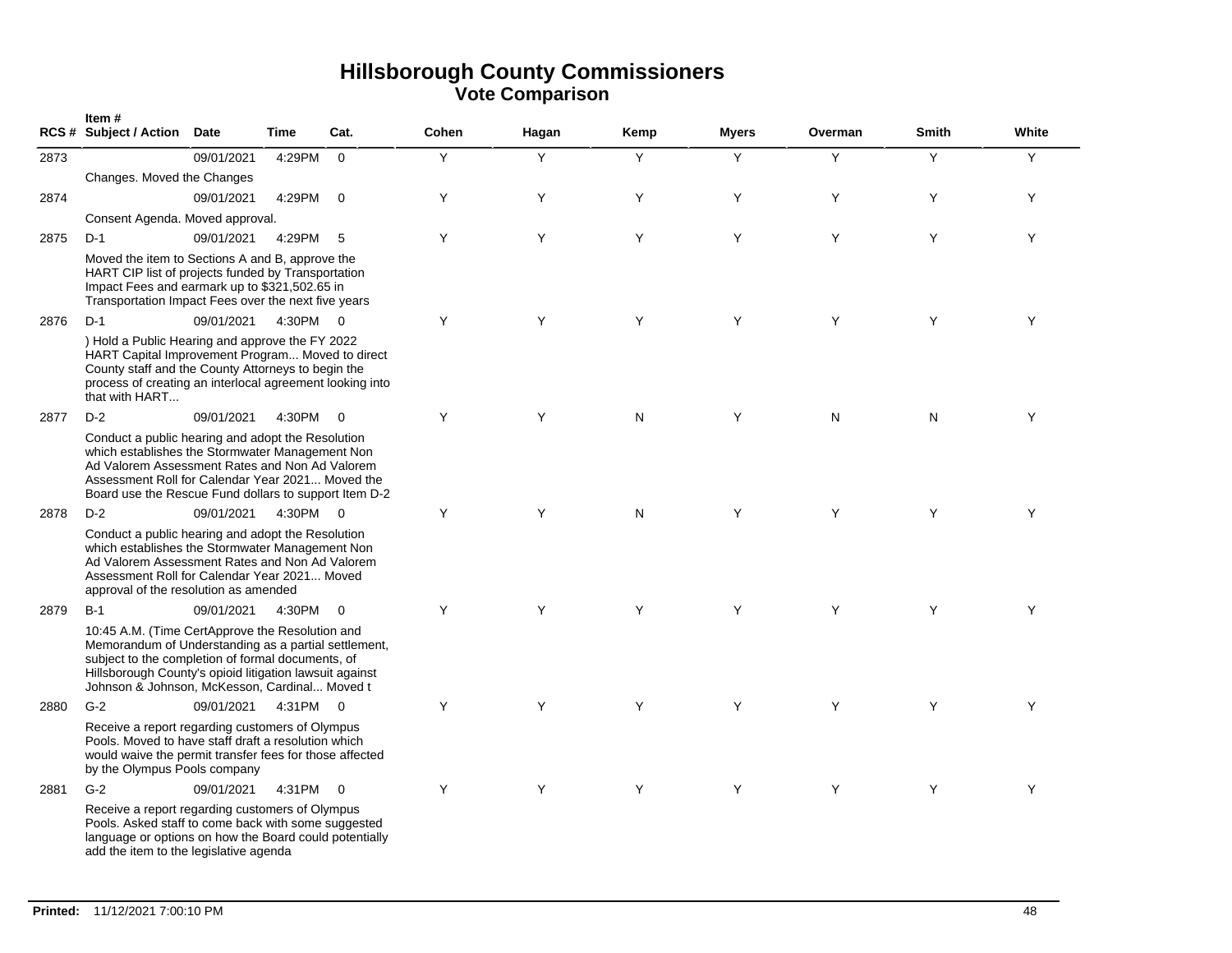|      | Item#<br>RCS # Subject / Action Date                                                                                                                                                                                                                              |                      | Time     | Cat.                       | Cohen | Hagan | Kemp | <b>Myers</b> | Overman | Smith | White |
|------|-------------------------------------------------------------------------------------------------------------------------------------------------------------------------------------------------------------------------------------------------------------------|----------------------|----------|----------------------------|-------|-------|------|--------------|---------|-------|-------|
| 2882 | $B-2$                                                                                                                                                                                                                                                             | 09/01/2021           | 4:31PM   | $\mathbf 0$                | Y     | Y     | Y    | Y            | Y       | Y     | Υ     |
|      | Approve the Hillsborough County American Rescue<br>Plan Investment Plan for the \$285,912,528 American<br>Rescue Plan Act Coronavirus State and Local Fiscal<br>Recovery Funds to include the following program<br>areas Moved approval.                          |                      |          |                            |       |       |      |              |         |       |       |
| 2883 | $B-3$                                                                                                                                                                                                                                                             | 09/01/2021           | 4:31PM   | $\overline{\mathbf{0}}$    | Υ     | Y     | Y    | Y            | Y       | Y     | Υ     |
|      | Direct County Administration to establish a Roadway<br>Pavement Treatment Capital Improvement Project<br>(CIP) with a \$35 million budget funded by American<br>Rescue Plan (ARP) funds for inclusion in the FY 22<br>Capital Improvement Program Moved the item. |                      |          |                            |       |       |      |              |         |       |       |
| 2884 | $F-1$                                                                                                                                                                                                                                                             | 09/01/2021           | 4:31PM 0 |                            | Y     | Y     | Y    | Y            | Y       | Y     | Y     |
|      | Direct staff to prepare a letter of support for the Chair's<br>signature to the Florida Department of Transportation<br>to light the Bob Graham Sunshine Skyway Bridge pink<br>during the month of October to commemorate Breast<br>Cancer Awareness Month.       |                      |          |                            |       |       |      |              |         |       |       |
| 2885 | $A-31$                                                                                                                                                                                                                                                            | 09/01/2021           | 4:32PM   | $\Omega$                   | Y     | N     | Y    | Y            | Y       | Y     | N     |
|      | Award 3 year contracts to a prequalified list of firms for<br>ongoing and as-needed land development policy<br>Moved to accept the list as is but to remand the one<br>applicant, Tindale-Oliver, for review by the evaluation<br>committee                       |                      |          |                            |       |       |      |              |         |       |       |
| 2886 |                                                                                                                                                                                                                                                                   | 09/08/2021 11:24AM   |          | $\Omega$                   | Y     | Y     | Y    | Y            | Y       | Y     | Y     |
|      | Board Redistricting Meeting 9/8/2021. Moved to amend<br>the motion, such that the Board would go ahead and<br>eliminate Map B as well.                                                                                                                            |                      |          |                            |       |       |      |              |         |       |       |
| 2887 |                                                                                                                                                                                                                                                                   | 09/08/2021 11:37AM   |          | $\overline{0}$             | Υ     | Y     | Y    | Y            | Y       | Y     | Y     |
|      | Board Redistricting Meeting 9/8/2021. Moved to<br>remove Maps A and C for consideration.                                                                                                                                                                          |                      |          |                            |       |       |      |              |         |       |       |
| 2888 |                                                                                                                                                                                                                                                                   | 09/08/2021 12:04PM   |          | $\overline{0}$             | Y     | Y     | Y    | Y            | Y       | Y     | Y     |
|      | Board Redistricting Meeting 9/8/2021. Moved that th<br>emap submittal deadline was 9/17/2021, so the Board<br>was on one accord.                                                                                                                                  |                      |          |                            |       |       |      |              |         |       |       |
| 2889 |                                                                                                                                                                                                                                                                   | 09/09/2021 11:10AM   |          | $\overline{\phantom{0}}^2$ | Y     | Y     | Y    | Y            | Y       | Y     | Y     |
|      | Oral Vote. EPC - Approval of Consent Agenda. Moved<br>the Consent Agenda.                                                                                                                                                                                         |                      |          |                            |       |       |      |              |         |       |       |
| 2890 |                                                                                                                                                                                                                                                                   | 09/09/2021 11:14AM 2 |          |                            | Y     | Y     | Y    | Y            | Y       | Y     | Y     |
|      | Oral Vote. EPC - Red Tide Update. Moved for the<br>Chair to pen a letter and send it to FDOT making the<br>request.                                                                                                                                               |                      |          |                            |       |       |      |              |         |       |       |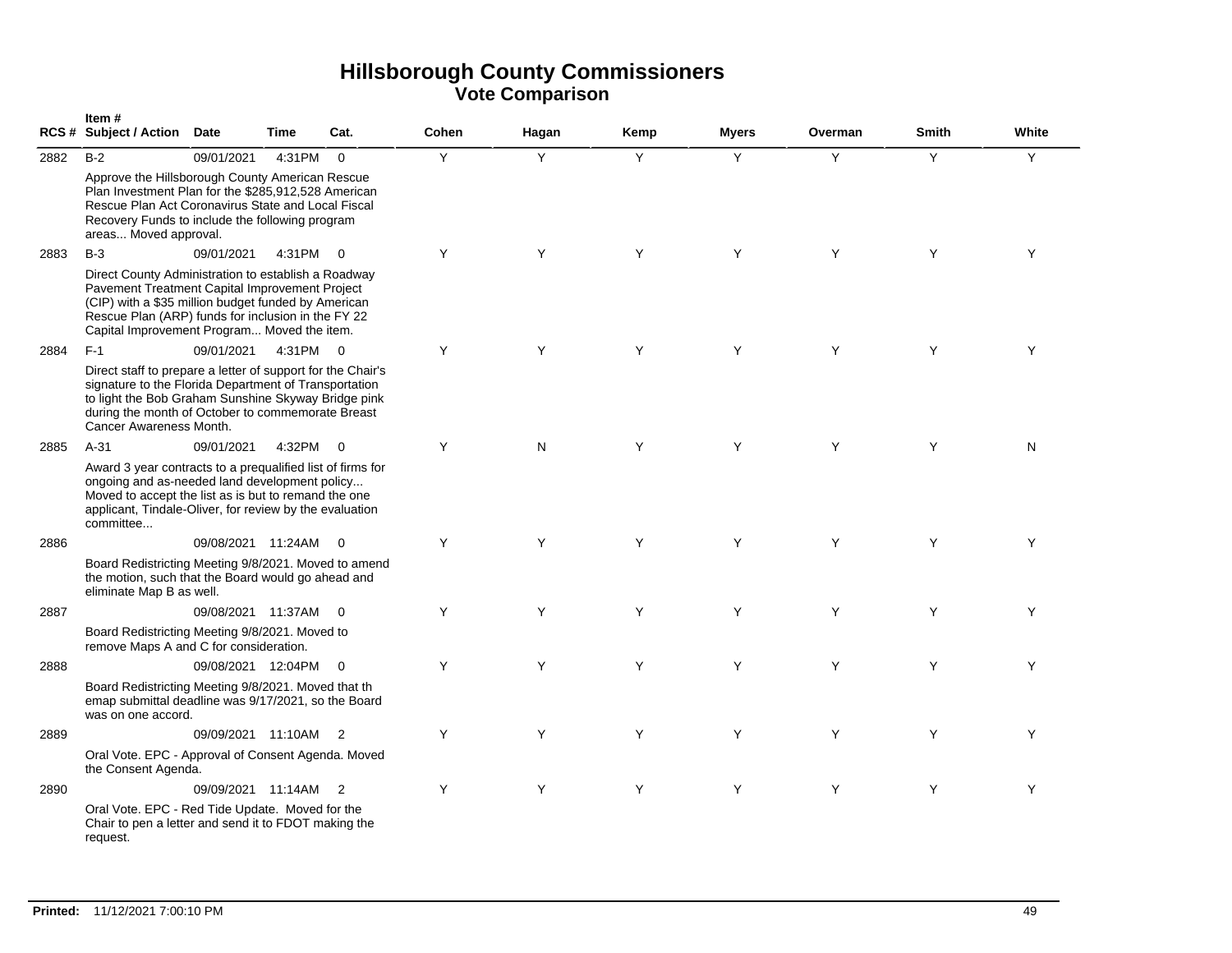|      | Item#<br><b>RCS # Subject / Action</b>                                                                                                                                                                                                                               | Date       | Time     | Cat.                    | Cohen | Hagan | Kemp | <b>Myers</b> | Overman | <b>Smith</b> | White |
|------|----------------------------------------------------------------------------------------------------------------------------------------------------------------------------------------------------------------------------------------------------------------------|------------|----------|-------------------------|-------|-------|------|--------------|---------|--------------|-------|
| 2891 |                                                                                                                                                                                                                                                                      | 09/08/2021 | 8:47AM   | $\Omega$                | Y     | Y     | Y    | Y            | Y       | Y            | Y     |
|      | Budget Public Hearing 9/8/2021 - So moved to adopt<br>the millage resolution as presented by staff.                                                                                                                                                                  |            |          |                         |       |       |      |              |         |              |       |
| 2892 |                                                                                                                                                                                                                                                                      | 09/08/2021 | 8:47AM 0 |                         | Y     | Y     | Y    | Y            | Y       | Y            | Y     |
|      | Budget Public Hearing 9/8/2021 - So moved to adopt<br>the budget resolution as presented by staff.                                                                                                                                                                   |            |          |                         |       |       |      |              |         |              |       |
| 2893 |                                                                                                                                                                                                                                                                      | 09/22/2021 | 4:17PM 0 |                         | Y     | Y     | Y    | Y            | Y       | Y            | Y     |
|      | ORAL VOTE. Moved approval of changes to the<br>agenda.                                                                                                                                                                                                               |            |          |                         |       |       |      |              |         |              |       |
| 2894 |                                                                                                                                                                                                                                                                      | 09/22/2021 | 4:20PM 0 |                         | Y     | Y     | Y    | Y            | Y       | Y            | Y     |
|      | ORAL VOTE. Moved approval of the consent agenda.                                                                                                                                                                                                                     |            |          |                         |       |       |      |              |         |              |       |
| 2895 | $B-2$                                                                                                                                                                                                                                                                | 09/22/2021 | 4:20PM 0 |                         | Y     | Y     | Y    | Y            | Y       | Y            | Y     |
|      | ORAL VOTE. Approve a Fourth Modification to<br>Agreement with the City of Tampa for capital<br>improvements to the Tampa Convention Center (TCC),<br>in substantially the form as presented, to extend the<br>Agreement through FY 31Moved approval.                 |            |          |                         |       |       |      |              |         |              |       |
| 2896 | $D-1$                                                                                                                                                                                                                                                                | 09/22/2021 | 4:21PM 0 |                         | Y     | Y     | Y    | Y            | Y       | Y            | Υ     |
|      | ORAL VOTE. Approve the Public-Private County Road<br>Construction Agreement between Hillsborough County<br>and Lennar Homes, LLC pursuant to sec. 336.71,<br>Florida Statutes, for construction of portions of the<br>extension of CR 672Moved Approval.             |            |          |                         |       |       |      |              |         |              |       |
| 2897 | $B-4$                                                                                                                                                                                                                                                                | 09/22/2021 | 4:21PM   | $\overline{0}$          | Y     | Y     | Y    | Y            | Y       | Y            | Y     |
|      | ORAL VOTE. Accept the SAFER grant in the amount<br>of \$11,821,595.10 which will help fund 47 entry level<br>firefighter positions over a three-year period. The<br>period of performance is February 27, 2022 through<br>February 26, 2025. Moved Approval.         |            |          |                         |       |       |      |              |         |              |       |
| 2898 | $F-4$                                                                                                                                                                                                                                                                | 09/22/2021 | 4:26PM   | $\overline{\mathbf{0}}$ | Y     | Y     | Y    | Υ            | Y       | Y            | Y     |
|      | ORAL VOTE. Receive a presentation from the Florida<br>Housing CoalitionMoved to 1. receive the<br>presentation from the Florida Housing Coalition to<br>establish a Community Land Trust (CLT), 2. add an<br>appropriation request for start-up funding of \$750,000 |            |          |                         |       |       |      |              |         |              |       |
| 2899 | $G-1$                                                                                                                                                                                                                                                                | 09/22/2021 | 4:26PM 0 |                         | Y     | Y     | Y    | Y            | Y       | Y            | Υ     |
|      | ORAL VOTE. Receive the Kimley-Horn report on the<br>ferry project. Moved to receive the report.                                                                                                                                                                      |            |          |                         |       |       |      |              |         |              |       |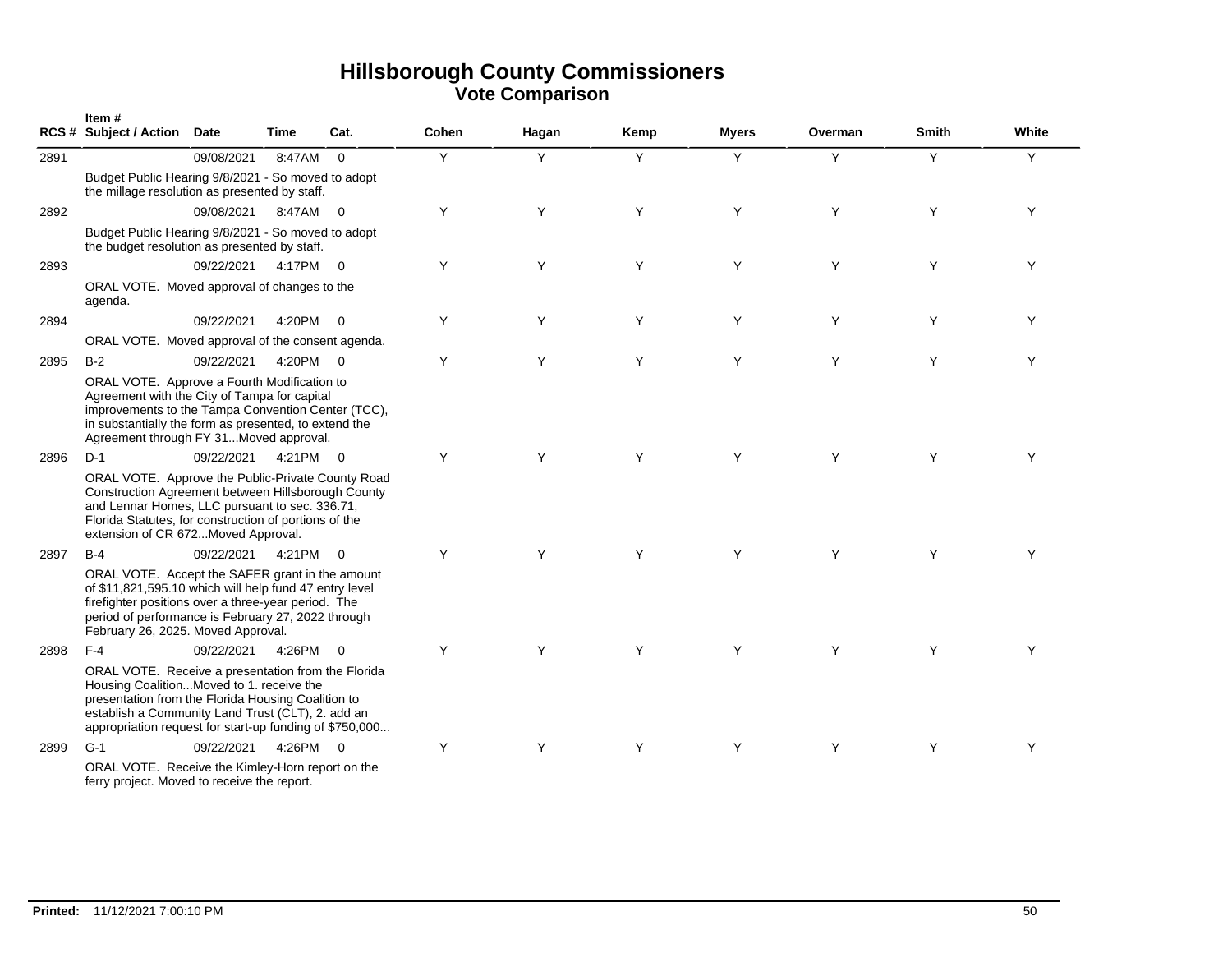|      | Item#<br>RCS # Subject / Action Date                                                                                                                                                                                                                                       |            | Time     | Cat.           | <b>Cohen</b> | Hagan | Kemp | <b>Myers</b> | Overman | <b>Smith</b> | White |
|------|----------------------------------------------------------------------------------------------------------------------------------------------------------------------------------------------------------------------------------------------------------------------------|------------|----------|----------------|--------------|-------|------|--------------|---------|--------------|-------|
| 2900 | $B-3$                                                                                                                                                                                                                                                                      | 09/22/2021 | 4:27PM   | $\Omega$       | Y            | N     | Y    | Y            | Y       | Y            | Y     |
|      | ORAL VOTE. Approve a Tampa Bay Passenger Ferry<br>Second Interim Public Private Partnership Agreement<br>by and between Hillsborough County, HMS Ferries,<br>Inc. ("HMS"), and South Swell Development Group,<br>LLCMoved to approve the staff recommended<br>motion.      |            |          |                |              |       |      |              |         |              |       |
| 2901 | $B-3$                                                                                                                                                                                                                                                                      | 09/22/2021 | 4:28PM   | $\overline{0}$ | N            | N     | Y    | Y            | N       | N            | Y     |
|      | ORAL VOTE. Approve a Tampa Bay Passenger Ferry<br>Second Interim Public Private Partnership Agreement<br>by and between HillsboroughMoved to vote on the<br>ferry project of the \$54 million and might increase on<br>the Boards November 17, 2022. - Motion Failed 3/4   |            |          |                |              |       |      |              |         |              |       |
| 2902 | $F-1$                                                                                                                                                                                                                                                                      | 09/22/2021 | 4:28PM 0 |                | Y            | N     | N    | N            | Y       | Y            | N     |
|      | ORAL VOTE. Board Appointments. Moved to<br>readvertise the Hillsborough County Planning<br>Commission (City/County) seat to give everyone who<br>wanted to apply a chance to be considered for the four<br>year term on this important Planning Board Motion<br>Failed 3/4 |            |          |                |              |       |      |              |         |              |       |
| 2903 | $F-1$                                                                                                                                                                                                                                                                      | 09/22/2021 | 4:29PM   | $\Omega$       | Y            | N     | Y    | N            | Y       | Y            | Y     |
|      | ORAL VOTE. Board Appointments. Moved to address<br>the County Internal Audit Committee first.                                                                                                                                                                              |            |          |                |              |       |      |              |         |              |       |
| 2904 | $F-1$                                                                                                                                                                                                                                                                      | 09/22/2021 | 4:29PM   | $\Omega$       | Y            | Y     | Y    | N            | Y       | Υ            | Y     |
|      | ORAL VOTE. Board Appointments. Moved to confirm<br>the selection for Item F-1B for County Internal Auditor<br>Committee.                                                                                                                                                   |            |          |                |              |       |      |              |         |              |       |
| 2905 | $F-1$                                                                                                                                                                                                                                                                      | 09/22/2021 | 4:29PM   | $\overline{0}$ | Υ            | Y     | Y    | Y            | Y       | Y            | Y     |
|      | ORAL VOTE. Board Appointments. Moved to confirm<br>F-1A, F-1C, and F-1D.                                                                                                                                                                                                   |            |          |                |              |       |      |              |         |              |       |
| 2906 | $B-6$                                                                                                                                                                                                                                                                      | 09/22/2021 | 4:30PM 0 |                | Y            | Y     | Y    | Y            | Y       | Y            | Y     |
|      | ORAL VOTE. Accept the Florida State Legislation<br>Lobbyist Process, Audit Report #2021-17 performed by<br>the County Internal Auditor's Office. No adjustment to<br>the Moved the Board accept the report as presented<br>by the County Internal Auditor's Office.        |            |          |                |              |       |      |              |         |              |       |
| 2907 | $F-2$                                                                                                                                                                                                                                                                      | 09/22/2021 | 4:30PM 0 |                | Y            | Y     | Y    | Y            | Y       | Y            | Y     |
|      | ORAL VOTE. Approve the resolution, as submitted in<br>backup material, in support of peaceful protests for<br>democracy and liberty in Cuba. Moved the resolution.                                                                                                         |            |          |                |              |       |      |              |         |              |       |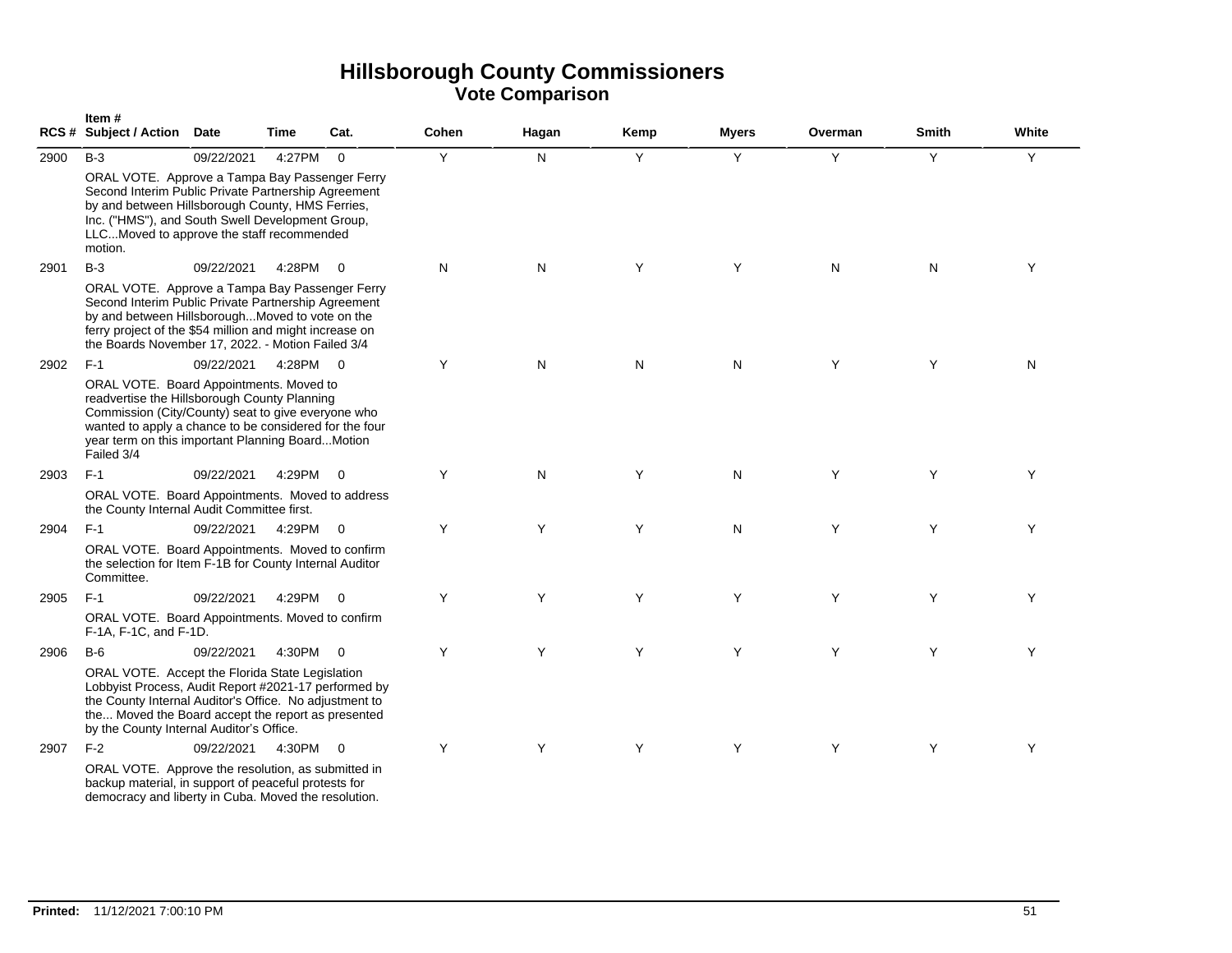|      | Item#<br>RCS # Subject / Action Date                                                                                                                                                                                                                               |            | Time     | Cat.           | <b>Cohen</b> | Hagan | Kemp | <b>Myers</b> | Overman | Smith | White |
|------|--------------------------------------------------------------------------------------------------------------------------------------------------------------------------------------------------------------------------------------------------------------------|------------|----------|----------------|--------------|-------|------|--------------|---------|-------|-------|
| 2908 | $B-1$                                                                                                                                                                                                                                                              | 09/22/2021 | 4:31PM   | $\overline{0}$ | Y            | X     | Y    | Y            | Y       | Y     | Y     |
|      | ORAL VOTE. Consider the proposed changes to the<br>Board's Rules of Order recommended by the Rules of<br>OrderAmended Motion - Moved to change his/her to<br>the County Administrator or the Administrator's duly<br>authorized representative shall serve each    |            |          |                |              |       |      |              |         |       |       |
| 2909 | $B-1$                                                                                                                                                                                                                                                              | 09/22/2021 | 4:31PM   | $\overline{0}$ | Y            | X     | Y    | Y            | Y       | Y     | Y     |
|      | ORAL VOTE. Consider the proposed changes to the<br>Board's Rules of Order recommended by the Rules of<br>Order Review committee as identified in the<br>backgroundMoved the Board approve the proposed<br>changes to the Rules of Order as laid out in Item B-1.   |            |          |                |              |       |      |              |         |       |       |
| 2910 | $B-5$                                                                                                                                                                                                                                                              | 09/22/2021 | 4:35PM   | $\overline{0}$ | Y            | X     | Y    | Y            | Y       | Y     | Y     |
|      | ORAL VOTE. Approve agreements with the Florida<br>Agency for Health Care Administration (AHCA) for<br>participation in the Low-Income Pool, Disproportionate<br>Share, and related intergovernmental transfer (IGT)<br>programsMoved approval.                     |            |          |                |              |       |      |              |         |       |       |
| 2911 | $B-7$                                                                                                                                                                                                                                                              | 09/22/2021 | 4:35PM   | $\overline{0}$ | Y            | X     | Y    | Y            | Y       | Y     | Y     |
|      | ORAL VOTE. Select, award, and execute an<br>agreement with the highest-ranked and best qualified<br>firm, Westra Construction Corp., for the preliminary<br>(Phase I) progressive design-build services associated<br>with the South County PotableMoved approval. |            |          |                |              |       |      |              |         |       |       |
| 2912 | $F-3$                                                                                                                                                                                                                                                              | 09/22/2021 | 4:36PM 0 |                | Y            | X     | Y    | Y            | Y       | Y     | X     |
|      | ORAL VOTE. Direct the County Administrator and<br>County Attorney to write a letter to the Florida<br>Department of HealthDirect the County Administrator<br>and County Attorney to write a letter to the Governor<br>and Florida Department of Health (FDOH)      |            |          |                |              |       |      |              |         |       |       |
| 2913 |                                                                                                                                                                                                                                                                    | 09/23/2021 | 6:42PM   | $\overline{0}$ | Y            | Y     | Y    | Y            | Y       | Y     | Y     |
|      | ORAL VOTE, PH/CIP 9/23/2021, Moved to continue<br>that public hearing to the conclusion of the public<br>hearing on the budget.                                                                                                                                    |            |          |                |              |       |      |              |         |       |       |
| 2914 |                                                                                                                                                                                                                                                                    | 09/23/2021 | 6:44PM   | $\overline{0}$ | Y            | Y     | Y    | Y            | Y       | Y     | Y     |
|      | ORAL VOTE. PH/Budget 9/23/2021. Moved approval<br>of the entire flagged list with the exception of the<br>Suncoast Community Health Centers item.                                                                                                                  |            |          |                |              |       |      |              |         |       |       |
| 2915 |                                                                                                                                                                                                                                                                    | 09/23/2021 | 6:45PM   | $\Omega$       | Y            | Y     | Y    | Y            | Y       | Y     | A     |
|      | ORAL VOTE. PH/Budget 9/23/2021. Moved the<br>Suncoast Community Health Center.                                                                                                                                                                                     |            |          |                |              |       |      |              |         |       |       |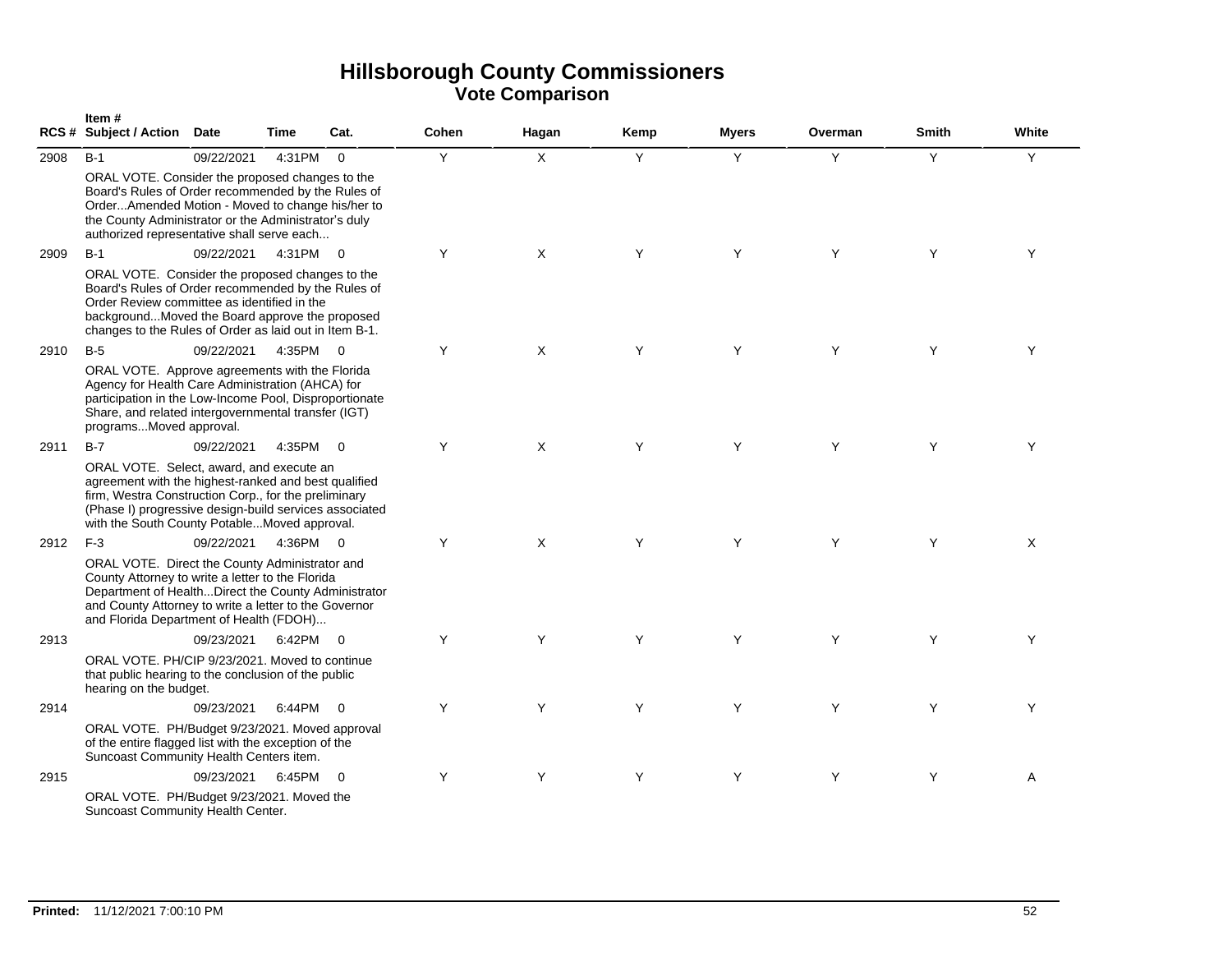|      | Item#<br><b>RCS # Subject / Action</b>                                                                                                                                                                                                                  | Date       | Time     | Cat.           | Cohen        | Hagan        | Kemp | <b>Myers</b> | Overman | <b>Smith</b> | White |
|------|---------------------------------------------------------------------------------------------------------------------------------------------------------------------------------------------------------------------------------------------------------|------------|----------|----------------|--------------|--------------|------|--------------|---------|--------------|-------|
| 2916 |                                                                                                                                                                                                                                                         | 09/23/2021 | 6:46PM   | $\Omega$       | Y            | Y            | Y    | Y            | Y       | Y            | Y     |
|      | ORAL VOTE. PH/Budget 9/23/2021. Moved to adopt<br>the millage resolution as presented by staff; the<br>resolution had been reviewed for legal sufficiency by<br>the County Attorney's Office.                                                           |            |          |                |              |              |      |              |         |              |       |
| 2917 |                                                                                                                                                                                                                                                         | 09/23/2021 | 6:46PM   | $\Omega$       | Y            | Y            | Y    | Y            | Y       | Y            | Y     |
|      | ORAL VOTE. PH/Budget 9/23/2021. Moved to adopt<br>the budget resolution as presented by staff; the<br>resolution had been reviewed for legal sufficiency by<br>the County Attorney's Office.                                                            |            |          |                |              |              |      |              |         |              |       |
| 2918 |                                                                                                                                                                                                                                                         | 09/23/2021 | 6:47PM   | $\Omega$       | Y            | Y            | Y    | Y            | Y       | Y            | Y     |
|      | ORAL VOTE. PH/CIP 9/23/2021. Moved to adopt the<br>CIP resolution as presented by the staff; the resolution<br>had been reviewed for legal sufficiency by the County<br>Attorney's Office.                                                              |            |          |                |              |              |      |              |         |              |       |
| 2919 |                                                                                                                                                                                                                                                         | 09/29/2021 | 9:47AM   | $\overline{0}$ | ${\sf N}$    | Y            | N    | Y            | N       | N            | N     |
|      | BOCC Redistricting Selection of Map(s) for Mandatory<br>Advertisement. Made a substitute motion and moved<br>that revised map F and original map G be advertised to<br>the public.                                                                      |            |          |                |              |              |      |              |         |              |       |
| 2920 |                                                                                                                                                                                                                                                         | 09/29/2021 | 9:58AM   | $\overline{0}$ | Y            | N            | Y    | N            | Y       | Y            | Y     |
|      | BOCC Redistricting Selection of Map(s) Moved that<br>the Board present to the public each of the<br>Commissioner provided revised maps and put out to<br>advertising the revised map E, the revised map F, and<br>the presented map G for consideration |            |          |                |              |              |      |              |         |              |       |
| 2921 | $A-1$                                                                                                                                                                                                                                                   | 09/30/2021 | 8:30AM   | $\overline{0}$ | $\mathsf{X}$ | Y            | Y    | Y            | Y       | Y            | Y     |
|      | Oral Vote. PH/CPA HC/CPA 21-06- Future Land Use<br>Map change. - Interstate-4 and 62nd Street. Moved for<br>approval.                                                                                                                                   |            |          |                |              |              |      |              |         |              |       |
| 2922 | $A-2$                                                                                                                                                                                                                                                   | 09/30/2021 | 8:30AM   | $\overline{0}$ | $\mathsf{X}$ | $\mathsf{X}$ | Y    | Y            | Y       | Y            | Y     |
|      | Oral Vote. PH/CPA HC/CPA 21-10- Comprehensive<br>Plan Text Amendment- Recreation and Open Space<br>Section Update. Moved for transmittal.                                                                                                               |            |          |                |              |              |      |              |         |              |       |
| 2923 | $A-3$                                                                                                                                                                                                                                                   | 09/30/2021 | 8:31AM   | $\overline{0}$ | $\mathsf{X}$ | Y            | Y    | Y            | Y       | Y            | Y     |
|      | Oral Vote. PH/CPA HC/CPA 21-11- Comprehensive<br>Plan Text Amendment- Solid Waste Section Update.<br>Moved to transmit.                                                                                                                                 |            |          |                |              |              |      |              |         |              |       |
| 2924 | $A-4$                                                                                                                                                                                                                                                   | 09/30/2021 | 8:31AM 0 |                | $\times$     | Y            | Y    | Y            | Y       | Y            | Y     |
|      | Oral Vote. PH/CPA HC/CPA 21-12- Comprehensive<br>Plan Text Amendment- Coastal Management Section<br>Update. Moved to transmit.                                                                                                                          |            |          |                |              |              |      |              |         |              |       |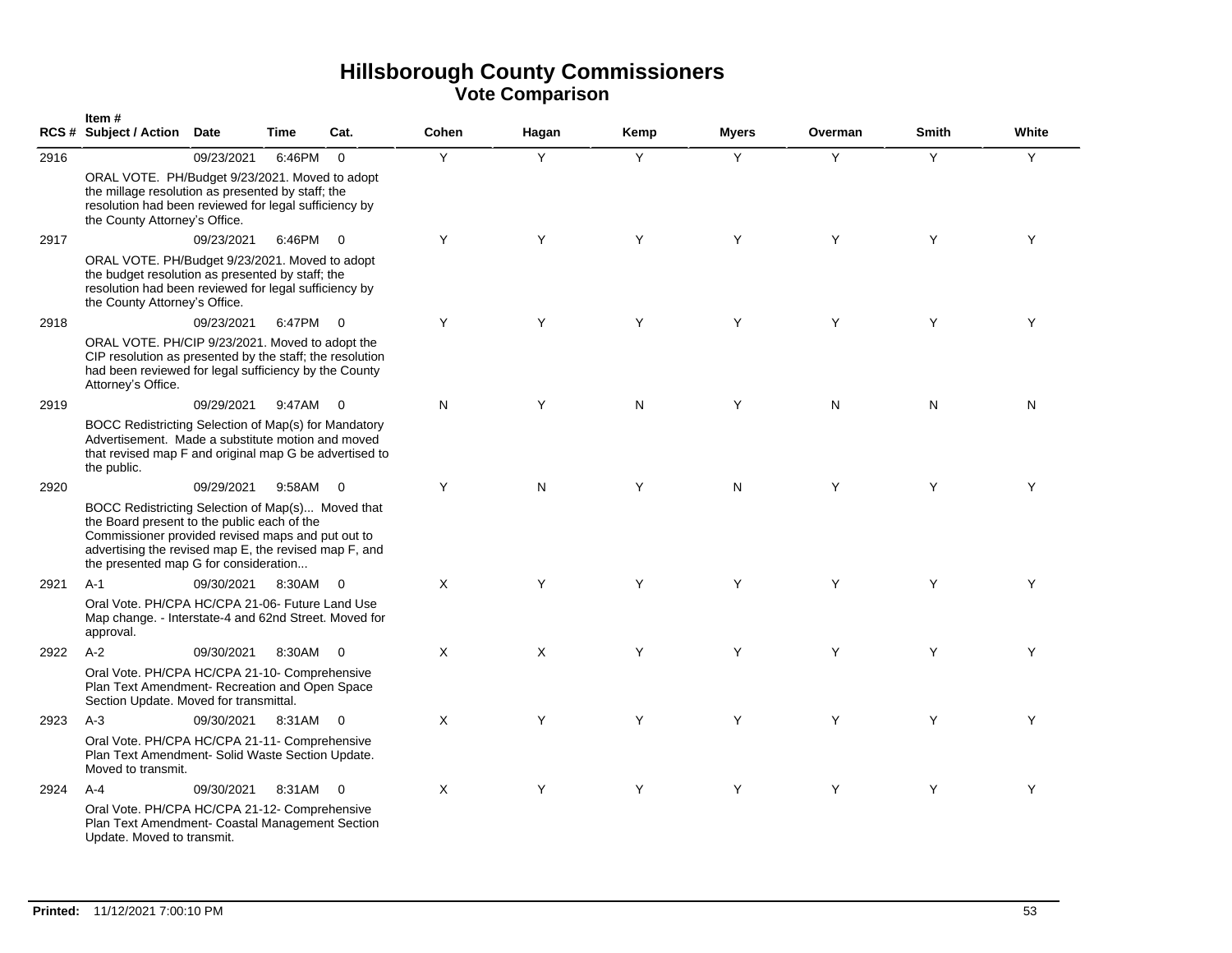|      | Item#<br>RCS # Subject / Action Date                                                                                                                                                                             |            | <b>Time</b> | Cat. | Cohen    | Hagan | Kemp | <b>Myers</b> | Overman | <b>Smith</b> | White |
|------|------------------------------------------------------------------------------------------------------------------------------------------------------------------------------------------------------------------|------------|-------------|------|----------|-------|------|--------------|---------|--------------|-------|
| 2925 |                                                                                                                                                                                                                  | 09/30/2021 | 8:32AM      | 5    | X.       | Y     | Y    | Y            | Y       | Y            | Y     |
|      | Oral Vote. PH/CPA Consideration of Resolution -<br>Transmittal of Plan Amendments for State Review.<br>Chair Kemp sought a motion for a resolution for<br>transmittal of all the above CPAs. So moved.           |            |             |      |          |       |      |              |         |              |       |
| 2926 |                                                                                                                                                                                                                  | 09/30/2021 | 8:32AM      | - 5  | X        | Y     | Y    | Y            | Y       | Y            | Υ     |
|      | Oral Vote. PH/CPA Consideration of Ordinance - Plan<br>Amendment Adoptions. Chair Kemp sought a motion<br>for an ordinance for the adoption of the CPA 20-17. So<br>moved.                                       |            |             |      |          |       |      |              |         |              |       |
| 2927 |                                                                                                                                                                                                                  | 09/30/2021 | 8:34AM      | -5   | X        | Υ     | Y    | Y            | Y       | Y            | Y     |
|      | Oral Vote, PH/CPA Consideration of Oridnance - Plan<br>Amendment Adoption. Chair Kemp sought a motion<br>for RZ 21-0420 and PRS 21-0618. Moved for approval.                                                     |            |             |      |          |       |      |              |         |              |       |
| 2928 |                                                                                                                                                                                                                  | 09/30/2021 | 8:35AM 5    |      | $\times$ | X     | Y    | Y            | Y       | Y            | Y     |
|      | Oral Vote PH/CPA/CIP FY 22 - FY 27 Capital<br>Improvement Program (CIP) and Capital Improvements<br>Elements (CIE) scheduled of projects update,<br>Consideration of Ordinance. Moved to adopt the<br>ordinance. |            |             |      |          |       |      |              |         |              |       |
| 2957 |                                                                                                                                                                                                                  | 09/08/2021 | 1:56PM      | -9   | Y        | Y     | Y    | Y            | Y       | Y            | Y     |
|      | Oral Vote. Moved the changes.                                                                                                                                                                                    |            |             |      |          |       |      |              |         |              |       |
| 2958 |                                                                                                                                                                                                                  | 09/08/2021 | 1:56PM      | 9    | Y        | Y     | Y    | Y            | Y       | Y            | Y     |
|      | Oral Vote. Moved the Consent Agenda.                                                                                                                                                                             |            |             |      |          |       |      |              |         |              |       |
| 2959 | $C-1$                                                                                                                                                                                                            | 09/08/2021 | 1:58PM      | 9    | Y        | X     | Y    | Y            | Y       | Y            | Y     |
|      | Oral Vote. Vacating Petition V21-0007. Moved<br>approval.                                                                                                                                                        |            |             |      |          |       |      |              |         |              |       |
| 2960 | $E-2$                                                                                                                                                                                                            | 09/08/2021 | 1:58PM      | -9   | Y        | Υ     | Y    | Y            | Y       | Y            | Y     |
|      | Oral Vote, PRS 21-1041 - School Board of<br>Hillsborough County. Moved approval.                                                                                                                                 |            |             |      |          |       |      |              |         |              |       |
| 2961 | $E-3$                                                                                                                                                                                                            | 09/08/2021 | 1:59PM      | 9    | Y        | Y     | Y    | Y            | Y       | Y            | Y     |
|      | Oral Vote. CDD 21-0480. Moved approval.                                                                                                                                                                          |            |             |      |          |       |      |              |         |              |       |
| 2962 | $E-4$                                                                                                                                                                                                            | 09/08/2021 | 1:59PM      | 9    | Y        | Y     | Y    | Y            | Y       | Y            | Y     |
|      | Oral Vote. CDD 21-0952. Moved approval.                                                                                                                                                                          |            |             |      |          |       |      |              |         |              |       |
| 2963 | $F-1$                                                                                                                                                                                                            | 09/08/2021 | 1:59PM      | 9    | Y        | Y     | Y    | Y            | Y       | Υ            | Y     |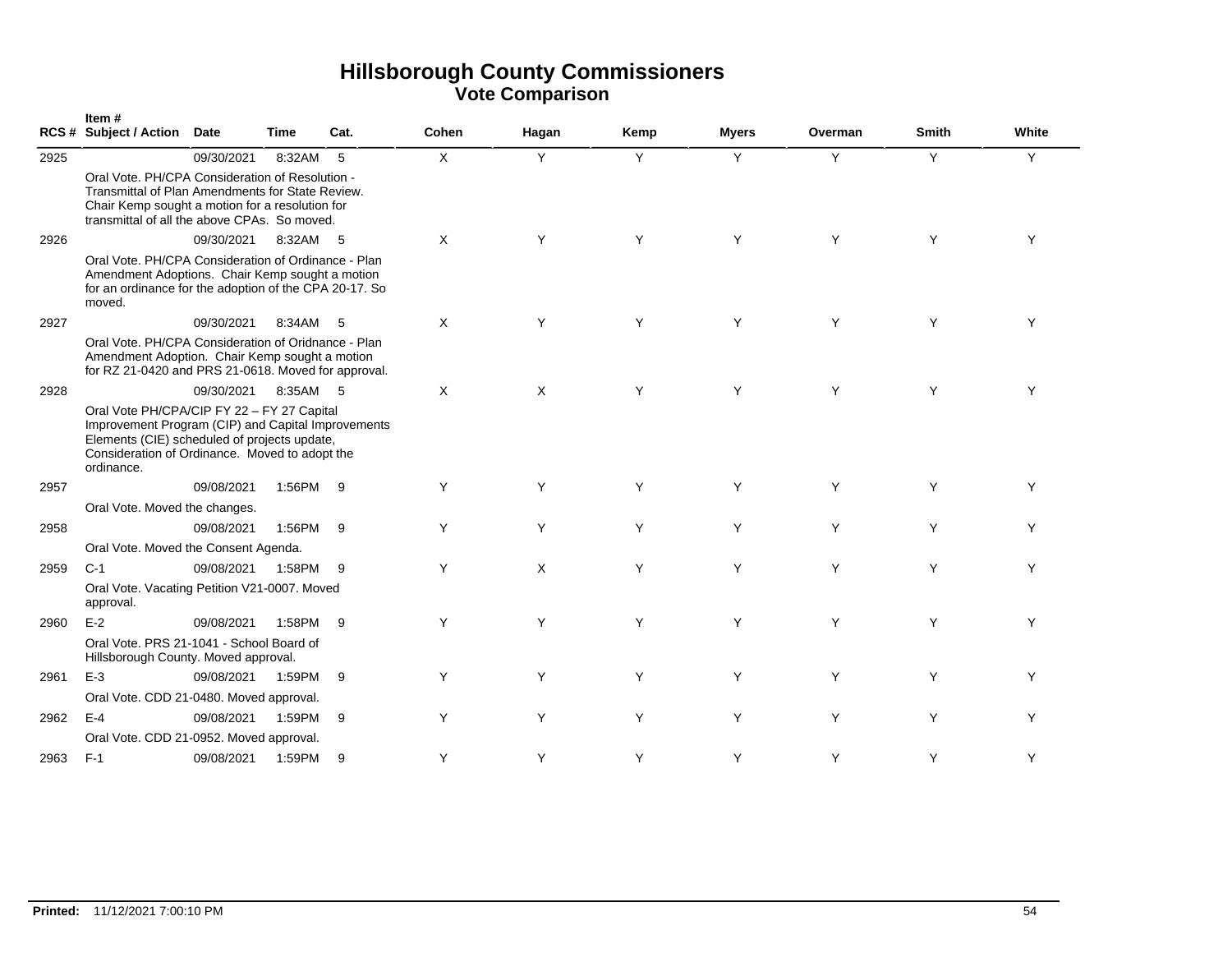|      | Item #<br><b>RCS # Subject / Action</b>                                                                                                                                                                                                                       | <b>Date</b> | Time | Cat. | Cohen | Hagan | Kemp | <b>Mvers</b> | Overman | <b>Smith</b> | White |
|------|---------------------------------------------------------------------------------------------------------------------------------------------------------------------------------------------------------------------------------------------------------------|-------------|------|------|-------|-------|------|--------------|---------|--------------|-------|
| 2963 | Oral Vote, RZ-PD 20-1266. Moved to remand & list all<br>the conditions for review of the Board's whole<br>discussion here, so make the remand perfectly open,<br>not limited, but pay special attention to connectivity,<br>sidewalks, as well as bike paths. |             |      |      |       |       |      |              |         |              |       |

#### **End of September**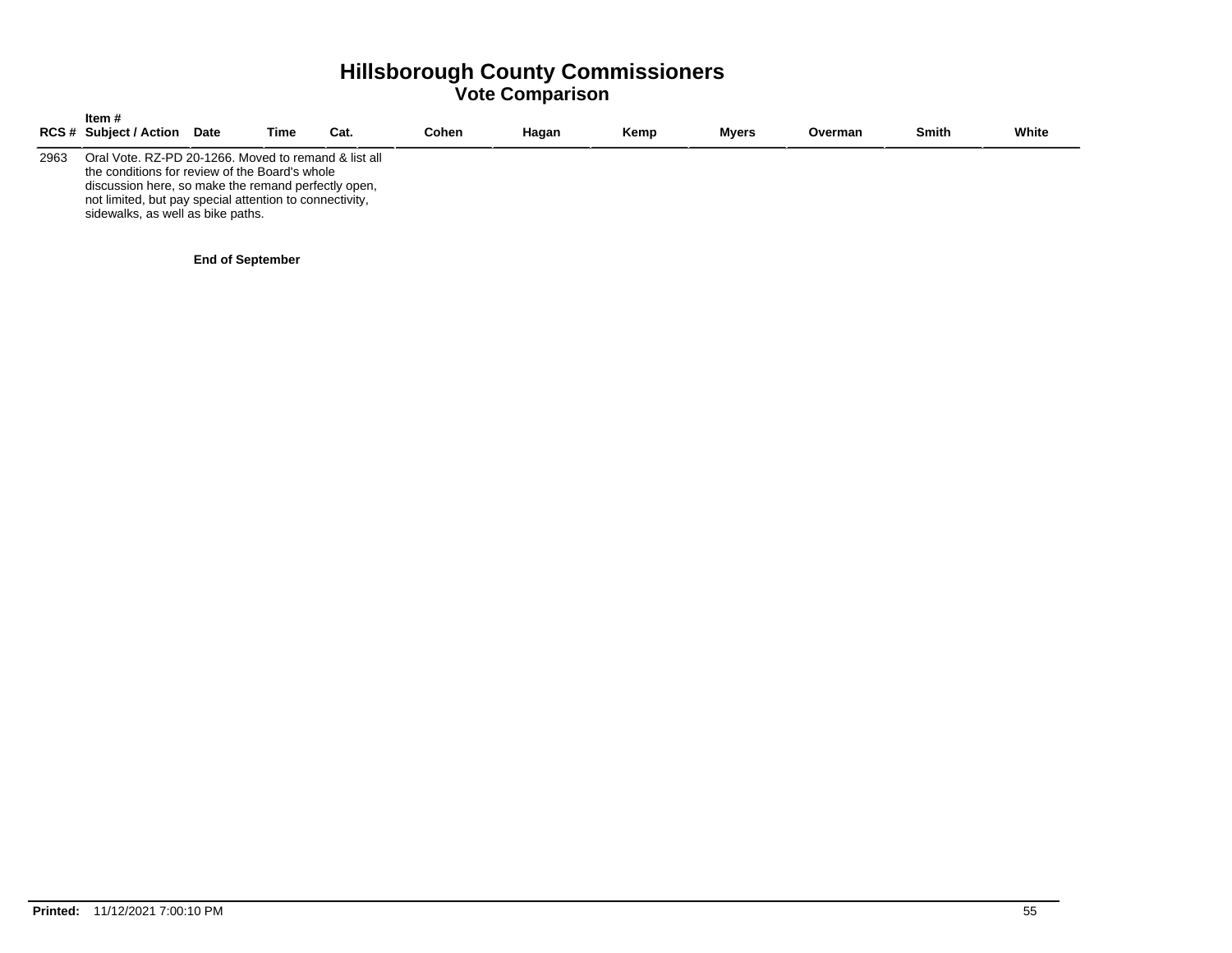|      | Item#<br>RCS # Subject / Action Date                                                                                                                                                                                                                                 |                      | <b>Time</b> | Cat.                    | Cohen | Hagan | Kemp | <b>Myers</b> | Overman | <b>Smith</b> | White |
|------|----------------------------------------------------------------------------------------------------------------------------------------------------------------------------------------------------------------------------------------------------------------------|----------------------|-------------|-------------------------|-------|-------|------|--------------|---------|--------------|-------|
| 2929 |                                                                                                                                                                                                                                                                      | 10/06/2021           | 12:27PM     | $\overline{0}$          | Y     | Y     | Y    | Y            | Y       | Y            | Y     |
|      | Oral Vote, Approval of Changes to the Agenda. Moved<br>the changes.                                                                                                                                                                                                  |                      |             |                         |       |       |      |              |         |              |       |
| 2930 |                                                                                                                                                                                                                                                                      | 10/06/2021 12:27PM   |             | $\overline{\mathbf{0}}$ | Y     | Y     | Y    | Y            | Y       | Y            | Y     |
|      | Oral Vote, Approval of Consent Agenda. Moved all the<br>consent items except A-25.                                                                                                                                                                                   |                      |             |                         |       |       |      |              |         |              |       |
| 2931 | $A-1$                                                                                                                                                                                                                                                                | 10/06/2021 12:28PM   |             | $\overline{\mathbf{0}}$ | Y     | Y     | Y    | Y            | Y       | Y            | Α     |
|      | Oral Vote. Approve the Sixth Modification to the<br>Agreement with Suncoast Community Health Centers,<br>Inc. ("Suncoast") BOCC Doc. #08-0941, Seventh<br>Modification to the Agreement with Tampa Family<br>Health Centers, Inc Moved A-25.                         |                      |             |                         |       |       |      |              |         |              |       |
| 2932 | $B-1$                                                                                                                                                                                                                                                                | 10/06/2021 12:28PM   |             | $\overline{0}$          | Y     | Υ     | Y    | Y            | Y       | Y            | Υ     |
|      | Oral Vote, Approve and execute the first modification to<br>the professional services agreement with WSP USA,<br>Inc., for the Big Bend Road Widening (US 41 to<br>Covington Garden Drive and Simmons Loop to US<br>301) PD&E and Design Moved approval of the item. |                      |             |                         |       |       |      |              |         |              |       |
| 2933 | $D-1$                                                                                                                                                                                                                                                                | 10/06/2021 12:28PM 0 |             |                         | Y     | Y     | Y    | Y            | Y       | Y            | Y     |
|      | Oral Vote, Conduct a public hearing to consider the<br>ordinance which repeals Hillsborough County<br>Ordinance 88-39, as amended, and dissolves the<br>Brandon Groves North Special Dependent Tax<br>District Moved approval.                                       |                      |             |                         |       |       |      |              |         |              |       |
| 2934 | $D-2$                                                                                                                                                                                                                                                                | 10/06/2021 12:29PM 0 |             |                         | Y     | Y     | Y    | Y            | Y       | Y            | Y     |
|      | Oral Vote, Conduct a public hearing and accept the<br>recommendations of the of the Hearing Officer and<br>Emergency Moved the Board approve the item based<br>on the recommendation of the hearing officer and the<br><b>Emergency Medical Planning Council.</b>    |                      |             |                         |       |       |      |              |         |              |       |
| 2935 | $F-3$                                                                                                                                                                                                                                                                | 10/06/2021 12:29PM   |             | $\overline{0}$          | Y     | Y     | Y    | Y            | Y       | Y            | Υ     |
|      | Oral Vote, Receive a report from John Greene, MD,<br>FACP, regarding public policy initiatives related to the<br>COVID-19 pandemic. Moved to waive the rules and<br>take the item up now.                                                                            |                      |             |                         |       |       |      |              |         |              |       |
| 2936 | $F-1$                                                                                                                                                                                                                                                                | 10/06/2021 12:29PM   |             | $\overline{0}$          | Y     | Υ     | Υ    | Υ            | Y       | Y            | Y     |
|      | Oral Vote, Moved to direct staff to provide the BOCC<br>with recommended enhancements to the County's<br>Minority Business Enterprise (MBE) Program which<br>would (i) provide more notice to the MBE community so<br>that they could have more time to plan and     |                      |             |                         |       |       |      |              |         |              |       |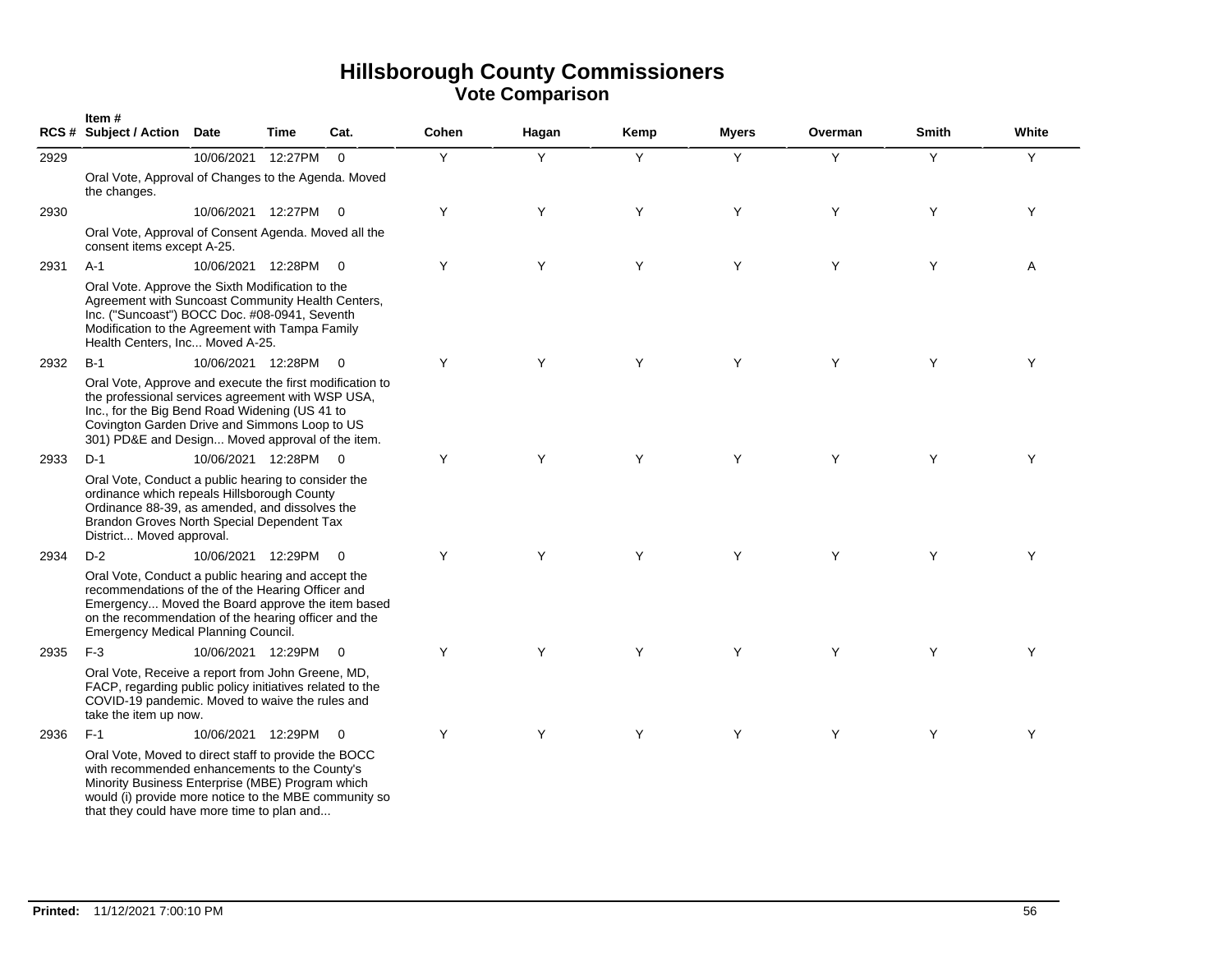|      | Item#<br>RCS # Subject / Action Date                                                                                                                                                                                                                                   |                      | Time     | Cat.     | Cohen | Hagan | Kemp | <b>Myers</b> | Overman | <b>Smith</b> | White |
|------|------------------------------------------------------------------------------------------------------------------------------------------------------------------------------------------------------------------------------------------------------------------------|----------------------|----------|----------|-------|-------|------|--------------|---------|--------------|-------|
| 2937 | $F-2$<br>Oral Vote, Moved to direct staff to bring back a report                                                                                                                                                                                                       | 10/06/2021           | 12:30PM  | $\Omega$ | Y     | Y     | Y    | Y            | Y       | Y            | Y     |
|      | at a future Board meeting on the feasibility of adding<br>pickleball amenities to the Bertha and Tony Saladino<br>Park, and to include a recommendation on funding, if<br>facilities were feasible; accepted                                                           |                      |          |          |       |       |      |              |         |              |       |
| 2938 | $G-2$                                                                                                                                                                                                                                                                  | 10/06/2021 12:30PM   |          | $\Omega$ | Y     | Y     | Y    | Y            | Y       | Y            | Y     |
|      | Oral Vote, Receive a report regarding the procedure for<br>debarring vendors. Moved an amendment that would<br>direct staff to bring a draft of the letter to the Board for<br>review before the letter went out.                                                      |                      |          |          |       |       |      |              |         |              |       |
| 2939 | $G-2$                                                                                                                                                                                                                                                                  | 10/06/2021 12:31PM 0 |          |          | Y     | Y     | N    | Y            | N       | N            | Y     |
|      | Oral Vote, Receive a report regarding the procedure for<br>debarring vendors. Moved to recommend the Board<br>send a letter to Waste Connections at the end of their<br>contract so that if Waste Connections wanted to do<br>business with the County in the future,  |                      |          |          |       |       |      |              |         |              |       |
| 2940 |                                                                                                                                                                                                                                                                        | 10/12/2021           | 8:45AM   | - 9      | Y     | Y     | Y    | Y            | Y       | Y            | Υ     |
|      | Oral Vote. Approval of Changes to the Agenda.<br>Moved to approve.                                                                                                                                                                                                     |                      |          |          |       |       |      |              |         |              |       |
| 2941 |                                                                                                                                                                                                                                                                        | 10/12/2021           | 8:46AM 9 |          | Y     | Y     | Y    | Y            | Y       | Y            | Y     |
|      | Oral Vote. Approval of Consent Agenda. Moved to<br>approve.                                                                                                                                                                                                            |                      |          |          |       |       |      |              |         |              |       |
| 2942 | $C-1$                                                                                                                                                                                                                                                                  | 10/12/2021           | 8:46AM   | - 9      | Y     | Y     | Y    | Y            | Y       | Y            | Y     |
|      | Oral Vote. Public Hearing - Vacating Petition V20-<br>0012, a Petition by Stephen D. Steen, Diana Marie &<br>Kenneth Marlow Vance, Jacob Miller & Lisa Stockton,<br>and Peter D. & Alison S. Farnan to vacate a portion of<br>a 50-foot wide Moved the item.           |                      |          |          |       |       |      |              |         |              |       |
| 2943 | $E-2$                                                                                                                                                                                                                                                                  | 10/12/2021           | 8:47AM   | - 9      | Y     | Y     | Y    | Y            | Y       | Y            | Y     |
|      | Oral Vote. PRS 21-1039 - MARK BENTLEY, ESQ.<br>B.C.S, AICP - S Side of E Hillsborough Ave and 500ft<br>W of Orient RD. Moved approval.                                                                                                                                 |                      |          |          |       |       |      |              |         |              |       |
| 2944 | $E-3$                                                                                                                                                                                                                                                                  | 10/12/2021           | 8:48AM 9 |          | Y     | Y     | Y    | Y            | Y       | Y            | Y     |
|      | Oral Vote. PRS 21-1114 - CLINT CUFFLE, P.E - 6619<br>Krycul Ave. Moved approval.                                                                                                                                                                                       |                      |          |          |       |       |      |              |         |              |       |
| 2945 | $E-4$                                                                                                                                                                                                                                                                  | 10/12/2021           | 8:48AM 9 |          | Y     | Y     | Y    | Y            | Y       | Y            | Y     |
|      | Oral Vote. CDD 21-1080 PETITION TO CONTRACT<br>THE BOUNDARIES OF THE SOUTH BAY<br>COMMUNITY DEVELOPMENT DISTRICT (CDD) -<br>Approve the South Bay Community Development<br>District (CDD) boundary modification in accordance<br>with the attached ord Moved approval. |                      |          |          |       |       |      |              |         |              |       |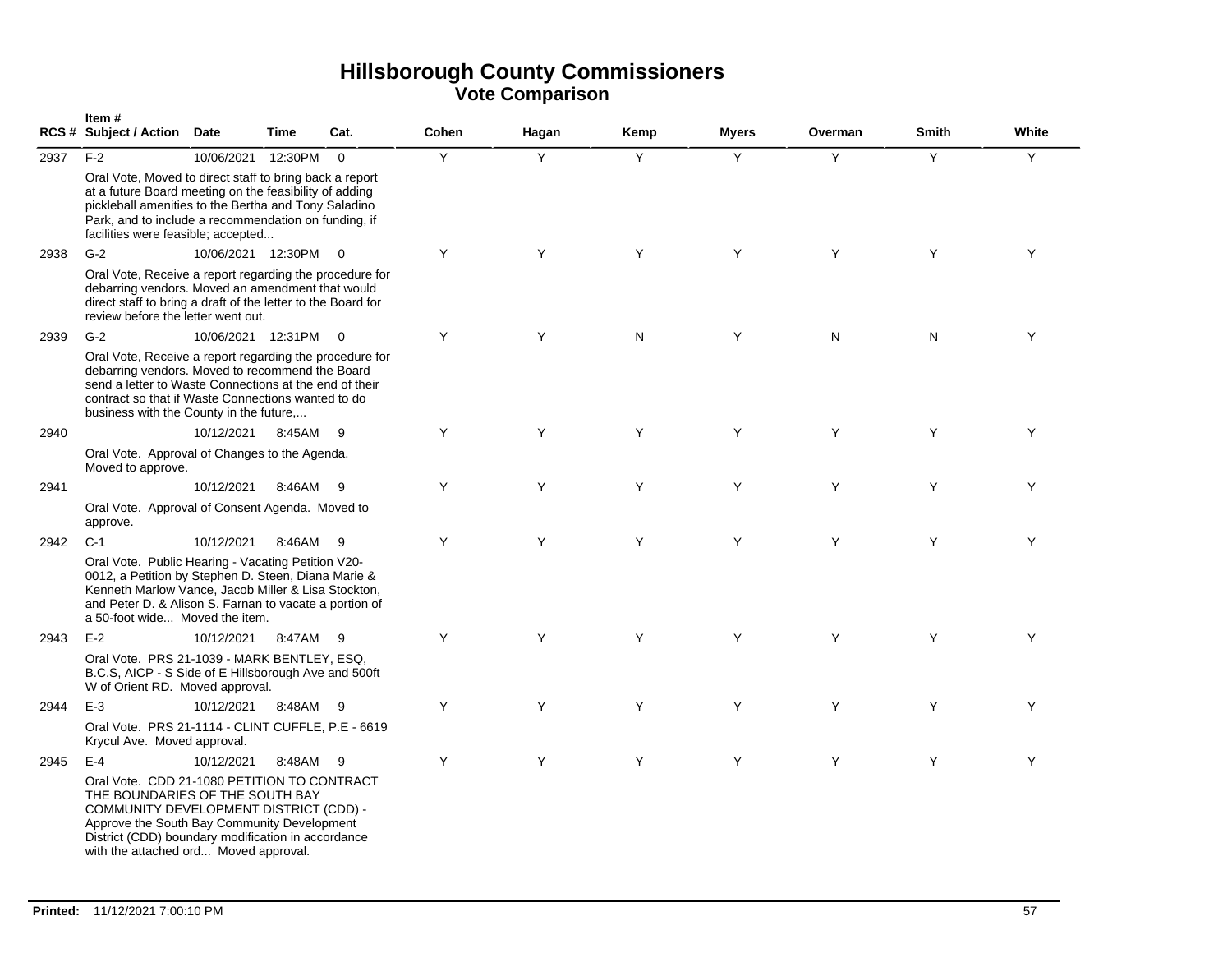|      | Item#<br><b>RCS # Subject / Action</b>                                                                                                                                                                                                                                 | <b>Date</b> | Time     | Cat. | Cohen | Hagan | Kemp     | <b>Myers</b> | Overman | <b>Smith</b> | White |
|------|------------------------------------------------------------------------------------------------------------------------------------------------------------------------------------------------------------------------------------------------------------------------|-------------|----------|------|-------|-------|----------|--------------|---------|--------------|-------|
| 2946 | $F-1$                                                                                                                                                                                                                                                                  | 10/12/2021  | 8:50AM   | 9    | N     | Y     | Y        | N            | Y       | Y            | N     |
|      | Oral vote. Made a substitute motion for a remand to<br>ask for more review and specifically asked if the EPC<br>could give the Board any more specific review and<br>comment on the possible impacts of a carwash and<br>those uses in an area where there was not     |             |          |      |       |       |          |              |         |              |       |
| 2947 | $F-2$                                                                                                                                                                                                                                                                  | 10/12/2021  | 8:50AM   | - 9  | Y     | Y     | Y        | Y            | Y       | Y            | Y     |
|      | Oral Vote. MM 21-0116 - 7720 VAN DYKE<br>HOLDINGS LLC - 7720 Van Dyke Rd. Moved to<br>approve the item with the removal of the condition that<br>required the wastewater hookup.                                                                                       |             |          |      |       |       |          |              |         |              |       |
| 2948 | $F-3$                                                                                                                                                                                                                                                                  | 10/12/2021  | 8:51AM   | - 9  | Y     | Υ     | Y        | Y            | Y       | Y            | N     |
|      | Oral Vote. Made a substitute motion to remand to work<br>out those traffic understanding that and to see if there<br>was a way to work out a full access point onto Watson<br>Road, either south or north or both, whatever worked<br>better, if our traffic engineers |             |          |      |       |       |          |              |         |              |       |
| 2949 | $F-4$                                                                                                                                                                                                                                                                  | 10/12/2021  | 8:52AM   | - 9  | Y     | Y     | Y        | $\times$     | Y       | Y            | Y     |
|      | Oral Vote. MM 21-0227 - MALHI FAMILY BUSINESS,<br>LLC - NW Corner of Gunn Hwy and N Mobley Rd.<br>Moved to approve.                                                                                                                                                    |             |          |      |       |       |          |              |         |              |       |
| 2950 | $F-5$                                                                                                                                                                                                                                                                  | 10/12/2021  | 8:52AM 9 |      | Y     | Y     | Y        | X            | Y       | Y            | Y     |
|      | Oral Vote. MM 21-0417 - DUNE FL LAND I SUB LLC<br>AND SOUTHSHORE BAY CLUB LLC - Approximately<br>1550ft S of Lagoon Shore Blvd and Jackel Chase Dr.<br>Made a substitute motion for a remand, specifically to<br>address the operational questions.                    |             |          |      |       |       |          |              |         |              |       |
| 2951 | $F-6$                                                                                                                                                                                                                                                                  | 10/12/2021  | 8:53AM 9 |      | Y     | Y     | Y        | $\times$     | Y       | Y            | Y     |
|      | Oral Vote. RZ-PD 21-0742 - IPS ENTERPRISES, INC<br>- SW Corner of Skewlee Rd and Hart Pond Dr. Moved<br>to remand the item.                                                                                                                                            |             |          |      |       |       |          |              |         |              |       |
| 2952 | $F-7$                                                                                                                                                                                                                                                                  | 10/12/2021  | 8:55AM   | -9   | Y     | Y     | Y        | X            | Y       | Y            | Y     |
|      | Oral Vote. MM 21-0747 - ELLIS NATIONAL BANK OF<br>W. HILLSBOROUGH C/O BANK OF AMERICA NC 1 -<br>8302 W Hillsborough Ave. Moved approval.                                                                                                                               |             |          |      |       |       |          |              |         |              |       |
| 2953 | $L-1$                                                                                                                                                                                                                                                                  | 10/12/2021  | 8:56AM   | - 9  | Y     | Y     | Y        | X            | Y       | Y            | Y     |
|      | Oral Vote. Moved to continue the item to the next land<br>use meeting.                                                                                                                                                                                                 |             |          |      |       |       |          |              |         |              |       |
| 2954 | $F-8$                                                                                                                                                                                                                                                                  | 10/12/2021  | 8:57AM 9 |      | Y     | Y     | $\times$ | $\times$     | Y       | Y            | Y     |
|      | Oral Vote. RZ-PD 21-0749 - CHERYL CURRIE<br>KILCOYNE, DOUBLE E LAND COMPANY, LLC,<br>CURRIE INVESTMENTS, INC - SE Corner of N Dale<br>Mabry Hwy and W Idlewild Ave. Moved approval.                                                                                    |             |          |      |       |       |          |              |         |              |       |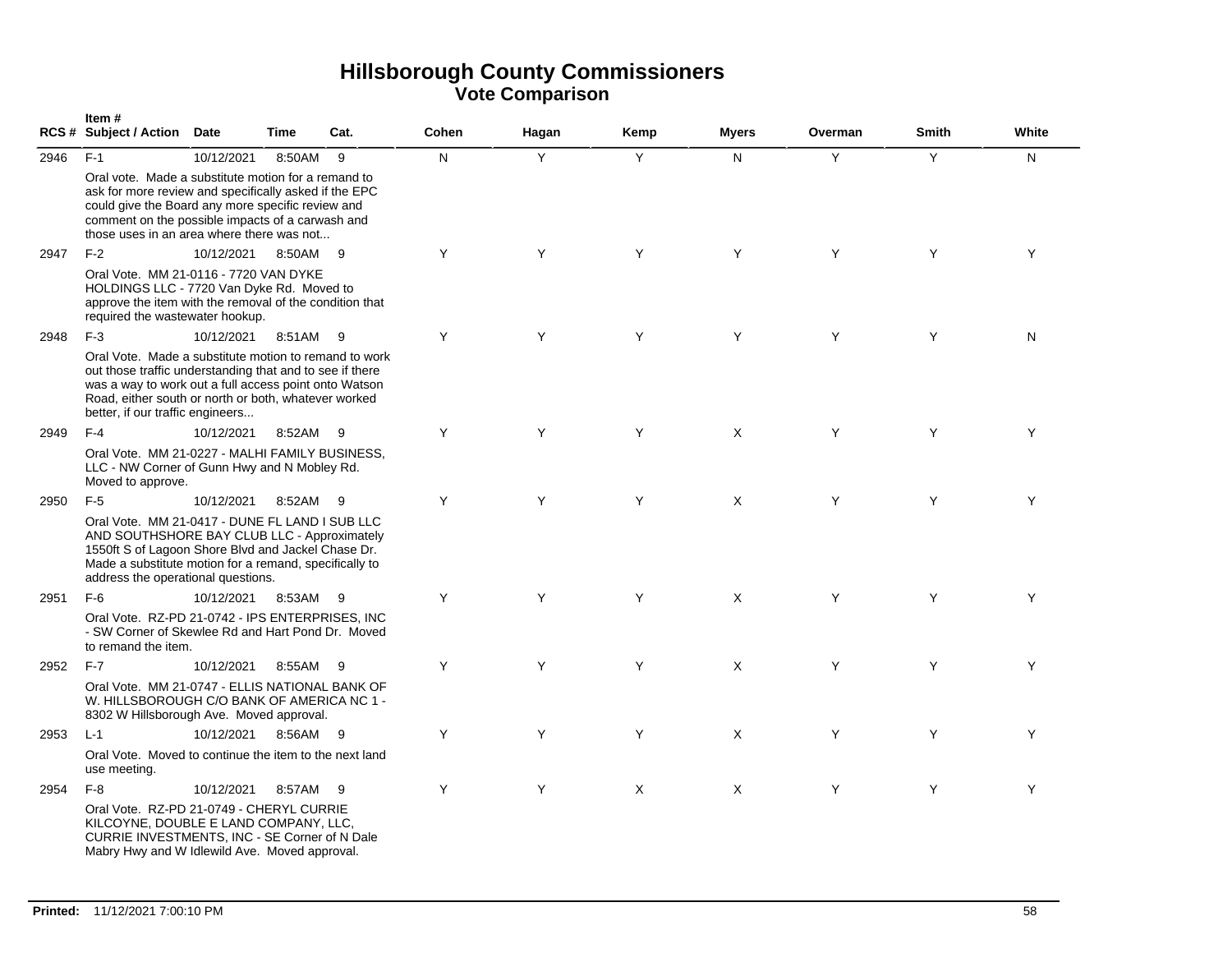|      | Item#<br><b>RCS # Subject / Action</b>                                                                                                                                                                                                                             | <b>Date</b> | Time     | Cat.                     | Cohen | Hagan | Kemp | <b>Myers</b> | Overman | <b>Smith</b> | White |
|------|--------------------------------------------------------------------------------------------------------------------------------------------------------------------------------------------------------------------------------------------------------------------|-------------|----------|--------------------------|-------|-------|------|--------------|---------|--------------|-------|
| 2955 | $F-9$                                                                                                                                                                                                                                                              | 10/12/2021  | 8:58AM   | 9                        | Y     | Y     | X    | X            | Y       | Y            | Y     |
|      | Oral Vote. RZ-STD 21-0942 - MICHAEL G. TAYLOR<br>AND DENNIS M. TAYLOR - 2909 N Wilder Rd. Moved<br>approval.                                                                                                                                                       |             |          |                          |       |       |      |              |         |              |       |
| 2956 | $F-10$                                                                                                                                                                                                                                                             | 10/12/2021  | 8:58AM 9 |                          | Y     | Y     | X    | X            | Y       | Y            | Y     |
|      | Oral Vote. RZ-STD 21-0970 - CHASE CLARK - 13201<br>Lewis Gallager Rd. Moved approval.                                                                                                                                                                              |             |          |                          |       |       |      |              |         |              |       |
| 2964 | $A-1$                                                                                                                                                                                                                                                              | 10/14/2021  | 6:30PM 0 |                          | Y     | Y     | Y    | Y            | Y       | Y            | Y     |
|      | Oral Vote, PH/LDC/CPA HC/CPA 20-11-Future Land<br>Use Element. (Residential Planned-2 Future Land Use<br>category) Moved to allow four minutes per speaker.                                                                                                        |             |          |                          |       |       |      |              |         |              |       |
| 2965 | $A-1$                                                                                                                                                                                                                                                              | 10/14/2021  | 6:30PM 0 |                          | Y     | Y     | Y    | Y            | Y       | Y            | Y     |
|      | Oral Vote, PH/LDC/CPA HC/CPA 20-11-Future Land<br>Use Element. (Residential Planned-2 Future Land Use<br>category) Moved to remove that both as a requirement<br>and as a community benefit.                                                                       |             |          |                          |       |       |      |              |         |              |       |
| 2966 | $A-1$                                                                                                                                                                                                                                                              | 10/14/2021  | 6:30PM 0 |                          | Y     | N     | Y    | Y            | Y       | Y            | Y     |
|      | Oral Vote, PH/LDC/CPA HC/CPA 20-11-Future Land<br>Use Element Moved a substitute motion in land<br>adjacent to ELAPP in the RP-2 area, it shall have the<br>250-foot buffer, unless upon review and in the PD<br>process that staff determines a smaller buffer    |             |          |                          |       |       |      |              |         |              |       |
| 2967 | $A-1$                                                                                                                                                                                                                                                              | 10/14/2021  | 6:30PM   | $\overline{\phantom{0}}$ | Y     | Y     | Y    | Y            | Y       | Y            | Y     |
|      | Oral Vote, PH/LDC/CPA HC/CPA 20-11-Future Land<br>Use Element Moved to strike from the prohibited<br>uses that Chair Kemp had just read off, everything<br>except labor camps, packing houses, and agricultural<br>manufacturing.                                  |             |          |                          |       |       |      |              |         |              |       |
| 2968 | $A-1$                                                                                                                                                                                                                                                              | 10/14/2021  | 6:30PM 0 |                          | Y     | Y     | Y    | Y            | Y       | Y            | Y     |
|      | Oral Vote, PH/LDC/CPA HC/CPA 20-11-Future Land<br>Use Element Moved staff, which would include<br>Development Services staff, Planning Commission<br>staff, ELAPP staff, Parks and Rec staff, to engage the<br>Sumner/Mccullough family and their representatives, |             |          |                          |       |       |      |              |         |              |       |
| 2969 | $A-1$                                                                                                                                                                                                                                                              | 10/14/2021  | 6:30PM 0 |                          | Y     | Y     | Y    | Y            | Y       | Y            | Υ     |
|      | Oral Vote, PH/LDC/CPA HC/CPA 20-11-Future Land<br>Use Element. (Residential Planned-2 Future Land Use<br>category) Moved to eliminate the 5,000 square feet lots<br>in the area.                                                                                   |             |          |                          |       |       |      |              |         |              |       |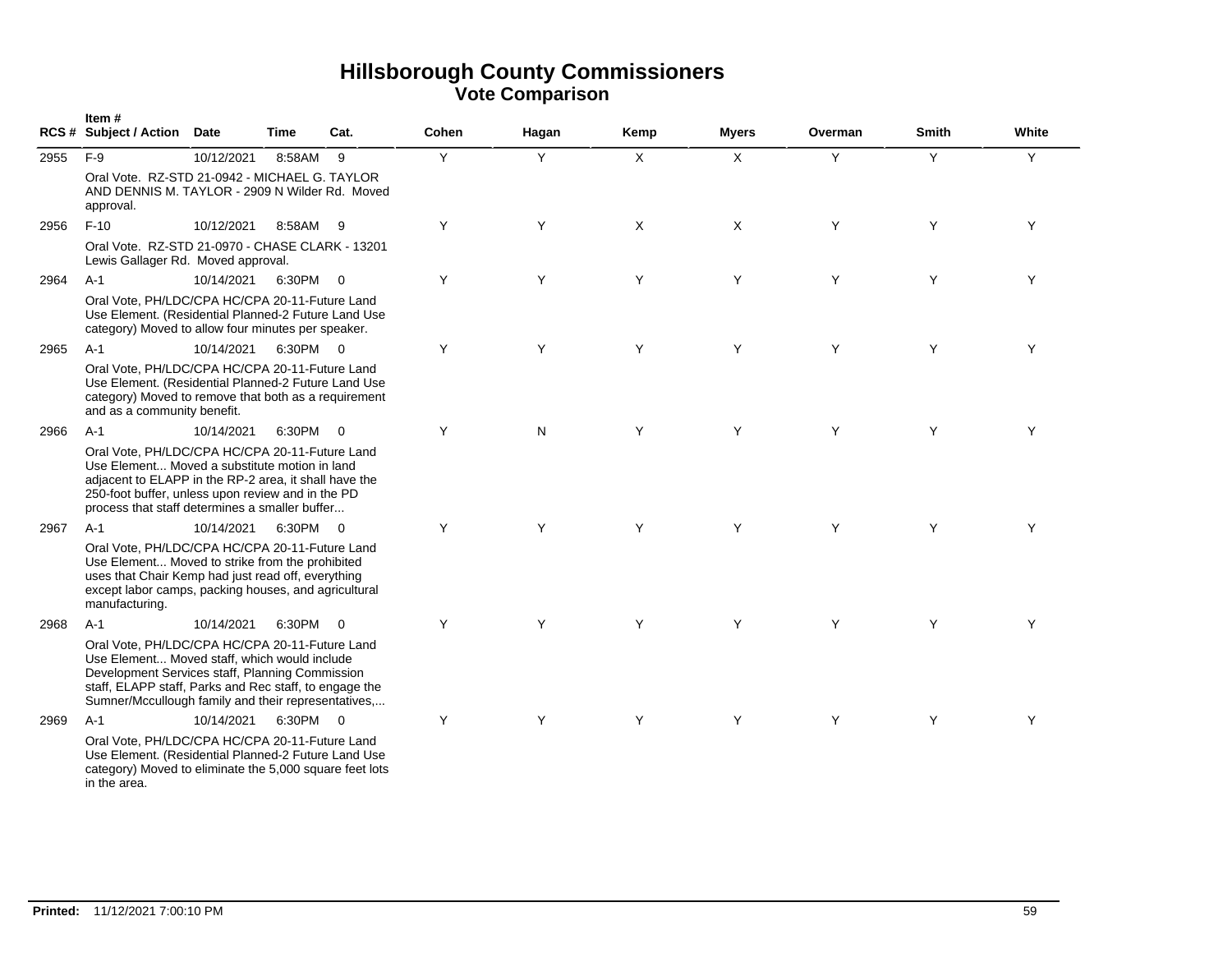|      | Item#<br><b>RCS # Subject / Action</b>                                                                                                                                                                                                                                          | <b>Date</b> | <b>Time</b> | Cat.           | Cohen | Hagan | Kemp | <b>Myers</b> | Overman | <b>Smith</b> | White |
|------|---------------------------------------------------------------------------------------------------------------------------------------------------------------------------------------------------------------------------------------------------------------------------------|-------------|-------------|----------------|-------|-------|------|--------------|---------|--------------|-------|
| 2970 | $A-1$<br>Oral Vote, PH/LDC/CPA HC/CPA 20-11-Future Land<br>Use Element Chair Kemp inquired for a motion on<br>provision language; the Balm community shall be<br>involved in an ongoing basis with the County and other<br>community partners as the community plan So<br>moved | 10/14/2021  | 6:30PM      | $\Omega$       | Y     | Y     | Y    | Y            | Y       | Y            | Y     |
| 2971 | $A-1$<br>Oral Vote, PH/LDC/CPA HC/CPA 20-11-Future Land<br>Use Element. (Residential Planned-2 Future Land Use<br>category) Moved to vote to approve the ordinance for<br>adoption of the Comp Plan Amendment CPA 20-11.                                                        | 10/14/2021  | 6:30PM      | $\overline{0}$ | Y     | N     | Y    | Y            | Y       | Y            | Y     |
| 2972 | Oral Vote, PH/LDC/CPA Hillsborough County Land<br>Development Code Amendment 21-0288-RP-2.<br>Moved to approve the ordinance adopting LDC<br>Amendment LDC 21-0288.                                                                                                             | 10/14/2021  | 6:30PM 0    |                | Y     | N     | Y    | Y            | Y       | Y            | Y     |
| 2973 | $A-2$<br>Oral Vote, PH/LDC/CPA HC/CPA 20-12-Livable<br>Communities Element (Wimauma Community Plan<br>Update) Moved to put four minutes for each speaker to<br>address all three items before the Board to CPAs and<br>the LDC change.                                          | 10/14/2021  | 6:30PM      | $\overline{0}$ | Y     | Y     | Y    | Y            | Y       | Y            | Y     |
| 2974 | $A-2$<br>Oral Vote, PH/LDC/CPA HC/CPA 20-12-Livable<br>Communities Element Moved to add to the Livable<br>Communities Element under goal 3 Wimauma<br>downtown east, that standalone commercial usage are<br>limited to 40,000 square feet per structure, to have to<br>the     | 10/14/2021  | 6:30PM      | $\Omega$       | Y     | Y     | Y    | Y            | Y       | Y            | Y     |
| 2975 | $A-2$<br>Oral Vote, PH/LDC/CPA HC/CPA 20-12-Livable<br>Communities Element (Wimauma Community Plan<br>Update) Moved the item to be consistent with the<br>previous item.                                                                                                        | 10/14/2021  | 6:30PM      | $\overline{0}$ | Y     | Y     | Y    | Y            | Y       | Y            | Y     |
| 2976 | $A-2$<br>Oral Vote, PH/LDC/CPA HC/CPA 20-12-Livable<br>Communities Element (Wimauma Community Plan<br>Update) Moved the item for approval.                                                                                                                                      | 10/14/2021  | 6:30PM      | $\overline{0}$ | Y     | Y     | Y    | Y            | Y       | Y            | Y     |
| 2977 | $A-3$<br>Oral Vote, PH/LDC/CPA HC/CPA 20-13- Future Land<br>Use Element (Wimauma Village Residential Planned-2-<br>Future Land Use Study) Chair Kemp sought a motion<br>to approve the ordinance                                                                                | 10/14/2021  | 6:30PM 0    |                | Y     | Y     | Y    | Y            | Y       | Y            | Y     |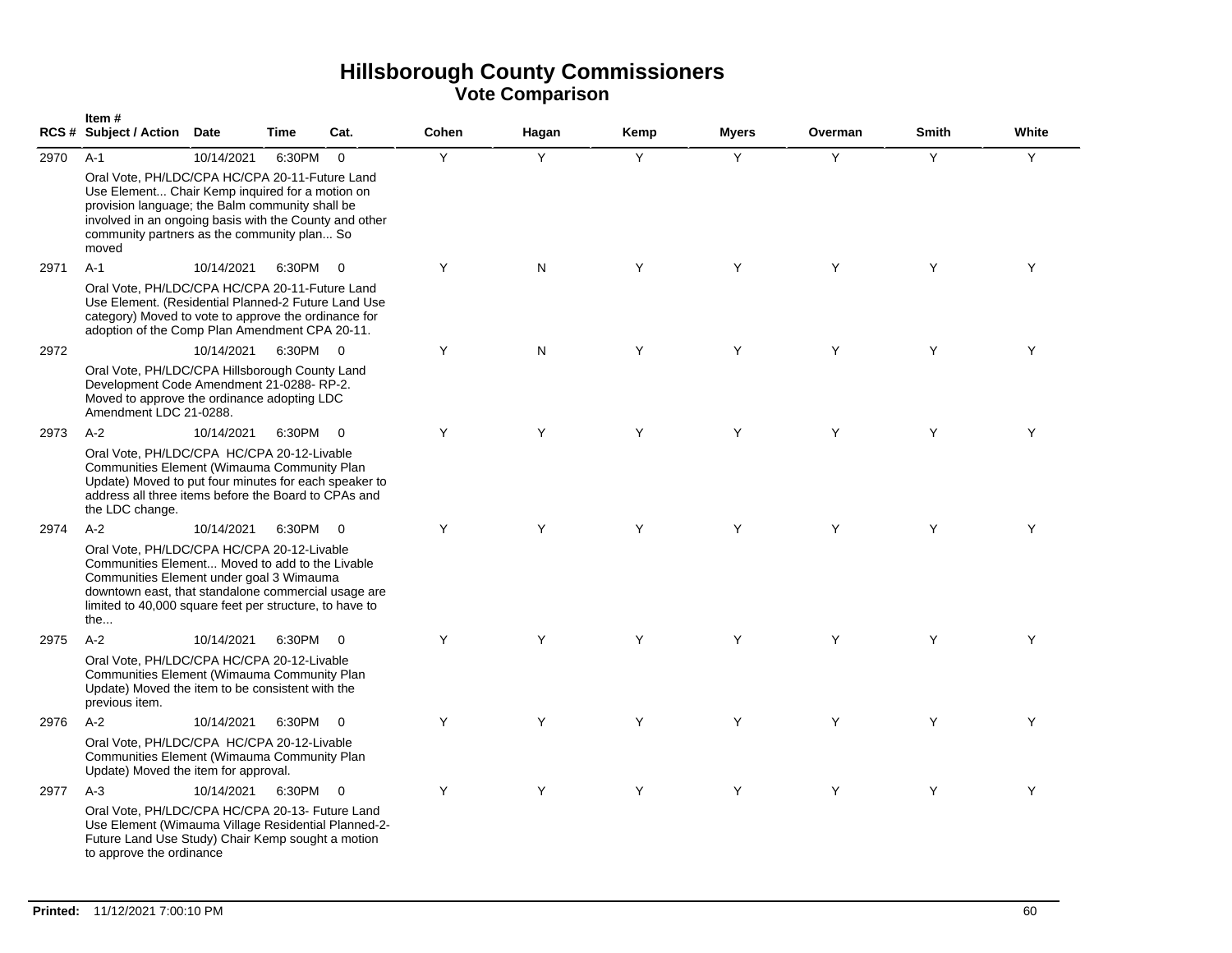|      | Item#<br><b>RCS # Subject / Action</b>                                                                                                                                                                                                                                    | Date                 | Time   | Cat.                     | Cohen | Hagan | Kemp | <b>Myers</b> | Overman | <b>Smith</b> | White |
|------|---------------------------------------------------------------------------------------------------------------------------------------------------------------------------------------------------------------------------------------------------------------------------|----------------------|--------|--------------------------|-------|-------|------|--------------|---------|--------------|-------|
| 2978 |                                                                                                                                                                                                                                                                           | 10/20/2021           | 9:24AM | $\mathbf 0$              | Y     | Y     | Y    | Y            | Y       | Y            | Y     |
|      | Approval of Changes to the Agenda. Moved the<br>changes.                                                                                                                                                                                                                  |                      |        |                          |       |       |      |              |         |              |       |
| 2979 |                                                                                                                                                                                                                                                                           | 10/20/2021           | 9:32AM | $\overline{\mathbf{0}}$  | Y     | Y     | Y    | Y            | Y       | Y            | Y     |
|      | Approval of Consent Agenda. Moved to approve.                                                                                                                                                                                                                             |                      |        |                          |       |       |      |              |         |              |       |
| 2980 | $B-1$                                                                                                                                                                                                                                                                     | 10/20/2021           | 9:35AM | $\overline{0}$           | Y     | Y     | Y    | Y            | Y       | Y            | Y     |
|      | (a) Approve the Resolution as presented adopting the<br>County's Tourist Development Plan for FY 22 and FY<br>23 and the execution of the Agreements with the<br>Tampa Bay Convention and Visitors Bureau, Inc. (dba<br>Visit Tampa Bay) and the Tampa Moved approval.    |                      |        |                          |       |       |      |              |         |              |       |
| 2981 | $B-2$                                                                                                                                                                                                                                                                     | 10/20/2021           | 9:50AM | $\overline{0}$           | Y     | Y     | Y    | Y            | Y       | Y            | Y     |
|      | Complete the annual Performance Appraisal process<br>for Christine Beck, County Attorney. There is no<br>financial impact at this time. Moved to provide a two-<br>year contract agreement with Ms. Beck; with the<br>amendment to include a four percent pay raise.      |                      |        |                          |       |       |      |              |         |              |       |
| 2982 | $B-3$                                                                                                                                                                                                                                                                     | 10/20/2021 10:00AM 0 |        |                          | Y     | Y     | Y    | Y            | Y       | Y            | Y     |
|      | Complete the annual Performance Appraisal process<br>for Peggy Caskey, Internal Auditor. There is no<br>financial impact at this time. Moved that also Ms.<br>Caskey receive a two-year contract and a four percent<br>raise.                                             |                      |        |                          |       |       |      |              |         |              |       |
| 2983 | $B-4$                                                                                                                                                                                                                                                                     | 10/20/2021 10:24AM   |        | $\overline{0}$           | Y     | Y     | Y    | Y            | Y       | Y            | Υ     |
|      | Approve the Agreement between Hillsborough County<br>and the Agency for Community Treatment Services<br>Inc. (ACTS) to provide one-time start-up funding to<br>implement a Mental Health Psychosocial Rehabilitation<br>Clubhouse Model in Hillsborough Moved approval.   |                      |        |                          |       |       |      |              |         |              |       |
| 2984 | $B-5$                                                                                                                                                                                                                                                                     | 10/20/2021 10:32AM   |        | $\overline{\phantom{0}}$ | Y     | Y     | Y    | Y            | Y       | Y            | Y     |
|      | Award and execute a two (2) year agreement with the<br>overall lowest, responsive, and responsible bidder,<br>David Nelson Construction Co., for ongoing and as-<br>needed safety and mobility improvements within the<br>County's right of way (21831,1) Moved approval. |                      |        |                          |       |       |      |              |         |              |       |
| 2985 | $B-6$                                                                                                                                                                                                                                                                     | 10/20/2021 10:34AM   |        | $\overline{0}$           | Y     | Y     | Y    | Y            | Y       | Y            | Υ     |
|      | Approve a draft letter addressed to Waste Connections<br>of Florida, Inc., (WCI) from the Board regarding past<br>performance, acknowledging the steps taken to<br>remediate past performance deficiencies, and<br>providing a reminder that past Moved for approval.     |                      |        |                          |       |       |      |              |         |              |       |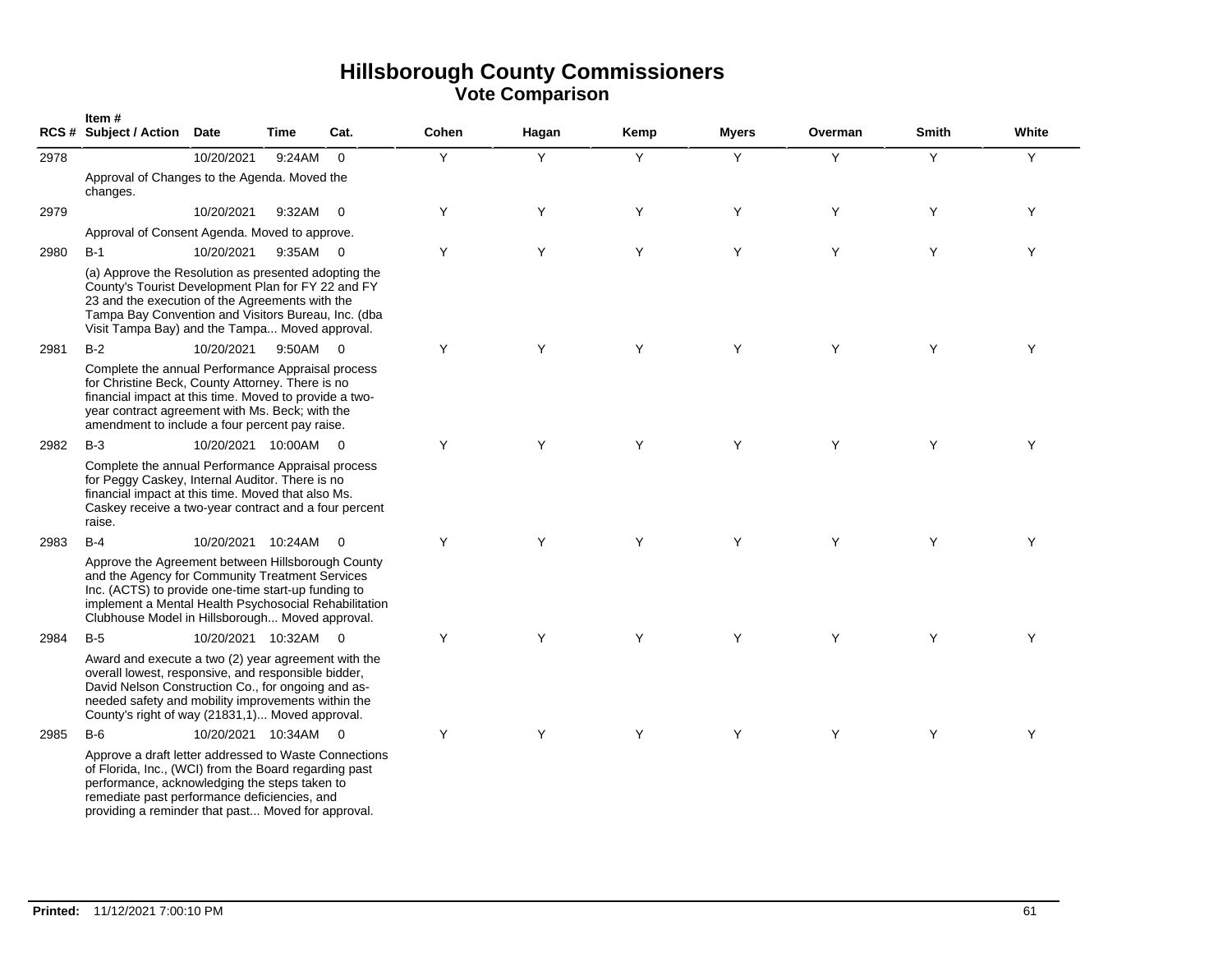|                                                                                                                                                 | Item#<br>RCS # Subject / Action Date                                                                                                                                                                                                                                   |                      | Time     | Cat.                       | Cohen | Hagan | Kemp | <b>Myers</b> | Overman | <b>Smith</b> | White |
|-------------------------------------------------------------------------------------------------------------------------------------------------|------------------------------------------------------------------------------------------------------------------------------------------------------------------------------------------------------------------------------------------------------------------------|----------------------|----------|----------------------------|-------|-------|------|--------------|---------|--------------|-------|
| 2986                                                                                                                                            | $B-7$                                                                                                                                                                                                                                                                  | 10/20/2021           | 10:43AM  | $\overline{0}$             | Y     | Y     | Y    | Y            | Y       | Y            | Y     |
|                                                                                                                                                 | (a) Approve an Interlocal Joint Project Agreement<br>(JPA) with Tampa Bay Water (TBW) for design and<br>construction of a new water delivery pipeline to the<br>County's new Point of Connection (POC) located at the<br>AgMart Property, for delivery Moved approval. |                      |          |                            |       |       |      |              |         |              |       |
| 2987                                                                                                                                            | $G-1$                                                                                                                                                                                                                                                                  | 10/20/2021 10:53AM 0 |          |                            | Y     | Y     | Y    | Y            | Y       | Y            | Y     |
|                                                                                                                                                 | Receive a report regarding existing building<br>recertification program. Moved to receive the report.                                                                                                                                                                  |                      |          |                            |       |       |      |              |         |              |       |
| 2988                                                                                                                                            |                                                                                                                                                                                                                                                                        | 10/21/2021           | 9:06AM 2 |                            | Y     | Y     | X    | Y            | Y       | Y            | X     |
|                                                                                                                                                 | EPC Approval of Consent Agenda. Moved for approval.                                                                                                                                                                                                                    |                      |          |                            |       |       |      |              |         |              |       |
| 2989                                                                                                                                            |                                                                                                                                                                                                                                                                        | 10/21/2021 10:05AM   |          | $\overline{\phantom{0}}^2$ | Υ     | X     | X    | Υ            | Y       | Y            | X     |
|                                                                                                                                                 | EPC Regular Agenda 2021 EPC Annual Report.<br>Moved to receive the EPC annual report.                                                                                                                                                                                  |                      |          |                            |       |       |      |              |         |              |       |
| 2990                                                                                                                                            | $B-3$                                                                                                                                                                                                                                                                  | 10/21/2021           | 8:45PM   | - 6                        | Y     | Y     | Y    | Y            | X       | Y            | Χ     |
|                                                                                                                                                 | Oral Vote. HC/CPA 21-18. Future Land Use Map<br>Amendment Thonotosassa Road and Kingsway Road.<br>So moved for a continuance to move the item to<br>December 16, 2021.                                                                                                 |                      |          |                            |       |       |      |              |         |              |       |
| 2991                                                                                                                                            | $A-1$                                                                                                                                                                                                                                                                  | 10/21/2021           | 8:46PM   | 6                          | Y     | N     | Y    | Y            | Y       | Y            | X     |
|                                                                                                                                                 | Oral Vote. HC/CPA 21-20 and HC/CPA 21-20B.<br>Comprehensive Plan Text Change. Moved the Board<br>pass the version with the 1000 Friends<br>recommendation.                                                                                                             |                      |          |                            |       |       |      |              |         |              |       |
| 2992                                                                                                                                            | $B-1$                                                                                                                                                                                                                                                                  | 10/21/2021           | 8:47PM   | - 6                        | Y     | N     | Y    | Y            | Y       | Υ            | Χ     |
|                                                                                                                                                 | Oral Vote. HC/CPA 19-09. Future Land Use Map<br>Amendment Boyscout Road and Grove Lane. Moved<br>to continue.                                                                                                                                                          |                      |          |                            |       |       |      |              |         |              |       |
| 2993                                                                                                                                            | $B-2$                                                                                                                                                                                                                                                                  | 10/21/2021           | 8:47PM   | - 6                        | Y     | Y     | Y    | Y            | Y       | Y            | X     |
|                                                                                                                                                 | Oral Vote. HC/CPA 21-15. Future Land Use Map<br>Amendment Pine Key Island. Moved to continue while<br>sending the applicant back to work with the Planning<br>Commission on the amendment.                                                                             |                      |          |                            |       |       |      |              |         |              |       |
| 2994                                                                                                                                            | $A-1$                                                                                                                                                                                                                                                                  | 10/21/2021           | 8:47PM   | - 9                        | Y     | Y     | Y    | Y            | Y       | Y            | X     |
| Oral Vote. LDC 21-1047. Review Criteria for<br><b>Transportation Items During Planned Development</b><br>Rezoning Applications. Moved approval. |                                                                                                                                                                                                                                                                        |                      |          |                            |       |       |      |              |         |              |       |
| 2995                                                                                                                                            | $A-2$                                                                                                                                                                                                                                                                  | 10/21/2021           | 8:48PM 9 |                            | Y     | Y     | Y    | Y            | Y       | Y            | X     |
|                                                                                                                                                 | Oral Vote. LDC 21-1045. Recycling/Solid Waste<br>Collection Space for Commercial and Multifamily<br>Projects. So Moved.                                                                                                                                                |                      |          |                            |       |       |      |              |         |              |       |